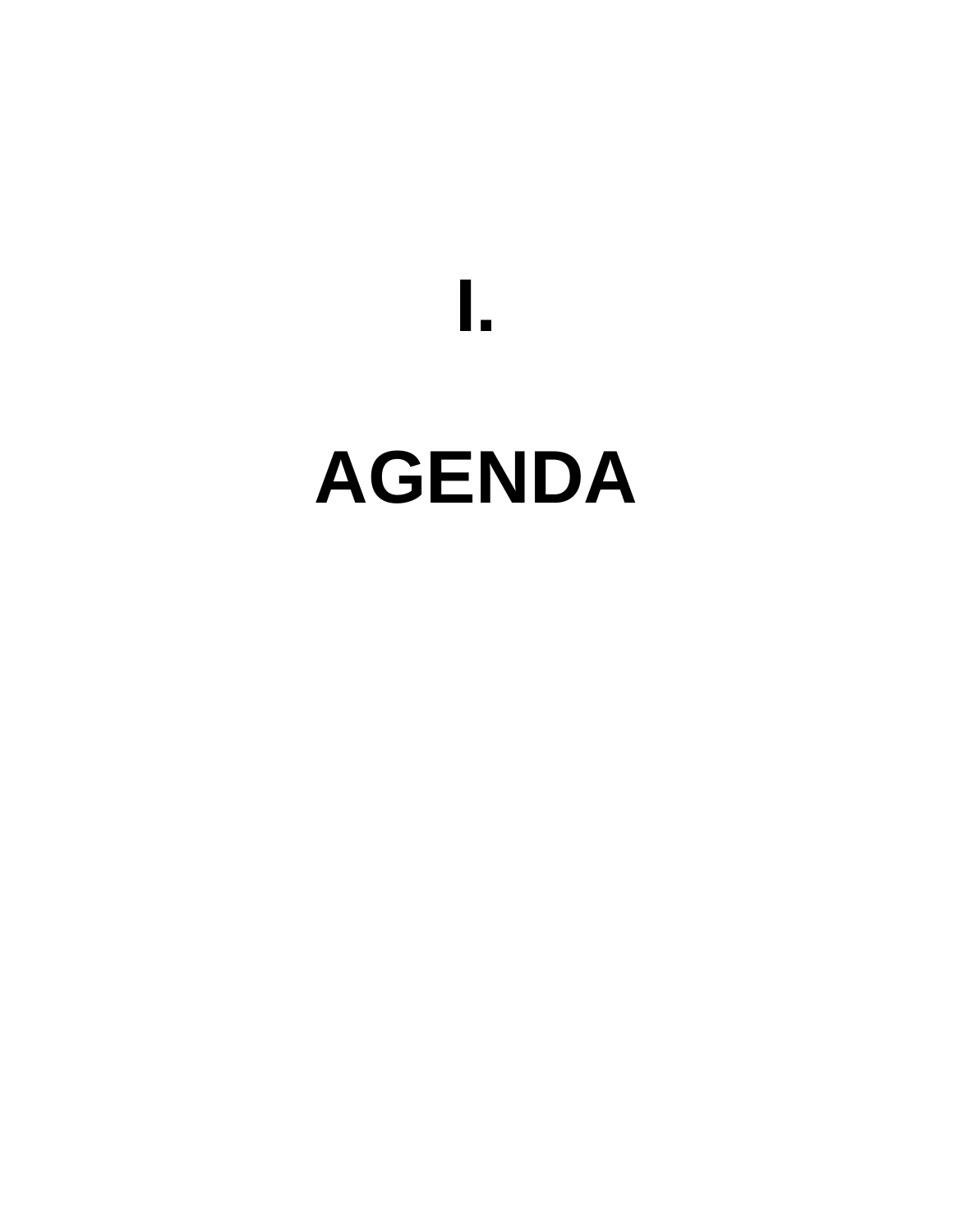## **AGENDA**

<span id="page-1-0"></span>**Conference Committee on Agenda** Monday, April 25, 2022, 9 a.m. – Noon Room: TBD Chairperson: Beth P. Secretary: Steve S.

#### Conference Committee Members

Panel 71 Panel 72 Ruth C. Donna K. Matt K. Kimberley M. Beth P.

 Bryon B. Mitchell B. Sally T.

- Discussion and acceptance of trustees' committee report.
	- A. [Review suggestions for the theme of the 2023 General Service Conference.](#page-2-0)
	- B. [Review presentation/discussion topic ideas for the 2023](#page-7-0) General Service Conference.
	- C. [Discuss workshop topic ideas for the 2023 General Service Conference.](#page-18-0)
	- D. [Review the General Service Conference Evaluation Form, distribution process](#page-24-0) and 2021 Evaluation Summary.
	- E. Discuss progress report [on Conference improvement.](#page-81-0)

#### **NOTE: 1989 Conference Advisory Action**

Each Conference Committee carefully consider their agenda items and strive to make their recommendations for Advisory Actions to the Conference at the policy level. To be more financially responsible, when a Conference Committee recommendation involves a substantial expenditure of money, an estimate of cost and its impact on the budget be part of that recommendation.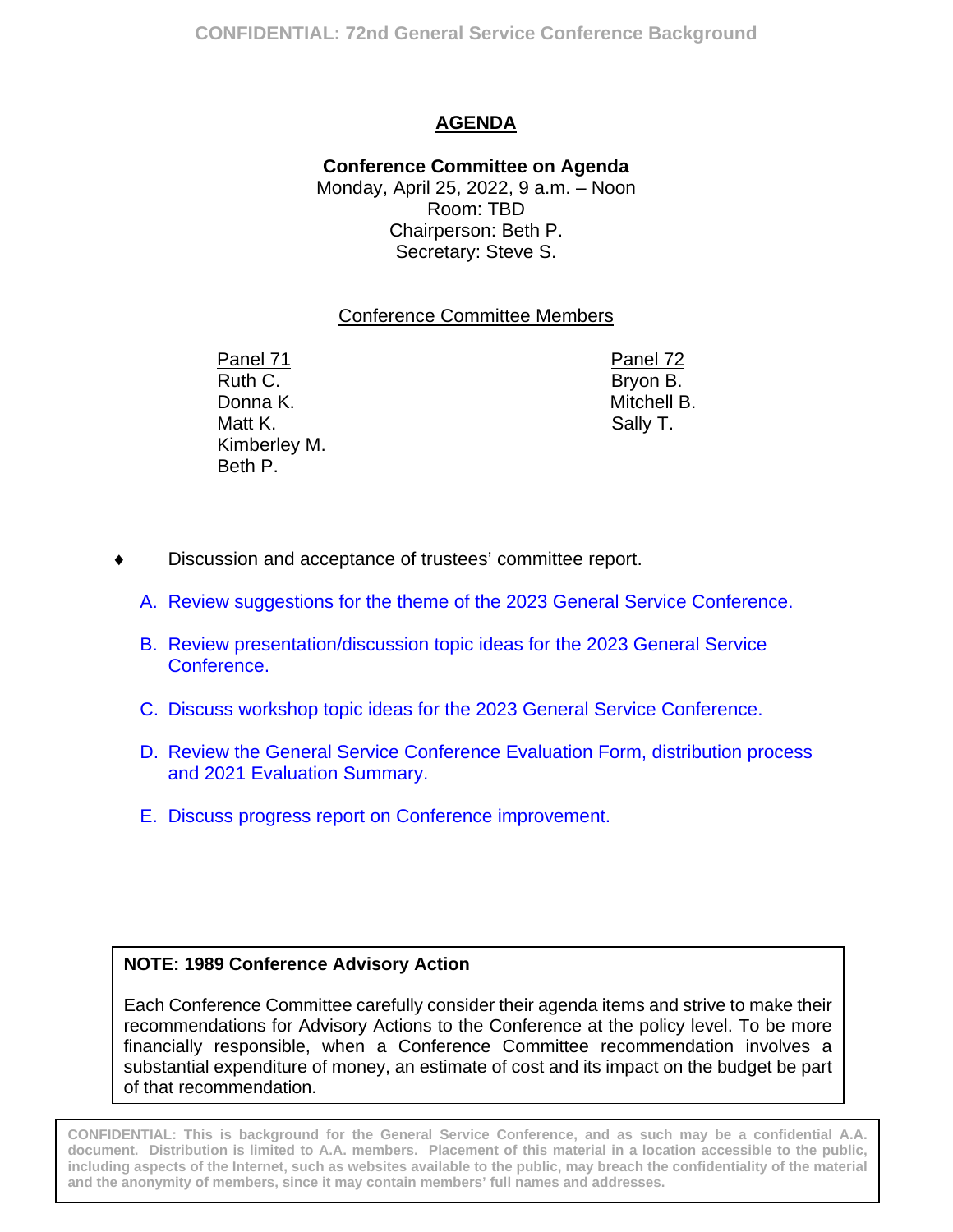#### **2022 Conference Committee on Agenda**

<span id="page-2-0"></span>**ITEM A:** Review suggestions for the theme of the 2023 General Service Conference.

\_\_\_\_\_\_\_\_\_\_\_\_\_\_\_\_\_\_\_\_\_\_\_\_\_\_\_\_\_\_\_\_\_\_\_\_\_\_\_\_\_\_\_\_\_\_\_\_\_\_\_\_\_\_\_\_\_\_\_\_\_\_\_\_\_\_\_\_\_\_

#### **Background notes:**

In the early years of the Conference (1951 through 1961) the theme of the Conference became defined following the Conference meeting itself, from taking a "sense of the meeting."

Definite themes came into being beginning with the 1962 General Service Conference. We do not have documentation attesting to the selection of the topic or about the decisionmaking process at this time. However, letters mailed to speakers/presenters prior to the Conference reveal that a definite theme was selected, before the start of the Conference.

Conference theme and presentation topics revolve around basic principles of A.A. and can spark thought-provoking discussion at area and district meetings as well. Regions, areas and districts often incorporate discussion of these topics into workshops, meetings, pre-Conference assemblies, etc. This gives all A.A. members the opportunity to participate and become more informed about A.A.

\_\_\_\_\_\_\_\_\_\_\_\_\_\_\_\_\_\_\_\_\_\_\_\_\_\_\_\_\_\_\_\_\_\_\_\_\_\_\_\_\_\_\_\_\_\_\_\_\_\_\_\_\_\_\_\_\_\_\_\_\_\_\_\_\_\_\_\_\_\_

#### **Background:**

- **1.** Suggestions for 2023 Conference Theme
- **2.** List of Conference Themes 1951-2022

#### **[Back to Main Agenda](#page-1-0)**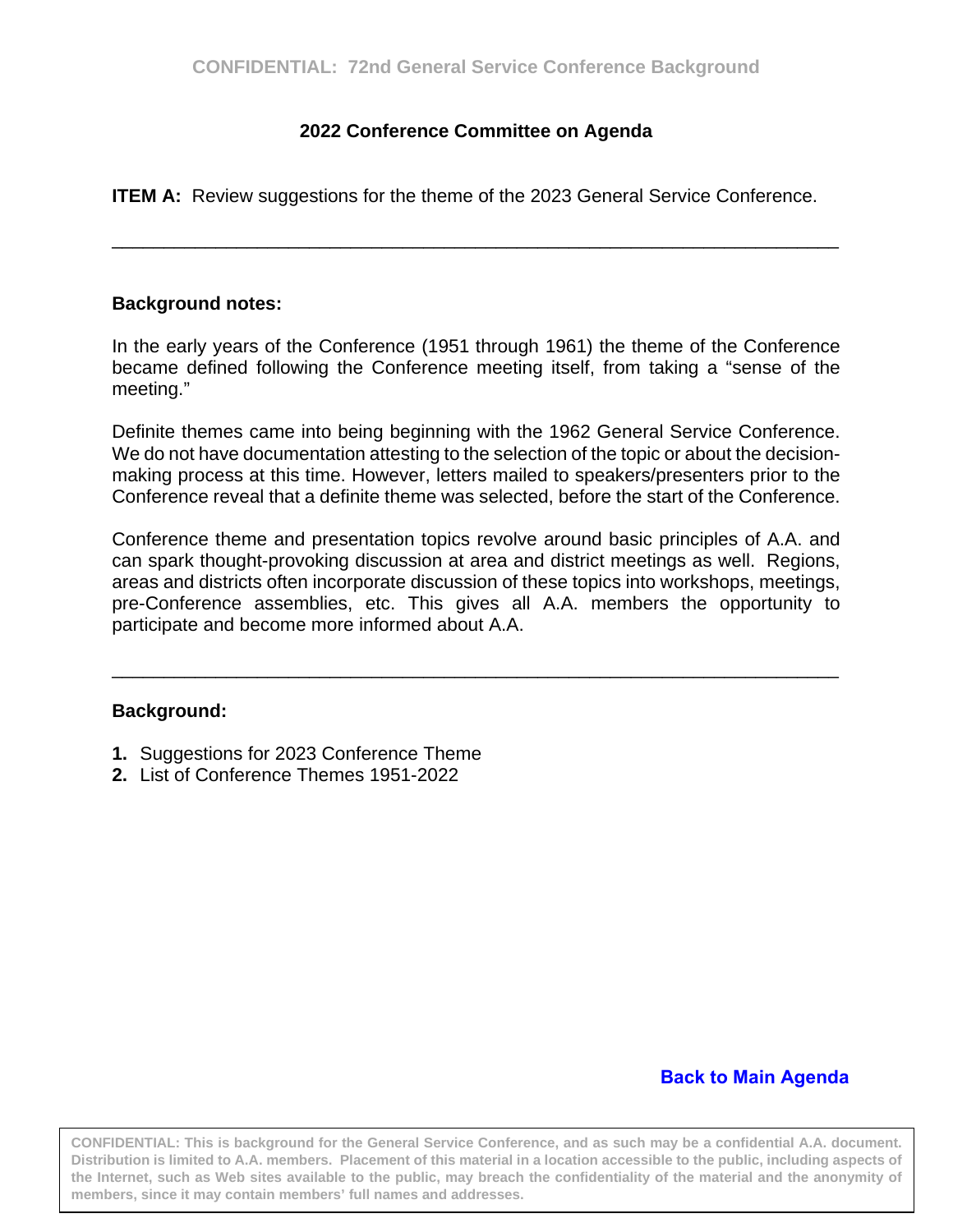#### **Agenda Item A Doc. 1**

#### **Suggested Theme Topics for the 2023 Conference**

- 1. How we can encourage the growth and maintenance of a thriving and enduring A.A. General Service culture in our respective Areas.
- 2. How Areas can develop a thriving Three Legacy Culture.
- 3. How we can improve how we train our DCMs.
- 4. Growth is Inevitable
- 5. We are People Who Normally Would Not Mix
- 6. Common Perils and Common Solutions
- 7. A.A: Staying Unified in a Changing World
- 8. Match Calamity with Serenity
- 9. Into Action
- 10. Colorful Imagination
- 11. The World Tide of Alcoholism
- 12. Suit Up and Show Up
- 13. Willingness Patience and Labor
- 14. It Works in Rough Going
- 15. A.A. Comes of Age (Again)
- 16. Fair Weather and Foul
- 17. Sober Now What?
- 18. Fun in Sobriety
- 19. Guarding Our Treasured Principles
- 20. Principles in all our Affairs (Including GSC and GSB)

1

**CONFIDENTIAL: This is background for the General Service Conference, and as such may be a confidential A.A. document. Distribution is limited to A.A. members. Placement of this material in a location accessible to the public, including aspects of the Internet, such as Web sites available to the public, may breach the confidentiality of the material and the anonymity of members, since it may contain members' full names and addresses.**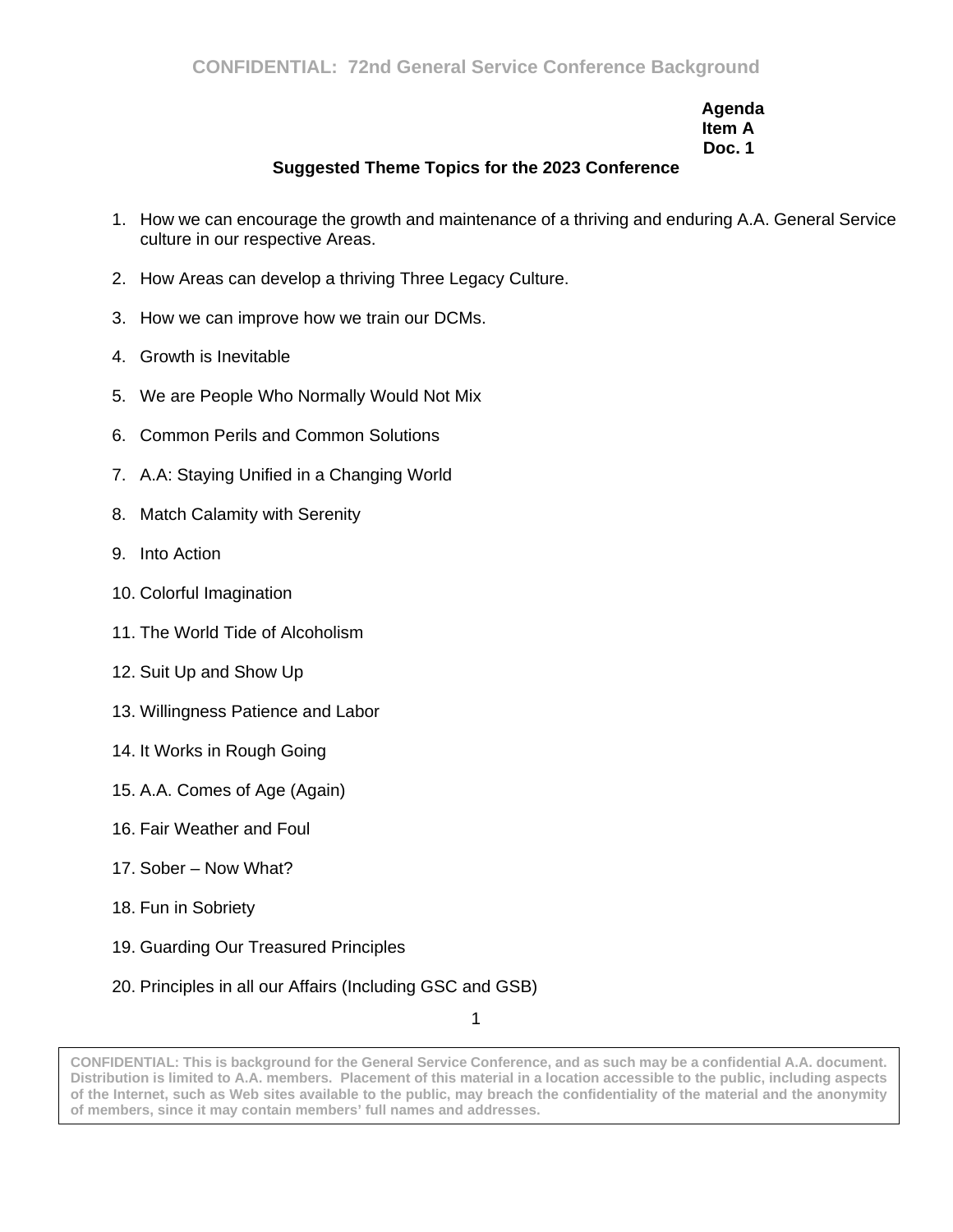- 21. Together We Can (12&12, page 152, paraphrased)
- 22. Back to Basics
- 23. The Spiritual Principles behind each step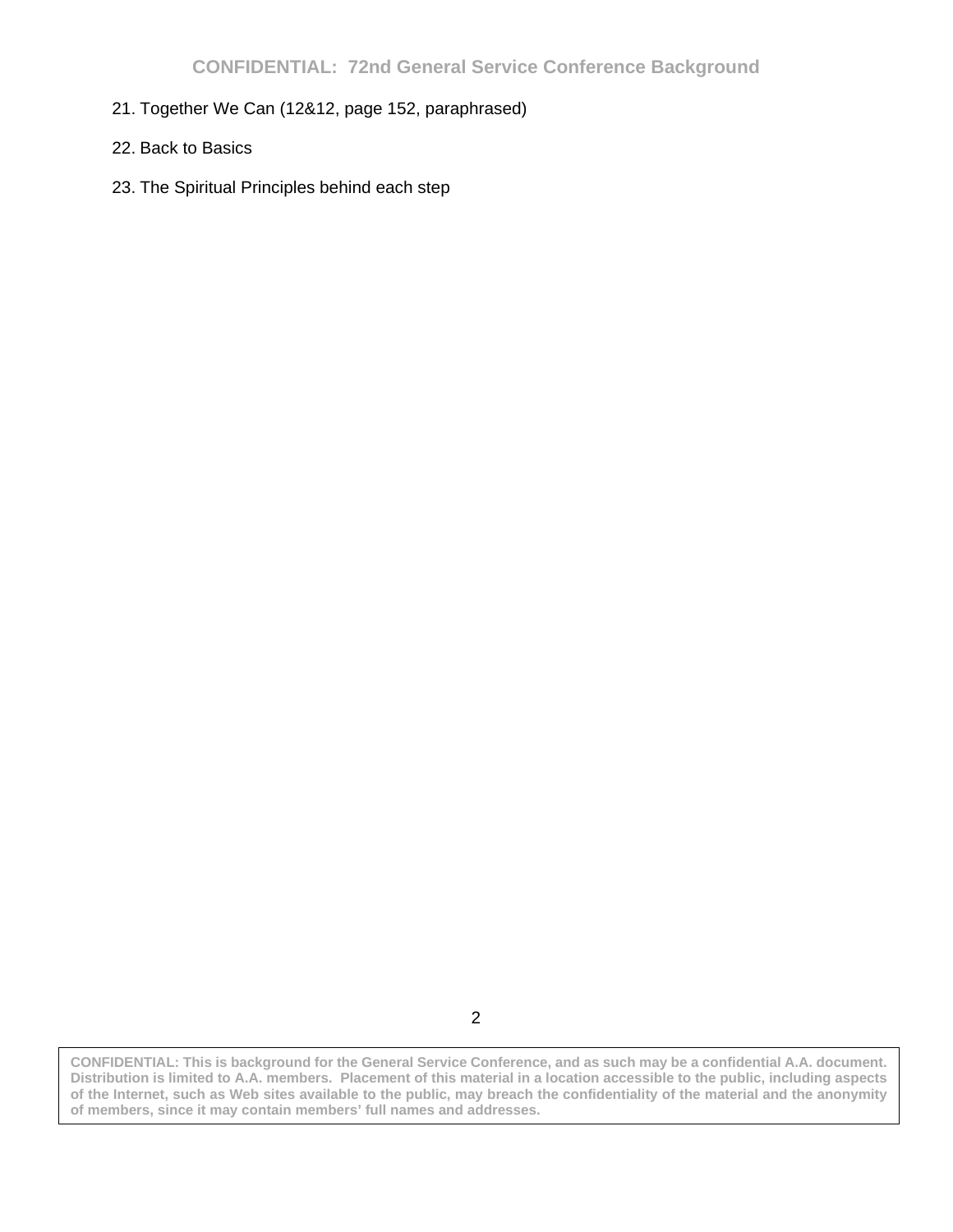#### **Themes of the General Service Conference 1951 – 2022**

- A.A. Comes of Age 2.0: Unified in Love and Service
- 2021 A.A. in a Time of Change
- 2020: A Clear Vision for You
- 2019 Our Big Book 80 Years, 71 Languages
- A.A. A Solution for All Generations
- Supporting Our Future
- Our Spiritual Way of Life: Steps, Traditions and Concepts
- Celebrating 80 Years of Recovery, Unity and Service The Foundation of Our Future
- 2014 Communicating Our Legacies Vital in a Changing World
- The General Service Conference Takes Its Inventory Our Solution in Action
- Anonymity: Our Spiritual Responsibility in the Digital Age
- We Are Responsible for A.A.'s Future Let It Begin With Us
- Practicing A.A.'s Principles The Pathway to Unity
- Our Commitment to Carry A.A.'s Message Enthusiasm and Gratitude in Action
- Communication and Participation The Key to Unity and Self-Support
- 2007 Our  $12<sup>th</sup>$  Step Responsibility Are We Going to Any Length?
- Sponsorship, Service and Self-Support in a Changing World
- 2005 Basics of Our Home Group Recovery, Unity and Service
- Our Singleness of Purpose The Cornerstone of A.A.
- Living A.A.'s Principles Through Sponsorship
- Sharing the Steps, Traditions and Concepts
- 2001 Love and Service
- Trusting Our Future to A.A. Principles
- Moving Forward: Unity Through Humility
- Our Twelfth Step Work
- Spirituality Our Foundation
- 1996 Preserving Our Fellowship Our Challenge
- Pass It On Our Three Legacies
- 1994 Spirit of Sacrifice
- A.A. Takes Its Inventory The General Service Conference Structure
- The A.A. Message in a Changing World
- Sponsorship: Gratitude in Action
- The Home Group Our Responsibility and Link to A.A.'s Future
- Anonymity Living Our Traditions
- Singleness of Purpose Key to Unity
- The Seventh Tradition A Turning Point
- A.A.'s Future Our Responsibility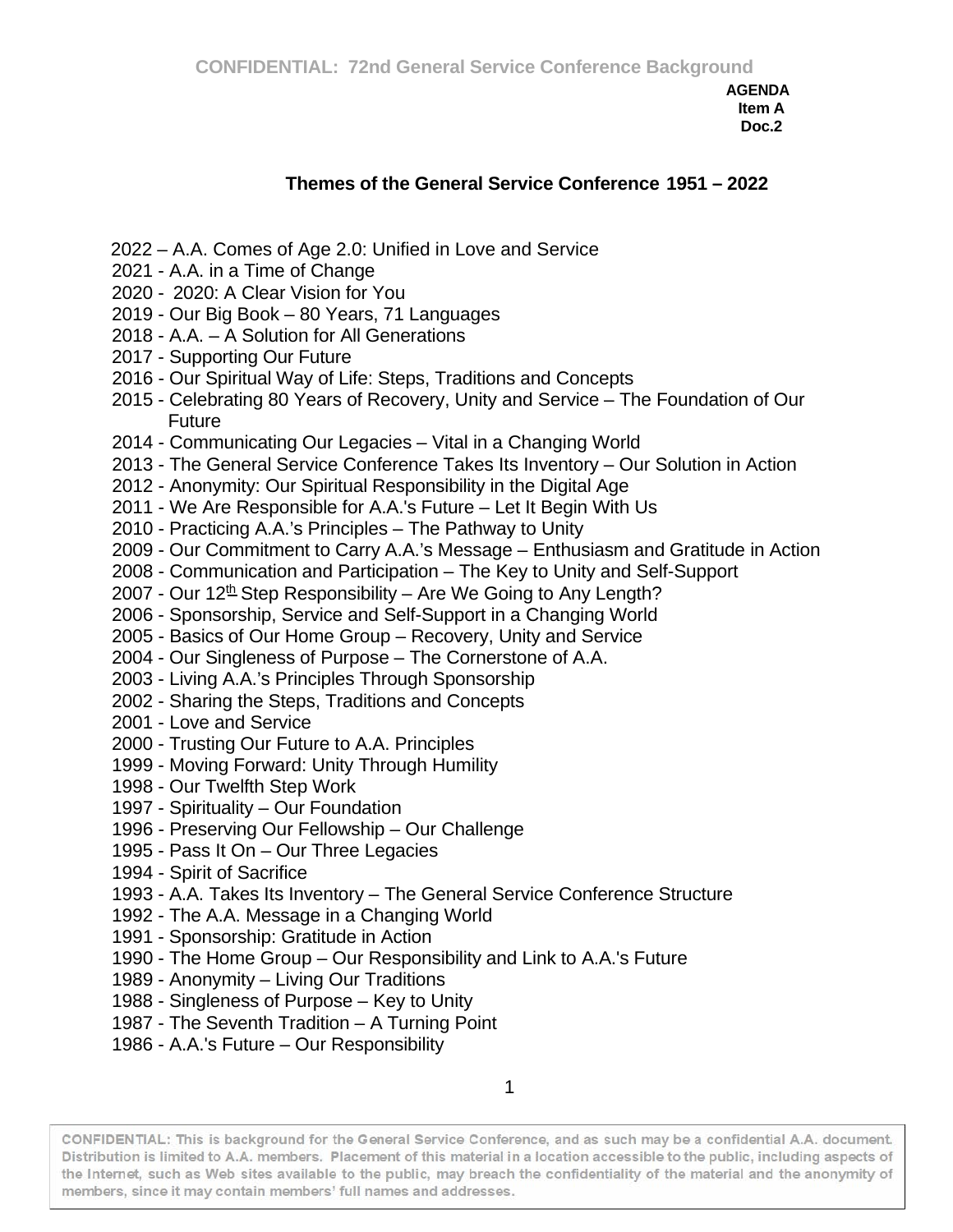- Golden Moments of Reflection
- Gratitude The Language of the Heart
- Anonymity Our Spiritual Foundation 1982 The Traditions Our Way of Unity
- A.A. Takes Its Inventory
- Participation: The Key to Recovery
- 1979 The Legacies: Our Heritage and My Responsibility
- 1978 The Member and the Group Recovery Through Service
- The A.A. Group Where It Begins
- 1976 Sponsorship Our Privilege and Responsibility
- 1975 Unity Through Love and Service
- Understanding and Cooperation Inside and Outside A.A.
- Responsibility Our Expression of Gratitude
- Our Primary Purpose
- Communication: Key to A.A. Growth
- Service The Heart of A.A.
- Group Conscience Guides A.A.
- Unity Vital to A.A. Survival, Growth
- Sponsorship The Hand of A.A.
- 1966 Principles and Responsibility
- More Effective Ways to Use Tools of Service
- 1964 Sharing
- Our Common Welfare
- One Primary Purpose
- Working and Growing Together
- Need for Improved Internal and External Communications
- Confidence Absence of Fear of the Future
- 1958 Promise and Progress
- Stability and Responsibility Without Complacency
- Petition, Appeal, Participation and Decision Principles of A.A. Service
- A.A. Had Truly Come of Age
- Self-confidence and Responsibility
- On the Threshold of Maturity
- 1952 Progress Humility and Unity
- 1951 Genuine Faith It Begins as an Experiment and Ends as an Experience

#### **[Back to Cover](#page-2-0)**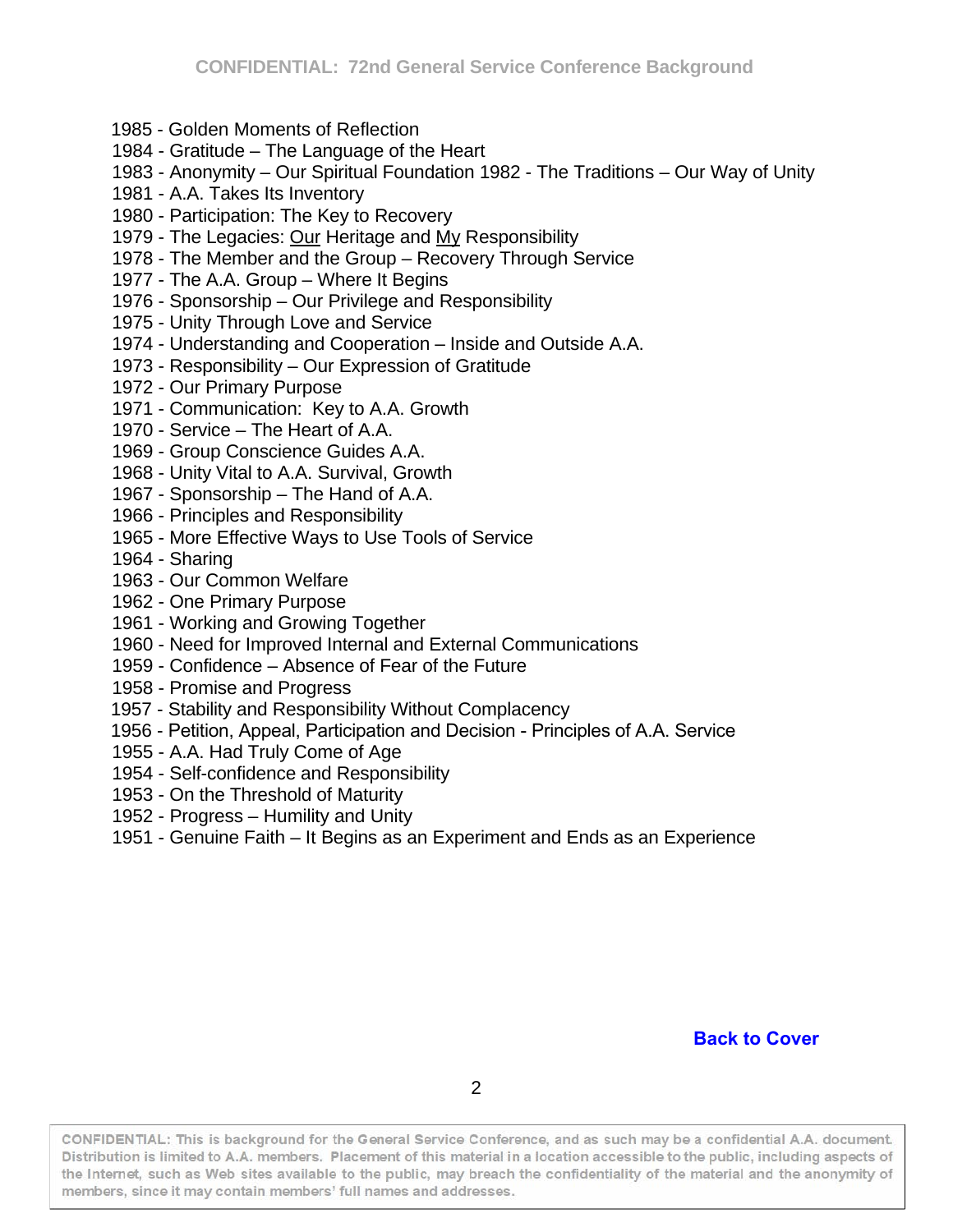#### **2022 Conference Committee on Agenda**

<span id="page-7-0"></span>**ITEM B:** Review presentation/discussion topic ideas for the 2023 General Service Conference.

\_\_\_\_\_\_\_\_\_\_\_\_\_\_\_\_\_\_\_\_\_\_\_\_\_\_\_\_\_\_\_\_\_\_\_\_\_\_\_\_\_\_\_\_\_\_\_\_\_\_\_\_\_\_\_\_\_\_\_\_\_\_\_\_\_\_\_\_\_\_

#### **Background:**

- **1.** List of 2023 Conference presentation/discussion topic ideas
- **2.** List of Conference presentation/discussion topics recommended by Conference 1985-2022

#### **[Back to Main Agenda](#page-1-0)**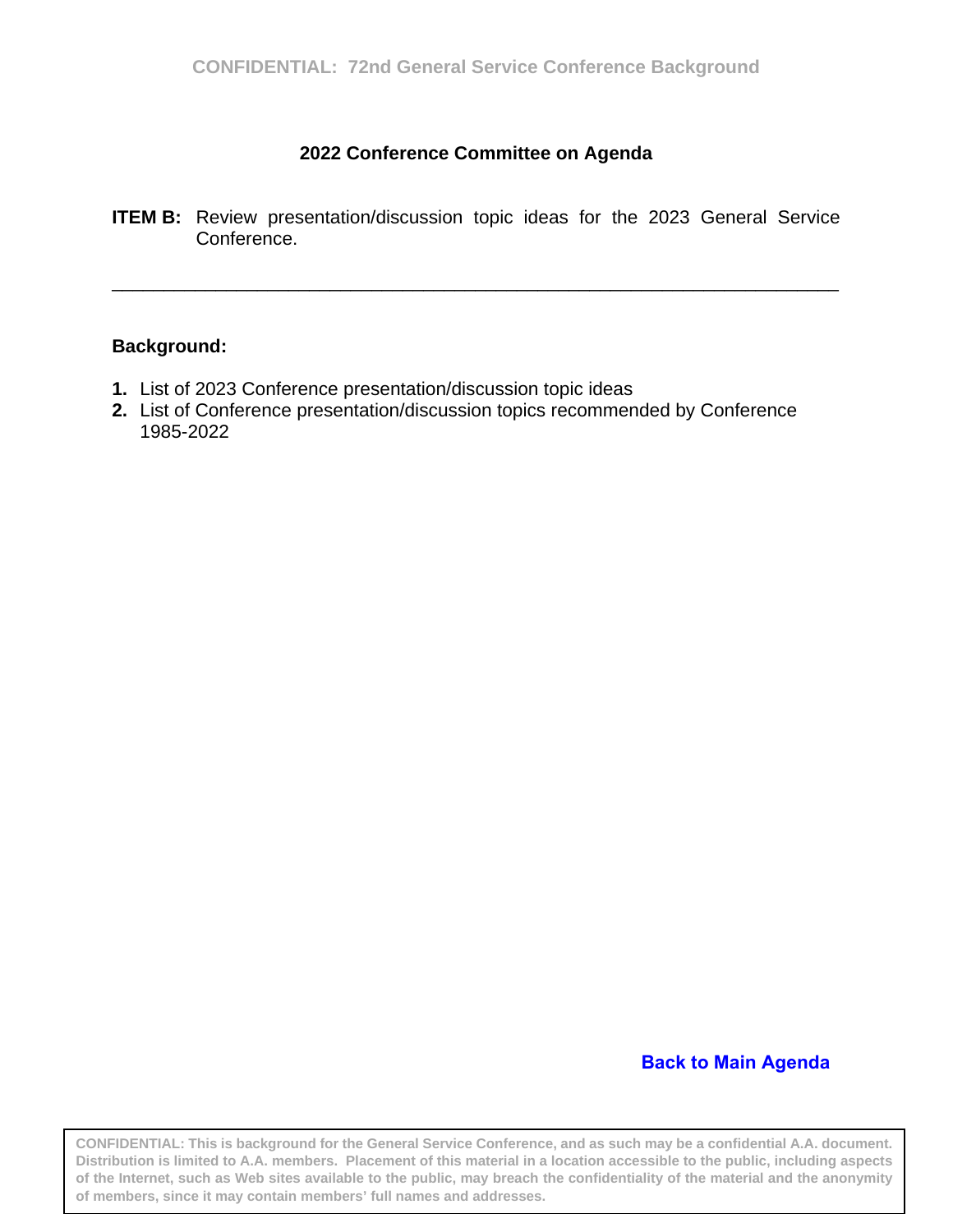**Agenda Item B Doc. 1**

## **Suggested Presentation Topics for the 2023 Conference**

- 1. A.A Staying Unified in a Changing World
- 2. General Service: A Mighty Purpose and Rhythm
- 3. Common Perils and Common Solutions
- 4. Tradition Three states any two or three gathered for sobriety may call themselves an A.A Group: Are we an In-Person Organization Only?
- 5. How to best include online groups in the service structure
- 6. Walking through Adversity
- 7. We Don't Have to be Alone, Any More (12&12, page 117)
- 8. Birth of A.A and Big Book 1935-1939
- 9. What's the difference between religion & spirituality?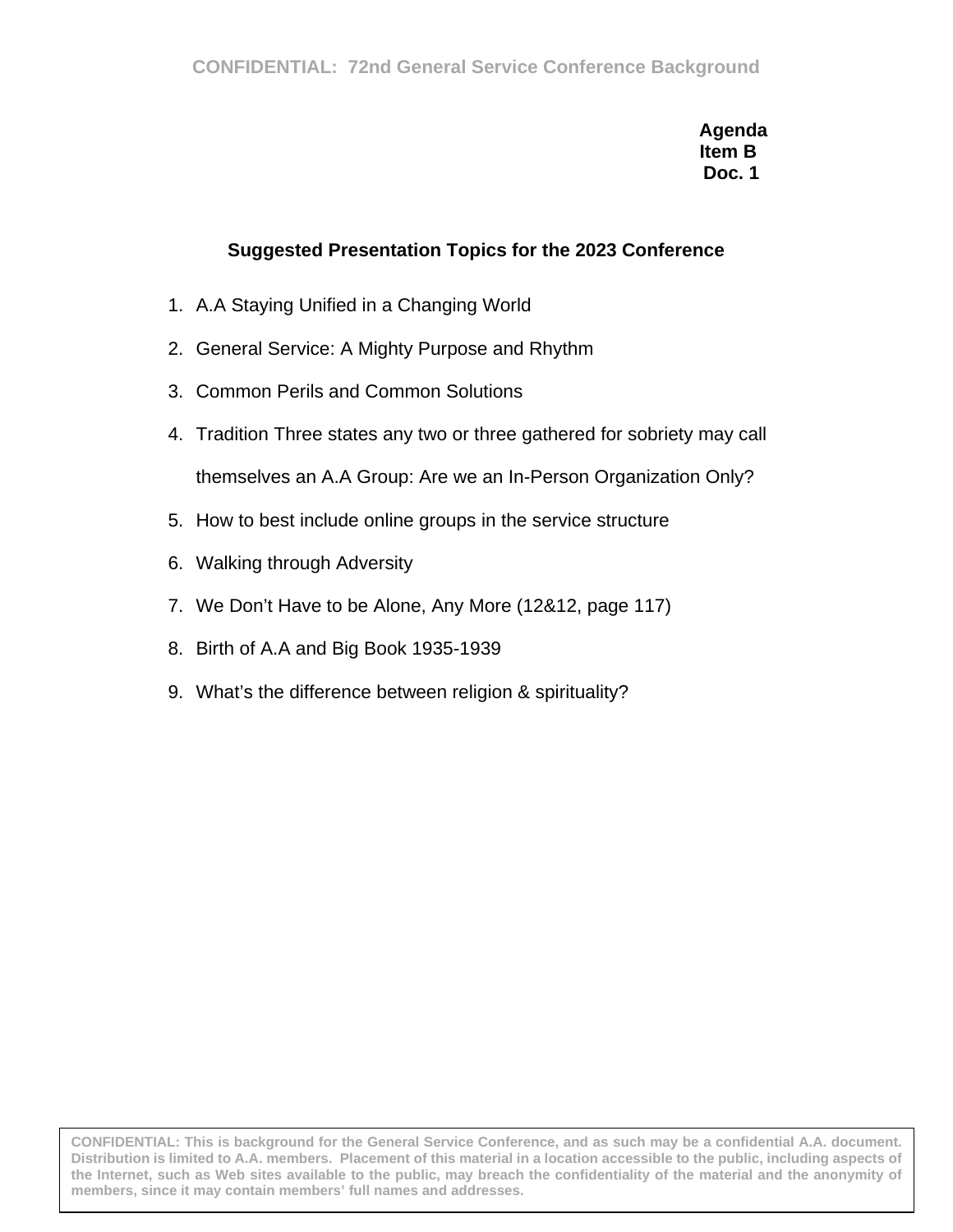#### **AGENDA Item B Doc.2**

#### **Presentations recommended by Conference 1985 – 2022**

- 2022: How do A.A.'s go to any lengths to Recovery, Unify and Serve? Going Beyond Fear How to Reach Anyone, Anywhere?
- 2021: Practicing A.A.'s Spiritual Principles in a Changing World: Recovery in a Changing World Unity in a Changing World Service in a Changing World
- 2020: Recovery Who is Missing in Our Rooms? Unity – Practicing Our Principles Service – Keeping A.A. Relevant
- 2019: Yesterday's World Our Legacies Begin Today's World – Demonstrating Integrity, Anonymity and Service Tomorrow's World – Courage to be Vigilant
- 2018: Today's Alcoholic: Inclusion, Not Exclusion Participation in All of A.A. – Is My Triangle Balanced? A.A. Technology: Where Innovation Meets the Traditions Attraction not Promotion: A.A.'s Relation to the World Group Conscience: The Guiding Force
- 2017: 1. Growth: Diversity – Outreach and Attraction Safety – Our Responsibility Communication – Today and Tomorrow
	- 2. Participation: Fellowship vs. Membership Leadership: "I am Responsible. . ." Is Your Voice Heard?
	- 3. Contributions: Spirituality and Money Fully Self-Supporting Our Obligations Apathy and Power of the Purse
- 2016: Connecting with the Newcomer Connecting with Each Other Connecting with A.A. as a Whole

1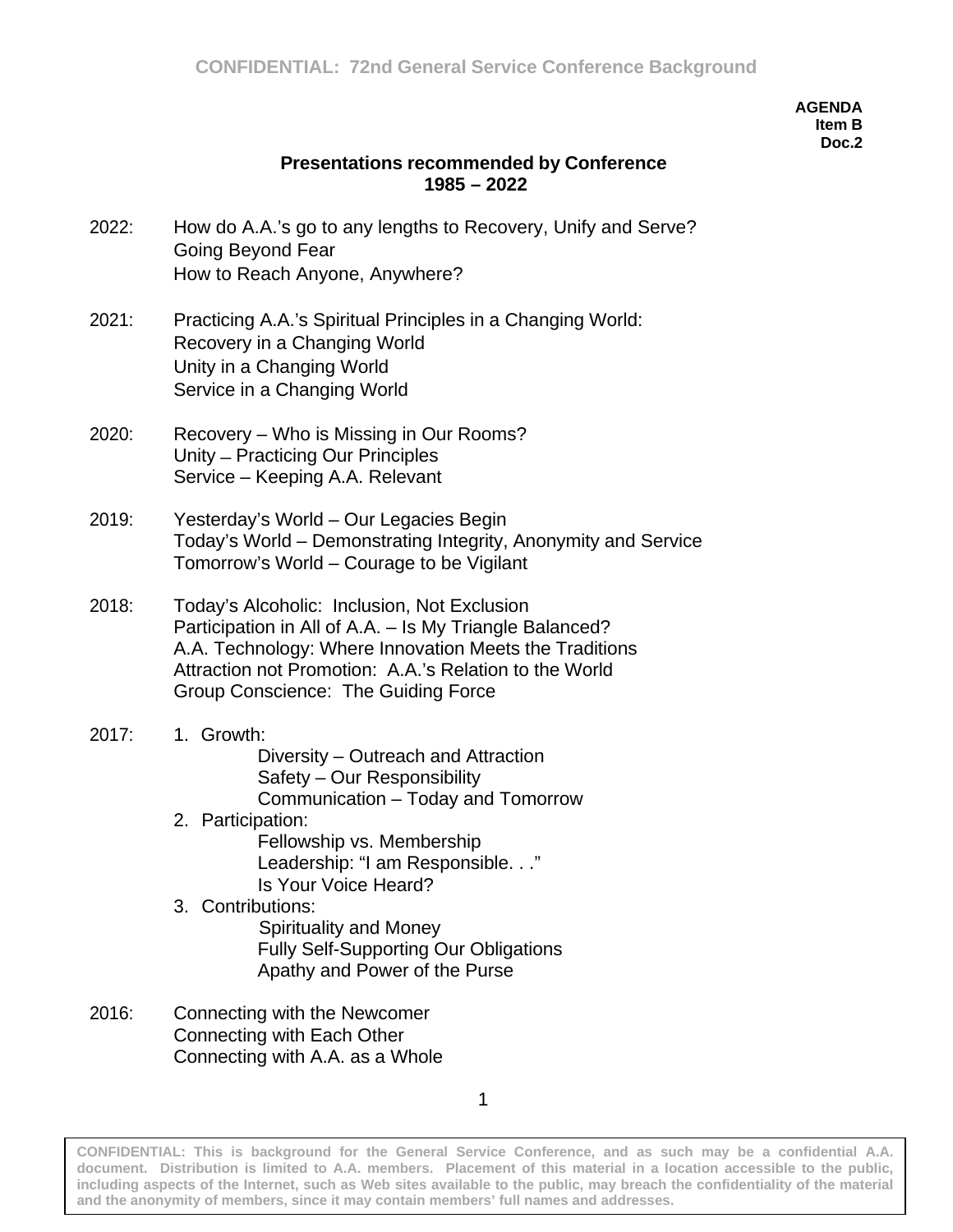- 2015: Our Common Welfare Through Gratitude in Action
	- 1. Diversity in A.A. Our Heritage of Inclusion
	- 2. Safety and Respect Practicing the Principles Begins in our Home Group
	- 3. Safeguarding our Traditions through the Evolution of Technology
	- 4. Inventory Looking Back to Move Ahead
- 2014: Living in the Heart of A.A.:
	- 1. Recovery, Unity and Service Our Responsibility
	- 2. Passing It on Through Sponsorship
	- 3. Participating in Our Common Welfare through Contributions
	- 4. Inventory A Guiding Tool to Our Future
- 2013: Spiritual Principles for World Service:
	- 1. The Triangle More Than a Shape
	- 2. The General Service Conference Inventory Why is it Necessary?
	- 3. Self-Support What Does it Mean to the Fellowship?
	- 4. Primary Purpose Carrying the A.A. Message
- 2012: a: Carrying the A.A. Message:
	- 1. Still Our Primary Purpose
	- 2. Social Web Sites
	- 3. Young People in A.A.
	- 4. Importance of Sponsorship
	- b: Change Essential to A.A.'s Growth:
		- 1. Service: Our Third Legacy
		- 2. Spirit of Rotation
		- 3. Diversity Let's Keep Our Doors Open for Any Who May Suffer from Alcoholism
		- 4. Archives Where the Past Meets the Present
- 2011: a: Alcoholics Anonymous in a Digital Age:
	- 1. Practicing Our Traditions in a Digital Age
	- 2. Carrying A.A.'s Message Online
	- 3. Grapevine "A.A.'s Meeting in Print" and More . . .
	- b. An Informed Group Conscience: The Voice of A.A.:
		- 1. Self-Support Where Do Money and Spirituality Mix?
		- 2. Humility Accepting the Group Conscience
		- 3. An Informed Group Conscience Using the Three Legacies
	- c. Diversity in A.A.:
		- 1. The Language of the Heart is Spoken Here
		- 2. The Hand of A.A. Inclusive Never Exclusive
		- 3. Tradition Five Our Primary Purpose
	- d. Sponsorship:
		- 1. Importance of a Home Group
		- 2. Leading by Example Attraction Not Promotion
		- 3 Recovery, Unity, Service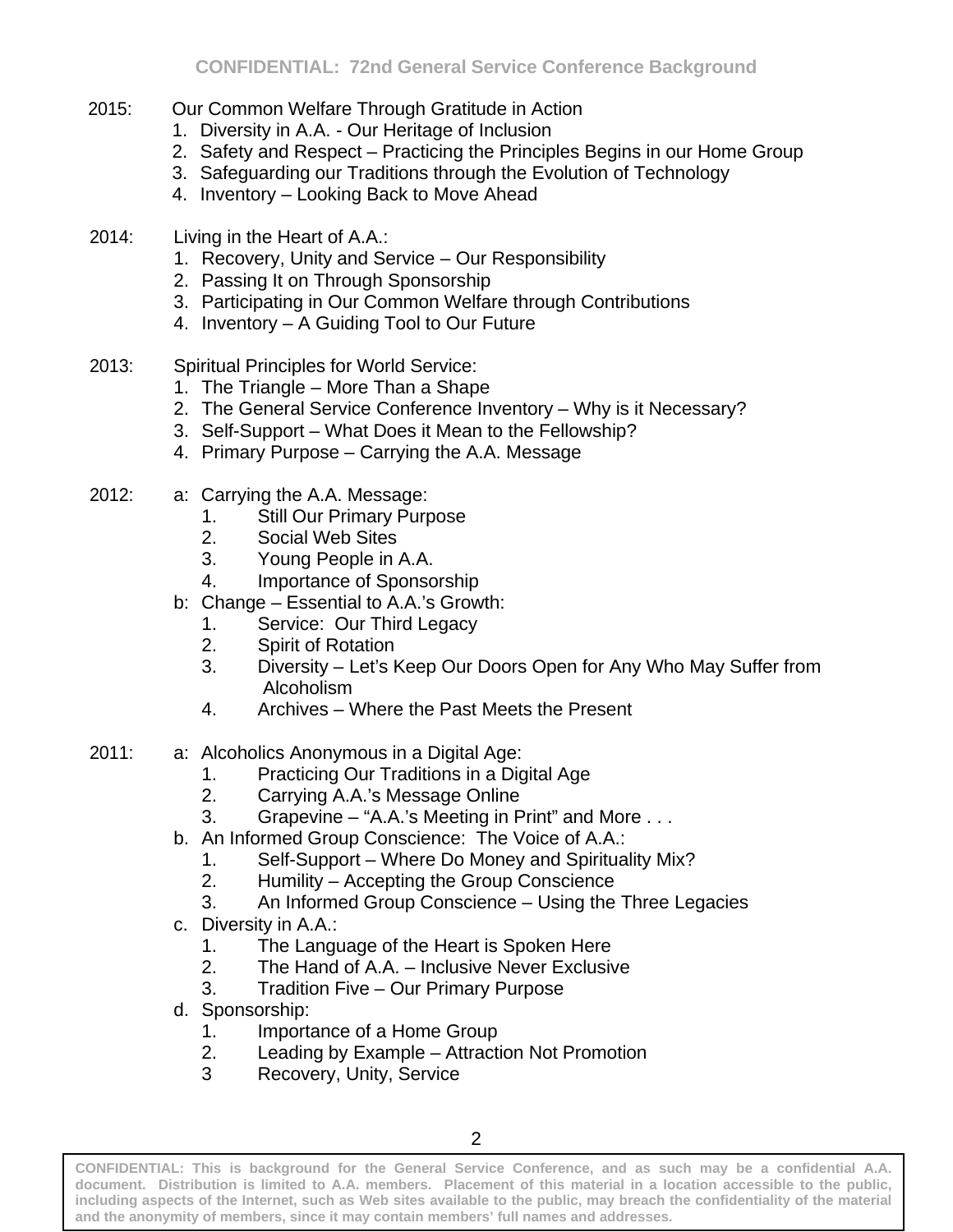- 2010: a: Practicing These Principles in All Our "Service" Affairs:
	- 1. What is the Difference Between General Service and Service in General?
	- 2. Love and Tolerance is Our Code
	- 3. Setting an Example Attraction to Service
	- b: Unity Through Inventory:
		- 1. Our Common Welfare Should Come First
		- 2. This We Owe to A.A.'s Future
		- 3. What Happens After Inventory?
	- c: General Service Conference Agenda Selection Process:
		- 1. How it Works.
		- 2. Collective Participation.
		- 3. Communication The Key to an Informed Decision
- 2009: a: Humility and Sacrifice:
	- 1. Setting an Example
	- 2. Changing Our Perceptions
	- 3. Anonymity Sacrificing Our Egos
	- b: Enthusiasm and Gratitude:
		- 1. Hope and Purpose from Defeat and Despair
		- 2. Happy, Joyous and Free
		- 3. Enthusiasm A Gift of Inventory
	- c: Spiritual Program in Action:
		- 1. Maximum Service Our Spiritual Benefit
		- 2. Persistence The Key to Progress
		- 3. Living the Traditions
- 2008: a. Communication and Participation:
	- 1. Sharing the Message of Service
	- 2. Our Key to Keeping A.A. Strong
	- 3. Leadership in A.A.: Building Communication
	- b: Unity
		- 1. Our Common Welfare Should Come First
		- 2. Principles Before Personalities
		- 3. Diversity: Reaching Out to All Alcoholics
	- c: Self-Support:
		- 1. Self-Supporting Through Members' Voluntary Contributions Only
		- 2. Contempt Prior to Investigation
		- 3. Responsibility to Communicate and Participate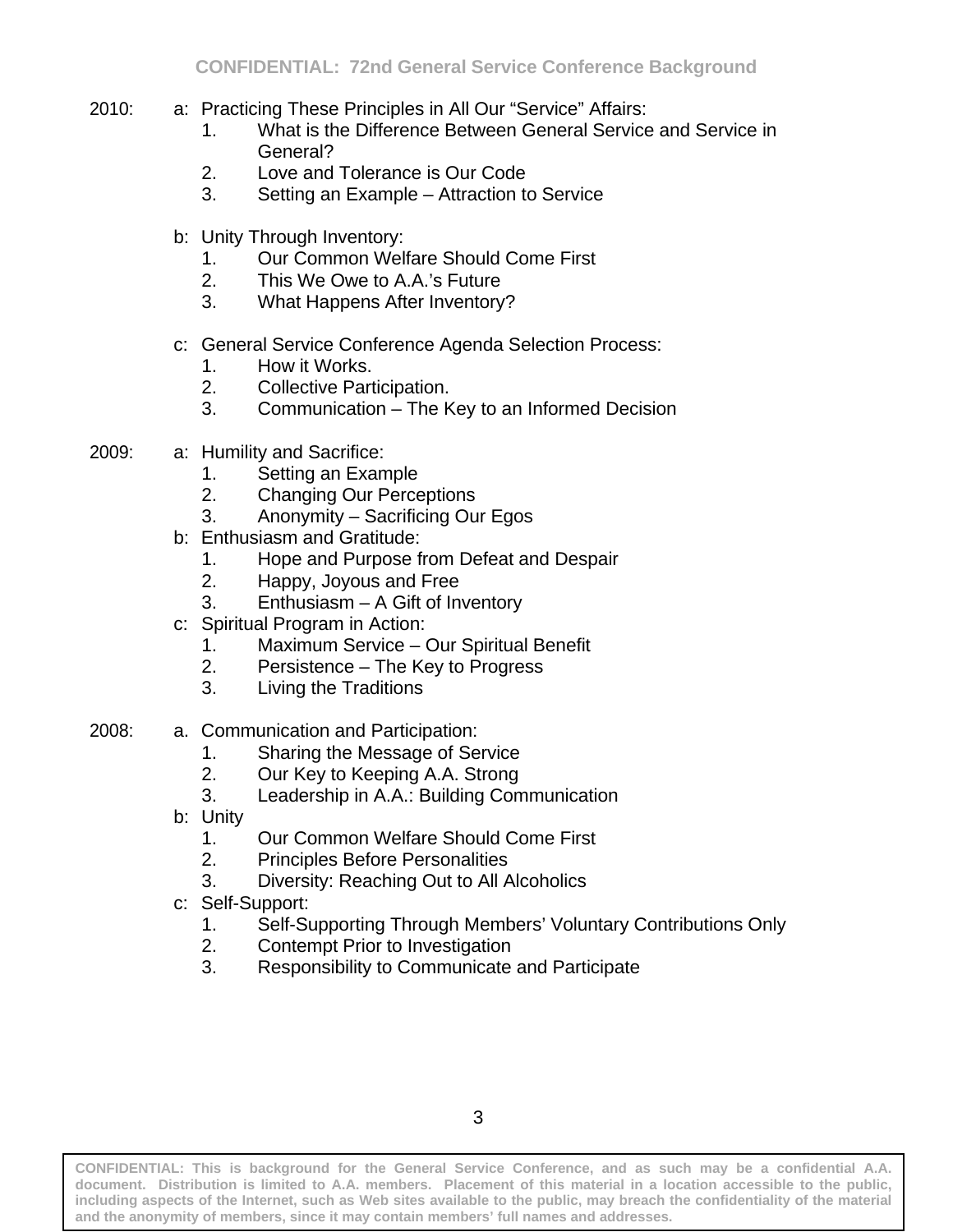- 2007: a. Inclusiveness in A.A.:
	- 1. Our 3<sup>rd</sup> Tradition
	- 2. Growth of the Fellowship
	- 3. Reaching Out to All Who Want It
	- b. Our Primary Purpose:
		- 1. Attraction Rather Than Promotion
		- 2. Working with Wet Drunks
		- 3. Practicing These Principles in All Our Affairs
	- c. Humility and Responsibility:
		- 1. Expressed by Anonymity
		- 2. Are We Resting on Our Laurels?
		- 3. Raising Literature Prices or Footing the Bill?
- 2006: a. Sponsorship:
	- 1. Presenting A.A. to Newcomers
	- 2. Changes in the Alcoholic Coming to A.A.
	- 3. Sponsorship Into Sobriety, Into Service
	- b. Service:
		- 1. Performing Service Without Expectations
		- 2. Leadership An Ever Vital Need
		- 3. Responsibility With Accountability
	- c. Self-Support:
		- 1. An Informed Group Conscience
		- 2. Gratitude through Self-Sacrifice
- 2005: a. Recovery:
	- 1. "How It Works" in Our Home Group
	- 2. Carrying the Message Through Practicing the Principles of Our Daily Lives
	- b. Unity:
		- 1. "Love and Tolerance of Others is Our Code" (*Alcoholics Anonymous*, p. 84)
		- 2. The Basket Where Money and Spirituality Mix
		- 3. The Spiritual Principle of Our Twelfth Tradition
	- c. Service:
		- 1. Concept One Final Responsibility and Ultimate Authority
		- 2. Minority Opinion Are We Listening?
		- 3. Leadership Responsibility for A.A.'s Future Concept Nine
- 2004: a. Our Singleness of Purpose:
	- 1. Our Responsibility to the Newcomer
	- 2. Communicating Our Singleness of Purpose
	- b. The Cornerstone of A.A.:
		- 1. Safeguarding Our Unity
		- 2. The Role of the Home Group
		- 3. Traditions Three and Five: Our Members, Our Message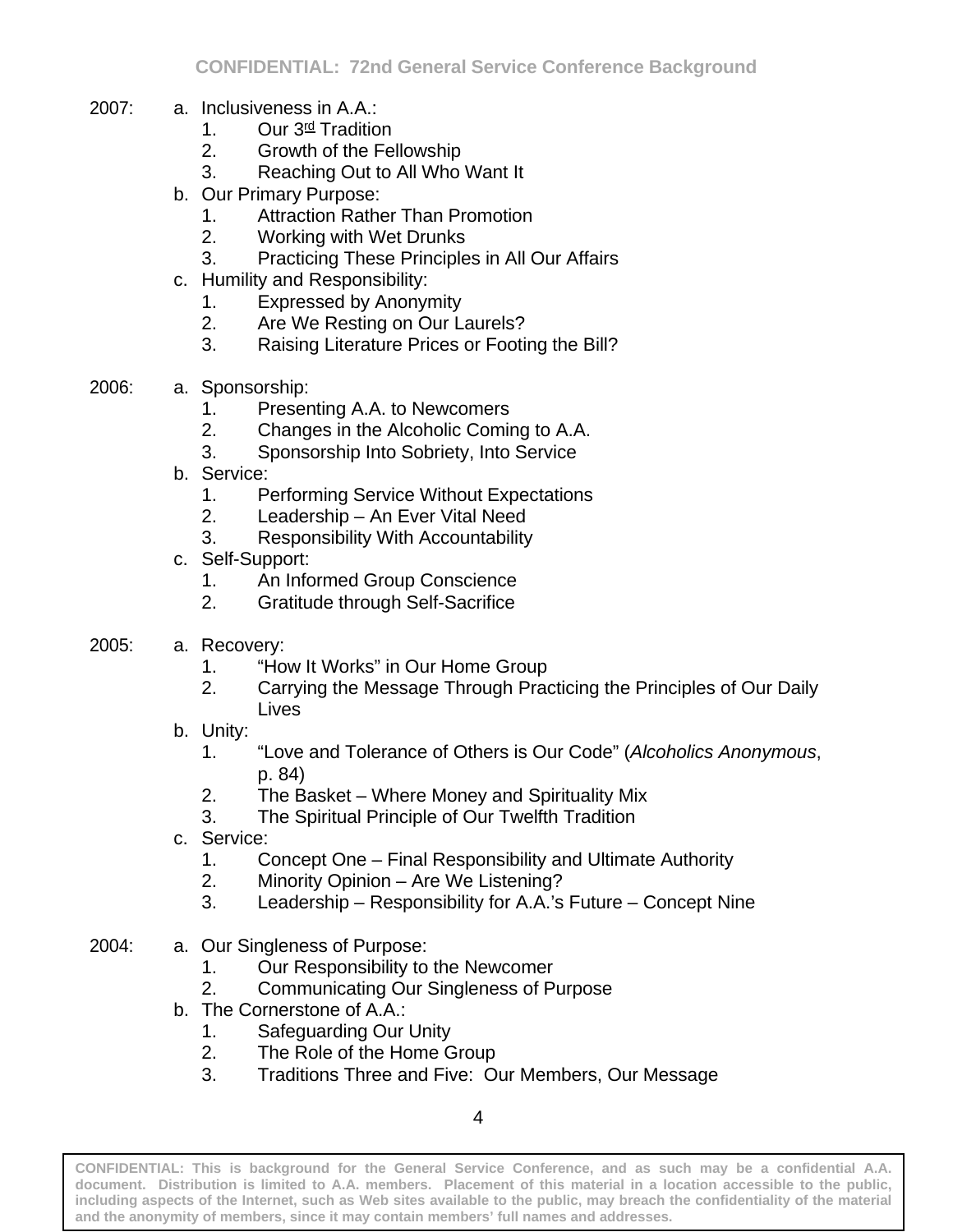- 2003: a. Sponsorship:
	- 1. Responsibilities of Sponsorship
	- 2. Is Sponsorship Fading Away?
	- 3. Working with Medical Practitioners, Other Professionals and Friends
	- b. Principles:
		- 1. What are the Principles?
		- 2. Living the Principles, Accepting Our Differences
- 2002: a. Unity:
	- 1. Spirit of Rotation—Letting Go!
	- 2. Does Our Committee System Work?
	- 3. The Internet—A Part of or Apart From?
	- b. Inventory:
		- 1. A.A. Literature—Is It Being Utilized or Collecting Dust?
		- 2. Seventh Tradition and Spirituality—Do They Really Mix?
- 2001: a. Sponsorship:
	- 1. The Home Group
	- 2. Sponsorship into Service
	- 3. Never Too Late to Get a Sponsor
	- b. Language of the Heart:
		- 1. Listening to the Language of the Heart
		- 2. Sharing Experience, Strength and Hope
		- 3. Passing On Our Three Legacies
	- c. The G.S.R.'s Role in A.A.:
		- 1. In the Home Group
		- 2. Link to the District, Area and G.S.O.
		- 3. Guardian of the Traditions
- 2000: a. Recovery:
	- 1. Trust the God of Your Understanding
	- 2. Clean House
	- 3. Work With Others
	- b. Unity:
		- 1. Our Common Welfare<br>2. The Informed Group C
			- The Informed Group Conscience and Substantial Unanimity
		- 3. Practicing Genuine Humility Through Anonymity
	- c. Service:
		- 1. I Am Responsible…
		- 2. Our Primary Purpose
		- 3. Spirit of Rotation
- 1999: a. Our Responsibility to A.A. Unity:
	- 1. Home Group
	- 2. A.A. Service Structure
	- 3. A.A. Worldwide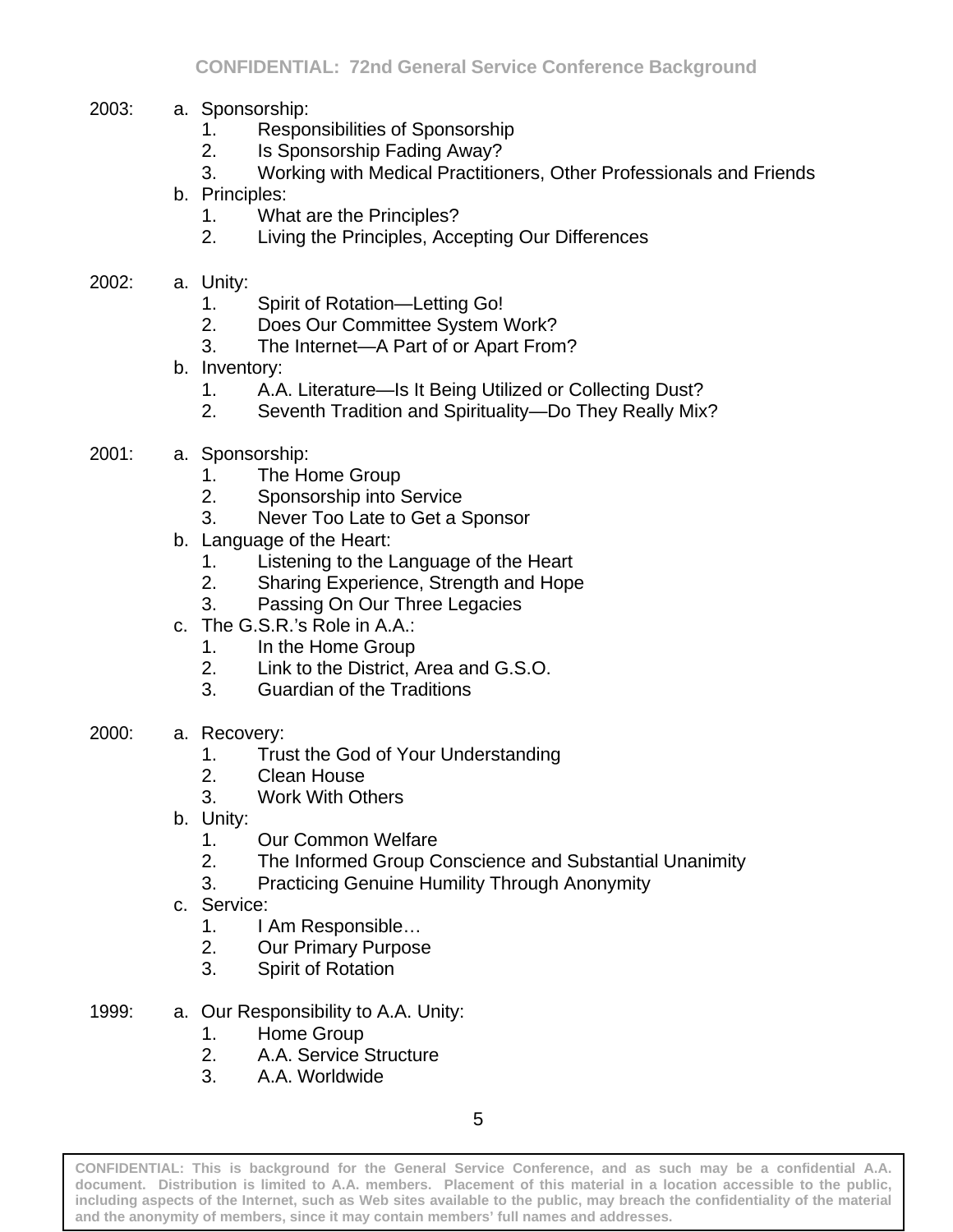- b. Many Faces—One Fellowship
	- 1. Accepting Our Differences
	- 2. I Am Responsible…
	- 3. Principles Before Personalities
- c. Our Future Together:
	- 1. Sponsorship
	- 2. A.A. Literature
	- 3. Tradition Seven
- 1998: a. Our Twelfth Step Work:
	- 1. Reaching the Newcomer
	- 2. Carrying This Message
	- 3. Back to Basics
	- b. Tools for Twelfth Stepping:
		- 1. The A.A. Member
		- 2. Sponsorship
		- 3. Literature
	- c. Diversity of Twelfth Step Work:
		- 1. Home Group
		- 2. Service Structure
		- 3. Around the World
- 1997: a. Group Conscience—Seeking Our Ultimate Authority
	- b. Carrying A.A.'s Message Around the World
	- c. The Hat—Where Money and Spirituality Mix
- 1996: a. Preserving Our Fellowship—Let It Begin With Me
	- b. Preserving Our Fellowship—Carrying Our Original Message
	- c. Preserving Our Fellowship—Unity and Spirituality in All Our Affairs
- 1995: a. Pass It On: Recovery—Our First Legacy
	- b. Pass It On: Unity—Our Second Legacy
	- c. Pass It On: Service—Our Third Legacy
- 1994: a. Spirit of Sacrifice: Bill's and Dr. Bob's Farewell Messages: Bill's Message Dr. Bob's Message
	- b. Spirit of Sacrifice in the Long Form of the Traditions: Traditions One, Two and Three Traditions Four, Five and Six
	- c. Spirit of Sacrifice in the Long Form of the Traditions: Traditions Seven, Eight and Nine Traditions Ten, Eleven and Twelve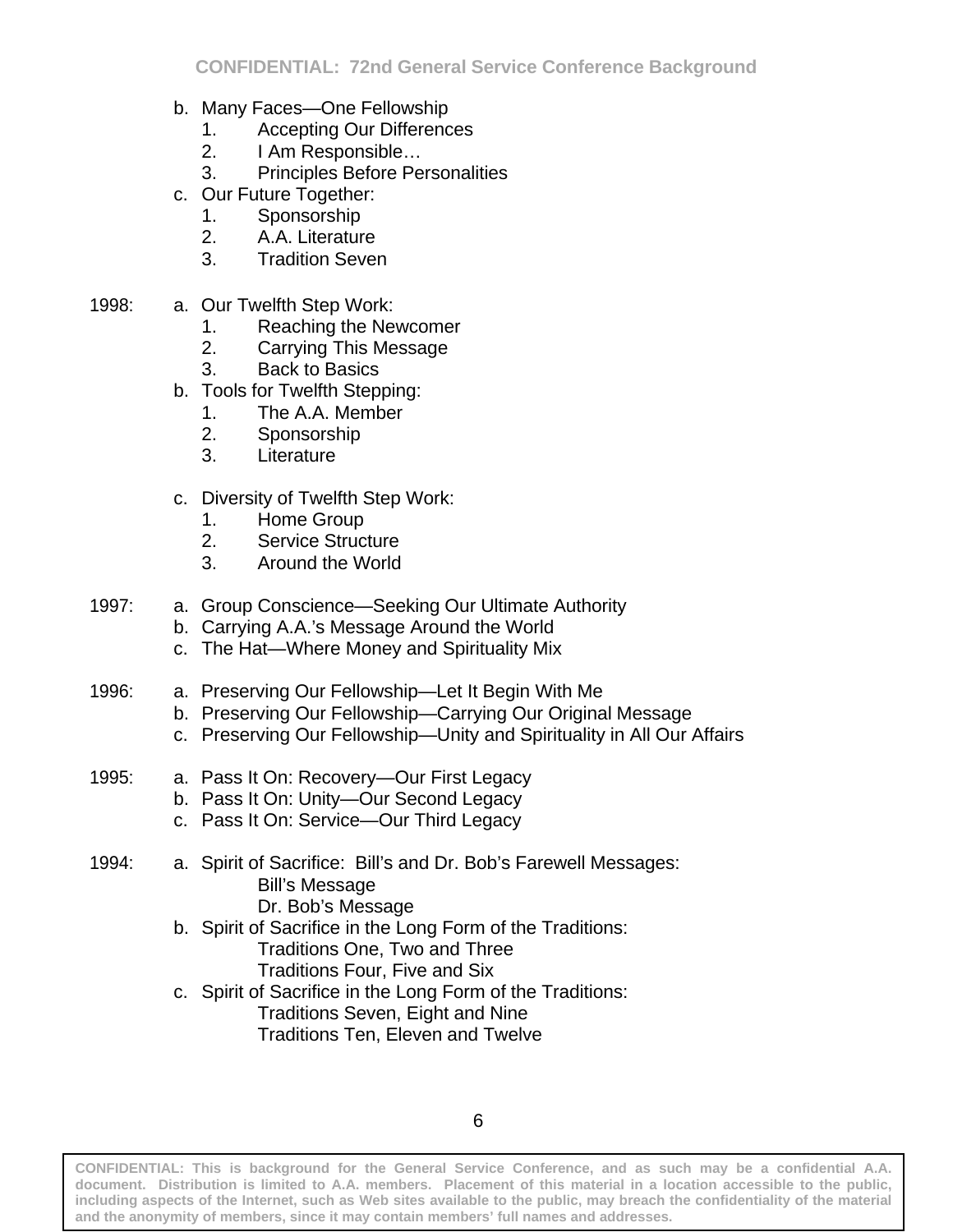- 1993: a. A.A. Takes Its Inventory
	- The Purpose of the General Service Conference The A.A. Conference Relation to A.A.
	- The General Service Conference and Its General Procedures
	- b. A.A. Takes Its Inventory

Conference Relation to the General Service Board and Its Corporate **Services** 

The General Service Board: Composition, Jurisdiction, Responsibilities

- c. The General Warranties of the Conference
- d. A.A. Takes Its Inventory: Finance
- e. A.A. Takes Its Inventory: The Grapevine
- 1992: a. The A.A. Message in a Changing World Our Common Welfare Unity: Together We Can The Language of the Heart Worldwide
	- b. The Joy of Living
		- The Newcomer: A.A.'s Future Principles Before Personalities Humility Through Rotation
	- c. Love and Service
	- d. G.S.O. Finances
- 1991: a. Sponsorship
	- Help and Hope I Am Responsible A Way of Life
	- b. Our Collective Humility How We Identify Ourselves Anonymity—Our Spiritual Foundation In All Our Affairs Self-support Project—Five Years Later G.S.O. Finances
- 1990: a. The Importance of the Home Group In Recovery For Unity For Service b. Sponsorship
	- In Recovery For Unity For Service
	- c. Self-support
	- d. G.S.O. Finances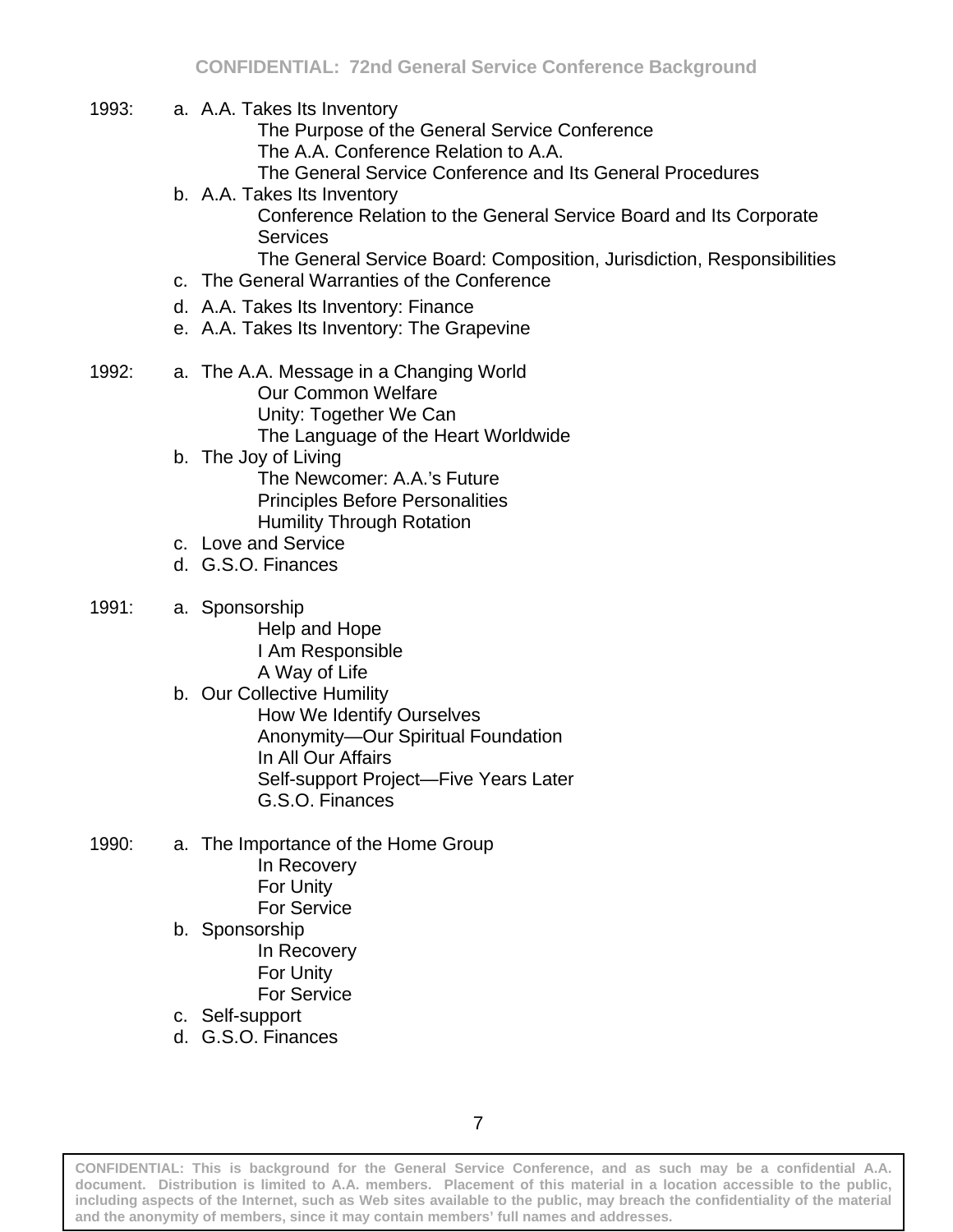- 1989: a. Self-support
	- b. G.S.O. Finances
	- c. Anonymity

How It Developed Its Necessity Today Principles Before Personalities

- d. Back to Basics The Group in the Structure Sponsorship in Recovery and Service A.A. Literature—Tool or Mandate
- 1988: a. Self-support
	- b. Singleness of Purpose—Key to Unity Groups vs. Meetings Are We Being Too Friendly with Our Friends? Our Primary Purpose—Is Our Message Clear?
	- c. Focus on the Positive Communications—Challenges What Are We Doing Right? Spirit of Rotation
- 1987: a. Are We Carrying the Message to All?
	- b. Area Structure General Service Representative District Committee Member Area Committee **Delegate**
	- c. Finance

Can G.S.O. be Self-supporting Through Group Contributions Only? What About the Birthday Plan? Could Groups Pledge Contributions?

Group Support to District, Area and Intergroup

- d. Maintaining the Basics—A.A.'s Principles
	- Our Primary Purpose
	- The Twelve Steps
	- The Twelve Traditions
	- The Twelve Concepts—How Can We Live the Concepts in Service?
- e. Right of Decision
- 1986: a. The Committee System Do We Trust It?
	- Does It Eliminate Conflict?
	- b. Responsibility in Service

Why Are You a General Service Representative? Why Are You a District Committee Member? Why Are You an Area Officer? Why Are You a Trustee?

**CONFIDENTIAL: This is background for the General Service Conference, and as such may be a confidential A.A. document. Distribution is limited to A.A. members. Placement of this material in a location accessible to the public, including aspects of the Internet, such as Web sites available to the public, may breach the confidentiality of the material and the anonymity of members, since it may contain members' full names and addresses.** 

8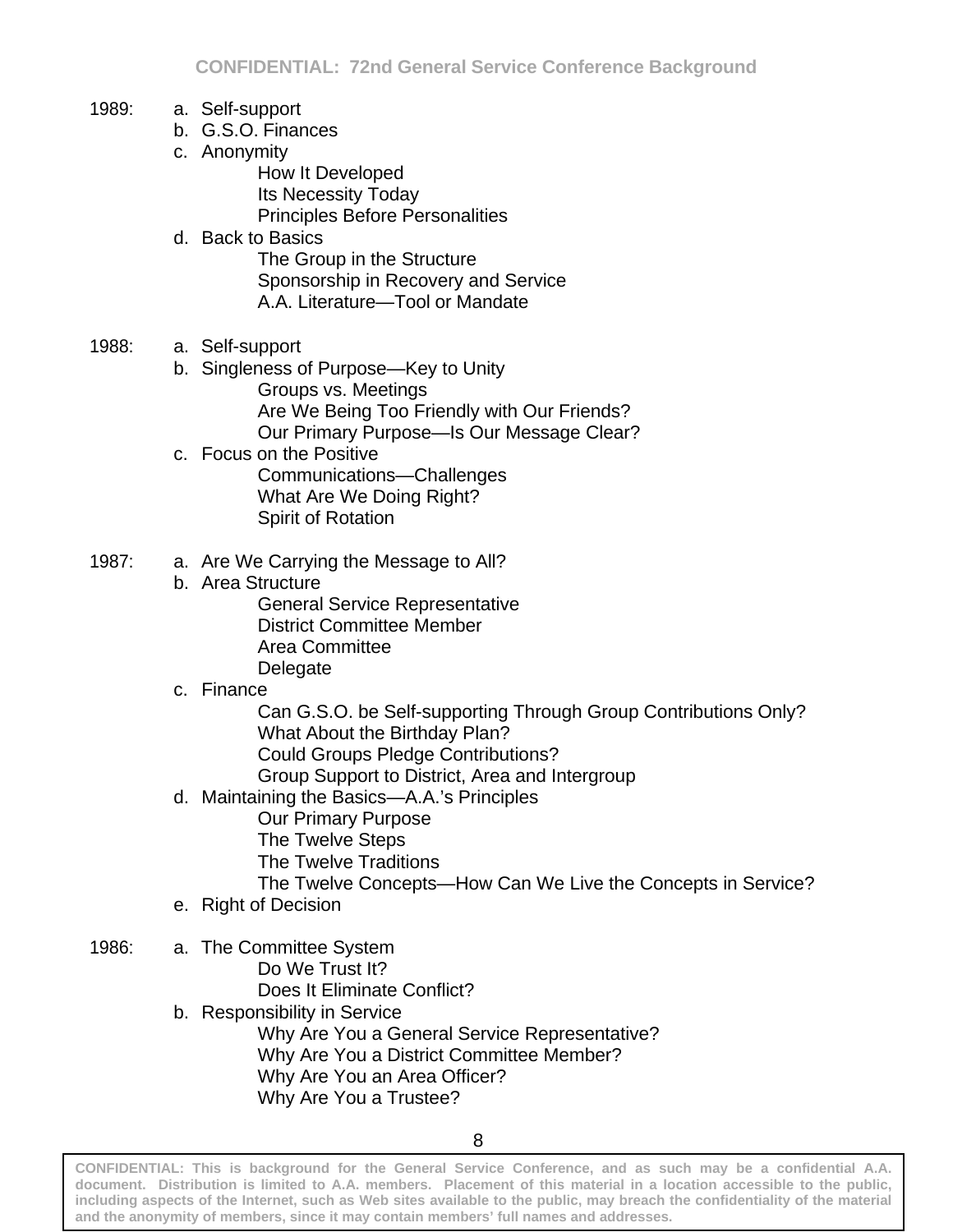- c. Trusted Servants Do We Trust Them? Ultimate Authority—Are We Listening? Are Trusted Servants Informed? The Importance of Rotation
- 1985: (Presentation and/or workshop for 1985)
	- a. Will the Hand of A.A. Always Be There? The Middle Years of Sobriety—A Dangerous Time Are We Diluting Ourselves? Communication Within the Fellowship
	- b. The Warranties
	- c. Beyond the Seventh Tradition—Group Responsibility In the Meeting Place To the Newcomer
	- d. Fifty Years of Caring and Sharing
		- In Treatment Centers In Correctional Facilities With Young People In the Group
	- e. The G.S.R.—The Key Role Obtaining the Most Qualified Member The Service Sponsor

9 **[Back to Cover](#page-7-0)**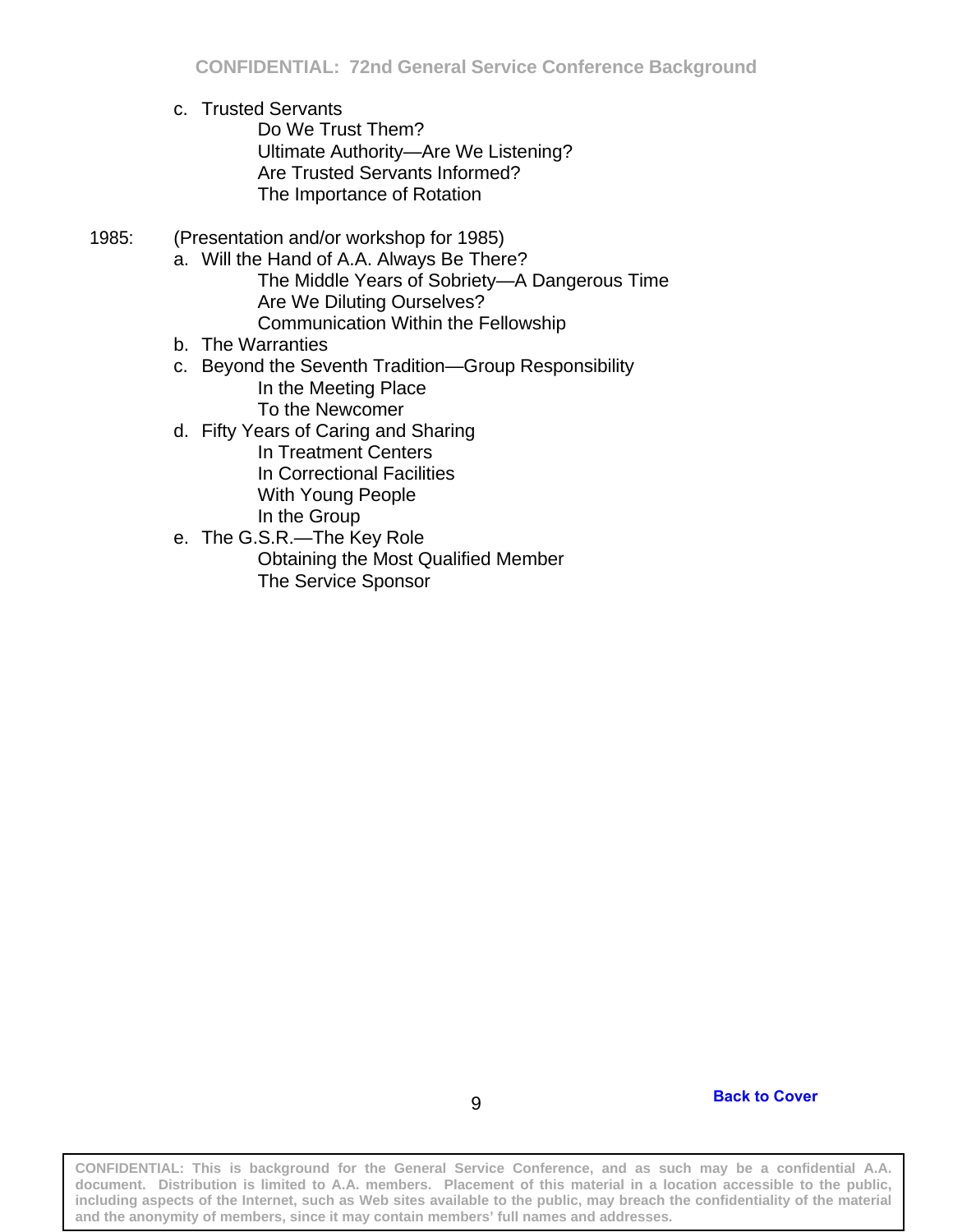#### **2022 Conference Committee on Agenda**

<span id="page-18-0"></span>**ITEM C:** Review workshop topic ideas for the 2023 General Service Conference.

\_\_\_\_\_\_\_\_\_\_\_\_\_\_\_\_\_\_\_\_\_\_\_\_\_\_\_\_\_\_\_\_\_\_\_\_\_\_\_\_\_\_\_\_\_\_\_\_\_\_\_\_\_\_\_\_\_\_\_\_\_\_\_\_\_\_\_\_\_\_

#### **Background:**

- **1.** List of 2023 Conference workshop topic ideas
- **2.** List of Conference workshop topics recommended by Conference 1985-2022

#### **[Back to Main Agenda](#page-1-0)**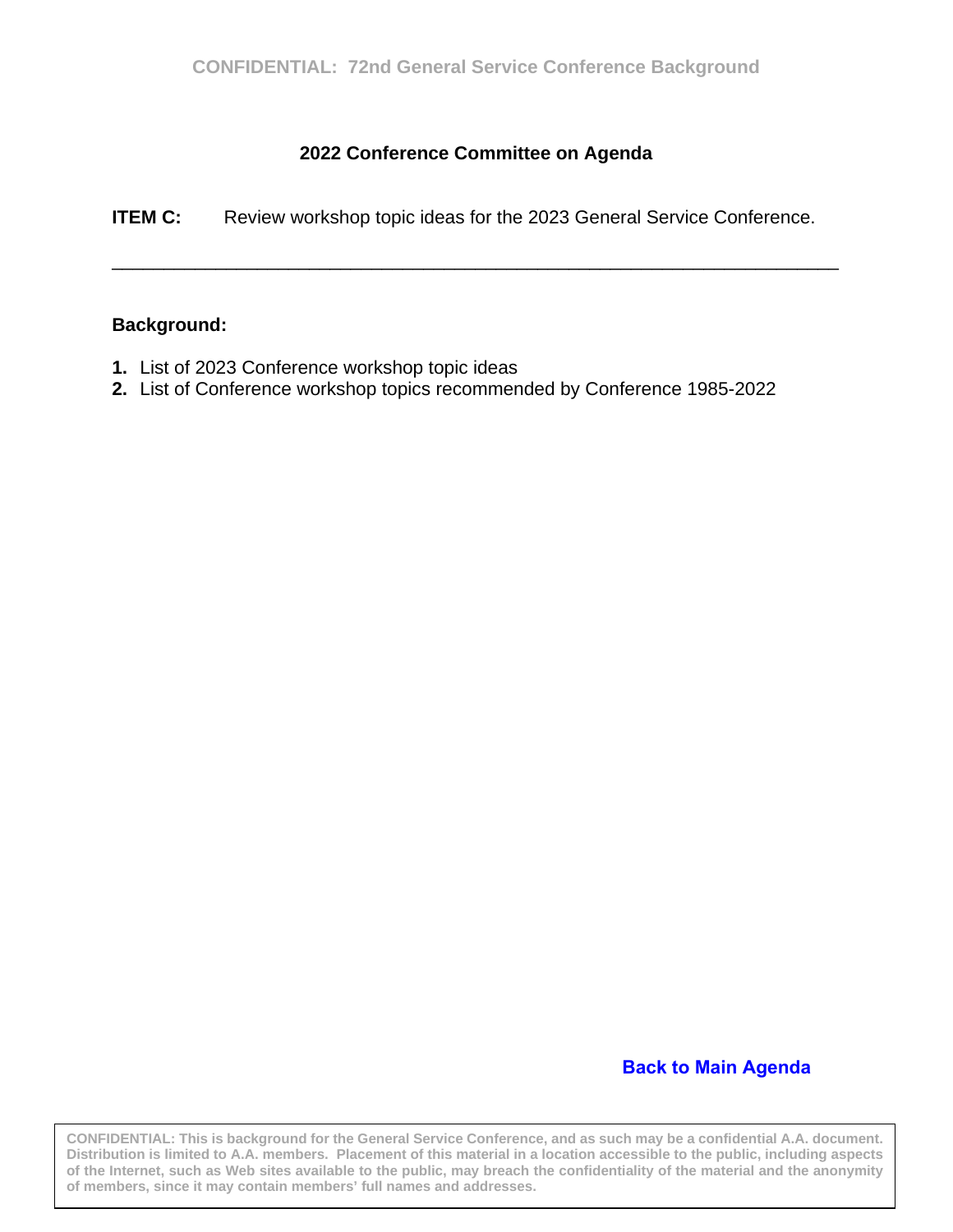**Agenda Item C Doc. 1**

#### **Suggested Workshop Topics for the 2023 Conference**

- 1. How we can encourage the growth and maintenance of a thriving and enduring A.A. General Service culture in our respective Areas
- 2. How Areas can develop a thriving Three Legacy Culture
- 3. How we can improve how we train our DCMs.
- 4. Guarding Our Treasured Principles
- 5. A.A.: Staying Unified in a Changing World
- 6. Modem-to-Modem A.A.
- 7. How do we practice anonymity in a world with videoconferencing?
- 8. How to Promote Unity Using Technology
- 9. Our Spiritual Heritage (12&12, page 191)
- 10.Trust in God and not our finite selves
- 11.Details about steps, traditions & concepts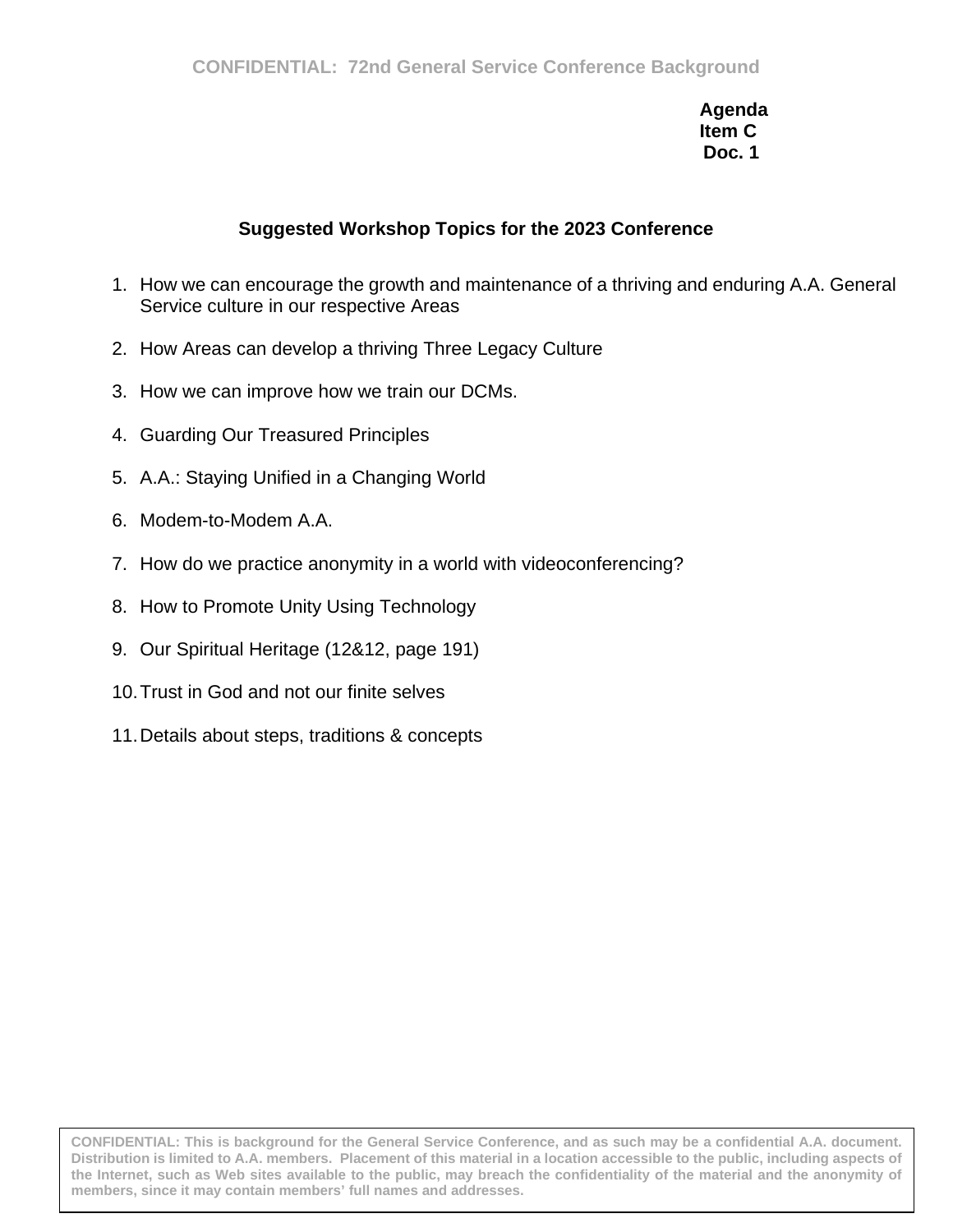**AGENDA Item C Doc. 2**

#### **Workshop Topics Recommended by General Service Conference 1985 – 2022**

- 2022: The Warranties Our Promise to the Fellowship and the World
- 2021: Inform Communicate Involve - Act

Inspire - Attract

- 2020: Attraction Through Action
- 2019: Clarity of Purpose Addressing the Needs of Our Meetings
- 2018: Getting the A.A. Message Out…
- 2017: Anonymity The Spiritual Foundation
- 2016: G.S.B. Brainstorming Ideas no Workshop
- 2015: Conference Inventory no Workshop
- 2014: Conference Inventory no Workshop
- 2013: Conference Inventory no Workshop
- 2012: Safety in A.A.: Our Common Welfare
- 2011: How to Increase Participation in A.A. Striving for Self-Support in All Our **Affairs**
- 2010: Discuss the General Service Agenda Selection Process
- 2009: Language of the Heart Keeping It Simple
- 2008: Love and Tolerance, Now More Than Ever
- 2007: Spiritual Value of Our A.A. Dollars
- 2006: Passing It On in a Changing World
- 2005: Do I Carry the A.A. Message Or My Own?
- 2004: How is Singleness of Purpose Important to the Individual, Group, District, Area, G.S.O. and Grapevine Office?
- 2003: Sponsorship Remembering to Practice Our Principles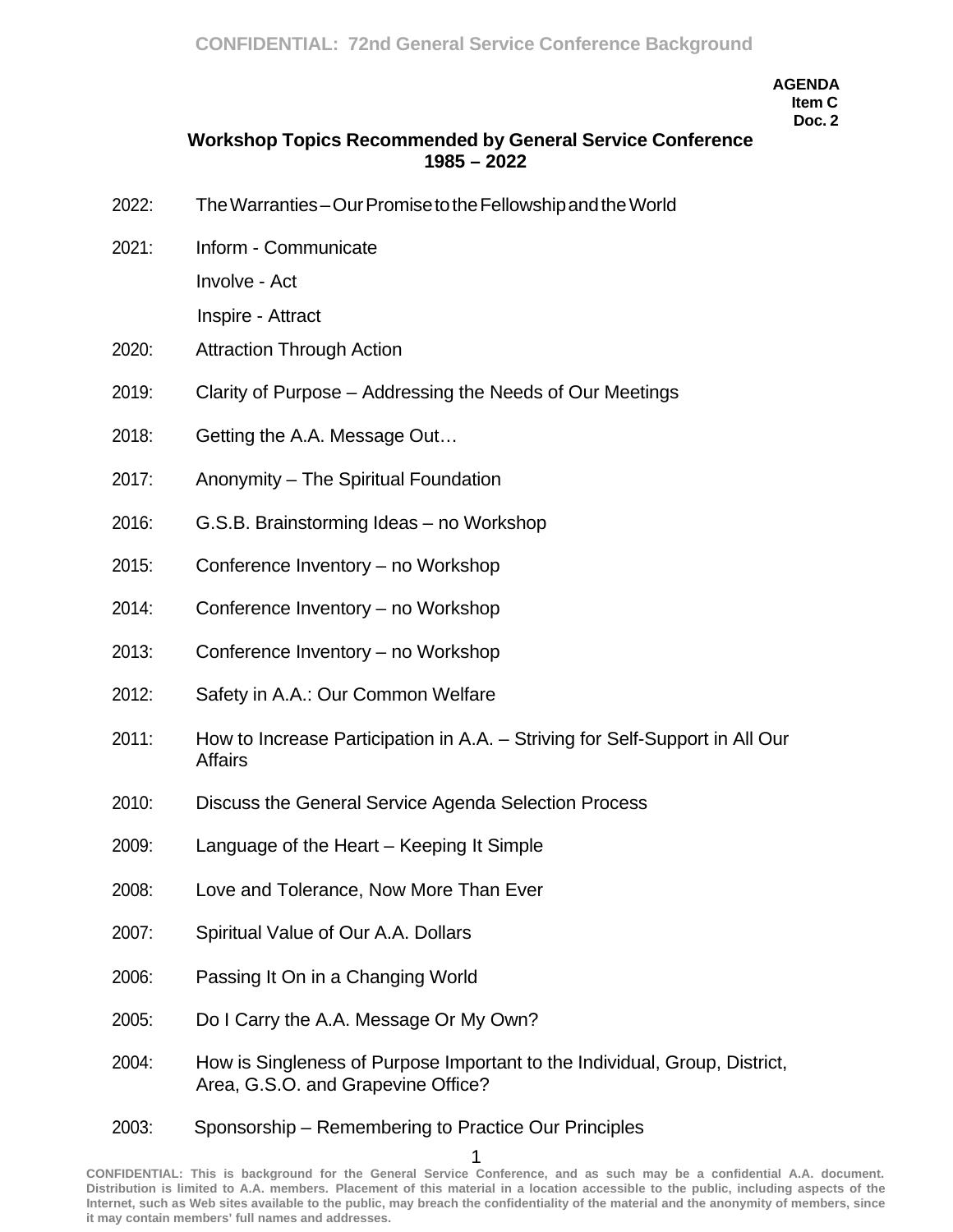- 2002: Using the Steps, Traditions and Concepts in Our Daily Lives
- 2001: Love and Service
	- a. Carrying the A.A. Message of Service
	- b. Living the A.A. Principles in All Our Affairs
	- c. Maintaining the Spirit of Anonymity
- 2000: Trusting Our Future to A.A. Principles
	- a. Twelve Steps
	- b. Twelve Traditions
	- c. Twelve Concepts
- 1999: Moving Forward: Unity Through Humility
	- a. Harmony in the A.A. Community
	- b. Principle of Rotation
	- c. Spiritual Significance of Anonymity
- 1998: Our Twelfth Step Work
	- a. In the Home Group
	- b. In the Service Structure
	- c. Around the World
- 1997: Spirituality Our Foundation
	- a. Spirit of Rotation
	- b. Working with Faith, Serving with Love
	- c. Unity We Are Responsible
- 1996: Preserving Our Fellowship Our Challenge
	- a. Through Your Home Group
	- b. Through Your District
	- c. Through Your Conference Area
- 1995: How We Pass It On:
	- a. Our Basic Message
	- b. Sponsorship in Recovery and Service
	- c. Communication The Language of A.A.
- 1994: The Twelfth Step in Action:
	- a. Where have we been?
	- b. Where are we now?
	- c. Where are we going?
- 1993: A.A. Takes Its Inventory—The General Service Conference Structure (Focus to be on the other six articles of the Conference Charter) A Vision for Us—Where Are We and Where Are We Going?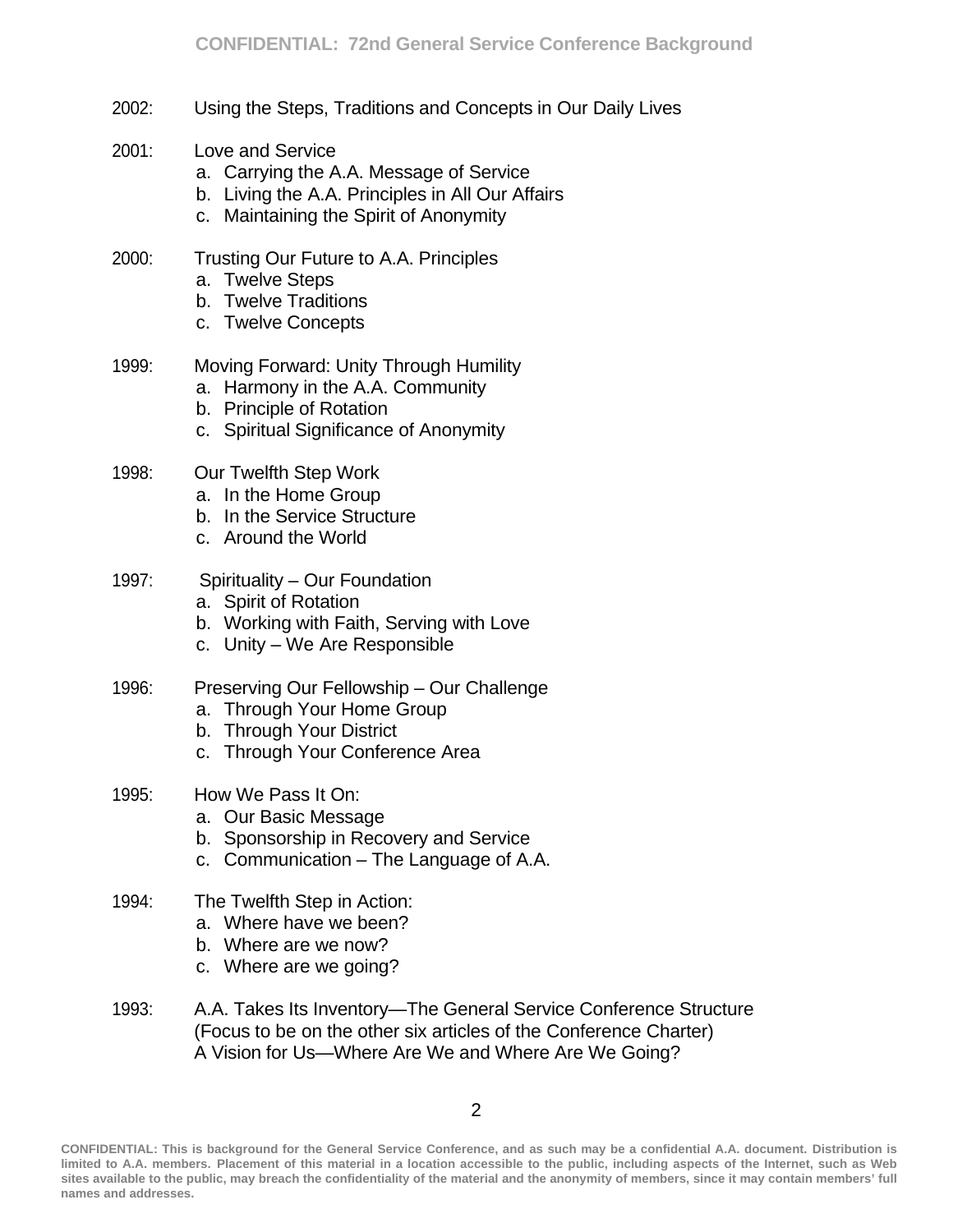| 1992: | The A.A. message in a Changing World                                                                                                                                                                       |  |  |  |  |  |
|-------|------------------------------------------------------------------------------------------------------------------------------------------------------------------------------------------------------------|--|--|--|--|--|
| 1991: | a. Sponsorship: Gratitude in Action<br>b. Sponsorship: Our Three Legacies<br>c. Sponsorship: The Hand of A.A.                                                                                              |  |  |  |  |  |
| 1990: | a. Home Group-Where Love and Service Begin<br>b. Home Group-Our Link to the Fellowship<br>c. Home Group-Our Responsibility and Link to A.A.'s Future                                                       |  |  |  |  |  |
| 1989: | Anonymity-Our Past, Present and Future<br>Anonymity-Living Our Traditions<br>Love and Service                                                                                                              |  |  |  |  |  |
| 1988: | Our Singleness of Purpose—Key to Unity<br>(Per Conference: A second workshop be scheduled, if time permits, with<br>the subject to be determined at the trustees' Conference Committee's<br>discretion)    |  |  |  |  |  |
| 1987: | Unity-Let's Talk About It<br>Living Sober-Growing Together or Growing Apart?                                                                                                                               |  |  |  |  |  |
| 1986: | Letting Go of Old Ideas:<br>a.<br>New Ways of Carrying the A.A. Message<br>Are We Getting Too Rigid?<br>A.A.'s Impact on the World<br>b.<br>Are We Being Friendly With Our Friends?<br>How A.A. Cooperates |  |  |  |  |  |
| 1985: | (Presentation and/or workshop for 1985)                                                                                                                                                                    |  |  |  |  |  |
|       | a. Will the Hand of A.A. Always Be There?<br>The Middle Years of Sobriety-A Dangerous Time<br><b>Communication Within the Fellowship</b>                                                                   |  |  |  |  |  |
|       | b. The Warranties                                                                                                                                                                                          |  |  |  |  |  |
|       | c. Beyond the Seventh Tradition-Group Responsibility<br>In the Meeting Place<br>To the Newcomer                                                                                                            |  |  |  |  |  |
|       | d. Fifty Years of Caring and Sharing<br>In Treatment Centers<br>In Correctional Facilities<br>With Young People                                                                                            |  |  |  |  |  |

In the Group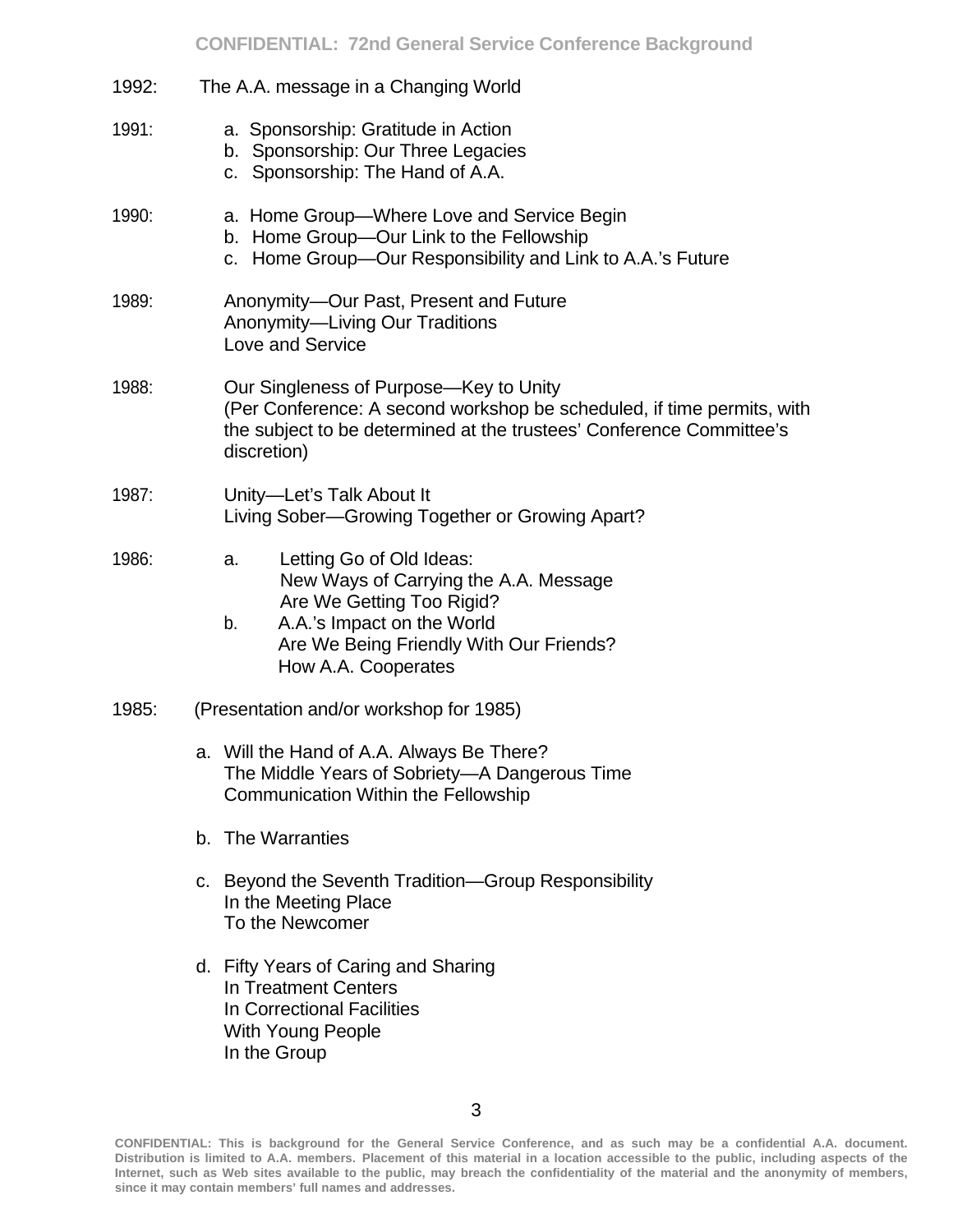e. The G.S.R.—The Key Role Obtaining the Most Qualified Member The Service Sponsor

**[Back to Cover](#page-18-0)**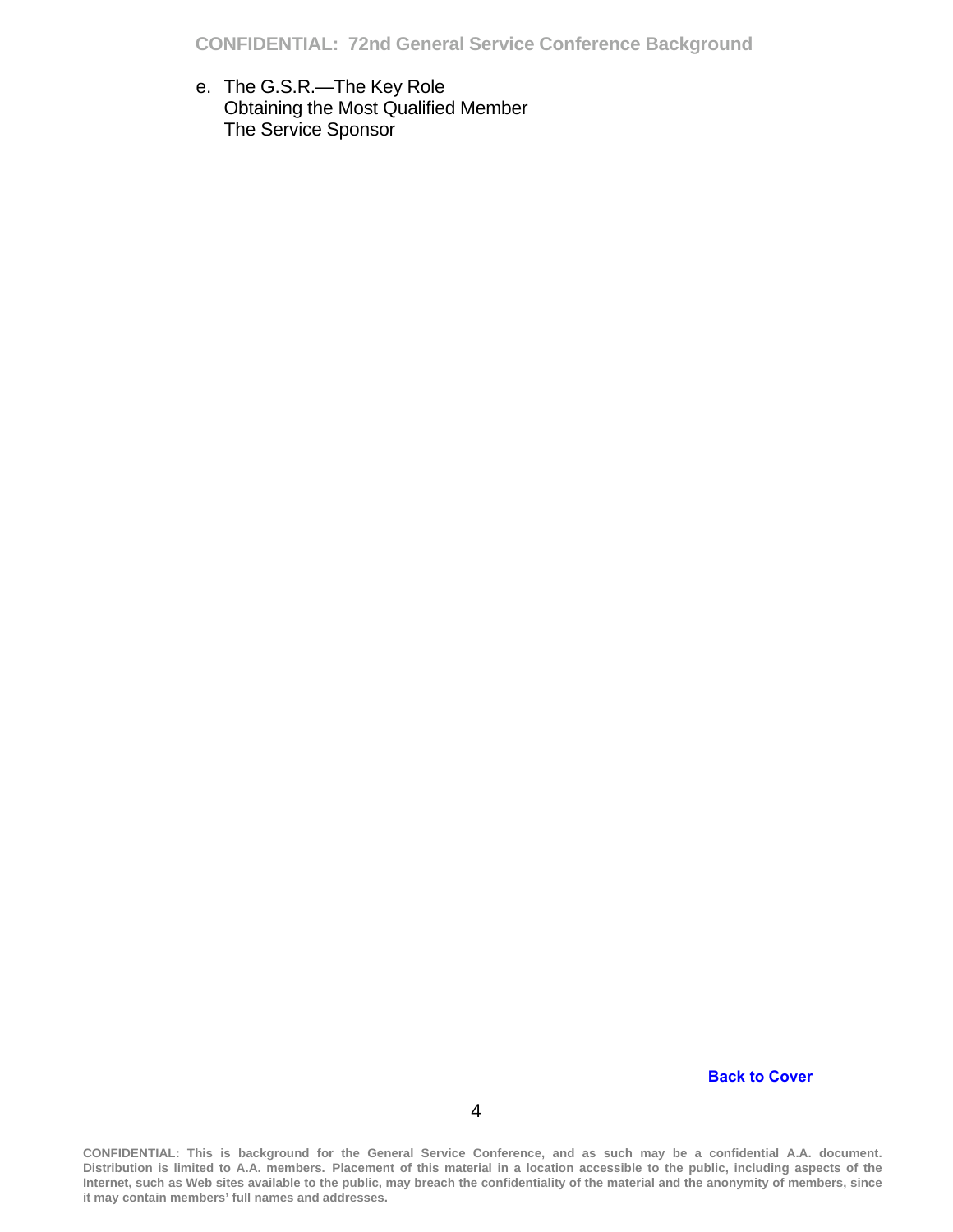#### **2022 Conference Committee on Agenda**

<span id="page-24-0"></span>**ITEM D:** Review the General Service Conference Evaluation Form, distribution process and 2021 Evaluation Summary.

#### **Background notes:**

*Excerpts from the January 2022 meeting of the trustees' General Service Conference committee meeting:* 

The trustees' General Service Conference committee reviewed the progress report of the 2021-22 Subcommittee on Conference Improvements (SCI) and **agreed to forward** the report to the 2022 Conference Committee on Agenda.

*Excerpts related to the SCI progress report from the January 2022 meeting of the trustees' General Service Conference committee:*

#### Year-to-Year Statistical and Comparative Analysis

The committee reviewed the request to consider a year-over-year statistical and comparative analysis of each evaluation category in light of the SCI progress report and took no action. The committee agreed that current evaluation approaches are effective.

#### Feasibility of Quarterly Board Reports on Video

The committee received the update that a memo was sent to the board chairs to report their perspectives on the feasibility of producing videos of board chair reports on a quarterly basis. The committee expressed appreciation for the follow up on this communication.

#### Evaluation Form

The committee reviewed the draft version of the 72nd General Service Conference evaluation form in light of the review of the form from the 71st GSC by the subcommittee on Conference Improvements.

The committee discussed the suggestion to include a question on the evaluation form related to the Equitable Distribution of Workload. The committee agreed to revise the form as follows:

#### (add in prior to final summary page of Conference week questionnaire)

#### Equitable Distribution Workload

1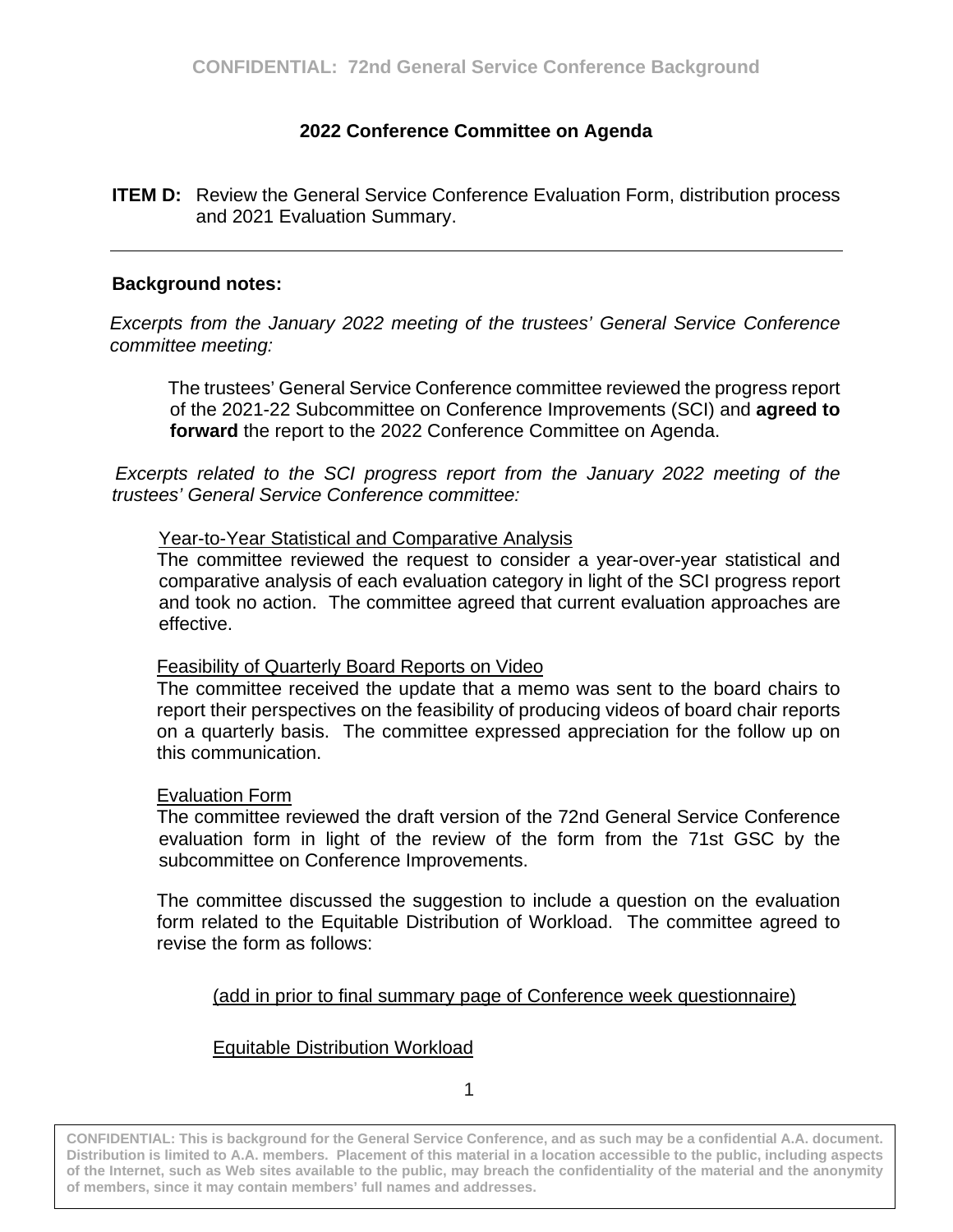In what ways, pro and con, did the EDW pilot affect your experience of the conference?"

1 – Not valuable 2 – Somewhat valuable 3 – Very valuable Value:

Comments:

The committee requested that the revised evaluation form be implemented for the 72nd General Service Conference.

#### Conference Week Schedule

The committee reviewed the draft 2022 Conference Week schedule. The committee expressed appreciation for the SCI's ongoing work related to this topic.

The committee discussed the proposal to include an additional workshop-like session. The committee agreed to include a workshop "Your Third Legacy" on Sunday during the Conference.

The committee discussed the format of the standing workshop schedule and expressed appreciation for a diverse set of roles in the setting. The committee also considered a variety of settings and agreed to a fishbowl setting for the workshop session.

The committee also noted that the schedule's joint meetings would need to be adjusted to accommodate changes to support Conference committees receiving EDW items from the trustees' Committee on Literature.

The committee requested that the staff secretary, Irma V. and Kathi F. work to update the Conference week schedule to include these changes for the 72<sup>nd</sup> General Service Conference.

*Conference Coordinator Note as of January 31, 2022:* 

Updates to the Conference week schedule and evaluation form were implemented.

#### **Background:**

- **1.** 2021 G.S.C. Evaluation Form
- **2.** 2021 G.S.C. Evaluation Form observers only
- **3.** 71<sup>st</sup> G.S.C. Evaluation Summary
- **4.** 71st G.S.C. Evaluation Summary observers only
- **5.** November 2021 Memo from TGSCC to Board Chairs
- **6.** 2021-22 Subcommittee on Conference Improvements progress report (see Agenda Item E.1)

# 2 **[Back to Main Agenda](#page-1-0)**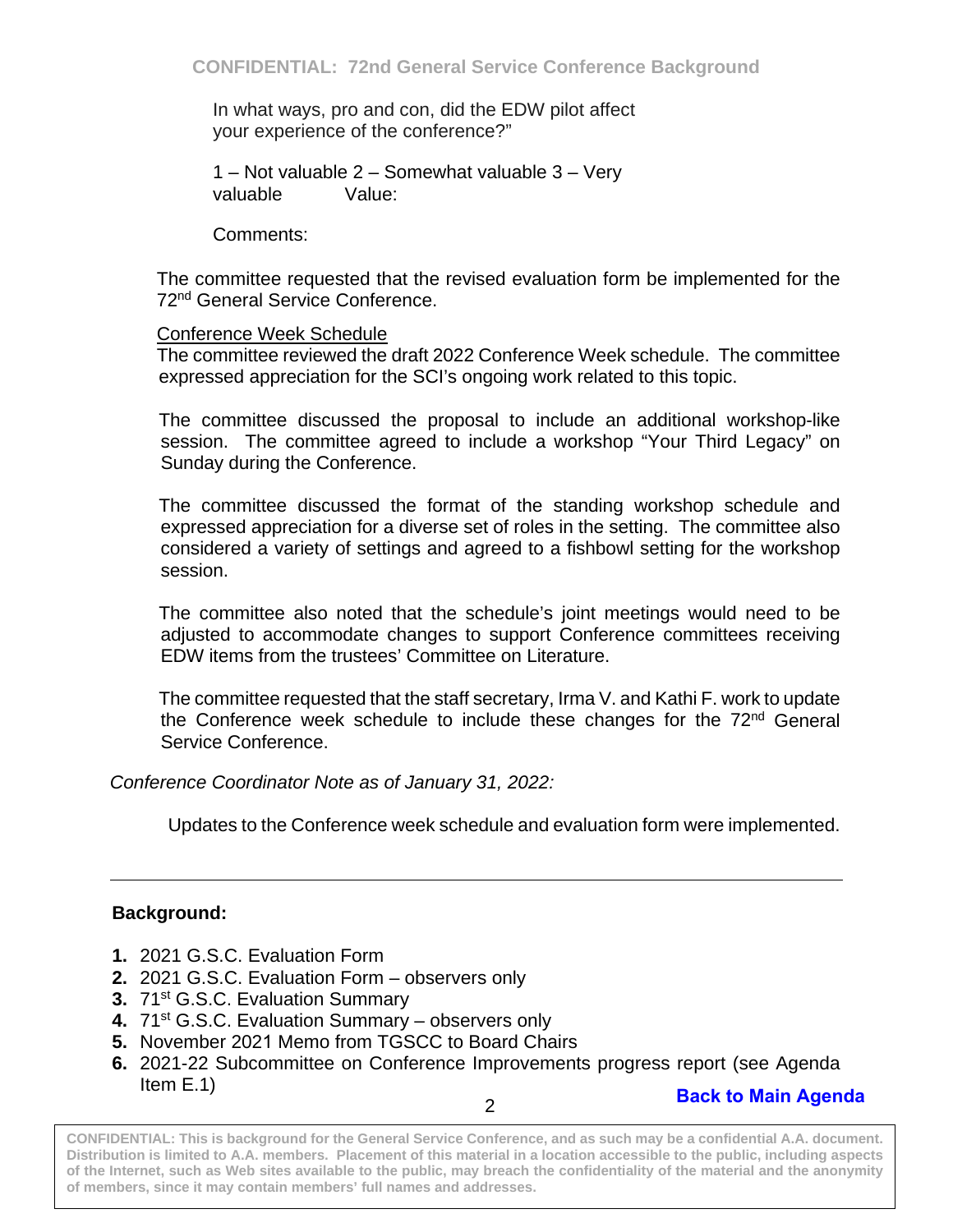**Agenda Item D Doc. 1**

**April 2022**

# **GENERAL SERVICE CONFERENCE EVALUATION FORM**

To: All Conference Members

#### *Please take the time to share your experience and opinions by filling out & turning in this Conference Evaluation.*

This Conference Evaluation plays an important role in helping both the trustees' Committee on the Conference and the staff to plan the next annual meeting of the General Service Conference.

The 2017 Conference Agenda Committee emphasized strongly that all Conference members have an obligation to fill out the Conference Evaluation Form so that useful decisions for improvement of the Conference can be made.

The committees and staff members responsible for the agendas for future Conferences give careful consideration to the comments of all delegates, trustees, directors and staff who turn in a form.

## **Pre-Conference**

| Was the advance material and preparation from G.S.O. adequate? | $( )$ Yes | ) No |
|----------------------------------------------------------------|-----------|------|
| Was the advance material and preparation from G.S.O. timely?   | $( )$ Yes | ) No |
| Comments:                                                      |           |      |
|                                                                |           |      |
|                                                                |           |      |

Please indicate whether you are:

( ) Delegate ( ) Director ( ) Staff ( ) Trustee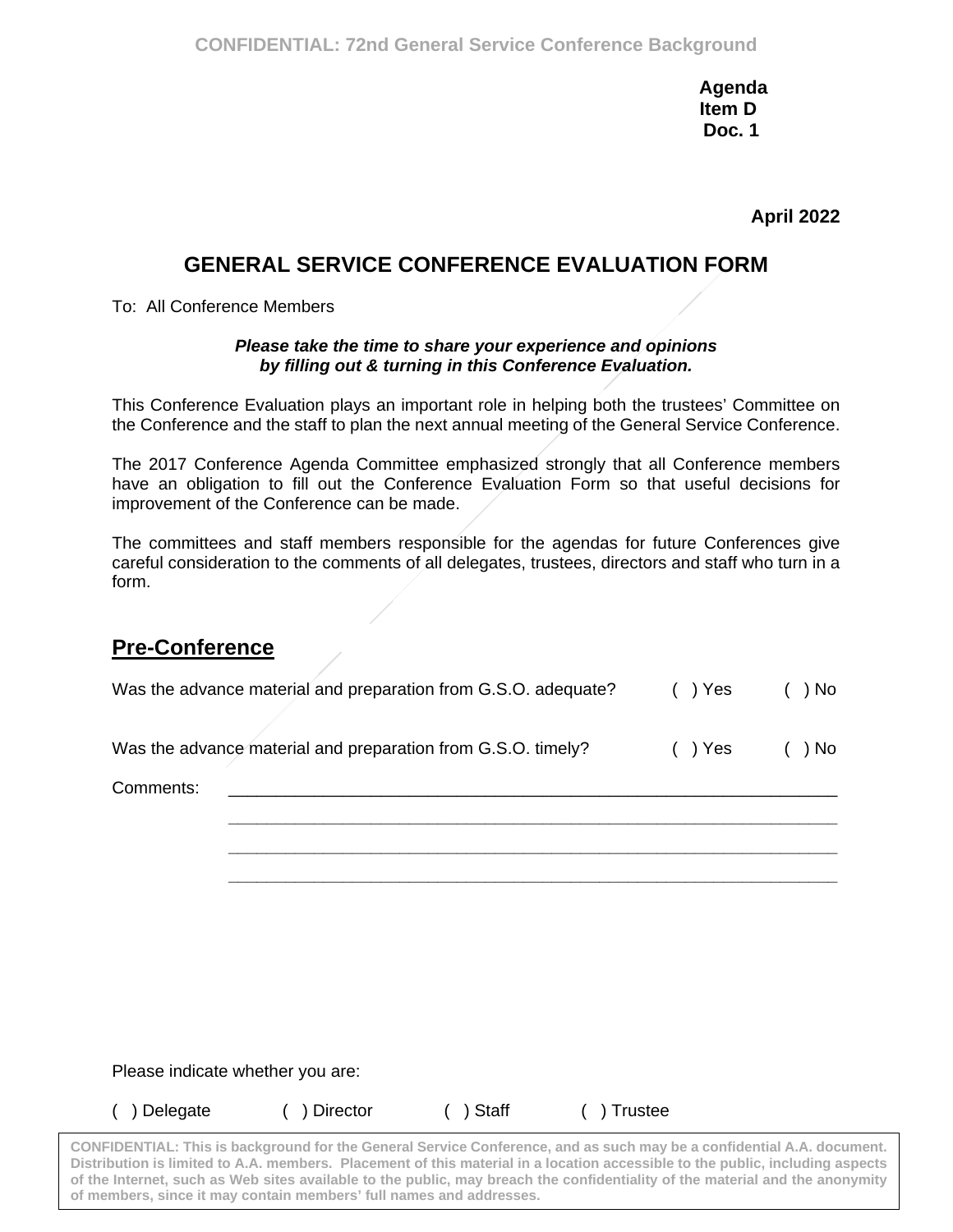# **Dashboard**

|           | How valuable did you find the Conference dashboard? |                       |                   |  |
|-----------|-----------------------------------------------------|-----------------------|-------------------|--|
|           | 1 – Not valuable                                    | 2 - Somewhat valuable | 3 - Very valuable |  |
| Value:    |                                                     |                       |                   |  |
| Comments: |                                                     |                       |                   |  |
|           |                                                     |                       |                   |  |
|           |                                                     |                       |                   |  |
|           |                                                     |                       |                   |  |
|           |                                                     |                       |                   |  |

# **SUNDAY, APRIL 24**

## **Presentations**

Please rate and comment on the value of discussing this topic in the course of this Conference week:

1 – Not valuable  $\angle$  2 – Somewhat valuable  $\angle$  3 – Very valuable

\_\_\_\_\_\_\_\_\_\_\_\_\_\_\_\_\_\_\_\_\_\_\_\_\_\_\_\_\_\_\_\_\_\_\_\_\_\_\_\_\_\_\_\_\_\_\_\_\_\_\_\_\_\_\_\_\_\_\_\_\_\_\_\_ \_\_\_\_\_\_\_\_\_\_\_\_\_\_\_\_\_\_\_\_\_\_\_\_\_\_\_\_\_\_\_\_\_\_\_\_\_\_\_\_\_\_\_\_\_\_\_\_\_\_\_\_\_\_\_\_\_\_\_\_\_\_\_\_

#### *REDELA – Meeting of the Americas*

Value:

Comments: \_\_\_\_\_\_\_\_\_\_\_\_\_\_\_\_\_\_\_\_\_\_\_\_\_\_\_\_\_\_\_\_\_\_\_\_\_\_\_\_\_\_\_\_\_\_\_\_\_\_\_\_\_\_\_\_\_\_\_\_\_\_\_\_

\_\_\_\_\_\_\_\_\_\_\_\_\_\_\_\_\_\_\_\_\_\_\_\_\_\_\_\_\_\_\_\_\_\_\_\_\_\_\_\_\_\_\_\_\_\_\_\_\_\_\_\_\_\_\_\_\_\_\_\_\_\_\_\_

Please indicate whether you are:

( ) Delegate ( ) Director ( ) Staff ( ) Trustee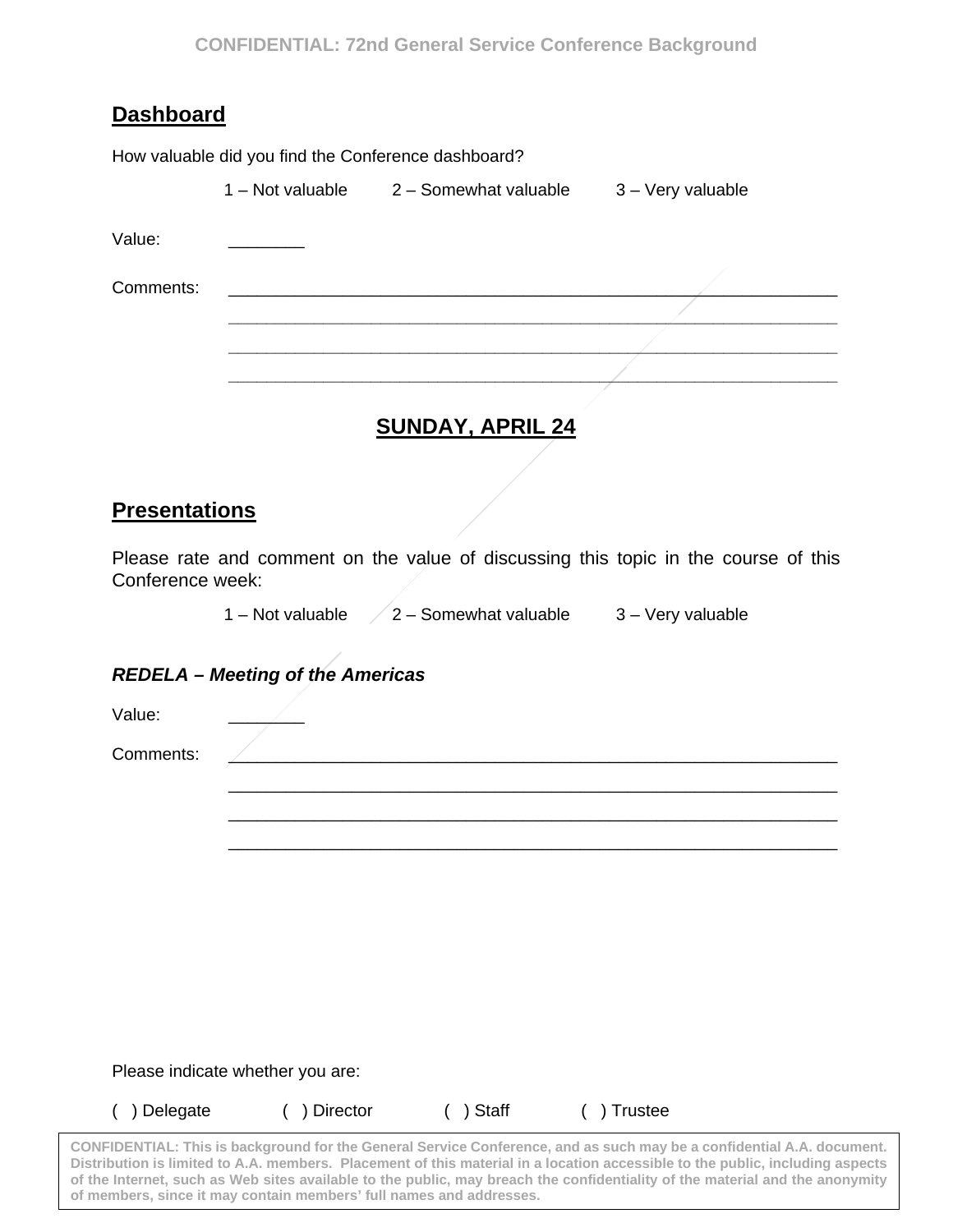| Comments:                                   |                                                                |  |
|---------------------------------------------|----------------------------------------------------------------|--|
|                                             |                                                                |  |
|                                             |                                                                |  |
|                                             |                                                                |  |
|                                             | <b>Lunch and Delegate Orientation by Region</b>                |  |
|                                             |                                                                |  |
|                                             | Please rate and comment on the joint meeting:                  |  |
|                                             | 1 - Not valuable 2 - Somewhat valuable<br>3 - Very valuable    |  |
|                                             |                                                                |  |
| Value:                                      |                                                                |  |
| Comments:                                   |                                                                |  |
|                                             |                                                                |  |
|                                             |                                                                |  |
|                                             |                                                                |  |
|                                             |                                                                |  |
|                                             |                                                                |  |
|                                             |                                                                |  |
|                                             |                                                                |  |
|                                             |                                                                |  |
|                                             | Please rate and comment on the joint meeting:                  |  |
|                                             | 1 - Not valuable<br>2 - Somewhat valuable<br>3 - Very valuable |  |
|                                             |                                                                |  |
|                                             |                                                                |  |
|                                             |                                                                |  |
| <b>Joint Meeting</b><br>Value:<br>Comments: |                                                                |  |
|                                             |                                                                |  |
|                                             |                                                                |  |
|                                             |                                                                |  |
|                                             | Please indicate whether you are:                               |  |

**Distribution is limited to A.A. members. Placement of this material in a location accessible to the public, including aspects of the Internet, such as Web sites available to the public, may breach the confidentiality of the material and the anonymity of members, since it may contain members' full names and addresses.**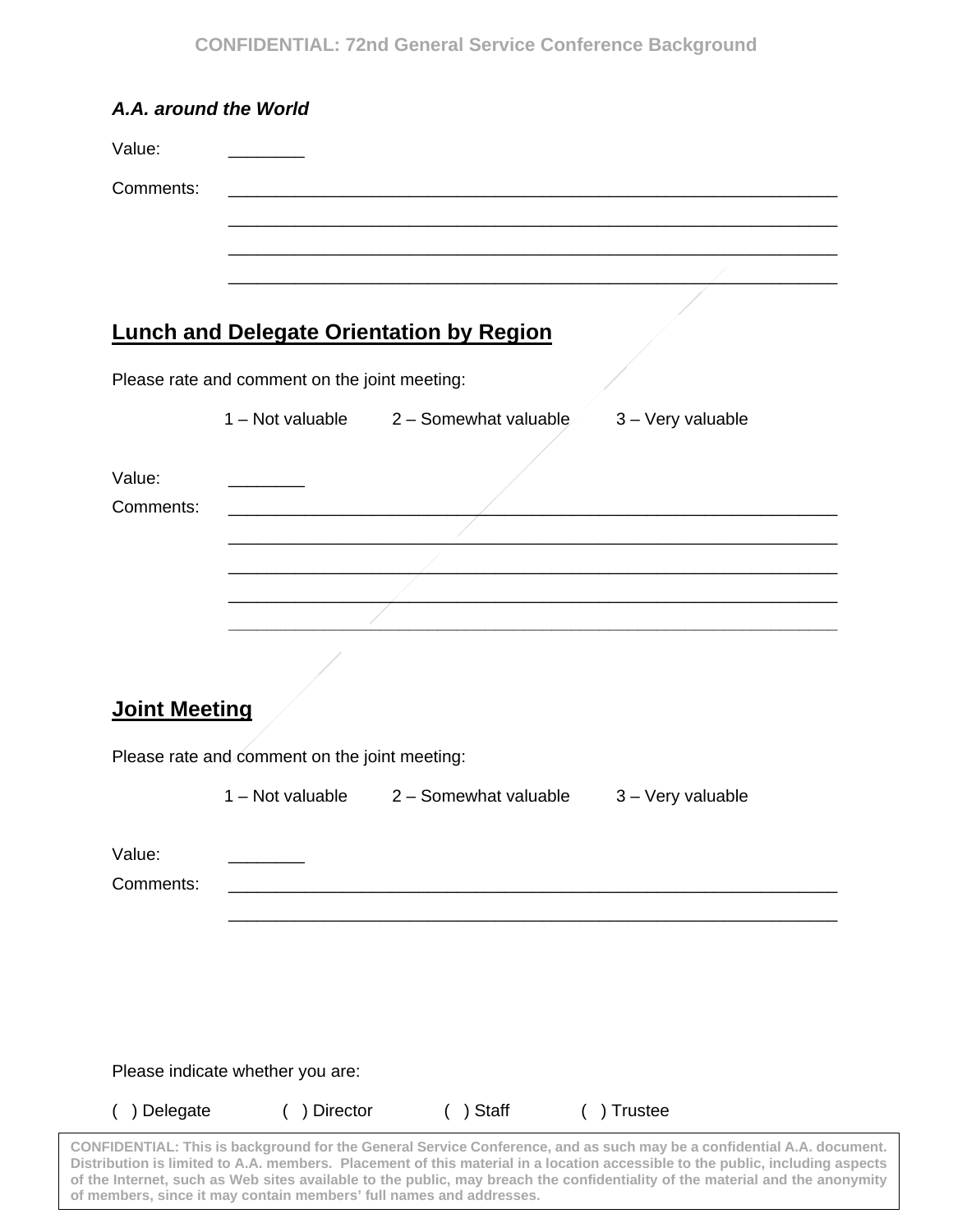# **MONDAY, APRIL 25**

\_\_\_\_\_\_\_\_\_\_\_\_\_\_\_\_\_\_\_\_\_\_\_\_\_\_\_\_\_\_\_\_\_\_\_\_\_\_\_\_\_\_\_\_\_\_\_\_\_\_\_\_\_\_\_\_\_\_\_\_\_\_\_\_ \_\_\_\_\_\_\_\_\_\_\_\_\_\_\_\_\_\_\_\_\_\_\_\_\_\_\_\_\_\_\_\_\_\_\_\_\_\_\_\_\_\_\_\_\_\_\_\_\_\_\_\_\_\_\_\_\_\_\_\_\_\_\_\_ **\_\_\_\_\_\_\_\_\_\_\_\_\_\_\_\_\_\_\_\_\_\_\_\_\_\_\_\_\_\_\_\_\_\_\_\_\_\_\_\_\_\_\_\_\_\_\_\_\_\_\_\_\_\_\_\_\_\_\_\_\_\_\_\_**

## **Reports**

Please rate and comment on the report presentations:

1 – Not valuable 2 – Somewhat valuable 3 – Very valuable

#### *General Service Board Report*

| Value:    |  |  |  |
|-----------|--|--|--|
| Comments: |  |  |  |
|           |  |  |  |
|           |  |  |  |
|           |  |  |  |
|           |  |  |  |
|           |  |  |  |

#### *A.A.W.S. Board Report*

| Value:                      |  |  |  |
|-----------------------------|--|--|--|
| Comments:                   |  |  |  |
|                             |  |  |  |
|                             |  |  |  |
|                             |  |  |  |
|                             |  |  |  |
|                             |  |  |  |
| A.A. Grapevine Board Report |  |  |  |

| Value:    |                                                        |  |  |
|-----------|--------------------------------------------------------|--|--|
| Comments: | <u> 1980 - Jan Barat, margaret al II-lea (b. 1980)</u> |  |  |
|           |                                                        |  |  |
|           |                                                        |  |  |
|           |                                                        |  |  |
|           |                                                        |  |  |

Please indicate whether you are:

| ) Delegate                                                          | Director | ∣ Staff | ) Trustee |                                                                                                                               |
|---------------------------------------------------------------------|----------|---------|-----------|-------------------------------------------------------------------------------------------------------------------------------|
|                                                                     |          |         |           | CONFIDENTIAL: This is background for the General Service Conference, and as such may be a confidential A.A. document.         |
|                                                                     |          |         |           | Distribution is limited to A.A. members. Placement of this material in a location accessible to the public, including aspects |
|                                                                     |          |         |           | of the Internet, such as Web sites available to the public, may breach the confidentiality of the material and the anonymity  |
| of members, since it may contain members' full names and addresses. |          |         |           |                                                                                                                               |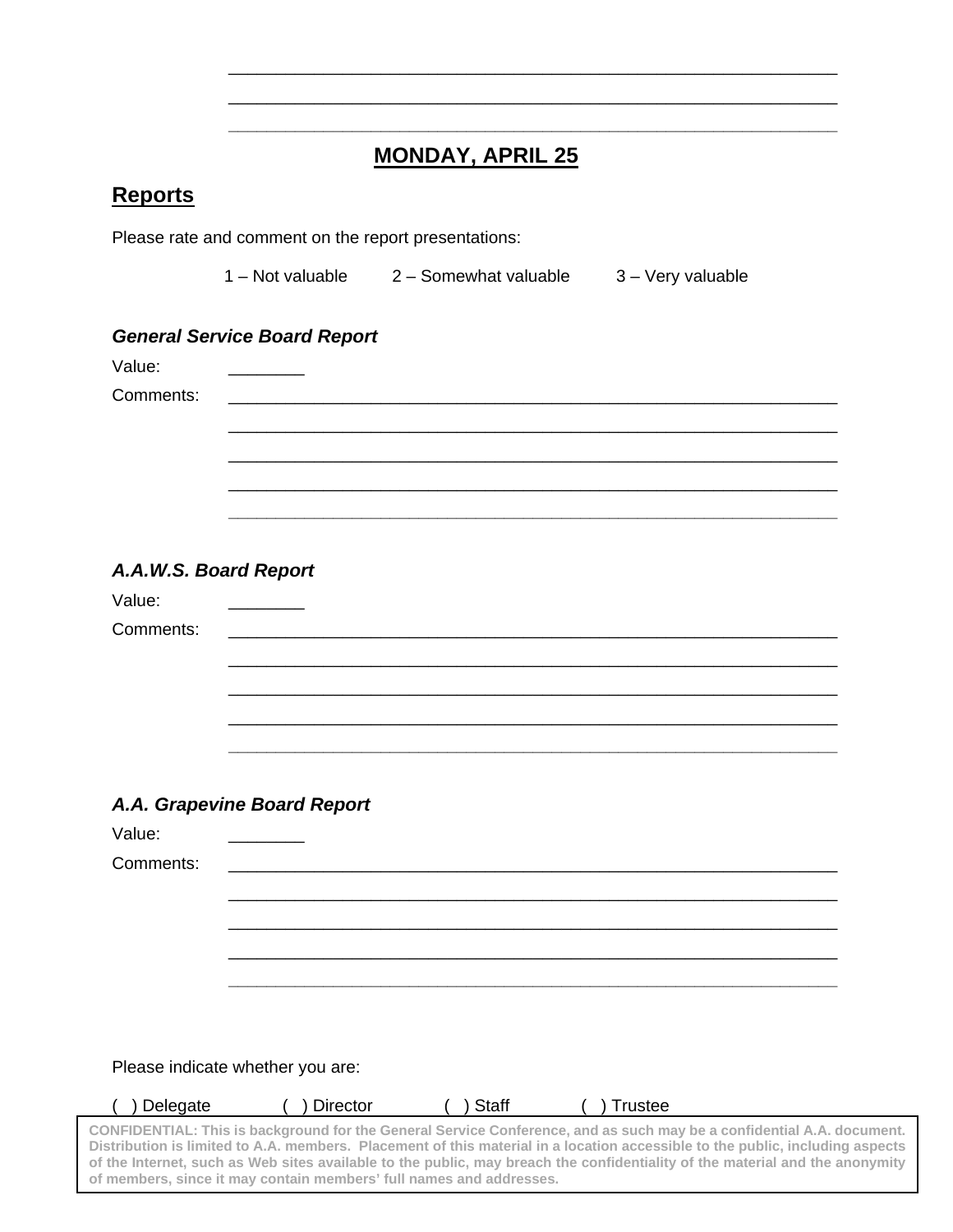| <b>Finance Report</b> |                                                                                         |
|-----------------------|-----------------------------------------------------------------------------------------|
| Value:                |                                                                                         |
| Comments:             |                                                                                         |
|                       |                                                                                         |
|                       |                                                                                         |
| <b>Presentations</b>  |                                                                                         |
|                       | Please rate the value of discussing these topics in the course of this Conference week: |
|                       | 1 - Not valuable 2 - Somewhat valuable 3 - Very valuable                                |
|                       | 1. "How do A.A's go to any length to Recover, Unify and Serve?"                         |
| Value:                |                                                                                         |
| Comments:             |                                                                                         |
|                       |                                                                                         |
|                       |                                                                                         |
|                       |                                                                                         |
|                       |                                                                                         |
|                       | 2. "Going Beyond Fear"                                                                  |
|                       |                                                                                         |
|                       |                                                                                         |
|                       |                                                                                         |
|                       |                                                                                         |
| Value:<br>Comments:   |                                                                                         |
|                       | 3. "How to Reach Anyone, Anywhere"                                                      |
| Value:                |                                                                                         |
| Comments:             |                                                                                         |
|                       |                                                                                         |
|                       | Please indicate whether you are:                                                        |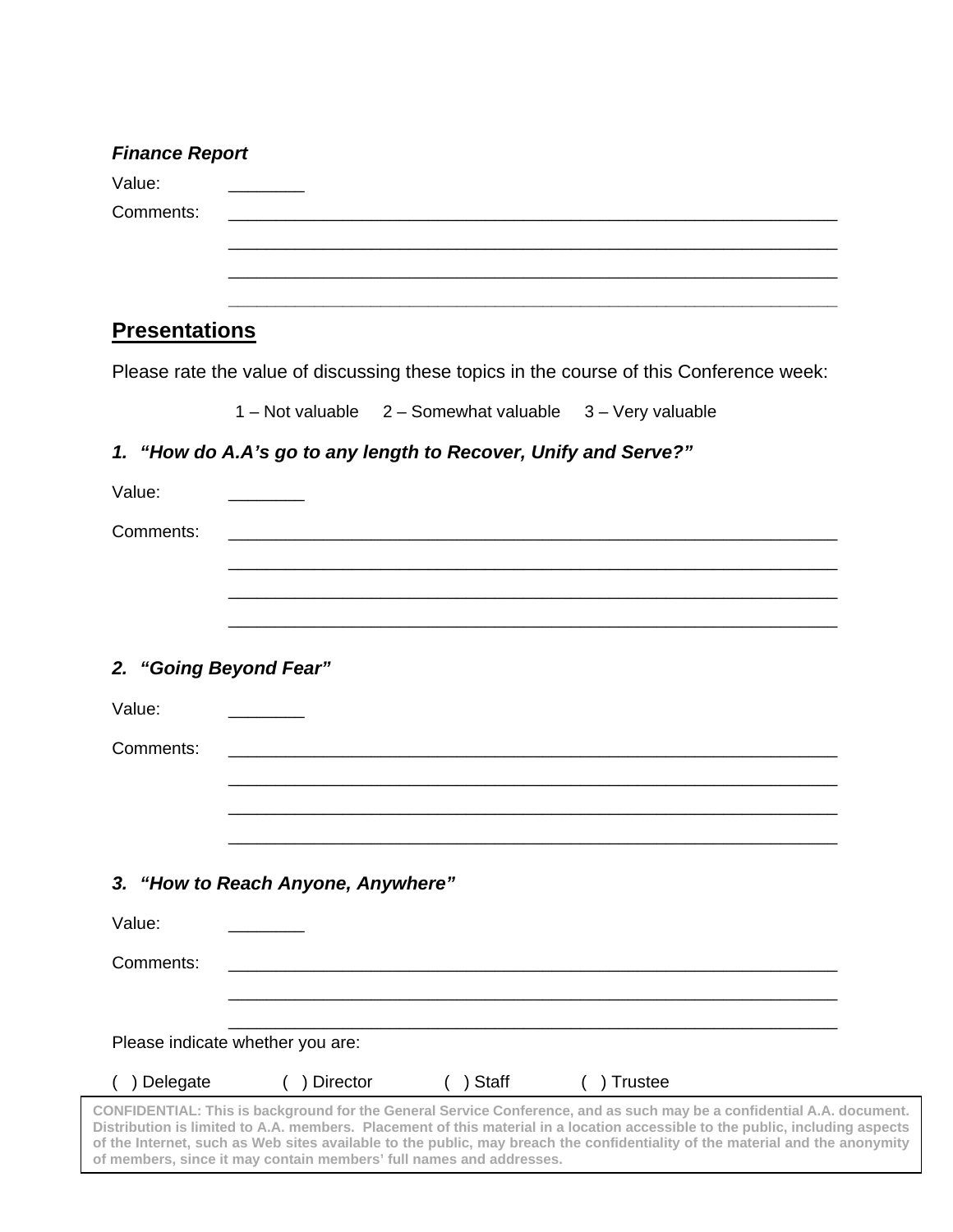|                  |                                                | 1 – Not valuable 2 – Somewhat valuable                       | 3 - Very valuable |
|------------------|------------------------------------------------|--------------------------------------------------------------|-------------------|
|                  |                                                | <b>Special Board Presentation: Online Participation</b>      |                   |
| Value:           |                                                |                                                              |                   |
| Comments:        |                                                |                                                              |                   |
|                  |                                                |                                                              |                   |
|                  |                                                |                                                              |                   |
| <b>Workshops</b> |                                                |                                                              |                   |
|                  | Please rate and comment on the workshop:       |                                                              |                   |
|                  | $1 - Not value$                                | 2 – Somewhat valuable                                        | 3 - Very valuable |
|                  |                                                | "The Warranties-Our Promise to the Fellowship and the World" |                   |
| Value:           |                                                |                                                              |                   |
| Comments:        |                                                |                                                              |                   |
|                  |                                                |                                                              |                   |
|                  |                                                |                                                              |                   |
|                  |                                                |                                                              |                   |
|                  |                                                |                                                              |                   |
|                  |                                                |                                                              |                   |
|                  |                                                |                                                              |                   |
|                  |                                                |                                                              |                   |
|                  |                                                |                                                              |                   |
| ) Delegate       | Please indicate whether you are:<br>) Director | ) Staff                                                      | ) Trustee         |

\_\_\_\_\_\_\_\_\_\_\_\_\_\_\_\_\_\_\_\_\_\_\_\_\_\_\_\_\_\_\_\_\_\_\_\_\_\_\_\_\_\_\_\_\_\_\_\_\_\_\_\_\_\_\_\_\_\_\_\_\_\_\_\_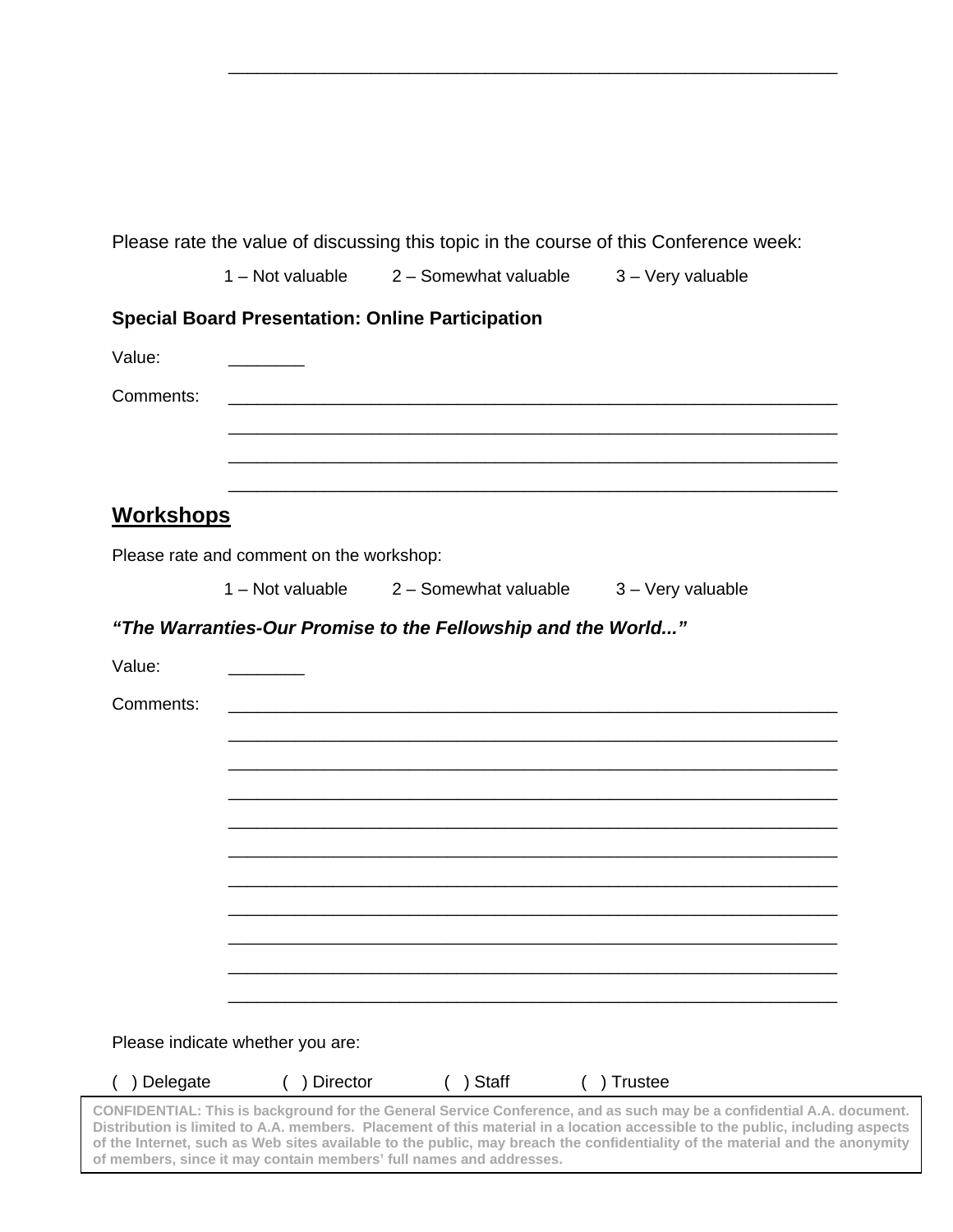# **WEDNESDAY, APRIL 27**

# **Mid-Week Conference Review**

|            | Please rate the following:                      |                                                                     |                                                                                                                                                                                                                                                                                                                                                                                        |  |
|------------|-------------------------------------------------|---------------------------------------------------------------------|----------------------------------------------------------------------------------------------------------------------------------------------------------------------------------------------------------------------------------------------------------------------------------------------------------------------------------------------------------------------------------------|--|
|            | $1 - Not value$                                 | 2 - Somewhat valuable                                               | 3 - Very valuable                                                                                                                                                                                                                                                                                                                                                                      |  |
|            | ____ Sunday Orientation<br><b>Board Reports</b> |                                                                     | Joint Meeting                                                                                                                                                                                                                                                                                                                                                                          |  |
|            | <b>Committee Reports</b>                        |                                                                     | Presentations/Discussions                                                                                                                                                                                                                                                                                                                                                              |  |
|            | <b>Sharing Sessions</b>                         |                                                                     |                                                                                                                                                                                                                                                                                                                                                                                        |  |
| Comments:  |                                                 |                                                                     |                                                                                                                                                                                                                                                                                                                                                                                        |  |
|            |                                                 |                                                                     |                                                                                                                                                                                                                                                                                                                                                                                        |  |
|            |                                                 |                                                                     |                                                                                                                                                                                                                                                                                                                                                                                        |  |
|            |                                                 |                                                                     |                                                                                                                                                                                                                                                                                                                                                                                        |  |
|            |                                                 |                                                                     |                                                                                                                                                                                                                                                                                                                                                                                        |  |
|            |                                                 |                                                                     |                                                                                                                                                                                                                                                                                                                                                                                        |  |
|            |                                                 |                                                                     |                                                                                                                                                                                                                                                                                                                                                                                        |  |
|            |                                                 |                                                                     |                                                                                                                                                                                                                                                                                                                                                                                        |  |
|            | Please indicate whether you are:                |                                                                     |                                                                                                                                                                                                                                                                                                                                                                                        |  |
| ) Delegate | ( ) Director                                    | $( )$ Staff                                                         | ) Trustee                                                                                                                                                                                                                                                                                                                                                                              |  |
|            |                                                 | of members, since it may contain members' full names and addresses. | CONFIDENTIAL: This is background for the General Service Conference, and as such may be a confidential A.A. document.<br>Distribution is limited to A.A. members. Placement of this material in a location accessible to the public, including aspects<br>of the Internet, such as Web sites available to the public, may breach the confidentiality of the material and the anonymity |  |
|            |                                                 |                                                                     |                                                                                                                                                                                                                                                                                                                                                                                        |  |

\_\_\_\_\_\_\_\_\_\_\_\_\_\_\_\_\_\_\_\_\_\_\_\_\_\_\_\_\_\_\_\_\_\_\_\_\_\_\_\_\_\_\_\_\_\_\_\_\_\_\_\_\_\_\_\_\_\_\_\_\_\_\_\_ \_\_\_\_\_\_\_\_\_\_\_\_\_\_\_\_\_\_\_\_\_\_\_\_\_\_\_\_\_\_\_\_\_\_\_\_\_\_\_\_\_\_\_\_\_\_\_\_\_\_\_\_\_\_\_\_\_\_\_\_\_\_\_\_ \_\_\_\_\_\_\_\_\_\_\_\_\_\_\_\_\_\_\_\_\_\_\_\_\_\_\_\_\_\_\_\_\_\_\_\_\_\_\_\_\_\_\_\_\_\_\_\_\_\_\_\_\_\_\_\_\_\_\_\_\_\_\_\_ \_\_\_\_\_\_\_\_\_\_\_\_\_\_\_\_\_\_\_\_\_\_\_\_\_\_\_\_\_\_\_\_\_\_\_\_\_\_\_\_\_\_\_\_\_\_\_\_\_\_\_\_\_\_\_\_\_\_\_\_\_\_\_\_ \_\_\_\_\_\_\_\_\_\_\_\_\_\_\_\_\_\_\_\_\_\_\_\_\_\_\_\_\_\_\_\_\_\_\_\_\_\_\_\_\_\_\_\_\_\_\_\_\_\_\_\_\_\_\_\_\_\_\_\_\_\_\_\_ \_\_\_\_\_\_\_\_\_\_\_\_\_\_\_\_\_\_\_\_\_\_\_\_\_\_\_\_\_\_\_\_\_\_\_\_\_\_\_\_\_\_\_\_\_\_\_\_\_\_\_\_\_\_\_\_\_\_\_\_\_\_\_\_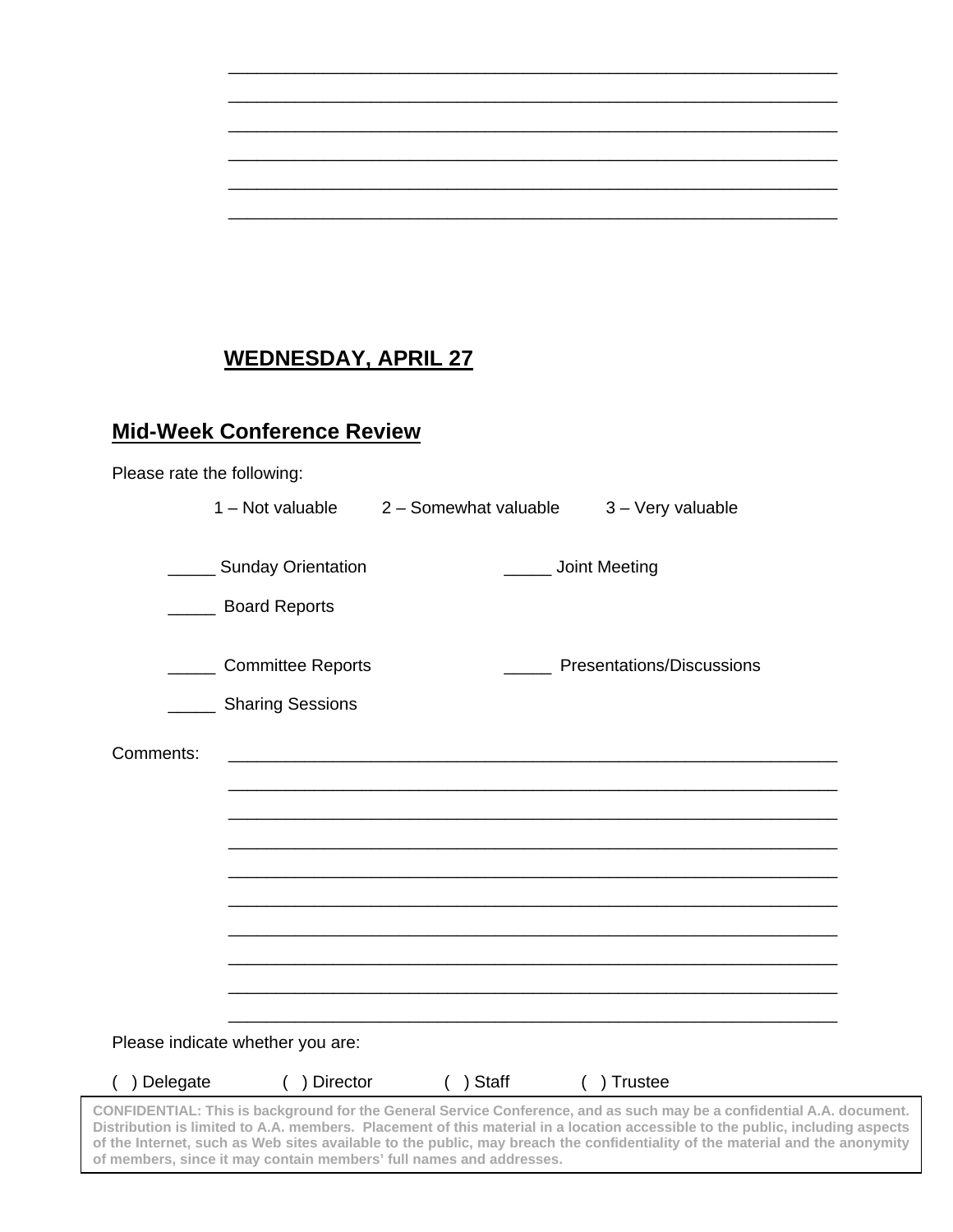\_\_\_\_\_\_\_\_\_\_\_\_\_\_\_\_\_\_\_\_\_\_\_\_\_\_\_\_\_\_\_\_\_\_\_\_\_\_\_\_\_\_\_\_\_\_\_\_\_\_\_\_\_\_\_\_\_\_\_\_\_\_\_\_ \_\_\_\_\_\_\_\_\_\_\_\_\_\_\_\_\_\_\_\_\_\_\_\_\_\_\_\_\_\_\_\_\_\_\_\_\_\_\_\_\_\_\_\_\_\_\_\_\_\_\_\_\_\_\_\_\_\_\_\_\_\_\_\_

\_\_\_\_\_\_\_\_\_\_\_\_\_\_\_\_\_\_\_\_\_\_\_\_\_\_\_\_\_\_\_\_\_\_\_\_\_\_\_\_\_\_\_\_\_\_\_\_\_\_\_\_\_\_\_\_\_\_\_\_\_\_\_\_ \_\_\_\_\_\_\_\_\_\_\_\_\_\_\_\_\_\_\_\_\_\_\_\_\_\_\_\_\_\_\_\_\_\_\_\_\_\_\_\_\_\_\_\_\_\_\_\_\_\_\_\_\_\_\_\_\_\_\_\_\_\_\_\_ \_\_\_\_\_\_\_\_\_\_\_\_\_\_\_\_\_\_\_\_\_\_\_\_\_\_\_\_\_\_\_\_\_\_\_\_\_\_\_\_\_\_\_\_\_\_\_\_\_\_\_\_\_\_\_\_\_\_\_\_\_\_\_\_ \_\_\_\_\_\_\_\_\_\_\_\_\_\_\_\_\_\_\_\_\_\_\_\_\_\_\_\_\_\_\_\_\_\_\_\_\_\_\_\_\_\_\_\_\_\_\_\_\_\_\_\_\_\_\_\_\_\_\_\_\_\_\_\_

#### **Regional Lunches for Delegates**

Please rate and comment on the luncheon:

1 – Not valuable 2 – Somewhat valuable 3 – Very valuable

# **THURSDAY, APRIL 28**

# **Conference Committee Reports**

Was there enough time for discussion of Conference committee reports so far?

Not enough dust right Too much

Comments: \_\_\_\_\_\_\_\_\_\_\_\_\_\_\_\_\_\_\_\_\_\_\_\_\_\_\_\_\_\_\_\_\_\_\_\_\_\_\_\_\_\_\_\_\_\_\_\_\_\_\_\_\_\_\_\_\_\_\_\_\_\_\_\_

# **General Sharing Session-What's On Your Mind**

Was there enough time for general sharing session-what's on your mind so far?

Please indicate whether you are:

| ( ) Delegate | ( ) Director | $( )$ Staff | ( ) Trustee |
|--------------|--------------|-------------|-------------|
|--------------|--------------|-------------|-------------|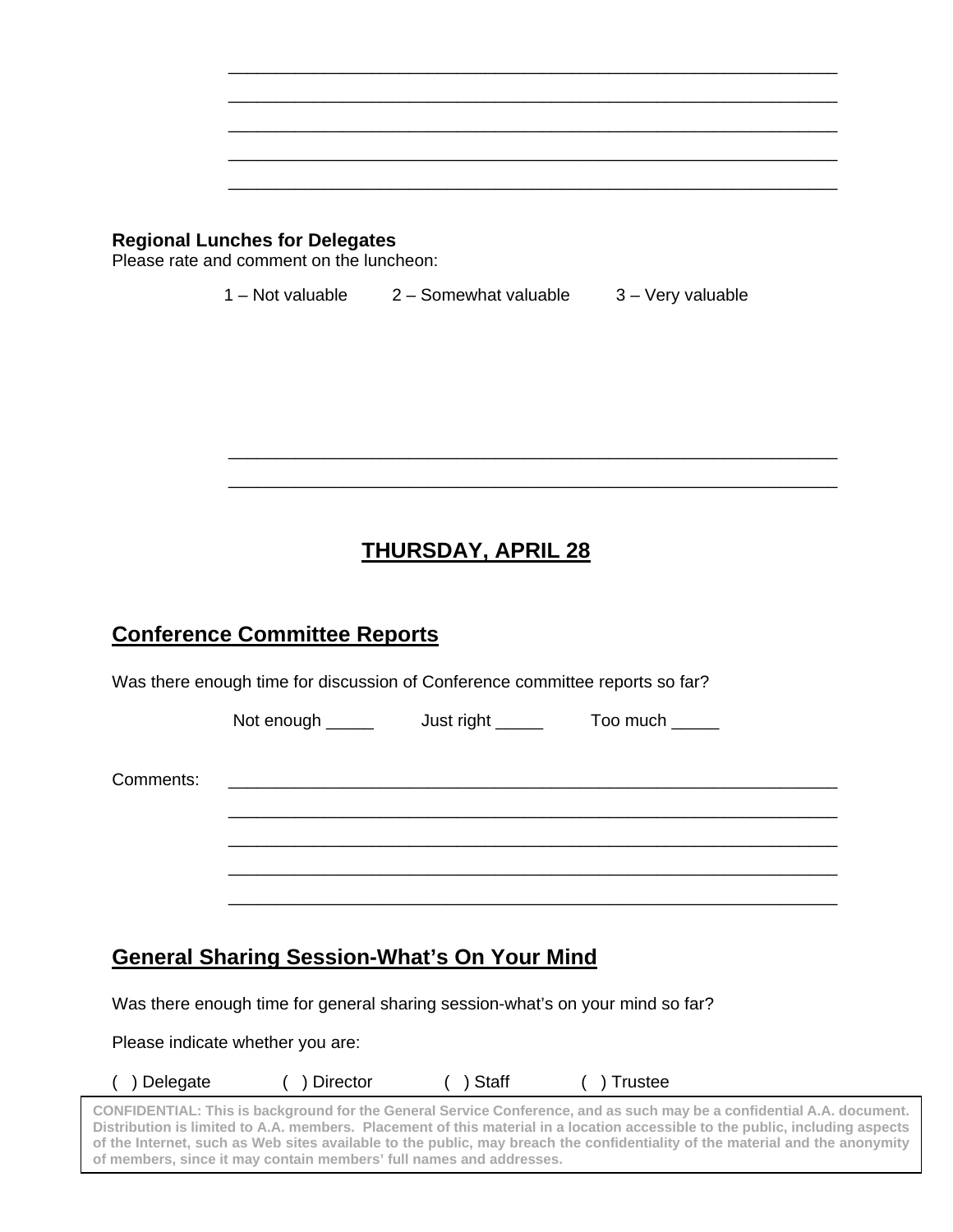| Comments:                           |                         |                                                          |                                                                                       |
|-------------------------------------|-------------------------|----------------------------------------------------------|---------------------------------------------------------------------------------------|
|                                     |                         |                                                          |                                                                                       |
|                                     | <b>FRIDAY, APRIL 29</b> |                                                          |                                                                                       |
| <b>Presentation</b>                 |                         |                                                          |                                                                                       |
|                                     |                         |                                                          | Please rate the value of discussing this topic in the course of this Conference week: |
|                                     |                         | 1 - Not valuable 2 - Somewhat valuable 3 - Very valuable |                                                                                       |
|                                     |                         |                                                          |                                                                                       |
| G.S.O. Publishing                   |                         |                                                          |                                                                                       |
| Value:                              | ________                |                                                          |                                                                                       |
| Comments:                           |                         |                                                          |                                                                                       |
|                                     |                         |                                                          |                                                                                       |
|                                     |                         |                                                          |                                                                                       |
| <b>Conference Committee Reports</b> |                         |                                                          |                                                                                       |

|            | Was there enough time for discussion of Conference committee reports? |                   |                                                                                                                                                                                                                                                                                                                                                                                        |  |
|------------|-----------------------------------------------------------------------|-------------------|----------------------------------------------------------------------------------------------------------------------------------------------------------------------------------------------------------------------------------------------------------------------------------------------------------------------------------------------------------------------------------------|--|
|            | Not enough ______                                                     | Just right ______ | Too much                                                                                                                                                                                                                                                                                                                                                                               |  |
| Comments:  |                                                                       |                   |                                                                                                                                                                                                                                                                                                                                                                                        |  |
|            | Please indicate whether you are:                                      |                   |                                                                                                                                                                                                                                                                                                                                                                                        |  |
| ) Delegate | Director                                                              | Staff             | ⊦Trustee                                                                                                                                                                                                                                                                                                                                                                               |  |
|            | of members, since it may contain members' full names and addresses.   |                   | CONFIDENTIAL: This is background for the General Service Conference, and as such may be a confidential A.A. document.<br>Distribution is limited to A.A. members. Placement of this material in a location accessible to the public, including aspects<br>of the Internet, such as Web sites available to the public, may breach the confidentiality of the material and the anonymity |  |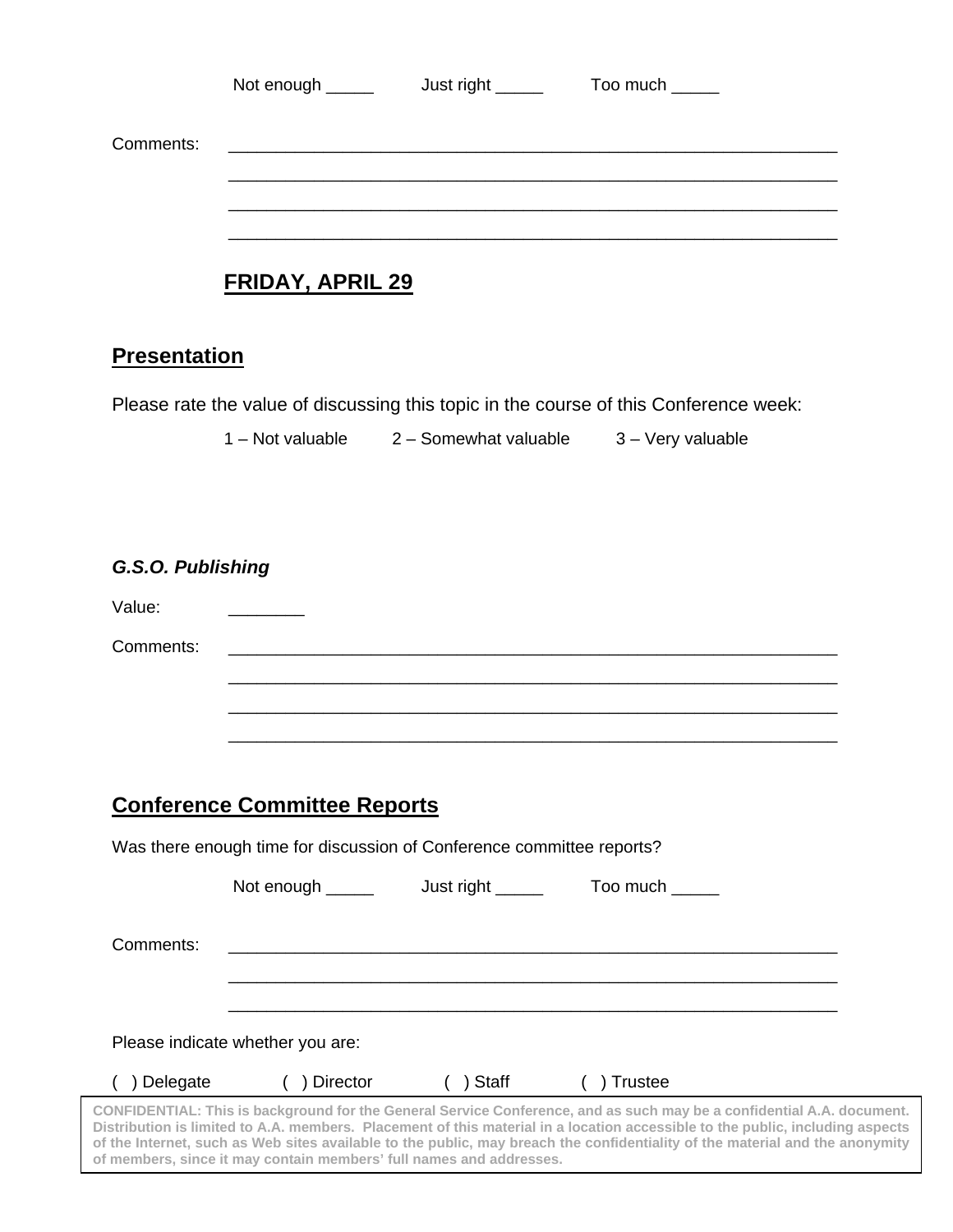# **Presentation/Discussion Sessions**

Please rate the overall value of holding presentation/discussion sessions in the course of the Conference week:

\_\_\_\_\_\_\_\_\_\_\_\_\_\_\_\_\_\_\_\_\_\_\_\_\_\_\_\_\_\_\_\_\_\_\_\_\_\_\_\_\_\_\_\_\_\_\_\_\_\_\_\_\_\_\_\_\_\_\_\_\_\_\_\_ \_\_\_\_\_\_\_\_\_\_\_\_\_\_\_\_\_\_\_\_\_\_\_\_\_\_\_\_\_\_\_\_\_\_\_\_\_\_\_\_\_\_\_\_\_\_\_\_\_\_\_\_\_\_\_\_\_\_\_\_\_\_\_\_

|           |                                                                                                                      | 1 - Not valuable 2 - Somewhat valuable 3 - Very valuable |  |
|-----------|----------------------------------------------------------------------------------------------------------------------|----------------------------------------------------------|--|
| Value:    |                                                                                                                      |                                                          |  |
| Comments: | <u> 1980 - Jan Samuel Barbara, margaret e populari e populari e populari e populari e populari e populari e popu</u> |                                                          |  |
|           |                                                                                                                      |                                                          |  |
|           |                                                                                                                      |                                                          |  |
|           |                                                                                                                      |                                                          |  |
|           |                                                                                                                      |                                                          |  |

# **Conference Participation**

Was the participation of:

|                                                                                                                                                                                                                                                                                                                                                                                                                                                               | Delegates | <b>Directors</b> | Staff | <b>Trustees</b> |
|---------------------------------------------------------------------------------------------------------------------------------------------------------------------------------------------------------------------------------------------------------------------------------------------------------------------------------------------------------------------------------------------------------------------------------------------------------------|-----------|------------------|-------|-----------------|
| Not enough                                                                                                                                                                                                                                                                                                                                                                                                                                                    |           |                  |       |                 |
| Just right                                                                                                                                                                                                                                                                                                                                                                                                                                                    |           |                  |       |                 |
| Too much                                                                                                                                                                                                                                                                                                                                                                                                                                                      |           |                  |       |                 |
| Comments:                                                                                                                                                                                                                                                                                                                                                                                                                                                     |           |                  |       |                 |
| Please indicate whether you are:                                                                                                                                                                                                                                                                                                                                                                                                                              |           |                  |       |                 |
| Delegate                                                                                                                                                                                                                                                                                                                                                                                                                                                      | Director  |                  | Staff | <b>Trustee</b>  |
| CONFIDENTIAL: This is background for the General Service Conference, and as such may be a confidential A.A. document.<br>Distribution is limited to A.A. members. Placement of this material in a location accessible to the public, including aspects<br>of the Internet, such as Web sites available to the public, may breach the confidentiality of the material and the anonymity<br>of members, since it may contain members' full names and addresses. |           |                  |       |                 |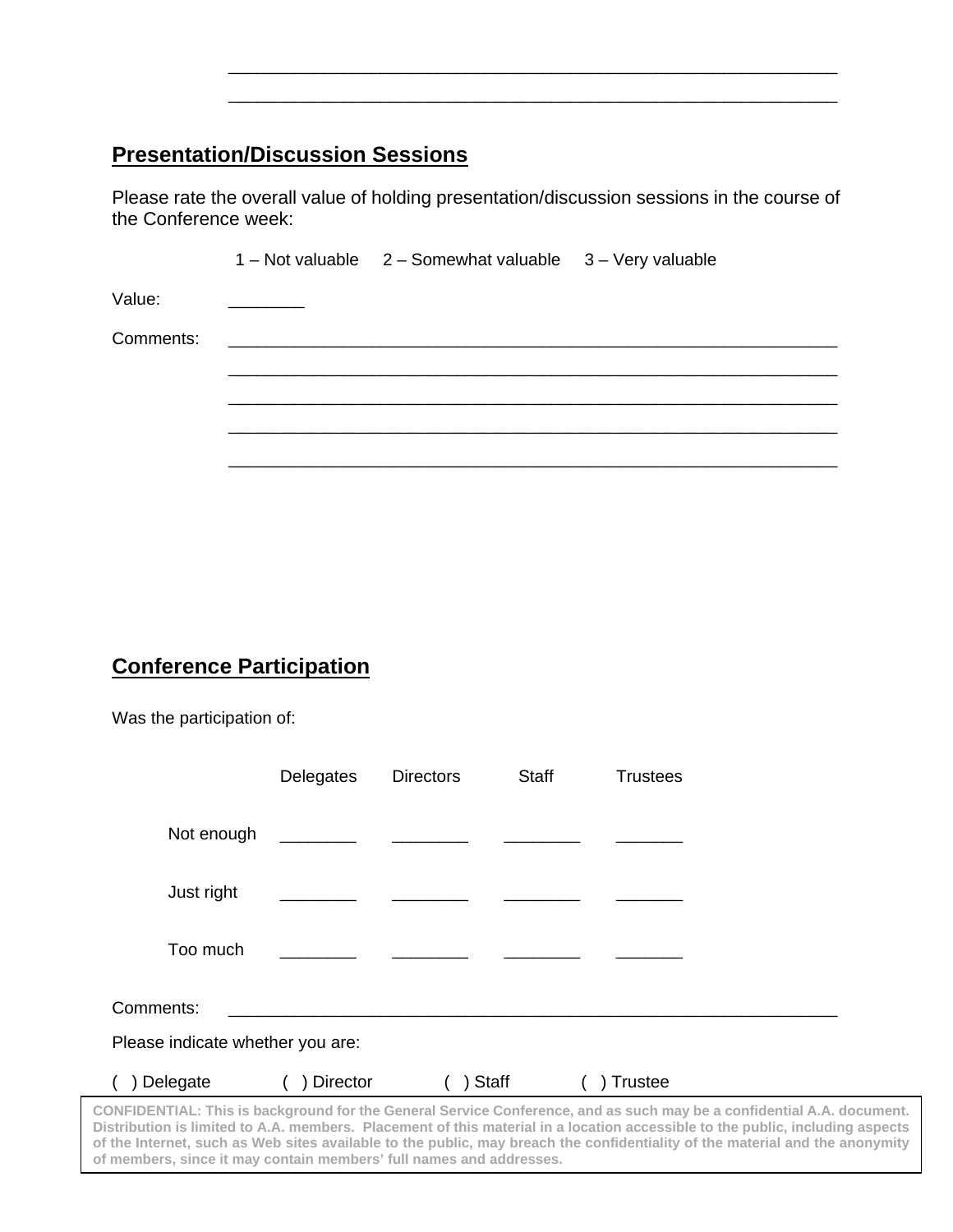| <b>Conference Week</b>     |                         |                                                          |                           |
|----------------------------|-------------------------|----------------------------------------------------------|---------------------------|
| Please rate the following: |                         |                                                          |                           |
|                            |                         | 1 - Not valuable 2 - Somewhat valuable 3 - Very valuable |                           |
|                            | _____ Committee Reports |                                                          | Presentations/Discussions |
|                            | _____ Sharing Sessions  |                                                          |                           |
|                            |                         |                                                          |                           |
|                            |                         |                                                          |                           |
| Comments:                  |                         |                                                          |                           |
|                            |                         |                                                          |                           |
|                            |                         |                                                          |                           |
|                            |                         |                                                          |                           |
|                            |                         |                                                          |                           |
|                            |                         |                                                          |                           |
|                            |                         |                                                          |                           |
|                            |                         |                                                          |                           |
|                            |                         |                                                          |                           |
|                            |                         |                                                          |                           |
|                            |                         |                                                          |                           |
|                            |                         |                                                          |                           |
|                            |                         |                                                          |                           |
|                            |                         |                                                          |                           |
|                            |                         |                                                          |                           |

\_\_\_\_\_\_\_\_\_\_\_\_\_\_\_\_\_\_\_\_\_\_\_\_\_\_\_\_\_\_\_\_\_\_\_\_\_\_\_\_\_\_\_\_\_\_\_\_\_\_\_\_\_\_\_\_\_\_\_\_\_\_\_\_

Please indicate whether you are:

( ) Delegate ( ) Director ( ) Staff ( ) Trustee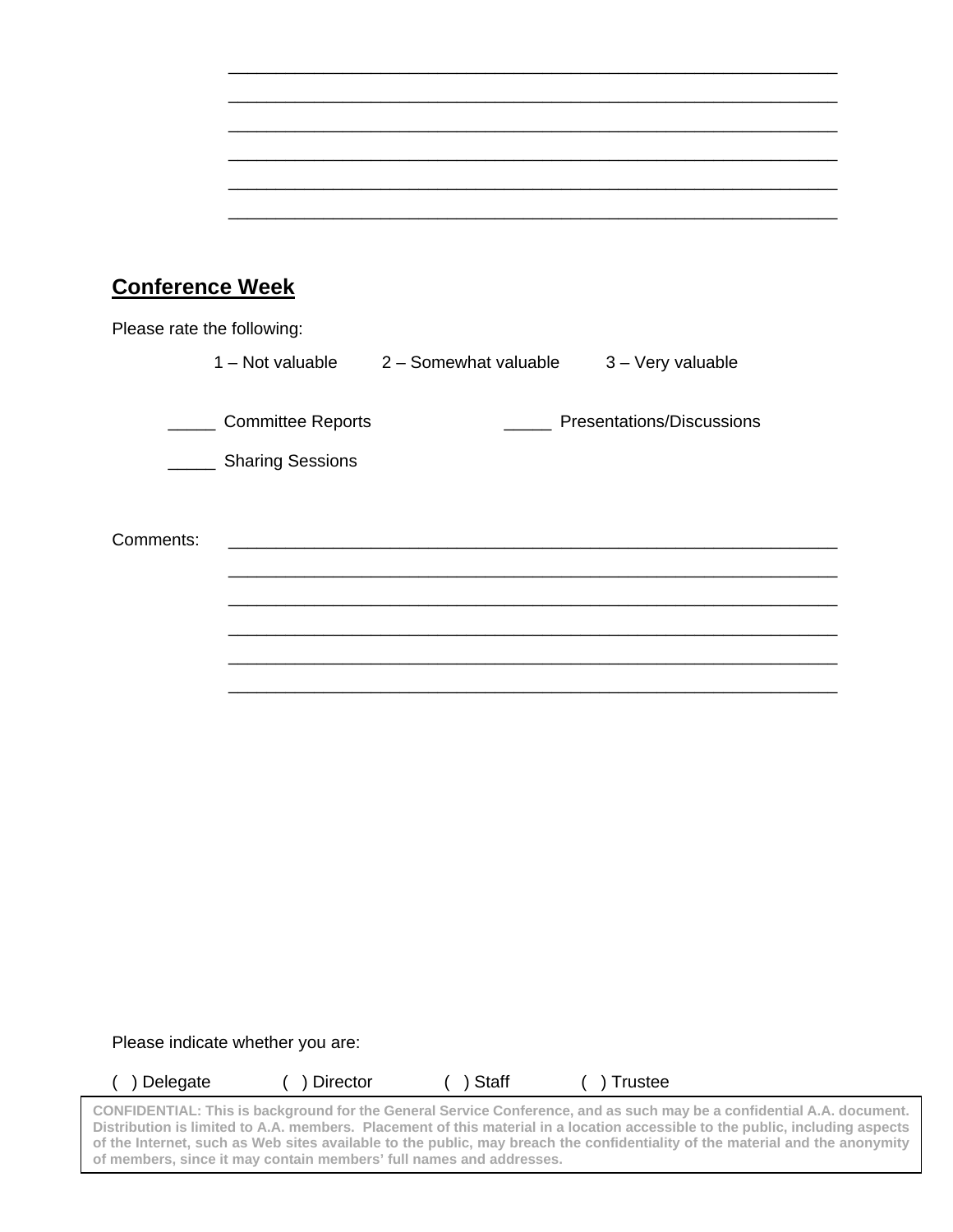# **Equitable Distribution Workload**

In what ways, pro and con, did the EDW pilot affect your experience of the conference?

1 – Not valuable 2 – Somewhat valuable 3 – Very valuable

| Comments: | <u> 1980 - Jan Samuel Barbara, político e a f</u> |  |
|-----------|---------------------------------------------------|--|
|           |                                                   |  |
|           |                                                   |  |
|           |                                                   |  |
|           |                                                   |  |
|           |                                                   |  |
|           |                                                   |  |
|           |                                                   |  |
|           |                                                   |  |
|           |                                                   |  |
|           |                                                   |  |
|           |                                                   |  |
|           |                                                   |  |
|           |                                                   |  |
|           |                                                   |  |
|           |                                                   |  |
|           |                                                   |  |
|           |                                                   |  |
|           |                                                   |  |

# **Suggestions For The 73rd General Service Conference**

If you have suggestions for improving the Conference (e.g. schedule of Conference activities, meals, hotel accommodations), please list them here:

1.  $\blacksquare$ \_\_\_\_\_\_\_\_\_\_\_\_\_\_\_\_\_\_\_\_\_\_\_\_\_\_\_\_\_\_\_\_\_\_\_\_\_\_\_\_\_\_\_\_\_\_\_\_\_\_\_\_\_\_\_\_\_\_\_\_\_\_\_\_\_\_\_\_\_\_ \_\_\_\_\_\_\_\_\_\_\_\_\_\_\_\_\_\_\_\_\_\_\_\_\_\_\_\_\_\_\_\_\_\_\_\_\_\_\_\_\_\_\_\_\_\_\_\_\_\_\_\_\_\_\_\_\_\_\_\_\_\_\_\_\_\_\_\_\_\_ \_\_\_\_\_\_\_\_\_\_\_\_\_\_\_\_\_\_\_\_\_\_\_\_\_\_\_\_\_\_\_\_\_\_\_\_\_\_\_\_\_\_\_\_\_\_\_\_\_\_\_\_\_\_\_\_\_\_\_\_\_\_\_\_\_\_\_\_\_\_

Please indicate whether you are:

| ) Delegate | ) Director                                                          | ) Staff | ) Trustee                                                                                                                                                                                                                                                                                                                                                                              |  |
|------------|---------------------------------------------------------------------|---------|----------------------------------------------------------------------------------------------------------------------------------------------------------------------------------------------------------------------------------------------------------------------------------------------------------------------------------------------------------------------------------------|--|
|            | of members, since it may contain members' full names and addresses. |         | CONFIDENTIAL: This is background for the General Service Conference, and as such may be a confidential A.A. document.<br>Distribution is limited to A.A. members. Placement of this material in a location accessible to the public, including aspects<br>of the Internet, such as Web sites available to the public, may breach the confidentiality of the material and the anonymity |  |
|            |                                                                     |         |                                                                                                                                                                                                                                                                                                                                                                                        |  |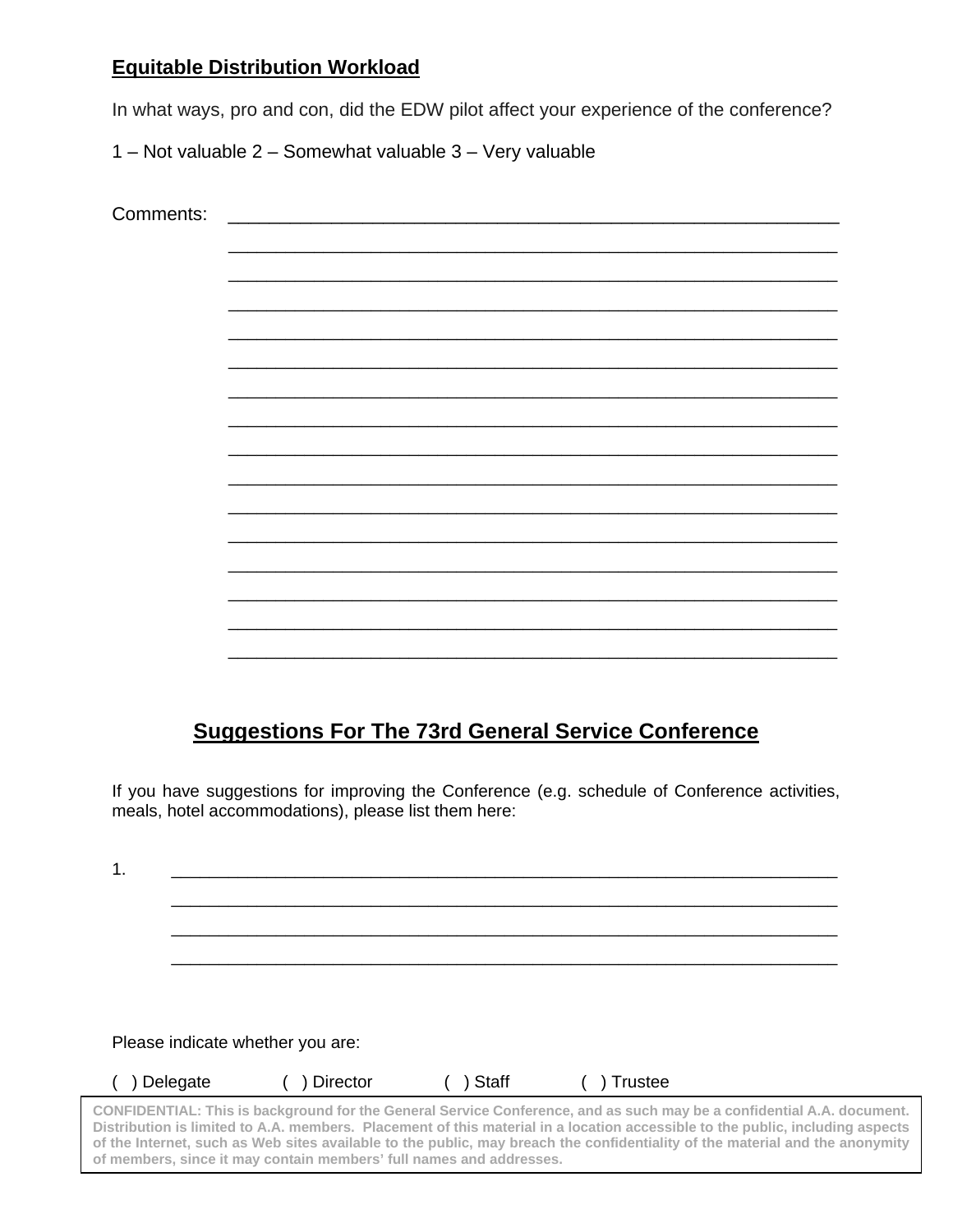| 2. |                                                                                                                       |                          |
|----|-----------------------------------------------------------------------------------------------------------------------|--------------------------|
|    |                                                                                                                       |                          |
|    |                                                                                                                       | $\overline{\phantom{0}}$ |
|    |                                                                                                                       |                          |
|    |                                                                                                                       |                          |
| 3. |                                                                                                                       |                          |
|    |                                                                                                                       |                          |
|    |                                                                                                                       |                          |
|    |                                                                                                                       |                          |
| 4. |                                                                                                                       |                          |
|    |                                                                                                                       |                          |
|    |                                                                                                                       |                          |
|    |                                                                                                                       |                          |
|    |                                                                                                                       |                          |
| 5. |                                                                                                                       |                          |
|    |                                                                                                                       | $\overline{\phantom{a}}$ |
|    |                                                                                                                       |                          |
|    |                                                                                                                       |                          |
| 6. | <u> 1989 - Johann Barn, amerikan bernama di sebagai bernama di sebagai bernama di sebagai bernama di sebagai bern</u> |                          |
|    |                                                                                                                       |                          |
|    |                                                                                                                       |                          |
|    |                                                                                                                       |                          |

### Please indicate whether you are:

| Delegate | ) Director                                                          | Staff | Trustee                                                                                                                                                                                                                                                                                                                                                                                |  |
|----------|---------------------------------------------------------------------|-------|----------------------------------------------------------------------------------------------------------------------------------------------------------------------------------------------------------------------------------------------------------------------------------------------------------------------------------------------------------------------------------------|--|
|          | of members, since it may contain members' full names and addresses. |       | CONFIDENTIAL: This is background for the General Service Conference, and as such may be a confidential A.A. document.<br>Distribution is limited to A.A. members. Placement of this material in a location accessible to the public, including aspects<br>of the Internet, such as Web sites available to the public, may breach the confidentiality of the material and the anonymity |  |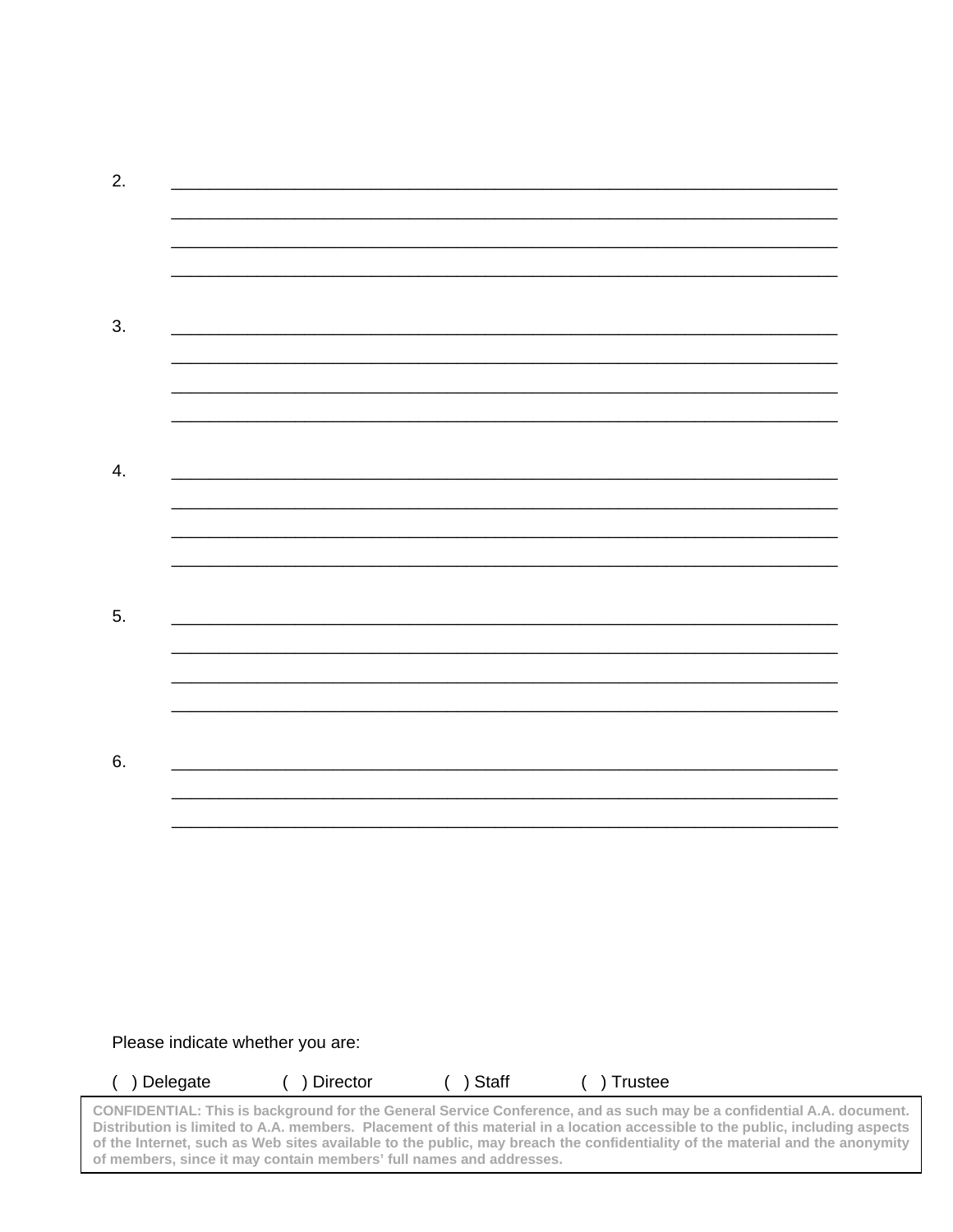**Agenda Item D Doc. 2**

# **APRIL 2022**

# **GENERAL SERVICE CONFERENCE EVALUATION FORM**

To: All Conference Observers

#### *Please take the time to share your experience and opinions by filling out this Conference Evaluation.*

This Conference Evaluation plays an important role in helping both the trustees' Committee on General Service Conference and the staff to plan the next annual meeting of the General Service Conference.

This year the Conference Coordinator thought it would be helpful to collect information from the many Conference Observers who participated this year's historic return to an on-site General Service Conference experience.

## **Conference Manual**

Please rate the value of the Conference Manual in providing you information about the schedule of Conference week's events:

|           | 1 - Not valuable | 2 - Somewhat valuable | 3 - Very valuable |
|-----------|------------------|-----------------------|-------------------|
| Value:    |                  |                       |                   |
| Comments: |                  |                       |                   |
|           |                  |                       |                   |
|           |                  |                       |                   |

Please rate the value of having an electronic version of the Conference Manual available for your use:

Please indicate whether you are:

() Zoom Operator () Zoom Usher () GSO/GV Staff () Trustee Emeriti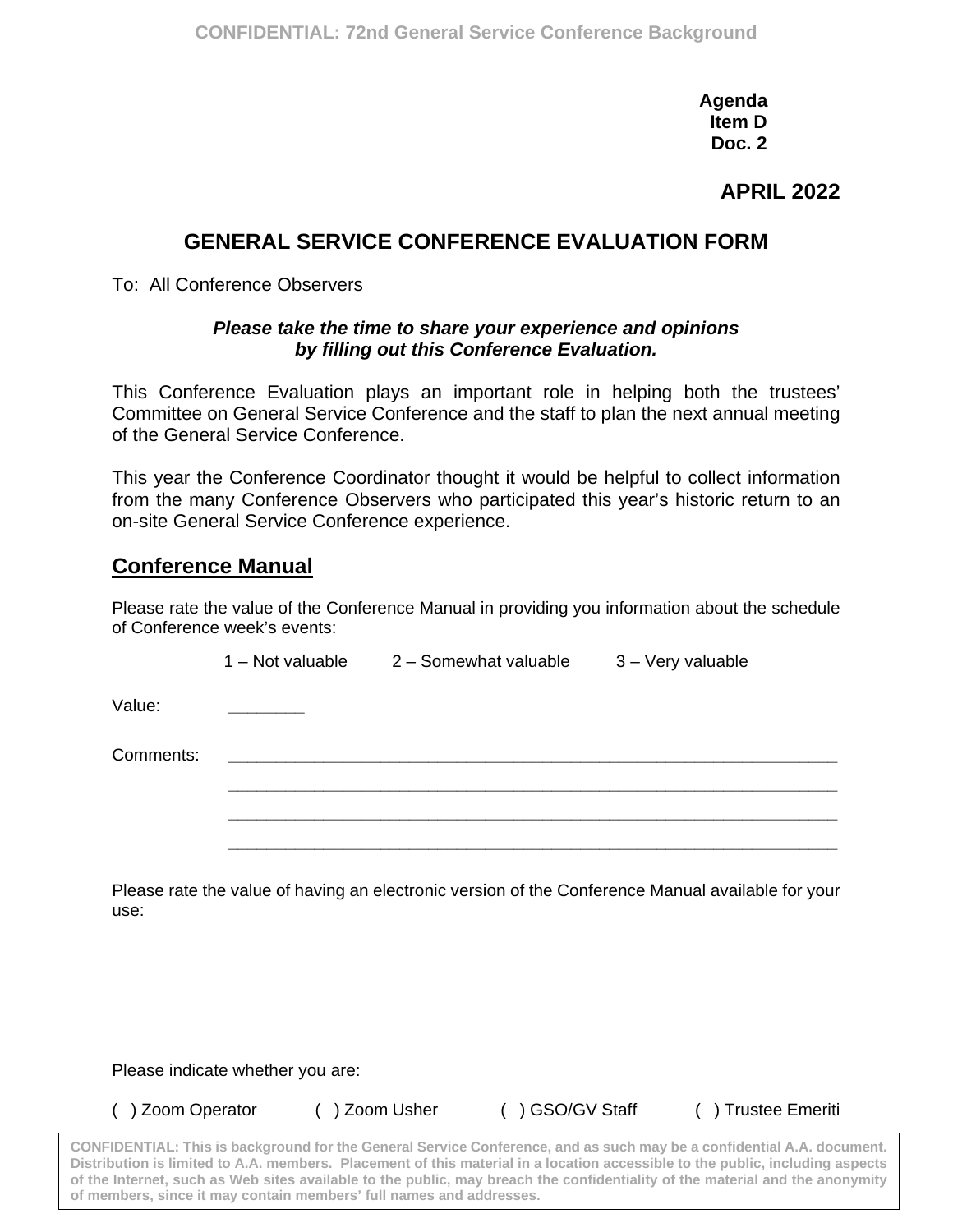#### **CONFIDENTIAL: 72nd General Service Conference Background**

|           | $1 - Not value$ | 2 - Somewhat valuable | 3 - Very valuable |
|-----------|-----------------|-----------------------|-------------------|
| Value:    |                 |                       |                   |
| Comments: |                 |                       |                   |
|           |                 |                       |                   |
|           |                 |                       |                   |
|           |                 |                       |                   |

# **Conference Role**

**\_\_\_\_\_\_\_\_\_\_\_\_\_\_\_\_\_\_\_\_\_\_\_\_\_\_\_\_\_\_\_\_\_\_\_\_\_\_\_\_\_\_\_\_\_\_\_\_\_\_\_\_\_\_\_\_\_\_\_\_\_\_\_\_ \_\_\_\_\_\_\_\_\_\_\_\_\_\_\_\_\_\_\_\_\_\_\_\_\_\_\_\_\_\_\_\_\_\_\_\_\_\_\_\_\_\_\_\_\_\_\_\_\_\_\_\_\_\_\_\_\_\_\_\_\_\_\_\_ \_\_\_\_\_\_\_\_\_\_\_\_\_\_\_\_\_\_\_\_\_\_\_\_\_\_\_\_\_\_\_\_\_\_\_\_\_\_\_\_\_\_\_\_\_\_\_\_\_\_\_\_\_\_\_\_\_\_\_\_\_\_\_\_ \_\_\_\_\_\_\_\_\_\_\_\_\_\_\_\_\_\_\_\_\_\_\_\_\_\_\_\_\_\_\_\_\_\_\_\_\_\_\_\_\_\_\_\_\_\_\_\_\_\_\_\_\_\_\_\_\_\_\_\_\_\_\_\_ \_\_\_\_\_\_\_\_\_\_\_\_\_\_\_\_\_\_\_\_\_\_\_\_\_\_\_\_\_\_\_\_\_\_\_\_\_\_\_\_\_\_\_\_\_\_\_\_\_\_\_\_\_\_\_\_\_\_\_\_\_\_\_\_ \_\_\_\_\_\_\_\_\_\_\_\_\_\_\_\_\_\_\_\_\_\_\_\_\_\_\_\_\_\_\_\_\_\_\_\_\_\_\_\_\_\_\_\_\_\_\_\_\_\_\_\_\_\_\_\_\_\_\_\_\_\_\_\_**

**\_\_\_\_\_\_\_\_\_\_\_\_\_\_\_\_\_\_\_\_\_\_\_\_\_\_\_\_\_\_\_\_\_\_\_\_\_\_\_\_\_\_\_\_\_\_\_\_\_\_\_\_\_\_\_\_\_\_\_\_\_\_\_\_ \_\_\_\_\_\_\_\_\_\_\_\_\_\_\_\_\_\_\_\_\_\_\_\_\_\_\_\_\_\_\_\_\_\_\_\_\_\_\_\_\_\_\_\_\_\_\_\_\_\_\_\_\_\_\_\_\_\_\_\_\_\_\_\_ \_\_\_\_\_\_\_\_\_\_\_\_\_\_\_\_\_\_\_\_\_\_\_\_\_\_\_\_\_\_\_\_\_\_\_\_\_\_\_\_\_\_\_\_\_\_\_\_\_\_\_\_\_\_\_\_\_\_\_\_\_\_\_\_ \_\_\_\_\_\_\_\_\_\_\_\_\_\_\_\_\_\_\_\_\_\_\_\_\_\_\_\_\_\_\_\_\_\_\_\_\_\_\_\_\_\_\_\_\_\_\_\_\_\_\_\_\_\_\_\_\_\_\_\_\_\_\_\_**

How was your training and preparation for your role(s) in this year's Conference?

Describe: **\_\_\_\_\_\_\_\_\_\_\_\_\_\_\_\_\_\_\_\_\_\_\_\_\_\_\_\_\_\_\_\_\_\_\_\_\_\_\_\_\_\_\_\_\_\_\_\_\_\_\_\_\_\_\_\_\_\_\_\_\_\_\_\_**

Was your participation, actively and as an observer, at this year's Conference useful and effective for the Conference as well as the service office(s) GSO and GV?

Describe: **\_\_\_\_\_\_\_\_\_\_\_\_\_\_\_\_\_\_\_\_\_\_\_\_\_\_\_\_\_\_\_\_\_\_\_\_\_\_\_\_\_\_\_\_\_\_\_\_\_\_\_\_\_\_\_\_\_\_\_\_\_\_\_\_**

Please indicate whether you are:

() Zoom Operator () Zoom Usher () GSO/GV Staff () Trustee Emeriti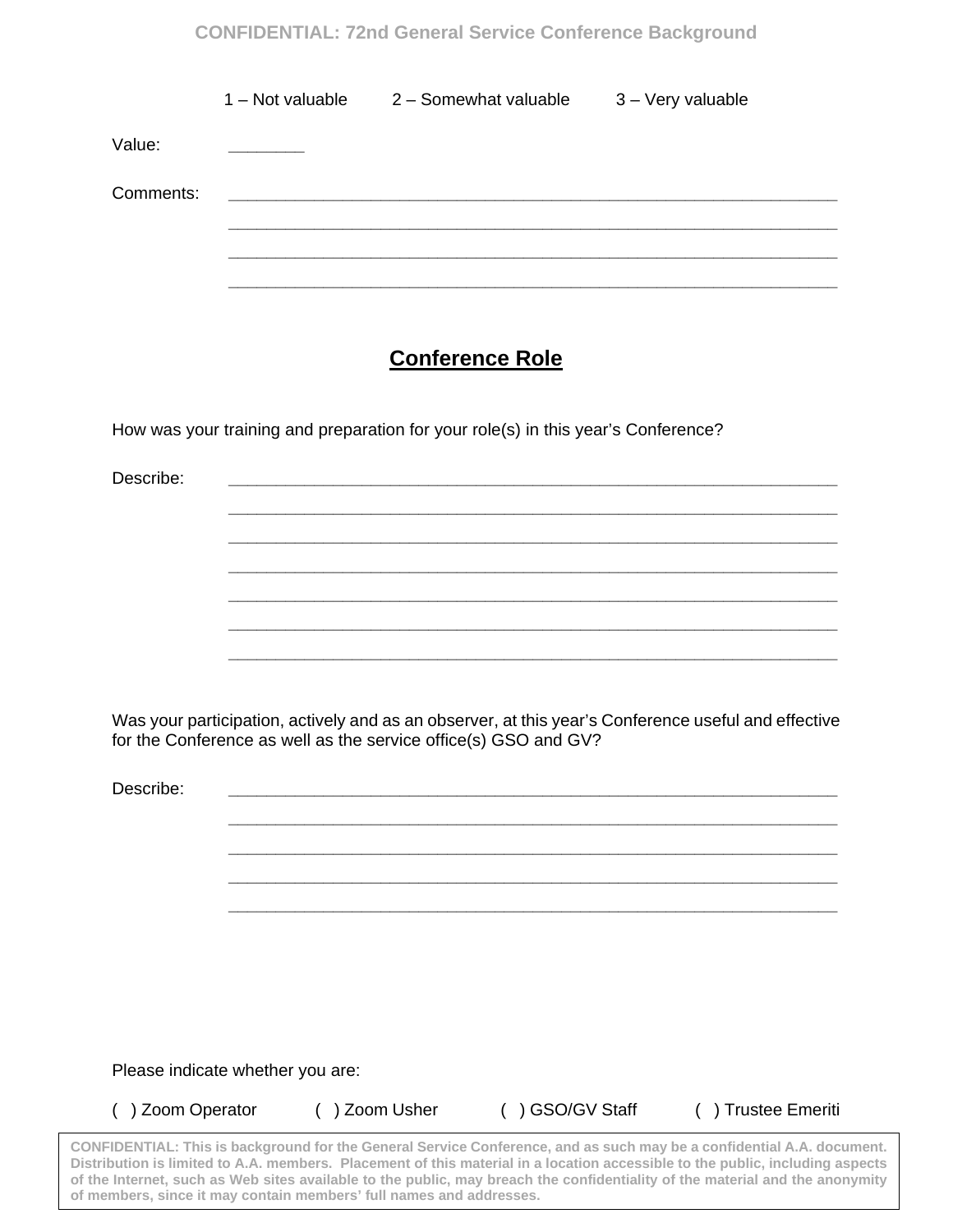# **Conference Week**

# **Overall Experience**

Comments:

Please indicate whether you are:

() Zoom Operator

() Zoom Usher

() GSO/GV Staff

( ) Trustee Emeriti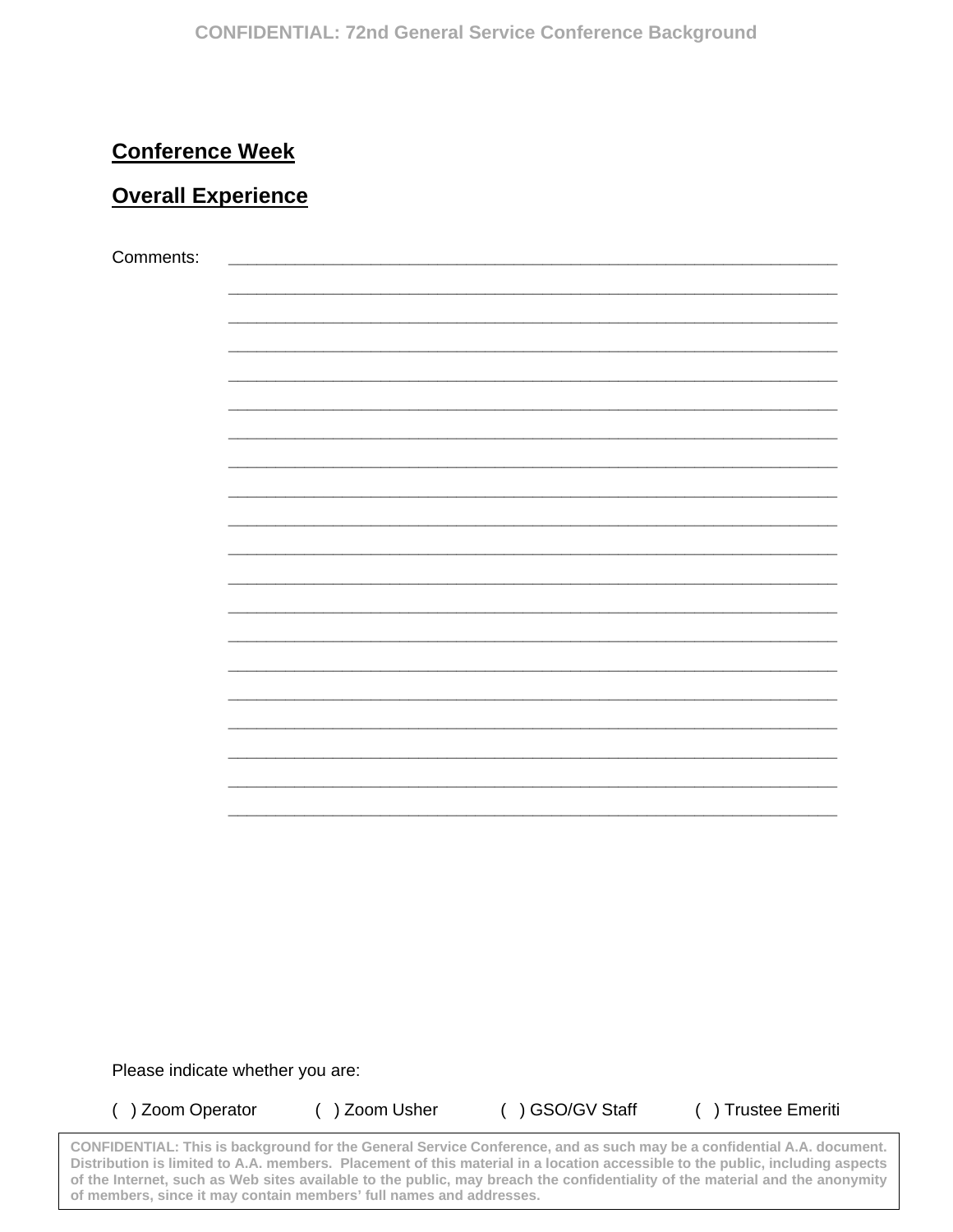# **Suggestions for the 73rd General Service Conference**

If you have suggestions for improving the Conference (e.g. schedule of Conference activities, virtual experience), please list them here:

| $\overline{1}$ . |  |  |
|------------------|--|--|
|                  |  |  |
|                  |  |  |
| 2.               |  |  |
|                  |  |  |
|                  |  |  |
|                  |  |  |
| 3.               |  |  |
|                  |  |  |
|                  |  |  |
| 4.               |  |  |
|                  |  |  |
|                  |  |  |
| 5.               |  |  |
|                  |  |  |
|                  |  |  |
|                  |  |  |

Please indicate whether you are:

() Zoom Operator () Zoom Usher () GSO/GV Staff () Trustee Emeriti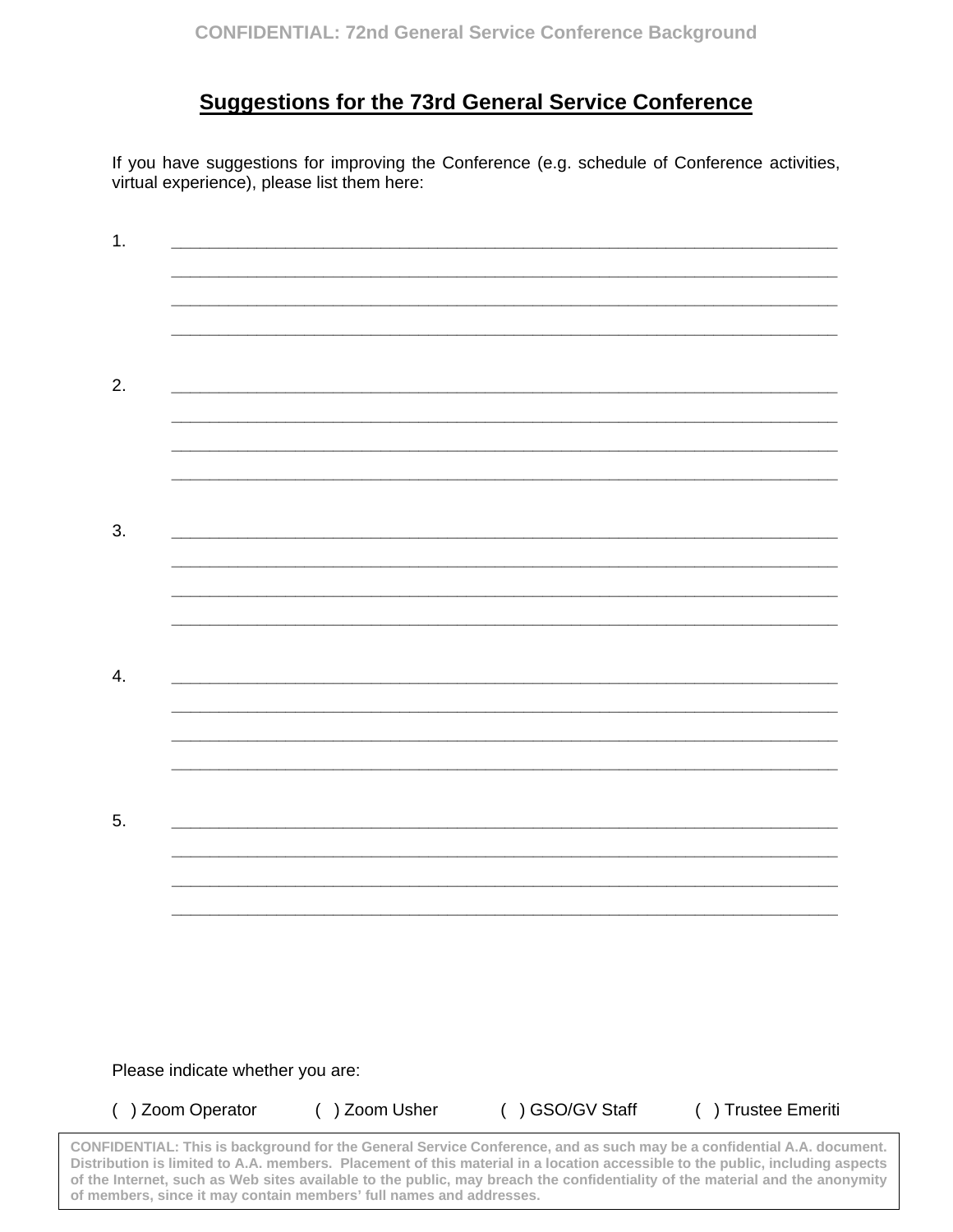**Agenda Item D Doc. 3**

### **71st GENERAL SERVICE CONFERENCE EVALUATION SUMMARY – CONFERENCE MEMBERS**

#### **Pre-Conference**

*Was the advance material and preparation from G.S.O adequate? Was the advance material and preparation from G.S.O. timely?*

One hundred twelve (112) Conference members responded to the questions on this page of the Conference evaluation:

| Delegates:             | 78  |
|------------------------|-----|
| Trustees:              | 11  |
| <b>Staff Members:</b>  | 9   |
| Directors:             | 4   |
| <b>Times Answered:</b> | 102 |
| Times Skipped:         | 3   |

In response to whether the advance material and preparation from G.S.O. was adequate, the following replies were recorded:

#### *Was the advance material and preparation from G.S.O adequate?*

| Yes:                   | 103 |
|------------------------|-----|
| No:                    |     |
| No answer:             | O   |
| <b>Times Answered:</b> | 104 |
| Times Skipped:         |     |

| Was the advance material and preparation from G.S.O. timely? |  |  |  |
|--------------------------------------------------------------|--|--|--|
|                                                              |  |  |  |

| Yes:                   | 92  |
|------------------------|-----|
| No:                    | 12  |
| No answer:             | O   |
| <b>Times Answered:</b> | 104 |
| Times Skipped:         |     |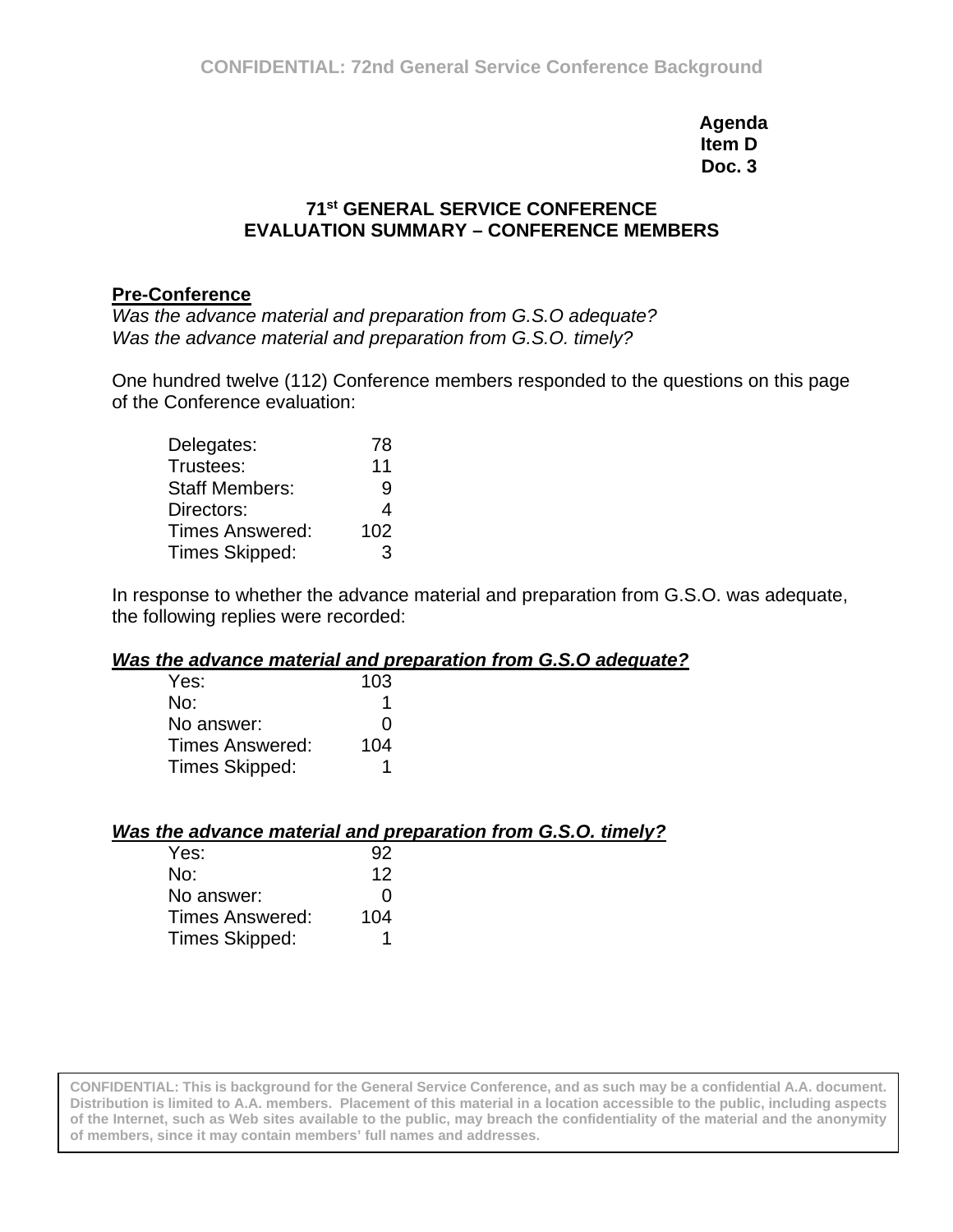In this second virtual Conference, most respondents agreed that the advanced material and preparation from G.S.O. was timely ("Bang up job, team"), however numerous comments were made expressing a desire and/or need for materials to be distributed earlier. Most of the critiques centered around not having received material in "a timely manner" and the "slow rollout of the entire background" along with more than a few comments requesting that translations be made available earlier. According to the comments, many respondents would be very grateful to have material earlier. One Conference member said simply, "Could have used one more day with the Conference Manual" and another wrote, "I was disappointed we did not have our manuals before Friday! I am old school and prefer a printed copy. I was out getting my copy made at 8:00 pm Friday night." Another wrote that "the Conference Manual does need to be provided at minimum a week in advance to Conference." A few expressed frustrations that not having the material sooner inhibited personal familiarization with the material, as well as affected how well they could "adequately prepare our districts and ourselves for a pre-Conference."

Conference members were decisive in their appreciation for the accessibility of the information necessary: "Thank you! I have been super impressed at how accessible all the information we need is. It almost seems like it might be coming too fast for a simple guy like me." Another respondent acknowledged that the material was adequate, but "I must admit getting the trustees' committee reports within a week of the Conference did not give me enough time to read most of them, instead focusing on my Conference committee, Literature. In spite of months of prep, I was still getting group consciences on agenda items up until several days before the Conference, so there was no time to read this additional information."

## **Dashboard**

## *How valuable did you find the Conference dashboard?*

When Conference members were asked to rate the use of the dashboard, their comments were recorded and tallied. Here is the breakdown:

| Very valuable:     | 92  |
|--------------------|-----|
| Somewhat valuable: | 11  |
| Not valuable:      | 0   |
| Times answered:    | 104 |
| Times skipped:     |     |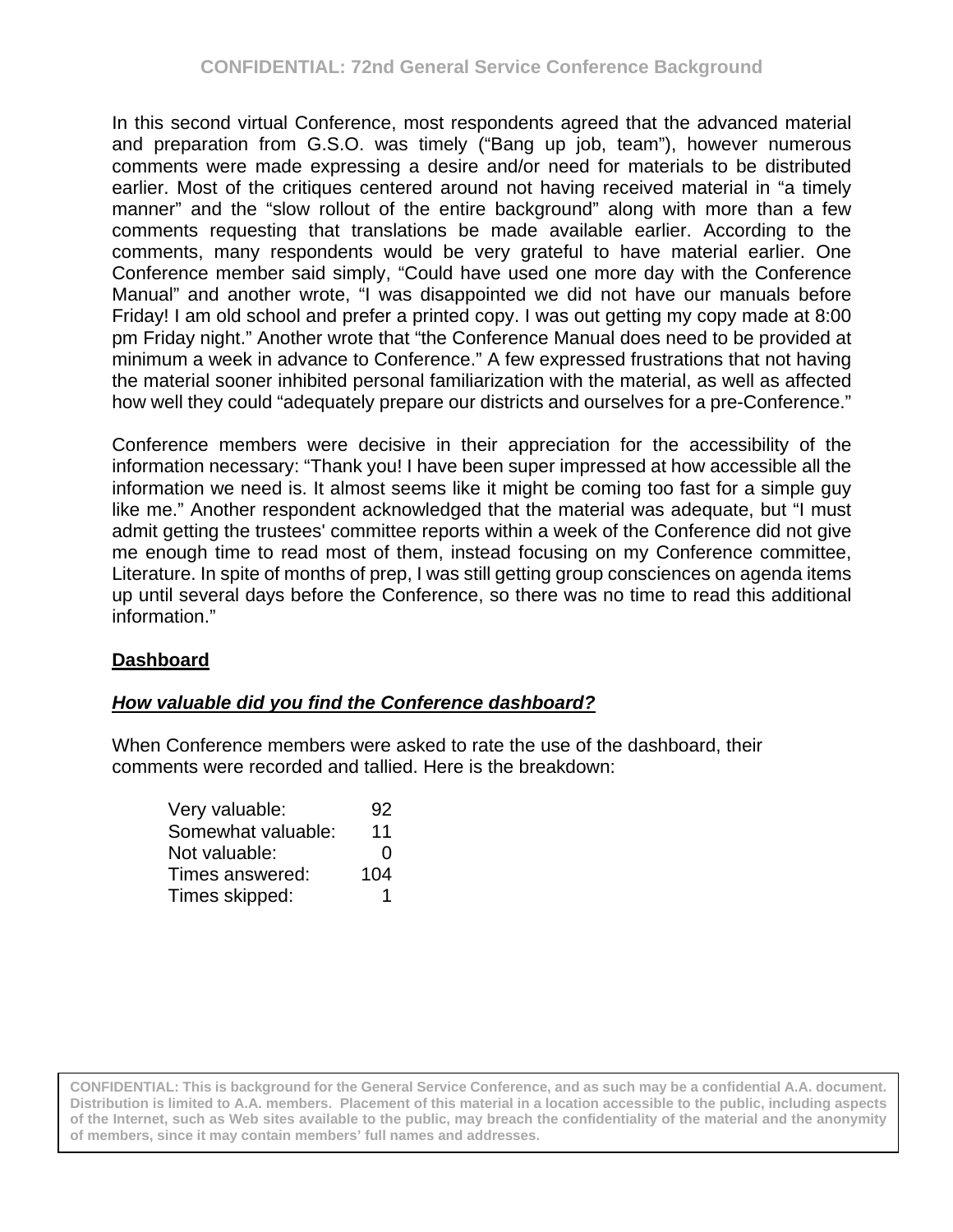For the most part, many Conference members were generous in their praise for the Conference Dashboard. "It's perfect!" said one, while another commented, "I find the dashboard very helpful. I don't know how we could do it without it with so much background." Another wrote, "having everything in one navigable place is excellent." Others noted improvements from last year: "The Conference Dashboard improvements to the structure of the folders and layout for more mobile device friendliness, primarily Tablets, not phones, has helped." Similarly: "I don't know if the organization is better or I am more experienced, but the dashboard seemed more intuitive this year than it did in 2020. Again, if nothing changed, it was just my learning curve in figuring it out."

While no one thought the dashboard was *not* valuable, delegates did offer some helpful comments regarding how to make it more user friendly. One delegate agreed that it is not as "user friendly as it could be, [and] it would be nice to have a preview mode." Other delegates seemed to concur with this thought and pointed out that "We had trainings like the mock Conference and Zoom, [so] I think one on the dashboard would be good." One Conference member summed up these thoughts for improvement to the dashboard's easeof-use: "Low priority item, but the dashboard needs some development hours with input from those who are using it as a resource i.e. delegates, trustees, directors, staff. It isn't intuitive and feels and looks clumsy and sometimes behaves that way." Finally, one member cited appreciation "for the improvements to the structure of the folders and layout for more mobile device friendliness, primarily Tablets, not phones," and noted that "steps can be taken to make this tool even more mobile optimized."

Of course, some will always prefer hard copies ("still getting used to the dashboard…so used to paper" and "I would have preferred a binder for my notes. The information was hard to find."), but the general sense of the dashboard and its ease-of-use was summed up this way: "Once I got used to where to navigate for the documents, it was very valuable."

#### *How valuable did you find sharing information from the dashboard with members of your area while preparing for the Conference?*

| Very valuable:     | 78 |
|--------------------|----|
| Somewhat valuable: | 15 |
| Not valuable:      | O  |
| Times answered:    | 93 |
| Times skipped:     | 12 |

This year's Conference members found increased value in sharing the information from the dashboard with members of their area while preparing for the Conference. During the last year's Conference, 7 members rated the dashboard as "not valuable" in this area, while not one of this year's (71<sup>st</sup>) Conference members found it "not valuable." In addition, an increased number of members rated it "very valuable."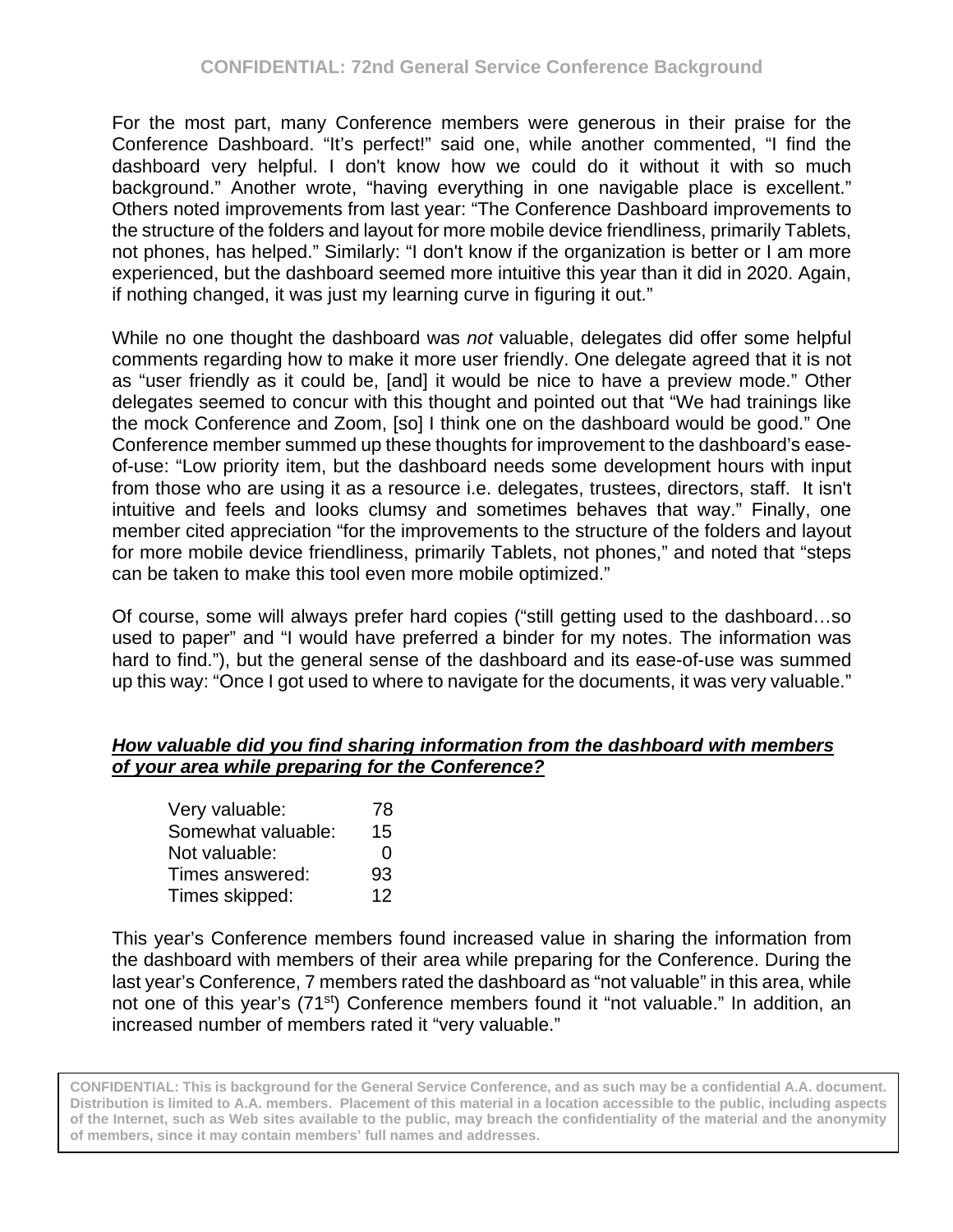Members were most pleased with the ease of receiving and accessing background material and information—and then being able to share with their areas. Members were just as pleased with the stellar communication by Patrick regarding an addition or update, as well as "directions on how to find something new." "Patrick kept the info flowing and helped with the instructions on every email to where to go and to follow to get the documents that were loaded. That helped a lot at first with navigating."

One comment from a Conference delegate noted that downloading background material from the dashboard and then uploading it to Google Drive in order to share with their area seemed like an unnecessary step: "If we all had a link we could share with the Fellowship it would skip a very time-consuming step."

## Summing-it-all-up comment:

"Sharing background material is an extremely important part of our Area's process. Being able to access everything I needed for our pre-Conference process, download it, etc. was great. I particularly found the hyperlinks extremely helpful. Moreover, when Patrick would send email notifications (including instructions on where to access materials within the dashboard) [it] was incredible."

## **Virtual Platform Training**

### *How valuable did you find the virtual platform tutorials and live training sessions in preparing you for the first virtual Conference experience?*

| Very valuable:     | 61 |
|--------------------|----|
| Somewhat valuable: | 33 |
| Not valuable:      | 3  |
| Times answered:    | 97 |
| Times skipped:     | 8  |

Post Covid-19, Zoom seemed to be old hat, as evidenced by such comments as:

- "I have had 3 Area Assemblies using the Zoom platform."
- "I am very technically competent so there was little new for me, but it was good stuff."
- "Was already experienced with zoom but I was able to learn a few new tricks
- Value was as best possible. There's been a world of Zoom experience in the last year; I felt well prepared before and after the training session."

Some members could not attend due to work conflicts or other reasons. Many members expressed gratitude for "Mike, Patrick, the whole team" being so "knowledgeable and willing to help."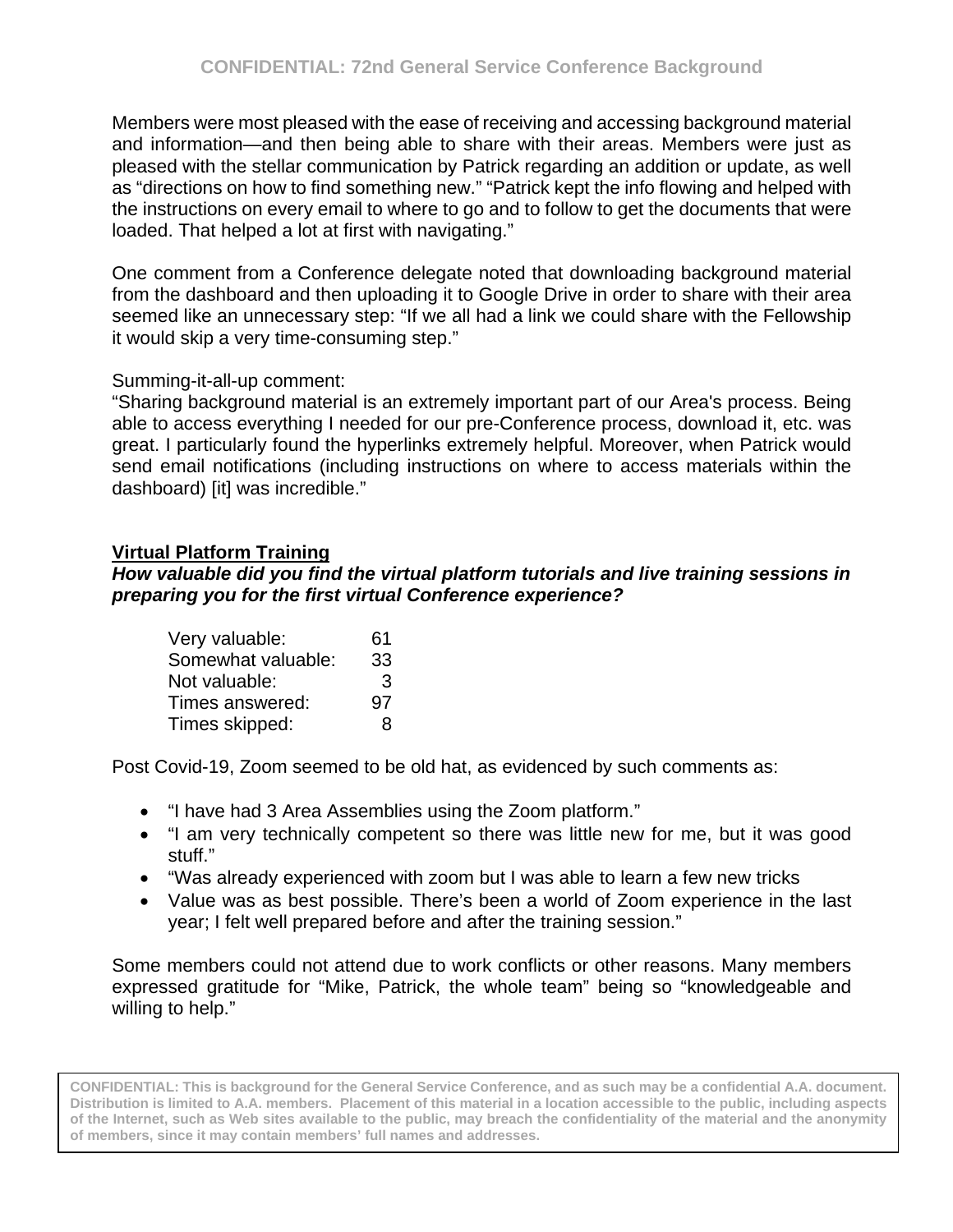## **Joint Meeting**

### *Please rate and comment on the joint meeting experience:*

| Very valuable:     | 80 |
|--------------------|----|
| Somewhat valuable: | 12 |
| Not valuable:      | O  |
| Times answered:    | 92 |
| Times skipped:     | 13 |

According to the numbers, the delegates greatly valued the joint meeting. Many remarks skewed positive:

- "A good way for me to get comfortable with the Conference environment."
- "The dialog with the Trustees is EXTREMELY beneficial. There should be much more of this kind of communication throughout the year! Very much a two-way street." "Great to see a picture of the delegate on roll call."
- "Extremely informative, thank you."

Others were more subdued in their praise and expressed reservations about its usefulness or efficacy:

- "My joint meeting experience seemed to take on more of a 'meet and greet' role than a 'question and answer about the trustees' committee report' role. I thought that the latter was much of the purpose of the joint meeting."
- "It's good to meet and mingle, but I'm not sure that there was much to learn that wasn't in various written reports and committee reports with our trustee chair on Literature. David N. did a great job."

Finally, Conference members offered some suggestions for future joint meetings:

- "Should have been a little longer with optional social time afterward."
- "I think we should continue to have joint meetings prior to the Conference. Then, in the in-person version, could still exist to just clear up any last-minute items."
- "I appreciated the approachability of the trustee committee. It did seem that the focus of discussion was supposed to be on the board report and Conference committee attendees shifted it elsewhere a bit."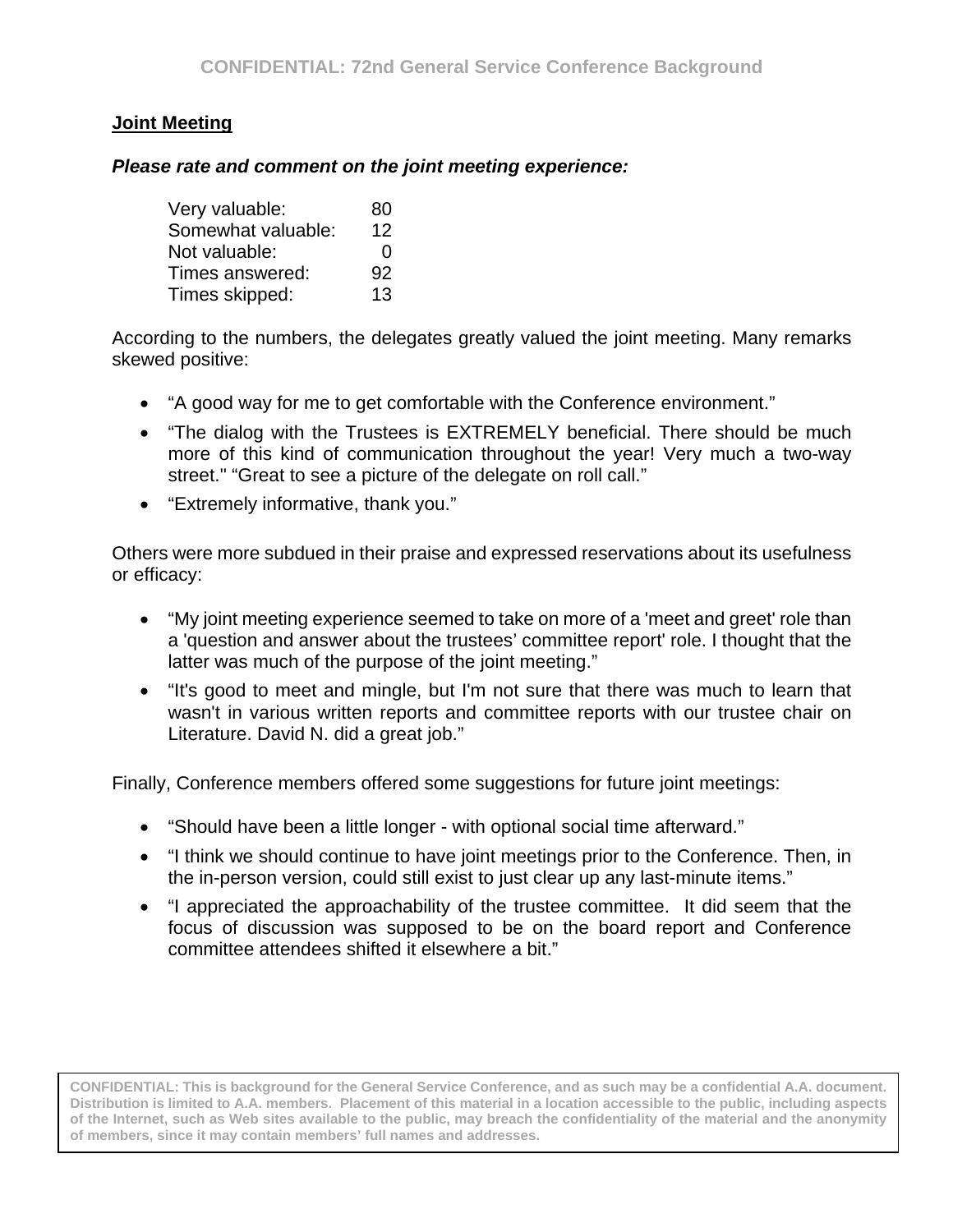### **Board Reports**

#### *General Service Board Report Presentation — Prerecorded*

| Very valuable:     | 77 |
|--------------------|----|
| Somewhat valuable: | 18 |
| Not valuable:      | 1  |
| Times answered:    | 96 |
| Times skipped:     | Q  |

Delegates shared mostly positive responses regarding the pre-recorded General Service Board Report Presentation. "Informative" was a word used more than once. A few pointed out that "it was essentially the same as the written report." Many shared their appreciation that the presentation was pre-recorded, and they could view at their own leisure, as well as view it before the Conference: "I liked being able to watch them before the Conference started" and "It was a time saving tool that was helpful because I could review at my own speed and take notes."

While some merely commented that they hadn't yet seen the video, those who did see the video often commented in a similar fashion to this delegate: "I enjoyed this way better than if it was live. I was able to take it in better."

In the minority, two critical reviews were included in the comments. One suggested an earlier release: "…these came in so late I was not able to read them before the Conference. Not even the pre-recorded reports." Another delegate suggested that it be conducted "In person with time for Questions and answers. ... Recording ahead of time precluded the most up to date information and the lack of spontaneity that in-person reports provide limited the exchange."

Most representative comment: "The fact that it was pre-recorded was great. As far as the content of the report itself, it felt like it was a 300-foot view and did not venture into specifics too much. I am a first-year delegate, so I am not sure if that is how it always is or not."

#### *A.A. Grapevine Board Report Presentation — Prerecorded*

| Very valuable:     | 75 |
|--------------------|----|
| Somewhat valuable: | 16 |
| Not valuable:      | 1  |
| Times answered:    | 92 |
| Times skipped:     | 13 |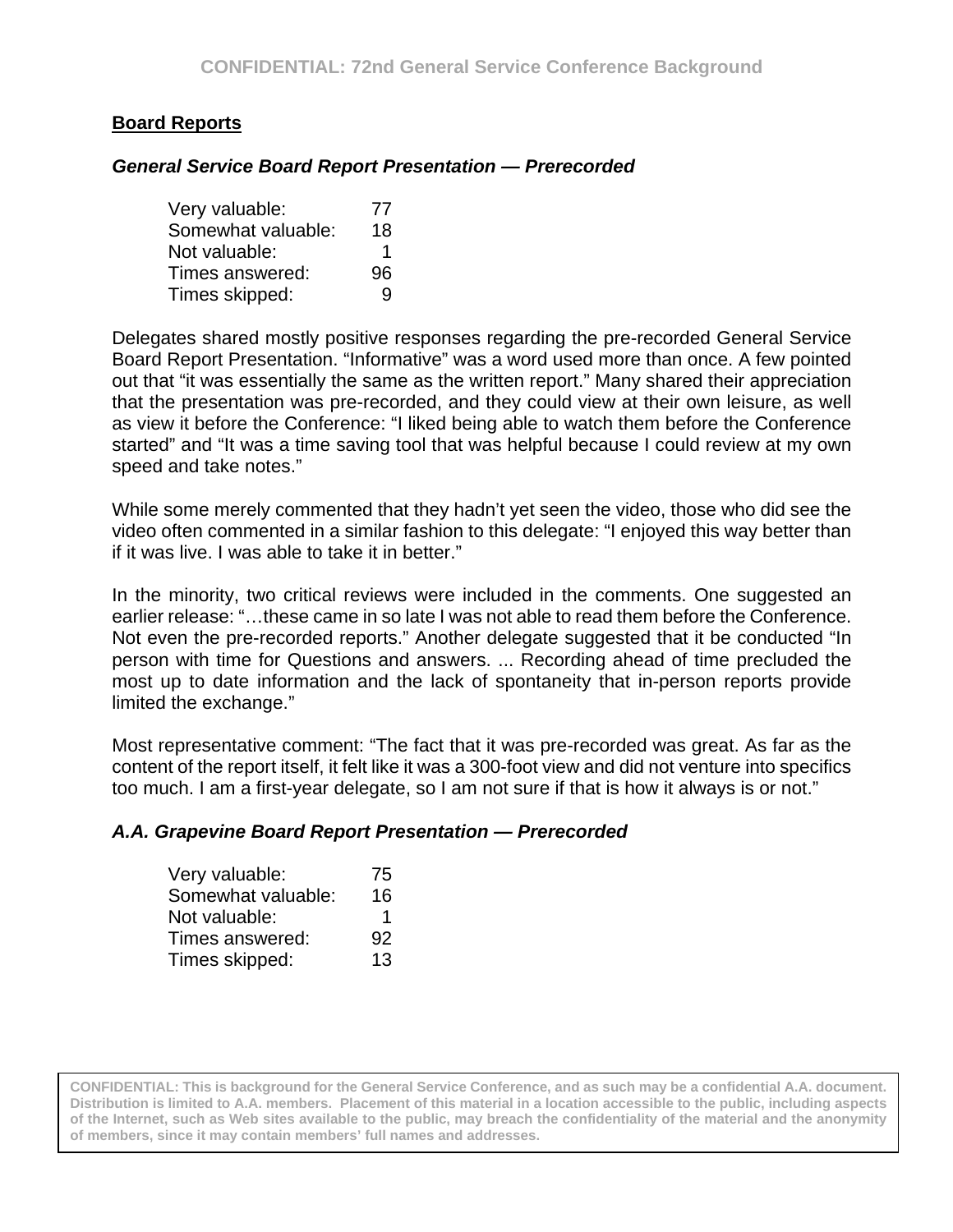Most respondents made similar comments reflecting thoughts and observations made in the G.S.B. Report Presentation, such as "Pre-recorded reports is an excellent idea and worked well. I was able to watch it, pause it, write down my questions, etc." and "It was a time saving tool that was helpful because I could review at my own speed and take notes." As with the report presentation of the General Service Board, more than a few commented that they had not yet seen the pre-recorded presentation due to time constraints, etc. and one delegate commented that it "needed to come out earlier."

### *A.A.W.S. Board Report Presentation — Prerecorded*

| Very valuable:     | 77 |
|--------------------|----|
| Somewhat valuable: | 13 |
| Not valuable:      | 1  |
| Times answered:    | 91 |
| Times skipped:     | 14 |

As the numbers indicate, this presentation was well-received: "Informative and very valuable." In a similar fashion, while respondents thought the pre-recorded reports were "great" and "very informative" one queried, "…if they are recorded so early can they get posted earlier?" As with the other pre-recorded reports, comments ran in a similar vein toward appreciation for the recorded aspect and the ability to "stop and restart or backup to understand better" and "Wonderful presentation, and then the pre-recorded element allows for later review which helped ease the need for full capture during presentation." One delegate, however, did state that "in person with time for question and answers would have been preferred."

Of note to Conference planners are comments that respondents "didn't get to them before the Conference." Indeed, many comments indicated that they "Haven't seen it yet," "Didn't see the Video yet," and "Haven't viewed." Finally, one commenter indicated that not only did they not see it, yet, but: "Was not aware of the pre-recorded reports."

#### **Conference Manual**

*Please rate the value of the Conference Manual in providing you information about the schedule of Conference Week's events.*

| Very valuable:     | 94  |
|--------------------|-----|
| Somewhat valuable: | 9   |
| Not valuable:      | 0   |
| Times answered:    | n/a |
| Times skipped:     | n/a |
|                    |     |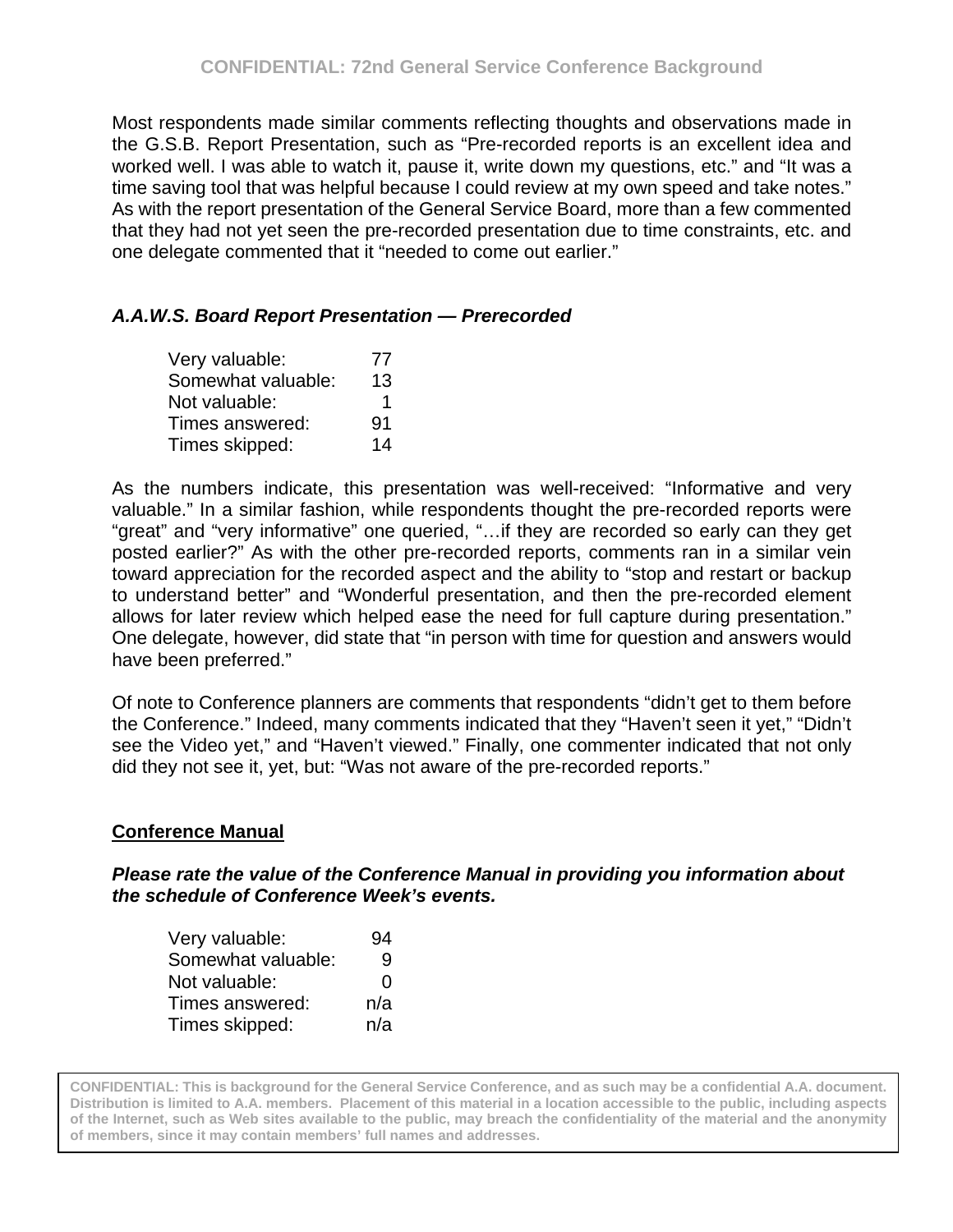Overwhelmingly positive, delegates were effusive in their praise for the Conference Manual in providing information about the schedule of the week's events.

- "Very, very useful. Thank you."
- "Whoever had the idea of this. This was great!! Everything I need, every link I need. All the information and reports given all in this one manual. Very valuable. Thank you!! That was a lot of work but appreciated."
- "Superb job"
- "Everything in one place, great."

As usual, time was an issue. One delegate wanted more: "I wish I had a couple extra days to digest the manual prior to the beginning of Conference. I have been using the Manual as a consistent reference but didn't get a chance for thorough review prior to Conference." And another felt that "It would be nice to have a couple of days to go through it thoroughly." Still another wrote: "Was it sent out a day before the Conference? As above, came out too late. That being said, I'm relying on it extensively during the Conference and find it an invaluable tool."

Embedded links/hyperlinks were a hit with respondents: "Love the content and hyperlinking. More can be simply posted to the Dashboard earlier" and "The handy summary with Zoom links at the beginning is a particularly useful tool."

And finally, one of the most positive comments revealed how technology is a blessing when it comes to copious information: "When I saw the 200+ page document I immediately thought*, Oh no, here we go with even more to try to remember.* After the thought struck me that you all wouldn't expect me to remember all this in such a short amount of time (and scrolling to see how well laid out it was), it has turned into one of the best tools I have used yet .... it is only not even day 1 yet!!"

#### *Please rate the value of having an electronic version of the Conference Manual available for your use.*

| Very valuable:     | 90  |
|--------------------|-----|
| Somewhat valuable: | 10  |
| Not valuable:      | 1   |
| Times answered:    | 101 |
| Times skipped:     | 3   |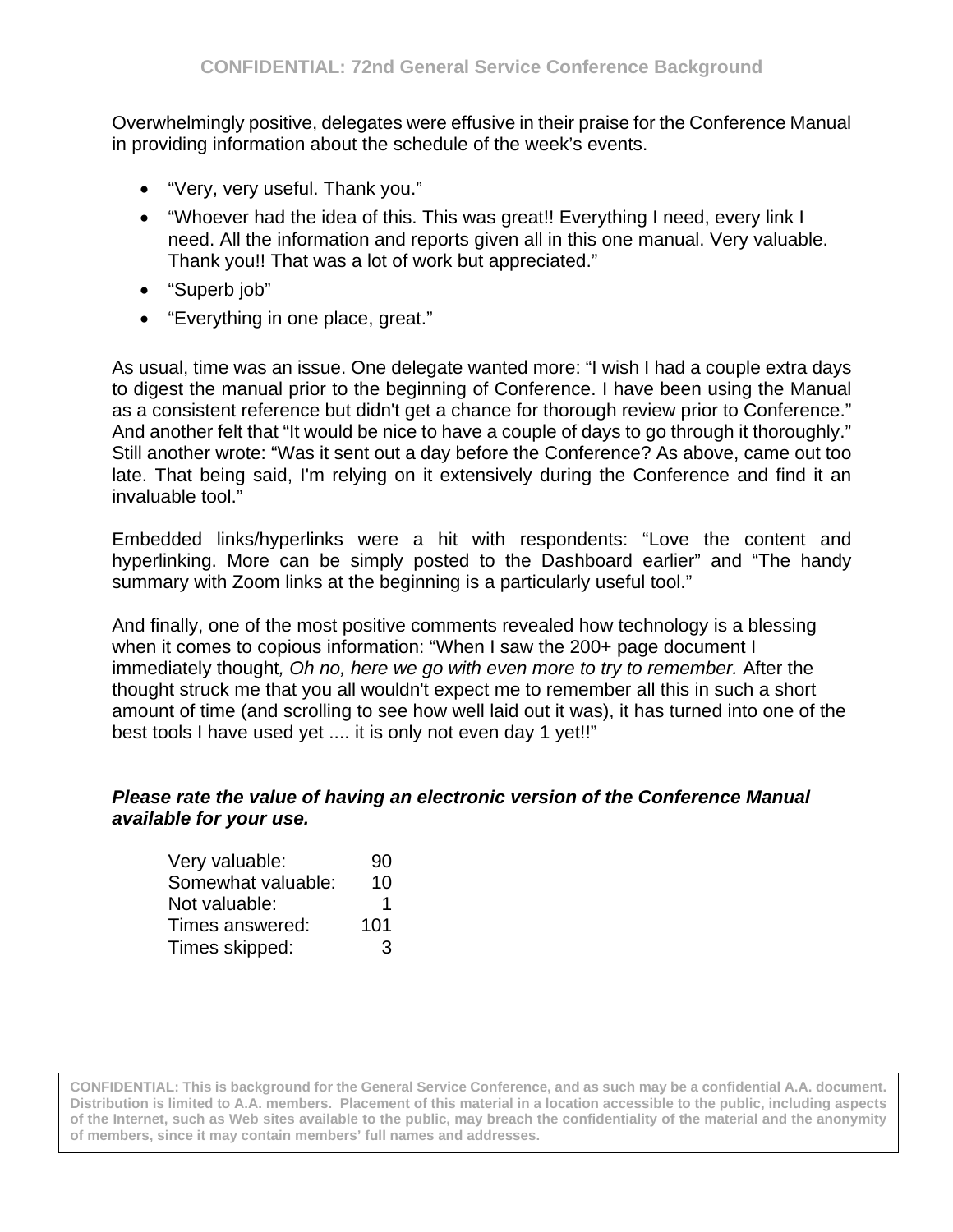The electronic Conference Manual was loved by nearly all respondents. One immediate request was: "please do not return to hard copy manuals when we meet in person, except by special request." The reasons for this were varied: "I manage my carbon footprint and prefer an online version" and "Since I am adept at 'word search,' having an e-copy of the Conference Manual is very useful" and "very much preferred having it electronically." Even those for whom electronic meetings and documents were not second nature professed appreciation for the e-manual: "I am not always so tech savvy, but I found this very easy to navigate!!"

Users consistently expressed appreciation for embedded links that made references and participation easier: "It was great to be able to use the live links. ... I could have it up in the background all day for quick reference" and "The digital version with hot links is perfect." While respondents really liked using "Zoom links to get to meetings," some "paper people" responded "…. I still printed mine out" and "[It was] great for the links, but I printed - can't read much on the screen w/out eye fatigue." One delegate wrote, "I am a paper person. So, while I embrace the digital information, I'll always print those items that are important for me. So, in the future, receiving the manual with more than 12 hours to download it, have it printed, bind it, and review it, may be helpful for those who are bonded with their fountain pens."

Overall, responses were positive in the brief "So clear" and in the lengthy "Extremely helpful. Even with a printed copy, there is so much for a first-year delegate, having a searchable electronic document allows me to find what I can't seem to get to quickly in the printed form," as well as in the specific: "Electronic material is far superior to paper. The ability to use Control F and perform a word search makes it so easy. Moreover, the addition of the hyperlinks to navigate was incredible."

Of note to Conference planners were a few (but very few) glitches users encountered: "The electronic version worked better at getting around using the links. When I saved the document, I lost the link function" as well as: "If you didn't download to a .pdf the webbased version would go to Zoom. You had to go back to use again." Finally, one user suggested: "It would be nice if the reports were broken out into their own documents, too."

## **Saturday, April 17, 2021**

## **Presentations**

#### **Hospitality session**

Please rate and comment on the hospitality session experience. (No comments captured for English participants, only French participants)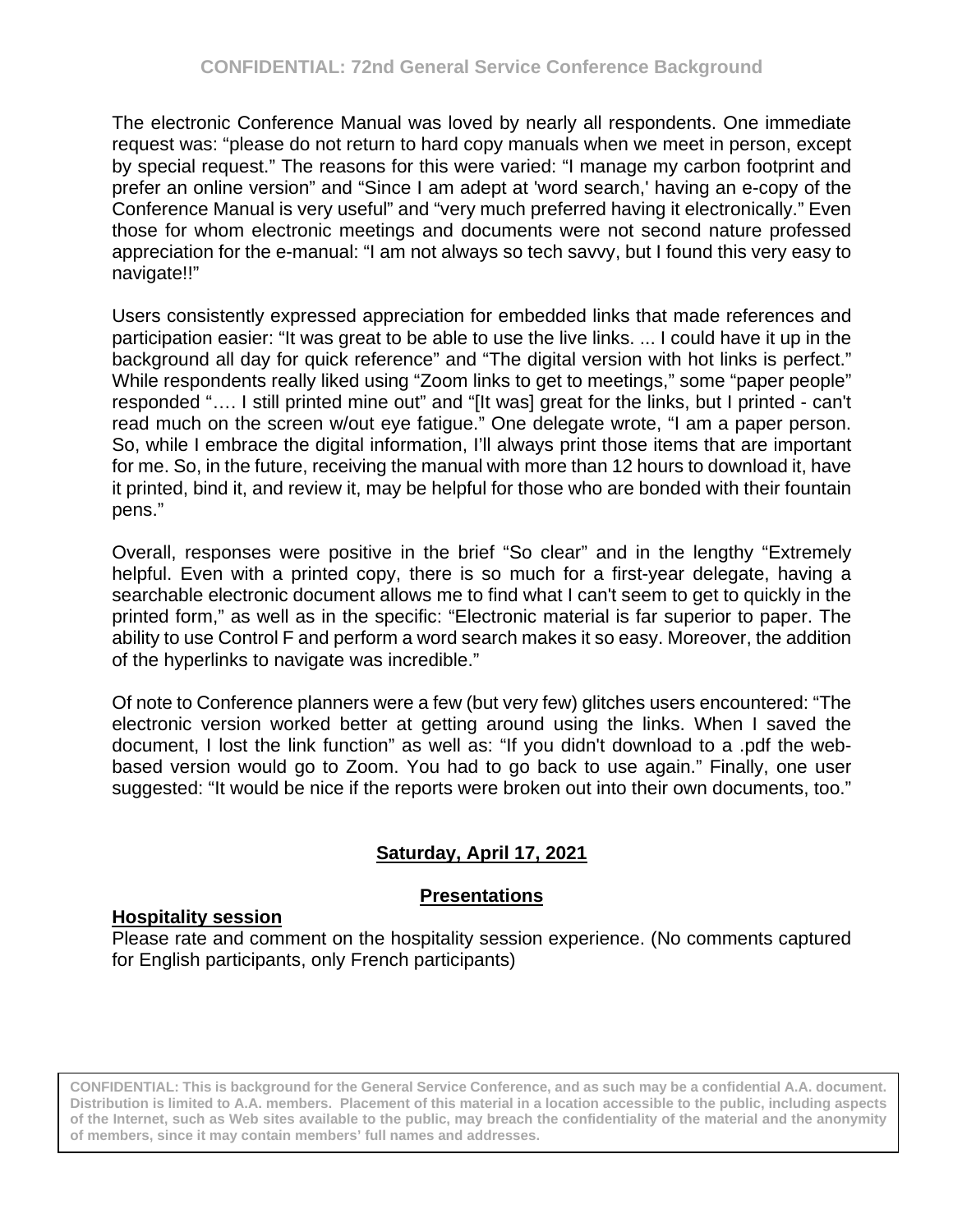| Very valuable:     | n/a |
|--------------------|-----|
| Somewhat valuable: | n/a |
| Not valuable:      | n/a |
| Times answered:    | n/a |
| Times skipped:     | n/a |

Although no English-speaking participants were captured in these comments, Frenchspeaking members were unanimous in their praise: "It allowed us to meet all of us together. Thank you," "This helps break the ice!" and "I loved this session."

### **1728 Meeting**

Please rate and comment on the 1728 Meeting experience. (No comments captured for English participants, only French participants)

| Very valuable:     | n/a |
|--------------------|-----|
| Somewhat valuable: | n/a |
| Not valuable:      | n/a |
| Times answered:    | n/a |
| Times skipped:     | n/a |

While no English-speaking participants were captured in these comments, Frenchspeaking Conference members conveyed a positive experience: "Very nice meeting. Thank you and I learned why this meeting is named 1728" and "It is touching to hear the administrators (trustees)…A lot of humility and wisdom."

#### **Remote Communities**

Please rate and comment on the Remote Communities session experience. (No comments captured for English participants, only French participants)

| Very valuable:     | n/a |
|--------------------|-----|
| Somewhat valuable: | n/a |
| Not valuable:      | n/a |
| Times answered:    | n/a |
| Times skipped:     | n/a |

While comments for English-speaking participants could not be reported in the designated section, a French-speaking delegate affirmed the session's usefulness: "Meeting allowing us to see the issues a little better. Not only distance but also cultural!"

However, one English-speaking delegate, not to be deterred on offering feedback, did comment on this session – but within the comment section for the Conference E-Manual Evaluation, so that text is transposed here: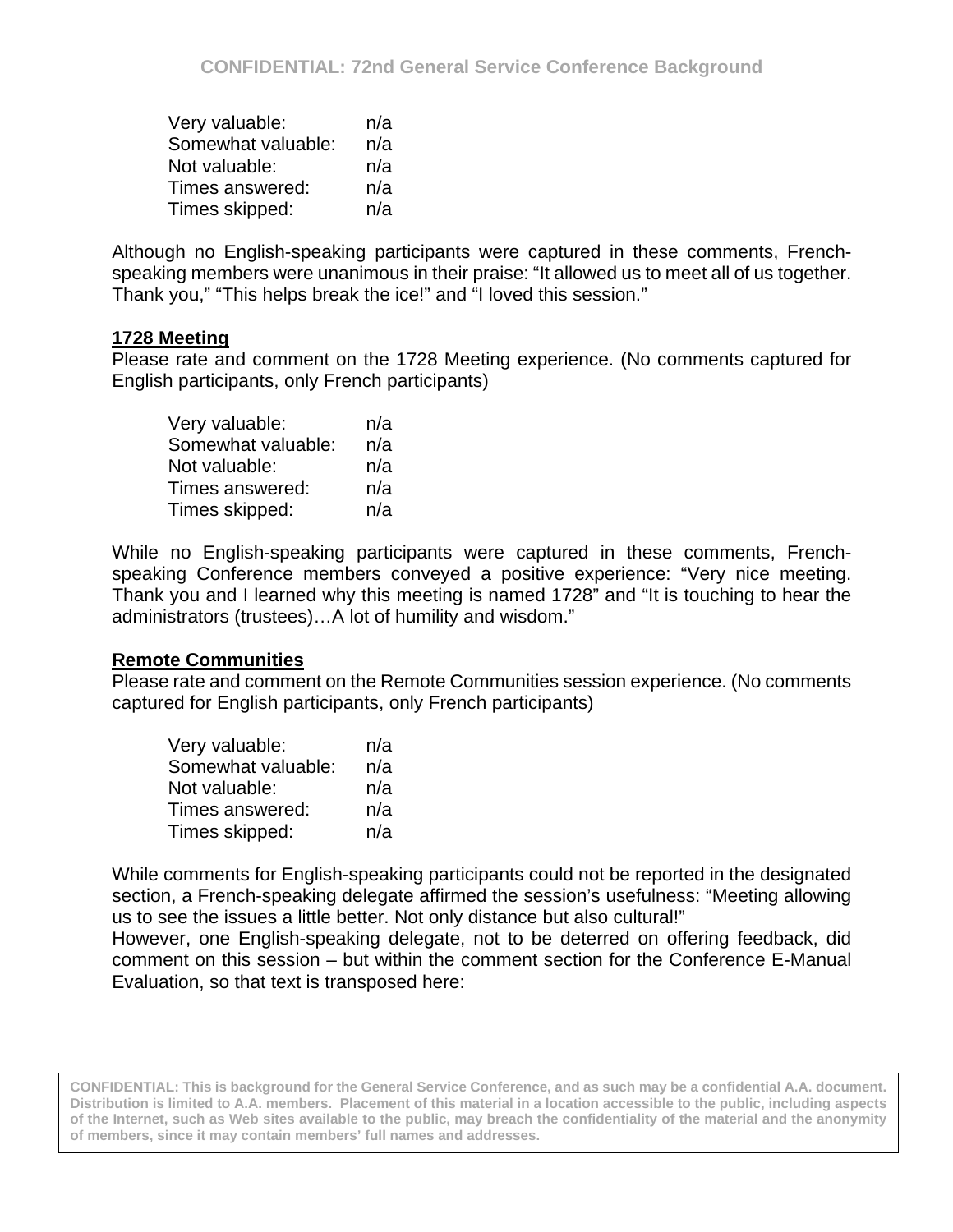"There is nowhere to comment on the sessions below, so I am doing it here. I found the Remote Communities session seems to be getting watered down and we are losing sight of our original definition of remote. I felt this session was an Accessibilities meeting and was not really dealing with the issues of the expanse and vast areas of the north. I don't consider a seniors', for example, community remote. I think we need to re-define this and look at this session again. Remote originally was defined by language, culture AND geography. It was never intended to be an either or. All good issues were brought up but we're 'missing the boat' on reaching the alcoholics in our far north regions of Canada and Alaska."

Please note that since this was the only comment recorded, aside from one other, it is not meant to be representative of the whole Conference body.

### **Archives Presentation**

No comments were recorded or captured for any participants.

# **Sunday, April 18, 2021**

## **Opening Session**

One hundred nine (109) Conference members responded to the questions on this page of the Conference evaluation:

| Delegates:                  | 78 |
|-----------------------------|----|
| Trustees:                   | 12 |
| <b>Staff Members:</b>       | 5  |
| Directors:                  | 4  |
| Times answered:             | 98 |
| Times skipped:              | 4  |
| <b>Response Summary:</b>    |    |
| <b>Total Responses</b>      | 99 |
| <b>Completer Responses:</b> | 99 |

Incomplete Responses: 0

## **Opening Session:**

Please rate and comment on the Opening Session experience.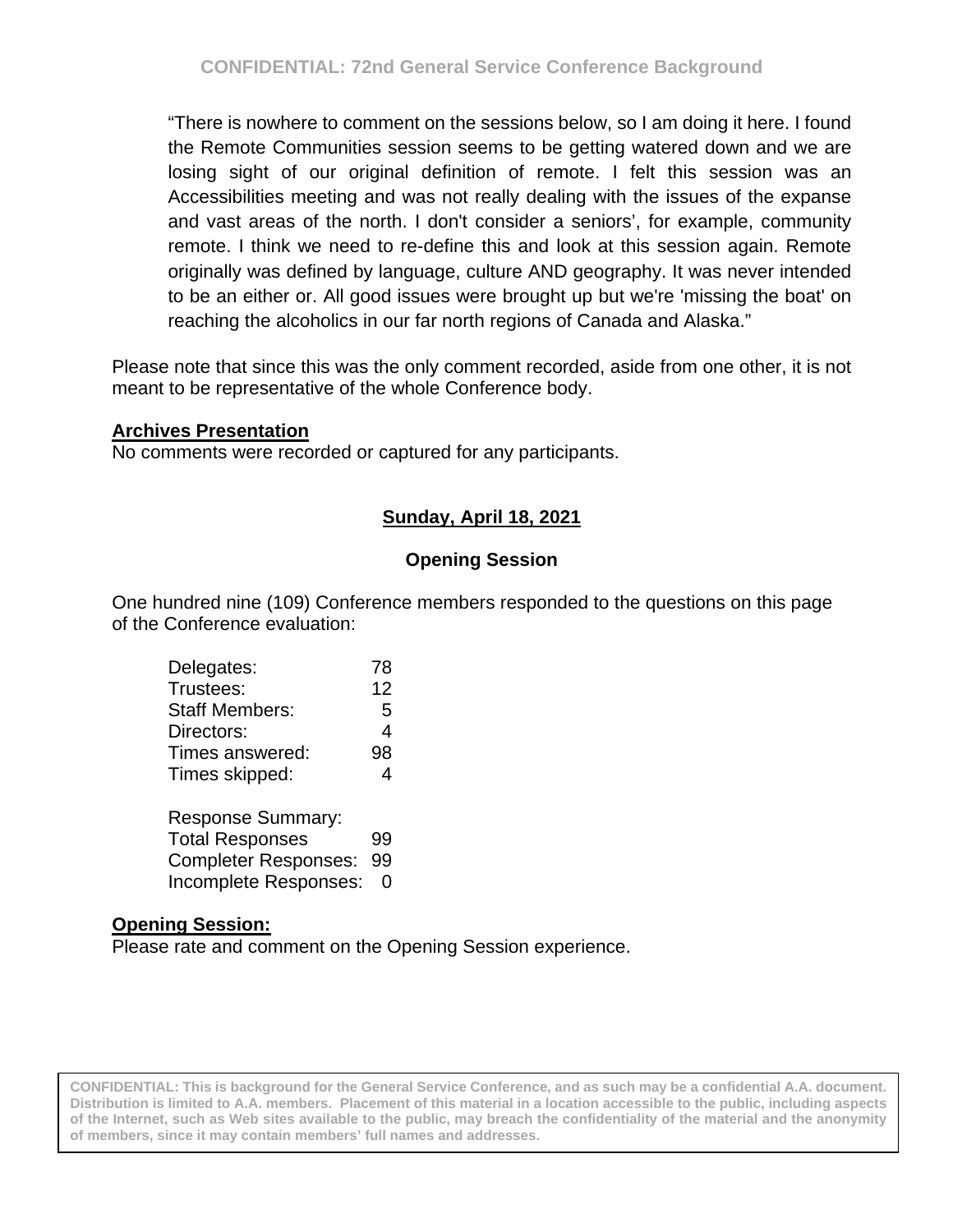| Very valuable:     | 84  |
|--------------------|-----|
| Somewhat valuable: | 16  |
| Not valuable:      |     |
| Times answered:    | 101 |
| Times skipped:     |     |

### Comments:

Respondents to this question on the value of the Opening Session of the General Service Conference overwhelmingly agreed that it was valuable: "Very useful. Great opportunity for togetherness. Spiritual. Welcoming and time permitted to breathe." Responses included specific reasons why members felt it was a very valuable experience: "Michele addressing the events of the 70th GSC showed the Conference that accountability is present at all levels of our service" and "Good lead in with mapping out expectations for the week." First year delegates also expressed their appreciation: "Since I am a first-year delegate, I found it to be so important and allowed me to feel more at ease" and "Well organized. Making me as first year delegate comfortable and ready for this."

Many members took the opportunity to express gratitude and admiration for staff, and Patrick, in particular: "Mechanics of the Conference etc... I was so glad when Patrick sent us their scripts. Very hard to follow along as our documents did not mention the Zoom platform, etc..." and "Patrick you really have outdone yourself. The Conference is running smoothly."

Many comments mentioned the impact of roll call, such as: "The opening and roll call is very moving - gets me 'ready,' as well as appreciation for the 'unmuting' after roll call and its 'ice-breaking' effect. One member commented: "I had heard from past delegates that the experience of roll call was a momentous event for them that was difficult to describe. Having experienced it on a virtual platform, I am equally without words, except that I will pass on to the next delegate that it is a unifying experience & urge them to be mindfully 'present.'" Finally, from a French speaking delegate: "Like I was told, the roll call of the delegates was very emotional. I had the most wonderful feelings."

Members did point out that sessions running over cut into break time: "Unfortunately, we didn't get quite as much of a break as planned. But it was important and well done." Some members pointed out that "It was a lot of information in a short amount of time could have been in 2 sessions" and "More time needs to be scheduled to get through all the information."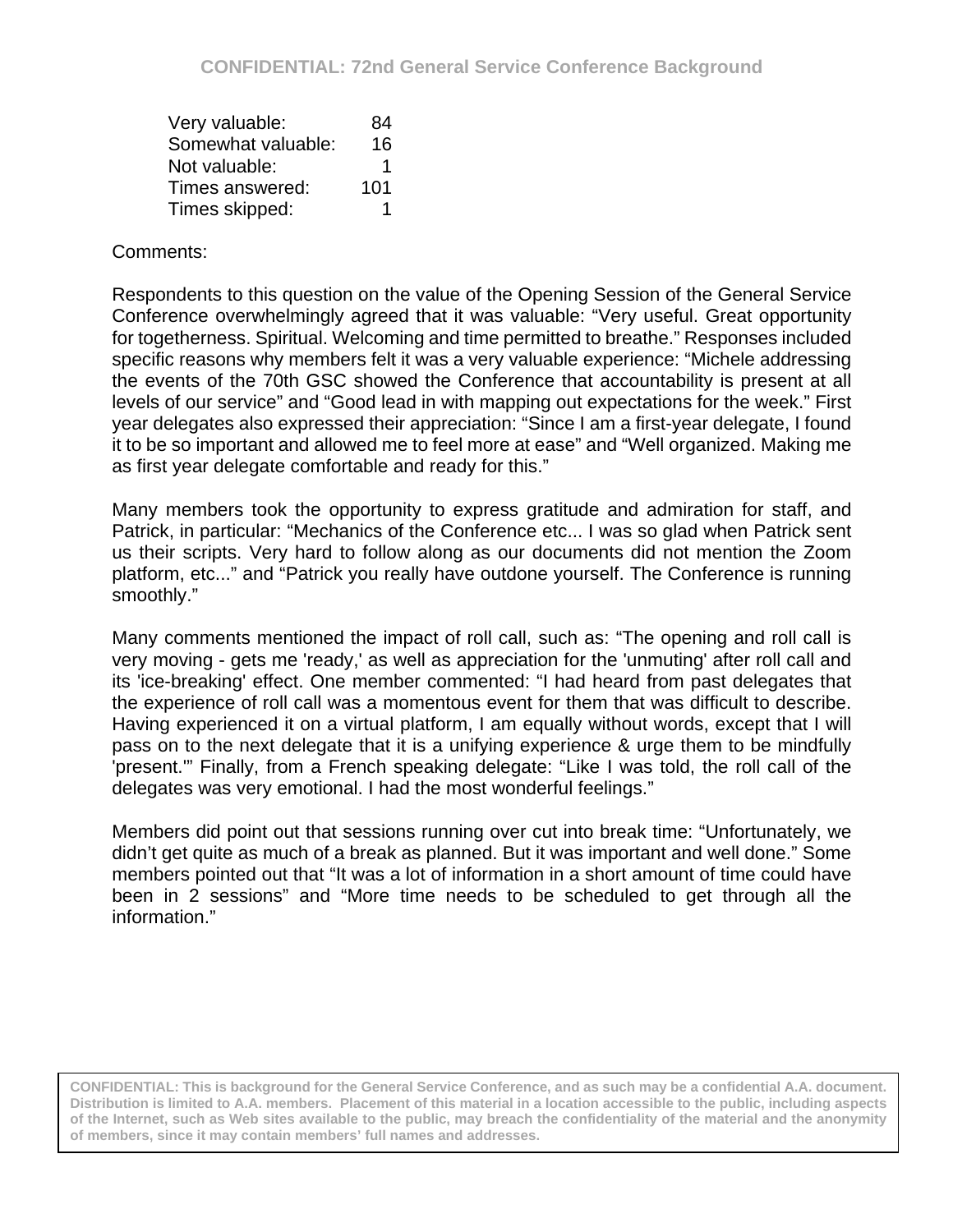Some Conference members pointed out things they would like to see changed or considered, such as "The session is boring. Very one directional in the communication. Needs to be spiced up, training videos could help, role play scenarios where we practice the Conference processes of debate and discussion." Another praised the information but made a plea to keep sessions short: "The information is very valuable. I just wish you would stay with the time constraints as the brain and the body need a break. Can you limit the Q & A to just questions? There are some delegates you can count on to always go to the mike -- sometimes with just a statement of praise or gratitude. This often limits others from being able to pose a legitimate question."

## **Board Reports**

## **General Service Board Q&A Session:**

Please rate and comment on the G.S.B. Q&A Session experience.

| Very valuable:     | 80 |
|--------------------|----|
| Somewhat valuable: | 20 |
| Not valuable:      | O  |
| Times answered:    | 97 |
| Times skipped:     | 2  |

Comments:

One commenter wrote: "I appreciate what the chair had to say about what transpired at the last Conference. An excellent example of applying the spiritual principles in our lives." Appreciation for the chair's talk was the dominant theme in many comments, as others wrote: "great"; "class act for sure, Michele will be missed"; "I appreciated the genuine talk from Michele and hope that heals some old wounds"; "I appreciated listening to Michele G. She was courageous."

While a few Conference members did not find the value of the pre-recorded reports valuable ("Rehash of recorded report not valuable. Question opportunity valuable. The chairs should just give their report live"), many did: "This combined with the pre-recorded videos were great." One humorously positive response quipped: "Having the pre-recorded board report is something we should continue to do every year. One of the best things to come out of the zombie apocalypse are the pre-recorded board reports :)"

## **A.A.W.S. Board Summary Q&A Session:**

Please rate and comment on the A.A.W.S. Board Q&A Session experience.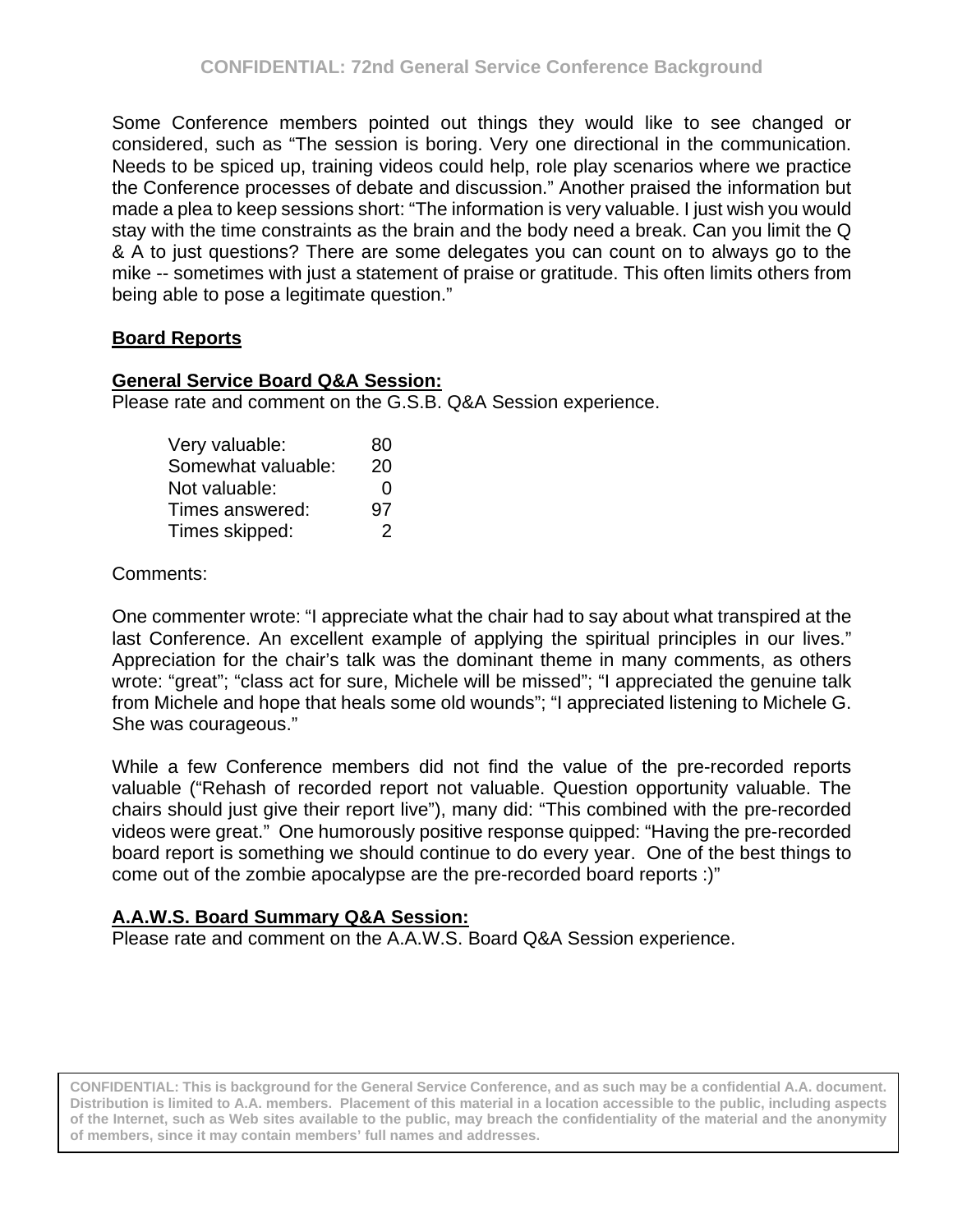| Very valuable:     | 86 |
|--------------------|----|
| Somewhat valuable: | 13 |
| Not valuable:      | O  |
| Times answered:    | 96 |
| Times skipped:     | 3  |

### Comments:

Six more commenters found the A.A.W.S. Board summary question and answer session more valuable than the General Service Board Summary Q&A session. Many expressed appreciation for Beau and the material he presented: "Great presentation by Beau B. He was very informative and answered all the questions after the presentation very well. He is very knowledgeable about the initiatives being implemented at A.A.W.S. I appreciated all the details." Another Conference member gave a particular reason for this session's usefulness: "This session was most valuable as the questions asked were ones I would not [have] thought of and the people who answered them were very knowledgeable and to the point."

As with other pre-recorded reports, Conference members found having the pre-recorded reports invaluable to better understand the material in the live report: "This is what a report looks like and it filled in the blanks and built on the pre-recorded."

However, while many found great value in having the pre-recorded portion available, only a few others thought that it was "re-hashed" and "not valuable." Many appreciated Beau's willingness to answer questions from those who could not view the pre-recorded report: "Beau did a great job answering questions and so enthusiastic. He is willing to answer even later for those that have not watched the video, great!"

As is common when material is plentiful, but time is not, the issue of how to best use time was central in a few members' minds:

"I wanted to share that having the Conference Committees meet after a full day of reports was not conducive to getting our work done. I think all of us were pretty drained. When we got to one of the more complicated agenda items, we voted to put it off until tomorrow because none of us was thinking that clearly. Not sure if there is a solution? Perhaps if the Committee work came after lunch or a longer break of an hour or more, we could have been more productive. As it was, we went from Kathi's GV report right into Committee work with no time to rest and shift gears, so that detracted from our efficiency."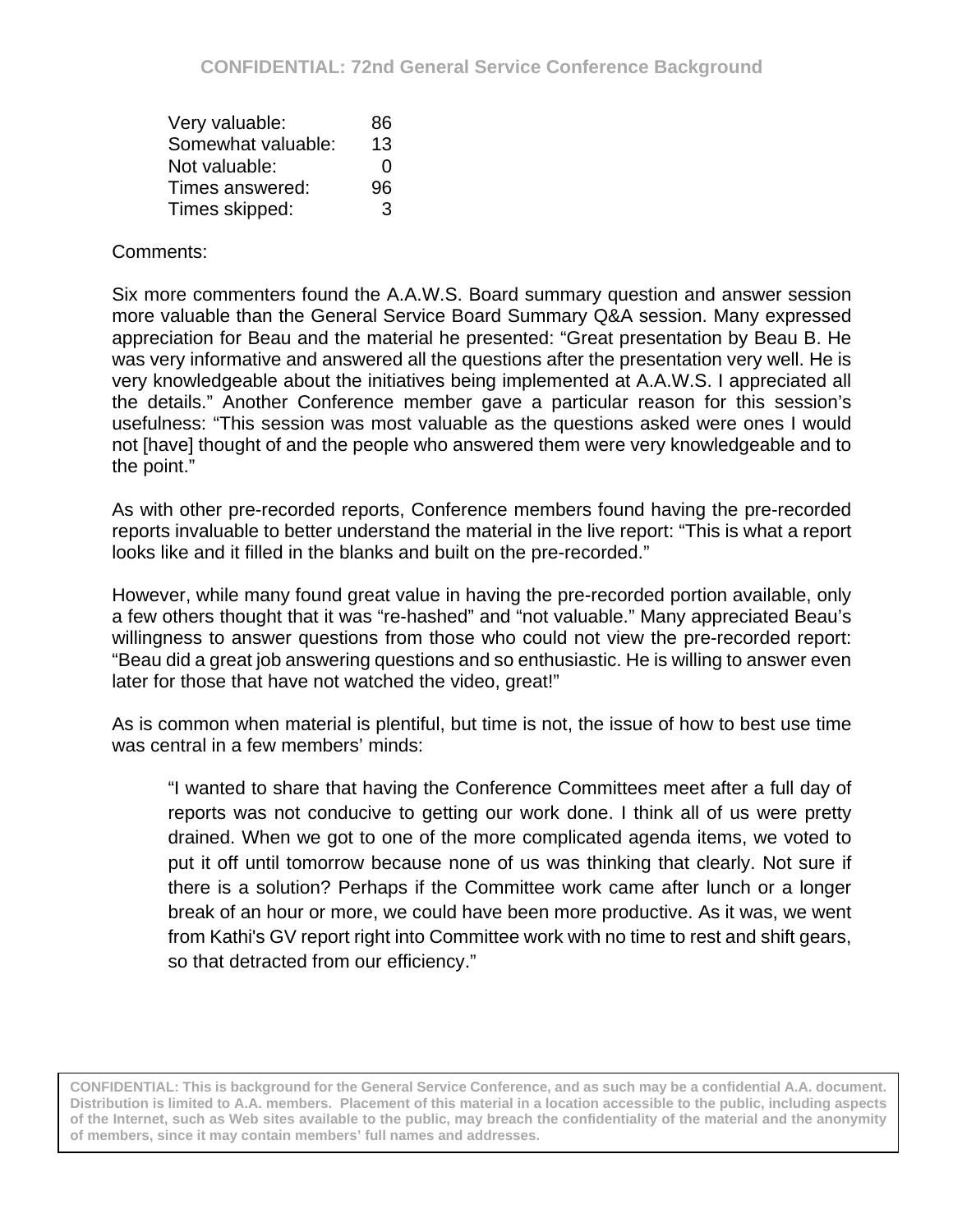Another delegate wondered, "I wonder if we develop a 'Welcome to Conference' video, maybe from the G.S.B. chair, which reviews the portions of the Conference (e.g., Conference committees, reports with debate/deliberation, board and financial reports, presentations, etc.,) and the 'to do in advance' instructions, maybe that would help?"

#### **AAGV Board Summary Q&A Session:**

Please rate and comment on the AAGV Board Q&A Session experience.

| Very valuable:     | 80 |
|--------------------|----|
| Somewhat valuable: | 19 |
| Not valuable:      | 0  |
| Times answered:    | 96 |
| Times skipped:     | 3  |

Comments:

The great majority of commenters (approx. 80%) found the AAGV Board summary question and answer session very valuable and the comments show it: "Great report and equally as great information. I believe I learned more about the Grapevine operations by attending," "Wonderful," and "This was excellent, and I learned so much by listening to the questions that other Conference members asked (and hearing the responses)."

Some comments questioning the viability of pre-recorded information plus additional live comments were identical to comments posted from other Board Q&A sessions, such as "Rehash of recorded report not valuable. Question opportunity valuable. The Chairs should just give their report live," and "The Board chair has to explain what was in the prerecorded message, basically report again. Some members had watched, and others had not. I think doing it live is better, whether virtual or in-person." Other comments, also similar to previous Board sessions, were distinctly positive, affirming that the combination of both pre-recorded and live reports was useful: "This is what a report looks like and it filled in the blanks and built on the pre-recorded. The pre-recorded report lacked the personal experience that made the report informative and genuine" and "Same combo of prerecorded video and this were great."

However, some other comments were pertinent to the material the Grapevine Chair presented in the session: "Great presentation by Kathi F. Very helpful information about the financial health of the Grapevine and some encouragement to our areas on how to protect future health" and "Good presentation, Kathi. I hope the Conference members were stirred enough to get the GV and LV back on their feet." One delegate pointed out that they "could have used more facts and figures on profit, circulation, etc..." while another wrote: "Kathi was thorough. I would still like more information on the "Ingram" platform (and why we were booted from Amazon in the first place)."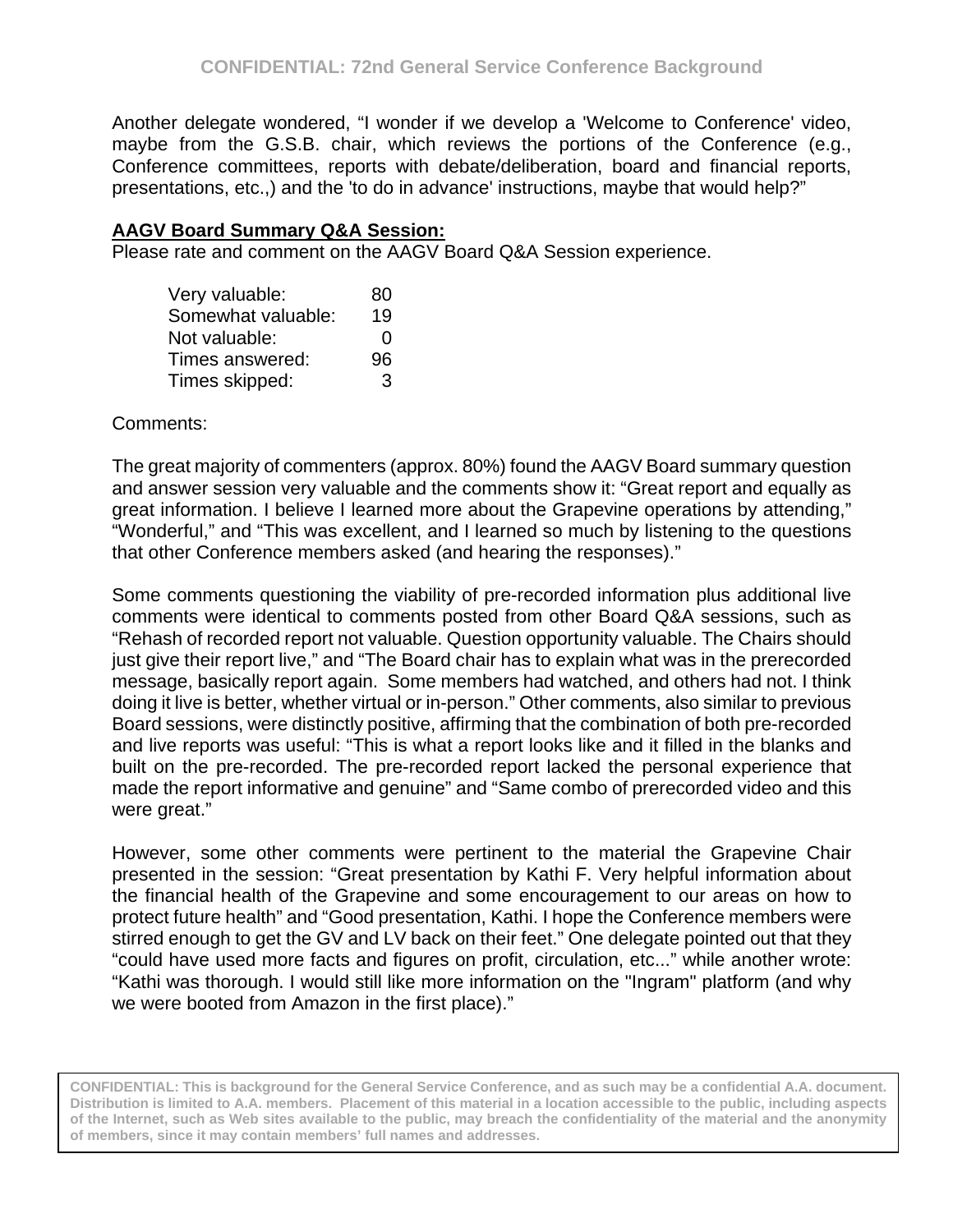## **Monday, April 19, 2021**

### **Conference Committee Reports and Presentations**

| Delegate                 | 66             |
|--------------------------|----------------|
| <b>Director</b>          | 3              |
| <b>Staff</b>             | $\overline{2}$ |
| <b>Trustee</b>           | 11             |
| Times answered:          | 81             |
| Times skipped:           | $\mathcal{P}$  |
| <b>Response Summary:</b> |                |

| <b>Total Responses:</b>    | 80           |
|----------------------------|--------------|
| <b>Complete Responses:</b> | 80           |
| Incomplete Responses:      | $\mathbf{0}$ |

#### **Finance Report Presentation:**

Please rate and comment on the Finance Report Presentation.

| Very valuable:     | 70            |
|--------------------|---------------|
| Somewhat valuable: | 13            |
| Not valuable:      | 0             |
| Times answered:    | 83            |
| Times skipped:     | $\mathcal{L}$ |

#### Comments:

Many, many delegates and others offered thanks to Leslie for a "wonderfully detailed and informative report." In fact, the word "detailed" was often repeated in comments and seems to be the most descriptive word for the report given. Along with detailed, many commentors found it understandable and thorough. One person wrote: "I am not a 'numbers' person, and Leslie's presentation was easy to follow. It would have been nice to have received it sooner, as my printer was competing with her voice at the outset. Still, it was also good to have an audited report. I understand that was an issue last year."

A few members, however, pointed out that they did not "find the Region-by-Region comparisons to be helpful. Voluntary contribution levels are not a competition; rather, they reflect a spiritual connection - combined with a deep desire to belong - that connects A.A.s across the globe."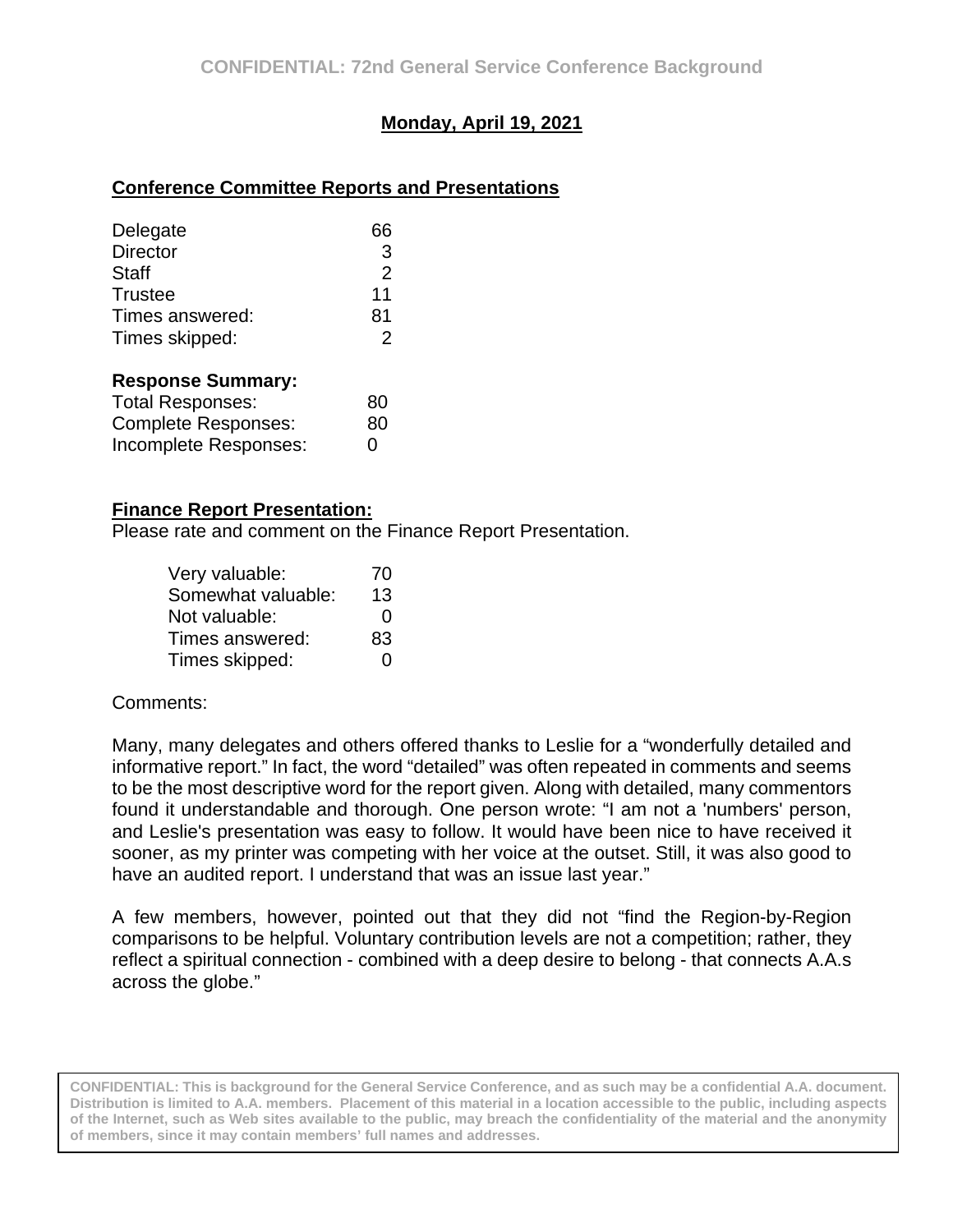At issue for other Conference members, however, was the lack of adequate time for questions, as more than a few commentors pointed out a lack of time for questions: "Please allow more time for this in the future, so that both the presentation and Q&A have adequate time" and "went very long, no time for questions."

In summing up views on the Finance Report, one member thoughtfully provided an overview that was shared by many:

"The content was factual and fully informative. A vital necessity in our Fellowship. Leslie's presentation was candid and knowledgeably presented and I felt that, in the end, I had an excellent sense of A.A.'s financial realities as they actually exist. She and Paul K. were careful to not forecast future expectations that are still largely unknown. Their conservative caution about conditions on the ground and ultimately the fellowship's performance seems apropos."

### **A.A. International Presentation:**

Please rate and comment on the value of discussing this topic in the course of this Conference Week.

| Very valuable:     | 63 |
|--------------------|----|
| Somewhat valuable: | 15 |
| Not valuable:      | 2  |
| Times answered:    | 80 |
| Times skipped:     | 3  |

#### Comments:

There were many positive comments on both the "excellent" and "very informative and enlightening" presentation and the value members found in it. One delegate summed up all the positive comments in one: "True view of A.A. on a larger scale, invaluable insight, humility and gratitude for the coverage of International efforts." Only three comments expressed a wish that the time slot was filled with something else, such as "Written report would suffice. Would rather have this removed instead of Delegate's Area highlights" or "In retrospect, this would have been a good time slot for Committee work"

## **26th World Service Meeting Presentation:**

Please rate and comment on the value of discussing this topic during this Conference Week.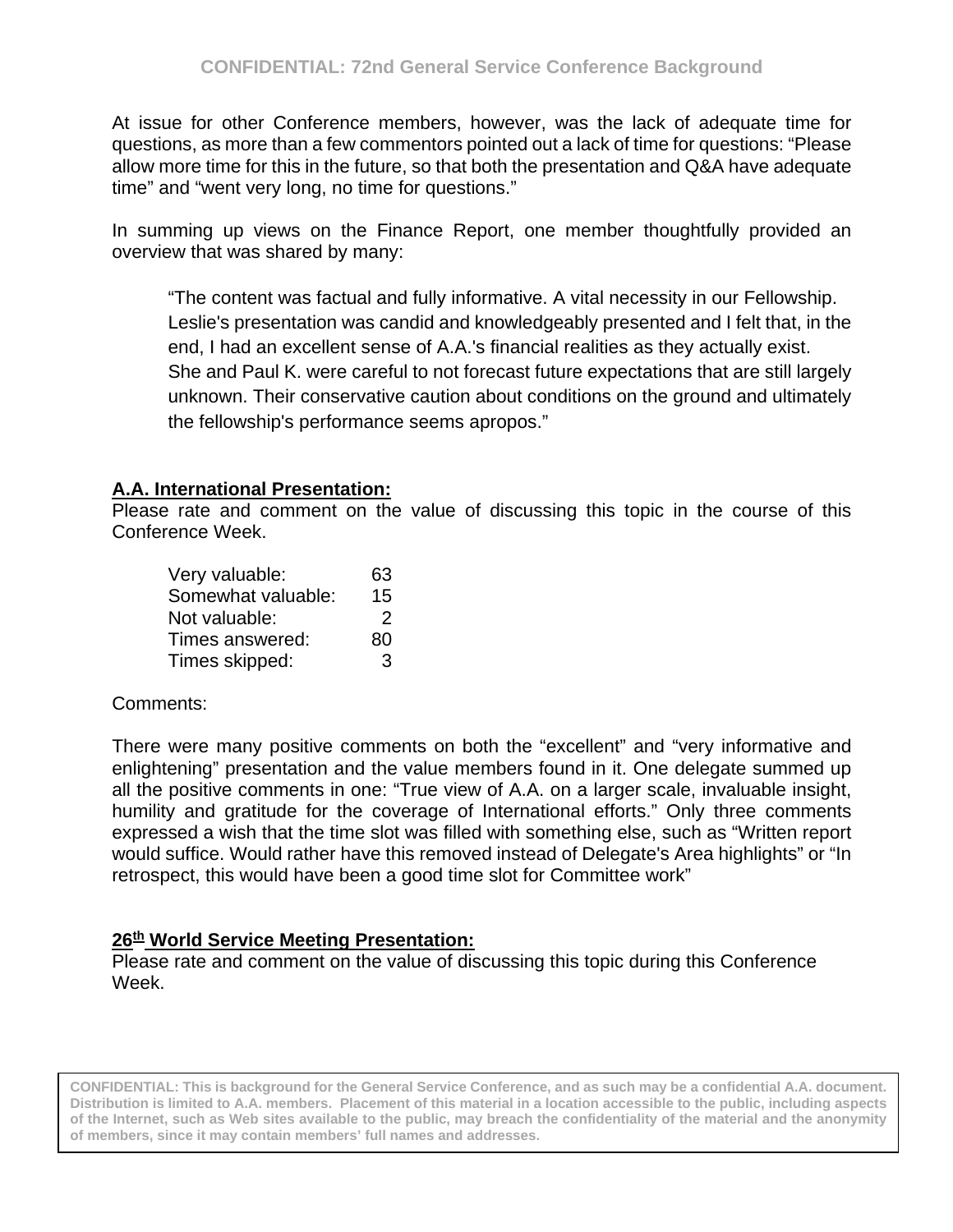| Very valuable:     | 55 |
|--------------------|----|
| Somewhat valuable: | 23 |
| Not valuable:      | 3  |
| Times answered:    | 78 |
| Times skipped:     | 2  |

### Comments:

About 68% of Conference members found the presentation "very" valuable. One delegate shared her emotions during the report: "Cried the entire time. So emotional. We are all connected. So incredible to hear from our trustees-at-large. Inspiring, Hopeful, Insightful, Goosebumps all over, loved it," while another member shared the specifics of what they found valuable: "It was great to hear about how the process came about and how the World Conference members came together spiritually even though they couldn't physically." As with other presentation comments, a very small minority of members wanted more time for "Committee Reports and Discussion/Voting," but by and large, most comments seemed to agree with another's thought:

"… This is a nice break from the regular business reports...To hear some of the stories and things that our Trustees-at-Large/US and Canada are doing and have been doing is inspiring. The work that you all did to get the World Service Meeting coordinated in 7 weeks is astonishing. We are the 'mother ship' so leading by example is vital and we need to hear the positive things that are happening. Maybe some of us will stop nitpicking and start focusing on helping the people that are suffering. Isn't that why we are all here?"

#### **General Sharing Session - What's on Your Mind?:**

Please rate and comment on the General Sharing Session.

| Very valuable:     | n/a |
|--------------------|-----|
| Somewhat valuable: | n/a |
| Not valuable:      | n/a |
| Times answered:    | n/a |
| Times skipped:     | n/a |

#### Comments:

While data on whether participants found the session Very Valuable, Somewhat Valuable, or Not Valuable was not captured, the general feeling of the comments written tended toward a majority of "very valuable:"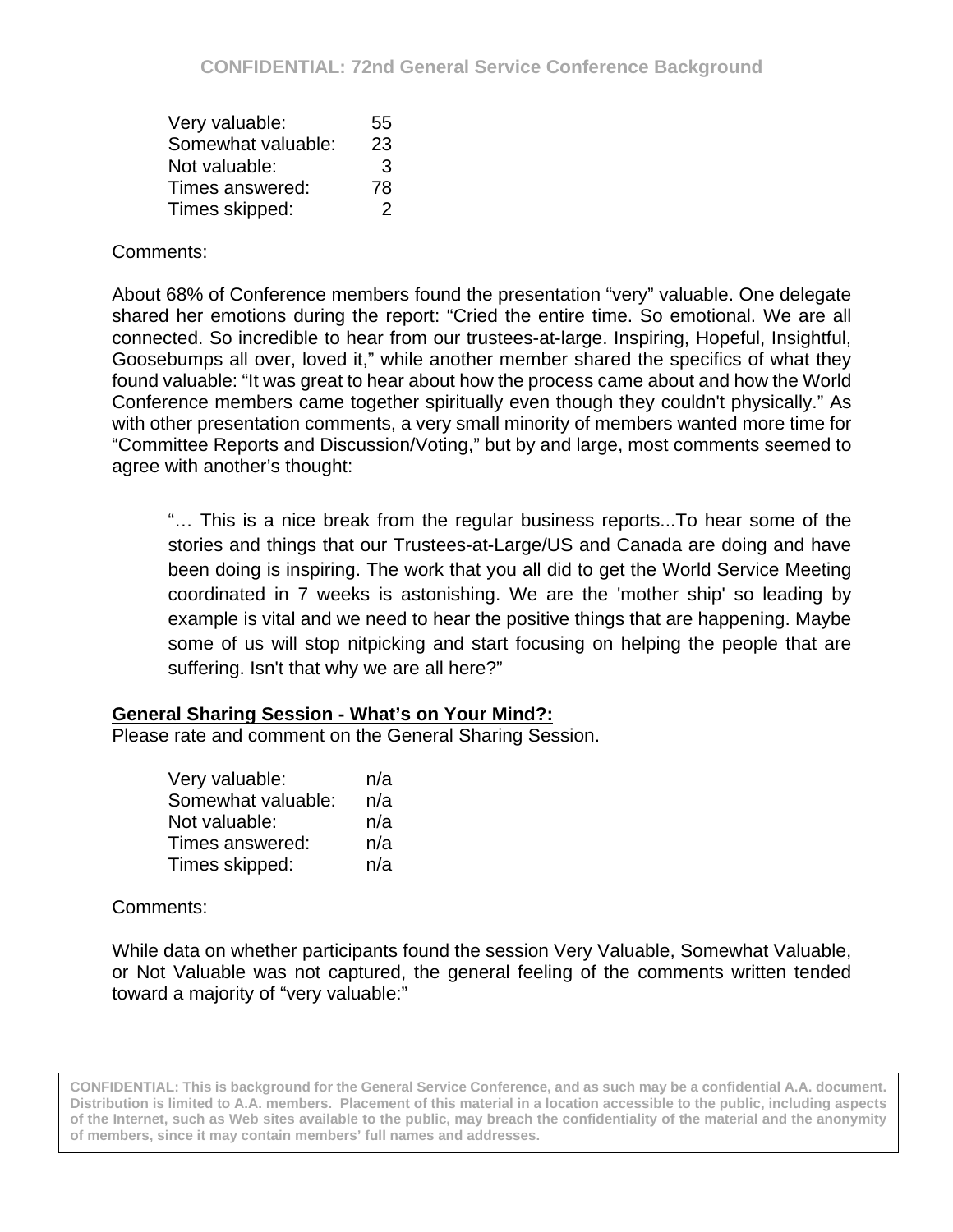- "Very valuable."
- "I loved this as I heard things [that] I have an interest in and the question I asked was answered well."
- "Great questions and answers! Gained a greater appreciation for fellow delegates and our incredible team at G.S.O."
- "Went more smoothly than when we are live. Lots of questions across a variety of subjects with excellent answers among a variety of staff."
- "Very valuable! I think more time for sharing sessions throughout the week would be a good idea."

Not everyone valued the General Sharing Session at such a high level, however. Some delegates thought that time should be utilized elsewhere: "We need more time in the Conference Committee meetings. We are working hard to get through our Agenda items but we just don't have enough time, even though we have worked a half hour into our break both days." A few Conference members conveyed frustration at the amount of time taken for multiple questions from individuals: "Need to limit it to ONE question per person to allow more people time to share" and "…the same people who always have to speak (in every meeting) still raised their hands early. This takes time away from others. I believe there were 5-6 people who did not get the opportunity to ask a question."

Momentary frustrations aside, most Conference members conveyed the value they found in the session, and a few summed it up in just a few sentences: "The expressions of as many conferees' consciences as possible, is the spiritual fulfillment of our warranties" and "Hearing the sharing from other Conference members helped guide my ears to points of interest during later events. This was a really good opportunity to learn from the experience of 2nd year Delegates."

## **Tuesday, April 20, 2021**

There were seventy-four (74) responses to the Conference Workshop session: Inform— Communicate, Involve—Act, Inspire—Attract.

| Delegates        | 63 |
|------------------|----|
| <b>Directors</b> | 3  |
| <b>Staff</b>     | 2  |
| <b>Trustees</b>  | 7  |
| Times answered   | 74 |
| Times skipped    | 0  |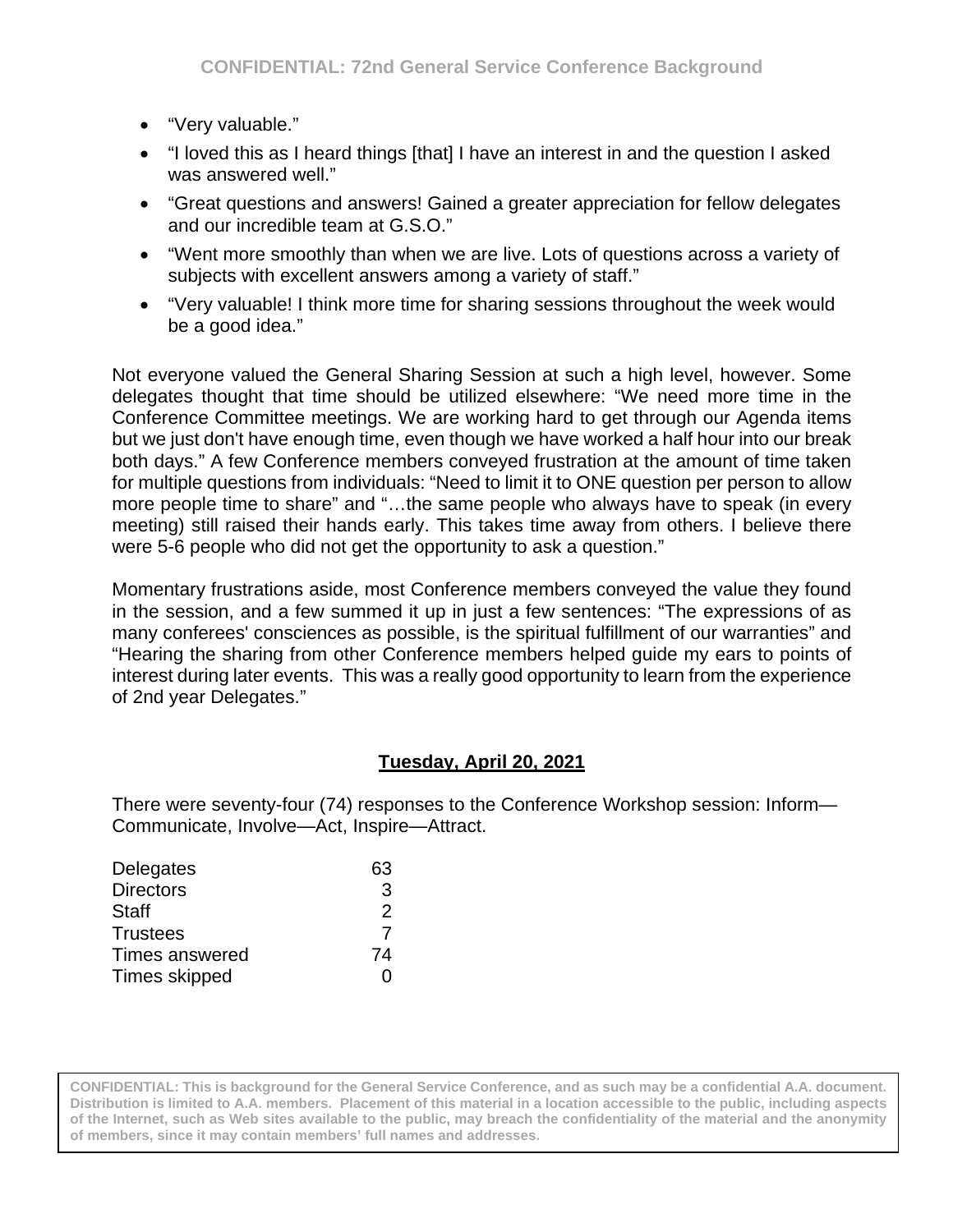#### **Response Summary:**

| <b>Total Responses:</b>    | 74 |
|----------------------------|----|
| <b>Complete Responses:</b> | 74 |
| Incomplete Responses:      | 0  |

**71st General Service Conference Workshop: Inform** *–* **Communicate Involve** *–* **Act Inspire** *–* **Attract**

Please rate and comment on the Conference Workshop: *Inform – Communicate/Involve – Act/Inspire – Attract*.

| Very valuable:     | 45 |
|--------------------|----|
| Somewhat valuable: | 27 |
| Not valuable:      | 2  |
| Times answered:    | 74 |
| Times skipped:     | O  |

#### Comments:

This workshop, as well as with other events during Conference week, had opinions and values on both sides of the spectrum — as well as in-between. In the majority were comments from those who really valued the workshop and found it helpful: "Oh, I absolutely loved this. To be able to share opening without worry. To brainstorm ideas. So much fun. Will be awesome to see what comes of it. There were so many great ideas" and "Very effective workshop idea. Enjoyed thinking out of the box and hearing all the out of box ideas. The workshop on Inspire - Attract reminded me that we may need to go back to the basics. Great workshops." Single words most often used to describe this workshop were "fun" and "great."

Others were neither strongly enthusiastic nor completely negative; they simply thought time could be better spent elsewhere: "Workshops took up valuable time I did not attend. I would strongly recommend for future Conferences that workshop be moved to the end of the week after all our business is completed." Another thought that mechanics of workshop topics could be improved: "topics were pretty broad, could have been a bit more focused." One member thought the time definitely could have been utilized differently:

"I REALLY wish that time during Conference was devoted to discussion of policy decisions and pressing issues. Thus, I would rather talk about safety, inclusivity, relevance, technology than typical recovery or routine service topics.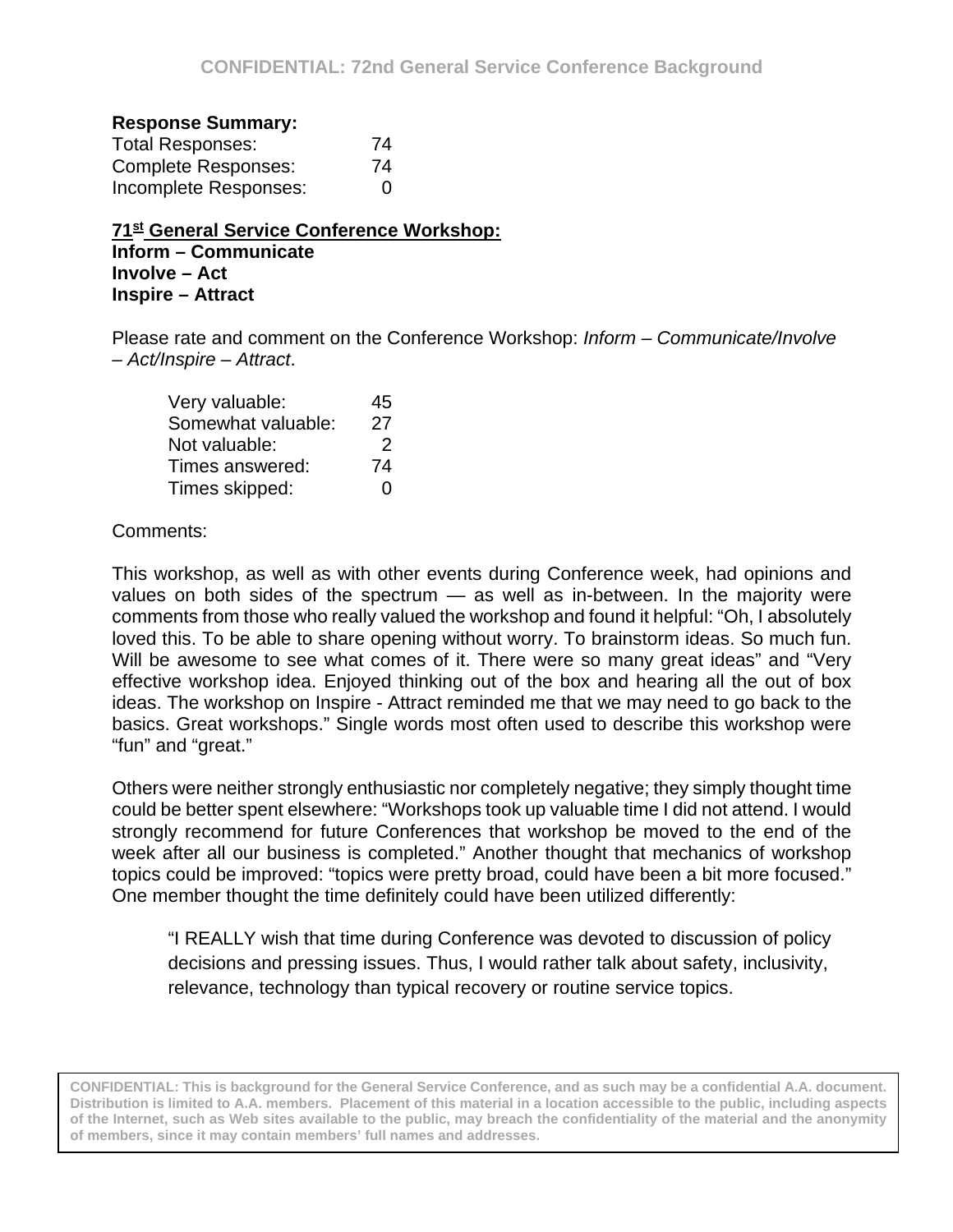In the future, if A.A. diminishes in its relevance or utility, what will we look back and say, 'We should've talked about that.' THAT is what we should be talking about."

Conference members also appreciated "Get in the Car" campaign and the challenges to think "bolder," as one commentor wrote: "It took a bit to think outside the box, and most of the 'bold' ideas that I had fell within our Traditions. The cafe experience was invigorating. It was useful to be with different groups/different personalities. I'm taking many of these suggestions back with me, especially the 'Get in the Car' campaign."

## **Wednesday, April 21, 2021**

There were seventy-nine (79) total responses to the Trustee Elections Process virtual process effectiveness questionnaire.

| Delegates                | 68 |
|--------------------------|----|
| <b>Directors</b>         |    |
| <b>Staff</b>             | 3  |
| <b>Trustees</b>          | 8  |
| Times answered           | 79 |
| Times skipped            |    |
| <b>Response Summary:</b> |    |
| <b>Total Responses:</b>  |    |
|                          |    |

| <b>Complete Responses:</b> | -80      |
|----------------------------|----------|
| Incomplete Responses:      | $\Omega$ |

## **Trustee Elections Process**

How effective was the virtual process for the Trustee Elections?

| Very effective:     | 67 |
|---------------------|----|
| Somewhat effective: | 8  |
| Not effective:      | 5  |
| Times answered:     | 80 |
| Times skipped:      | 0  |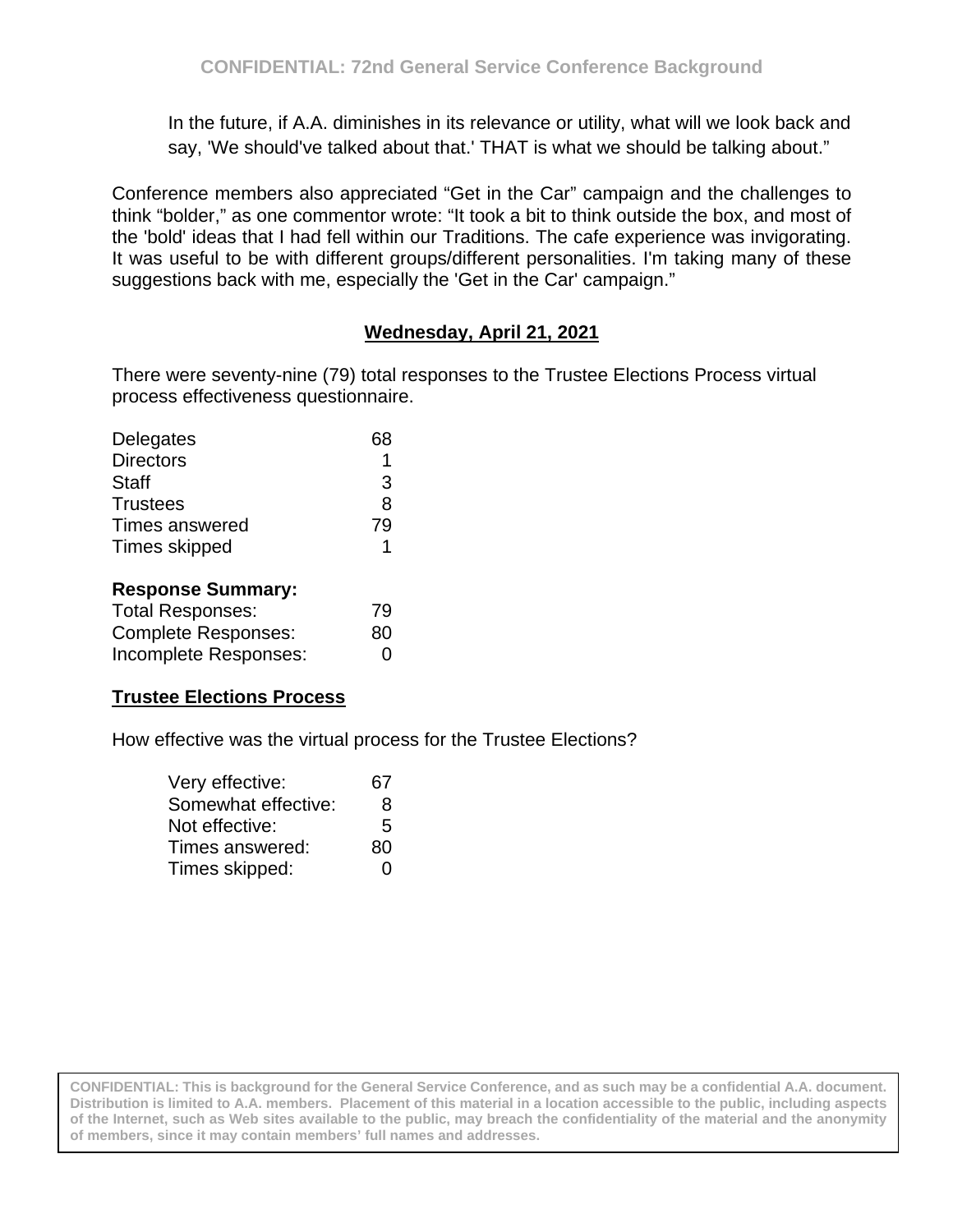## Comments:

A very high percentage (almost 84%) of respondents thought that the trustees' elections process was "very effective," and the positive responses are almost too numerous to list. A dominant theme was the gratitude and amazement at the smooth electronic voting process. One delegate wondered, "I cannot imagine what it must have been like prior to electronic voting." Many really loved the absence of the whiteboard: "I love this polling process on Zoom. Calling out each vote is nerve wracking! It's quick and precise" and "Much more smoothly than using a whiteboard & slips of paper." One French speaking delegate enthused, "It is a beautiful virtual experience. Easy to follow and coherent. Thank God we are not voting on paper anymore."

Even those who did not vote were "Amazed at the process. Even with minor glitches...it was awesome. Not a voting participant, having the opportunity to participate throughout the process with observing was incredible. If anyone complains...ignore them. It was awesome!!!"

Many respondents were so impressed with the efficiency that they called out the tech team by name: "I am very impressed that Tech 12 figured out how to allow us to watch" and "Great transitions and moving of people in and out of the break rooms by Tech 12."

Finally, though one delegate confirmed that the process was, indeed, very effective, they cautioned: "Just because it is effective does not mean we don't want to do it in person! In fact, in-person as soon as possible is the preferred!" Along this line of thinking — that inperson is always better, some gentle suggestions were given regarding getting to know the candidate: "I think that person to person discussions with fellow delegates, getting to know them and having them share person to person in the halls and just in general with folks they chat with would have given me a much better feel for whom to vote for TAL. The two minutes on camera was too formal to learn more about each person who I would have talked to in person." Also, "I felt like I really didn't know much about the candidates for TAL, but after it was over, I thought we reached a really good decision!"

## **Thursday, April 22, 2021**

## **Presentations: Practicing A.A.'s Principles in a Changing World**

There were sixty-nine (69) total responses to the Presentations portion of the evaluation.

| Delegates        | 59 |
|------------------|----|
| <b>Directors</b> |    |
| <b>Staff</b>     | 2  |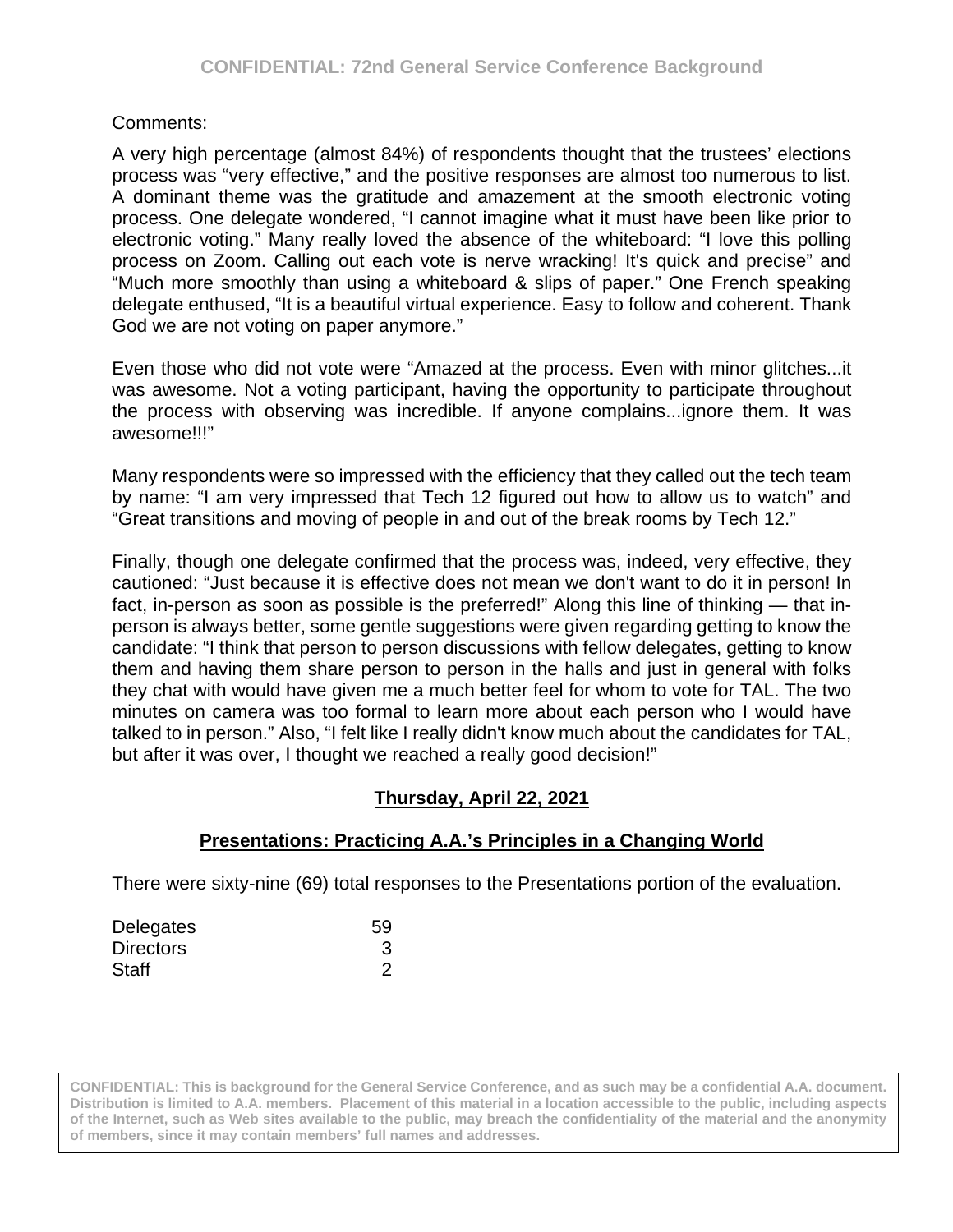| <b>Trustees</b>            | 6  |
|----------------------------|----|
| Times answered             | 68 |
| Times skipped              | 1  |
| <b>Response Summary:</b>   |    |
| <b>Total Responses:</b>    | 69 |
| <b>Complete Responses:</b> | 69 |
| Incomplete Responses:      |    |

## **1. "Recovery in a Changing World"**

Please rate and comment on the presentation "Recovery in a Changing World"

| Very valuable:     | 27            |
|--------------------|---------------|
| Somewhat valuable: | 34            |
| Not valuable:      | 8             |
| Times answered:    | 69            |
| Times skipped:     | $\mathcal{L}$ |

#### Comments:

In this presentation, the largest aggregate of Conference members (49.3%) found the presentation "somewhat valuable" and the one comment that can sum up this thought is:

"Interesting, and honestly can be done at ANY time, but pales in importance compared to the amount of work we need to address by the end of Conference. The Conference committees have done a huge amount of work and it would be unfortunate to not get to it all by the end of Conference."

The harshest criticisms focused on the misuse of time ("waste of time"), though many thought the material presented was "interesting:" "Nice, but not worth the time" and "The presentation was informative, I feel we could have used the time better since we were behind on committee reports."

However, some comments offered only praise ("I loved these presentations"; "it was very good, will bring it back to my area"; "it was good to hear that my Area is not alone in seeing a change in the world around our recovery"; and "Great presentation. Cynthia was wellprepared, and I hope this will be in the final Conference report."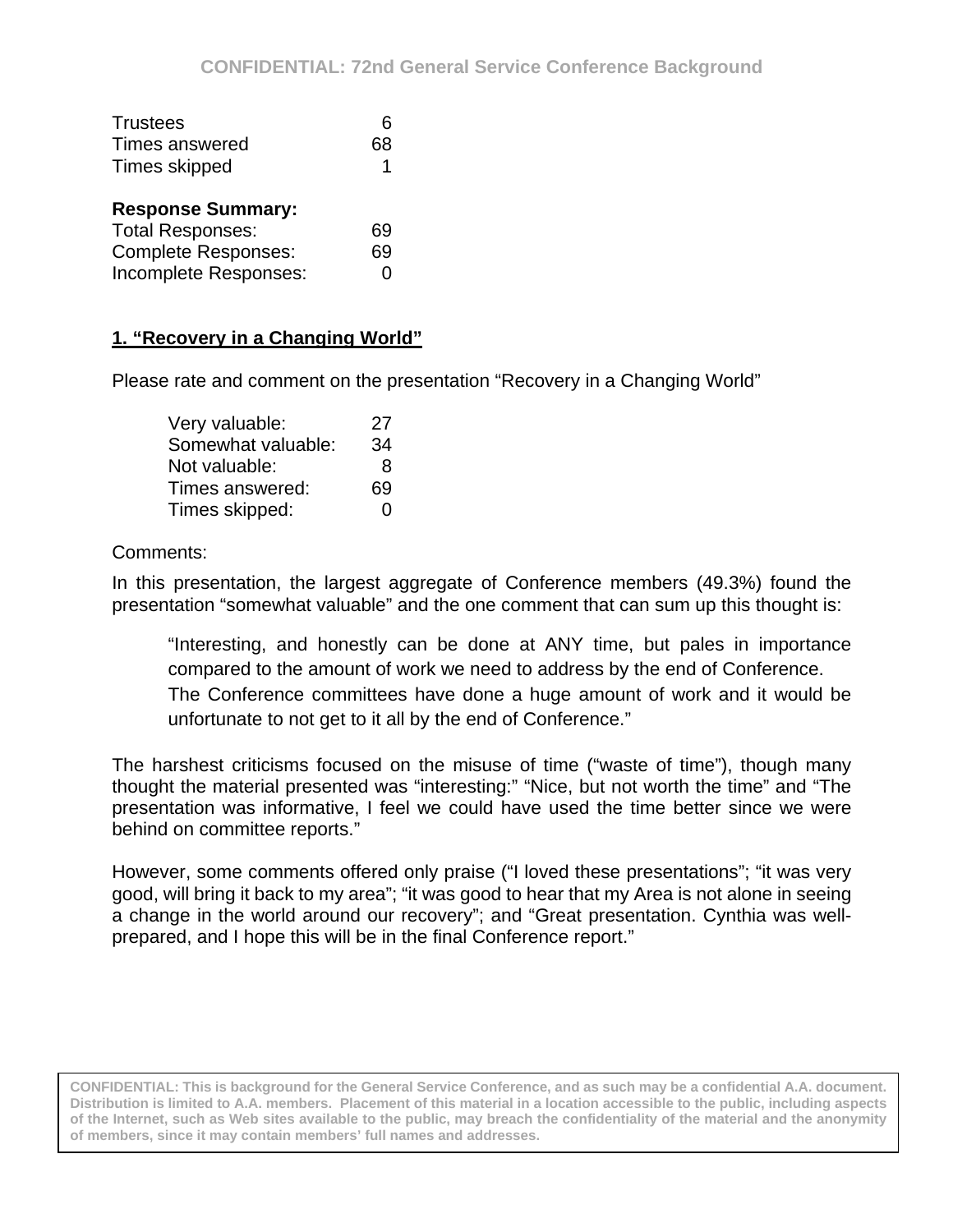## **2. "Unity in a Changing World"**

Please rate and comment on the presentation "Unity in a Changing World"

| Very valuable:     | 28                |
|--------------------|-------------------|
| Somewhat valuable: | 33                |
| Not valuable:      | 8                 |
| Times answered:    | 69                |
| Times skipped:     | $\mathbf{\Omega}$ |

### Comments:

In this presentation, the largest aggregate of Conference members (47.8%) found the presentation "somewhat valuable" and the one comment that can sum up this thought is: "We should always make time for the theme presentations, and this one was key. I also appreciate that after hearing presentations, everyone seemed to recognize the need to get back to business (no one raised hands to discuss)."

Conference members, cognizant of the work at hand and the time restraints imposed, rated this presentation similarly valuable to the first presentation, and informed Conference planners that they thought their time could be better used: "Carlos's presentation was great, but the placement of the event within the Conference week and the lack of discussion kept the session from having a lot of value." Similarly, respondents wrote "This could be for Pre-Conference?" and "Nice, but not worth the time."

While more than a few thought the time could be better spent, a significant portion found value in the presentation, thus proving that many views and experiences make up the whole of the Conference body: "Spoke truth and from the heart—his presentation was incredibly moving and hit home I think with most of us at the Conference" and "Very personal sharing which guides the Conference on important issues to the Fellowship. Unity in a most divisive world is challenging but now most important to A.A."

#### **3. "Service in a Changing World"**

Please rate and comment on the presentation "Unity in a Changing World"

| Very valuable:     | 25 |
|--------------------|----|
| Somewhat valuable: | 32 |
| Not valuable:      | 9  |
| Times answered:    | 69 |
| Times skipped:     | O  |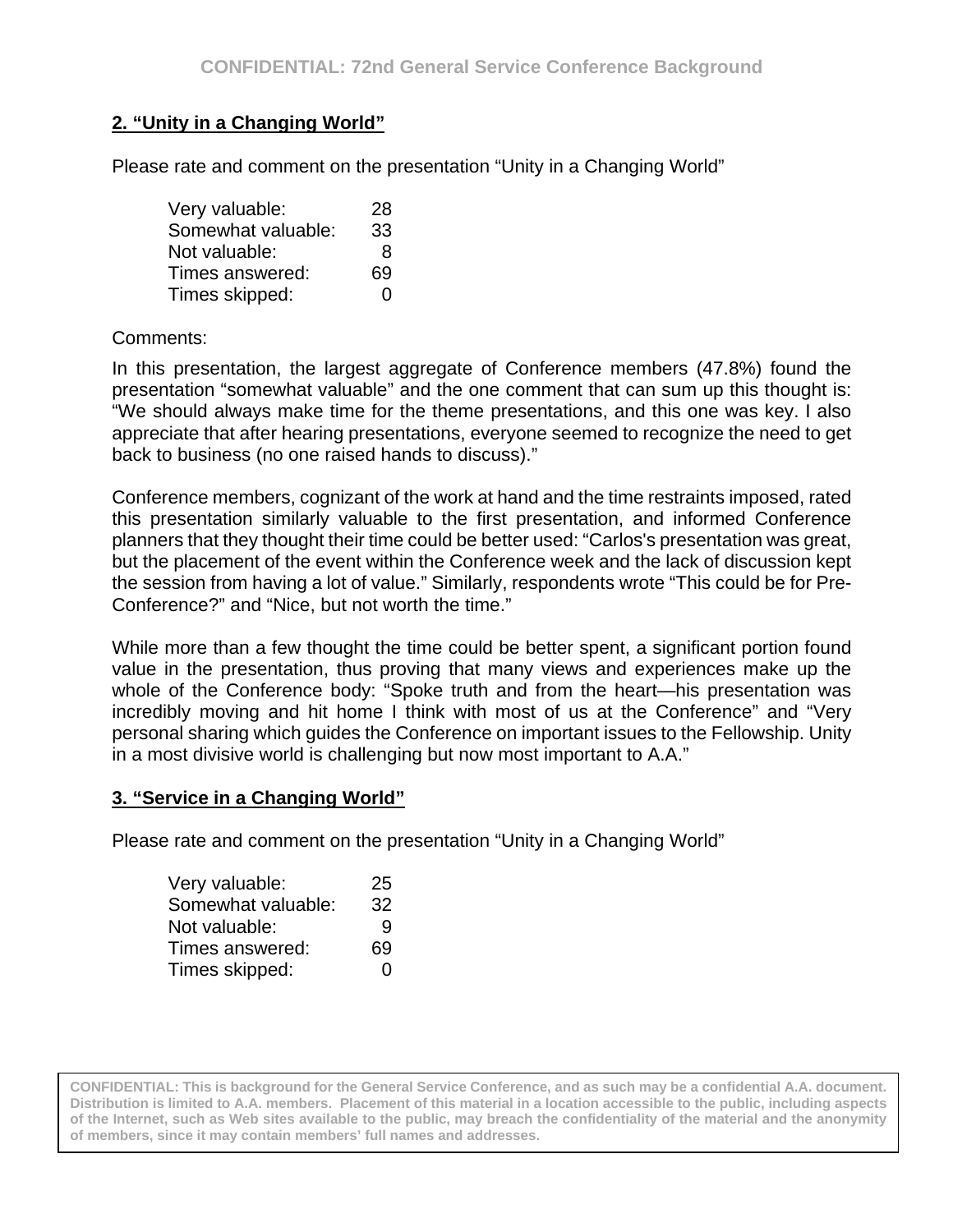### Comments:

In this presentation, nearly half of the respondents (48.4%) again found the presentation "somewhat valuable." While some Conference members were appreciative of the presentation "great points from this short presentation" and "overall good," many seemed to agree with one member's comment: "Wait until the business of A.A. is complete before distractions" — and shared this sentiment with such comments as "Nice, but not worth the time."

### **Delegate Sharing Session**

### **Innovative Area Service or Significant Area Challenges Overcome:**

Please rate and comment on the new sharing session.

| Very valuable:     | 40 |
|--------------------|----|
| Somewhat valuable: | 19 |
| Not valuable:      | q  |
| Times answered:    | 68 |
| Times skipped:     |    |

#### Comments:

In this presentation, the largest subset of respondents (58.8%) found the presentation "very valuable," and many had glowing praises for the utilization of the "wheel of fortune." However, more than a few repeated comments that the topic might have been interesting or useful, but "Given our agenda and time constraints, our time would be better served addressing the business. This applies to all the presentations." Other critical comments mentioned, in various words, similar thoughts to this one: "We could have used that time in so many other places."

Time issues aside, commentors rated the wheel as "really a lot of fun!" One comment that summed up all positive responses:

"I appreciated the opportunity to hear from the delegates, get a better sense of the similarities and differences in our areas, and foster more connection. This is way better than spending time on area highlights. I was not chosen to share by the wheel of fortune but making myself available and preparing for the chance to do so was still a worthwhile exercise."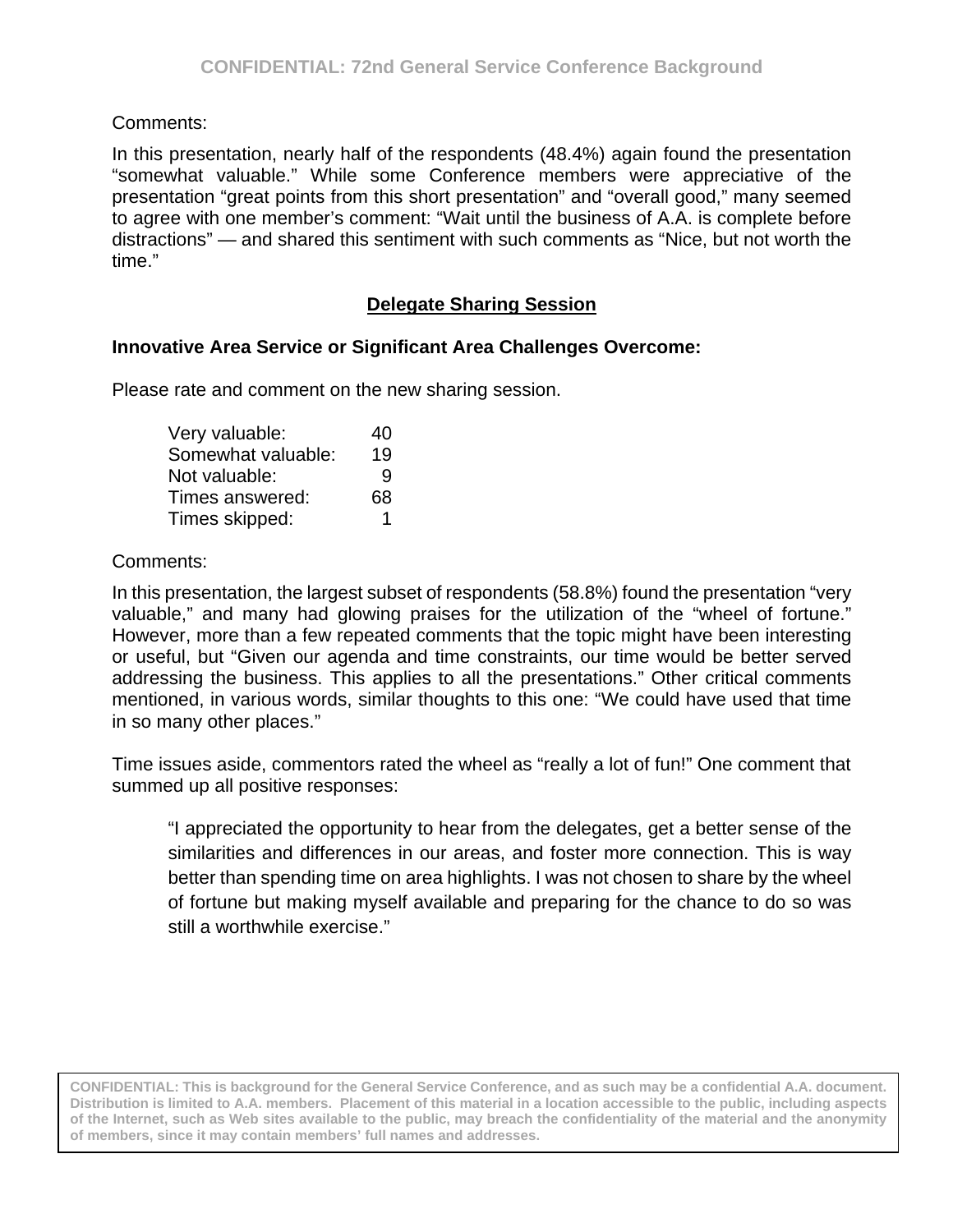## **Friday, April 23, 2021**

### **Presentation: Share Audio Content: 26<sup>th</sup> World Service Meeting**

There were sixty-nine (69) total responses to the Presentations portion of the evaluation.

| Delegates                  | 42 |
|----------------------------|----|
| <b>Directors</b>           | 4  |
| <b>Staff</b>               | 0  |
| <b>Trustees</b>            | 6  |
| Times answered             | 52 |
| Times skipped              | 1  |
| <b>Response Summary:</b>   |    |
| <b>Total Responses:</b>    | 53 |
| <b>Complete Responses:</b> | 53 |
| Incomplete Responses:      | O  |

#### **26th World Service Meeting Gratitude Meeting.**

Please rate the value of listening to this audio content during this Conference week.

| Very valuable:     | 11 |
|--------------------|----|
| Somewhat valuable: | 6  |
| Not valuable:      | 13 |
| Times answered:    | 30 |
| Times skipped:     | 22 |

#### Comment:

A change in scheduling pulled this audio content from the General Service Conference. According to comments, the meeting "didn't happen :) And appropriately so, given all the work we had." Another responder signaled that they were "glad that this was removed in order to allow more time for committee reports." Therefore, the ratings regarding the "value" of the audio content cannot accurately reflect the thoughts of Conference participants on what was contained within the audio, since no one had an opportunity to listen.

However, members did post comments that mirrored one delegate's thought: "I was really disappointed to not hear this. I understand why and I am in total agreement, but it would have been wonderful to hear it." A few more shared the hope that it would be posted to the dashboard or that it would be shared at another time.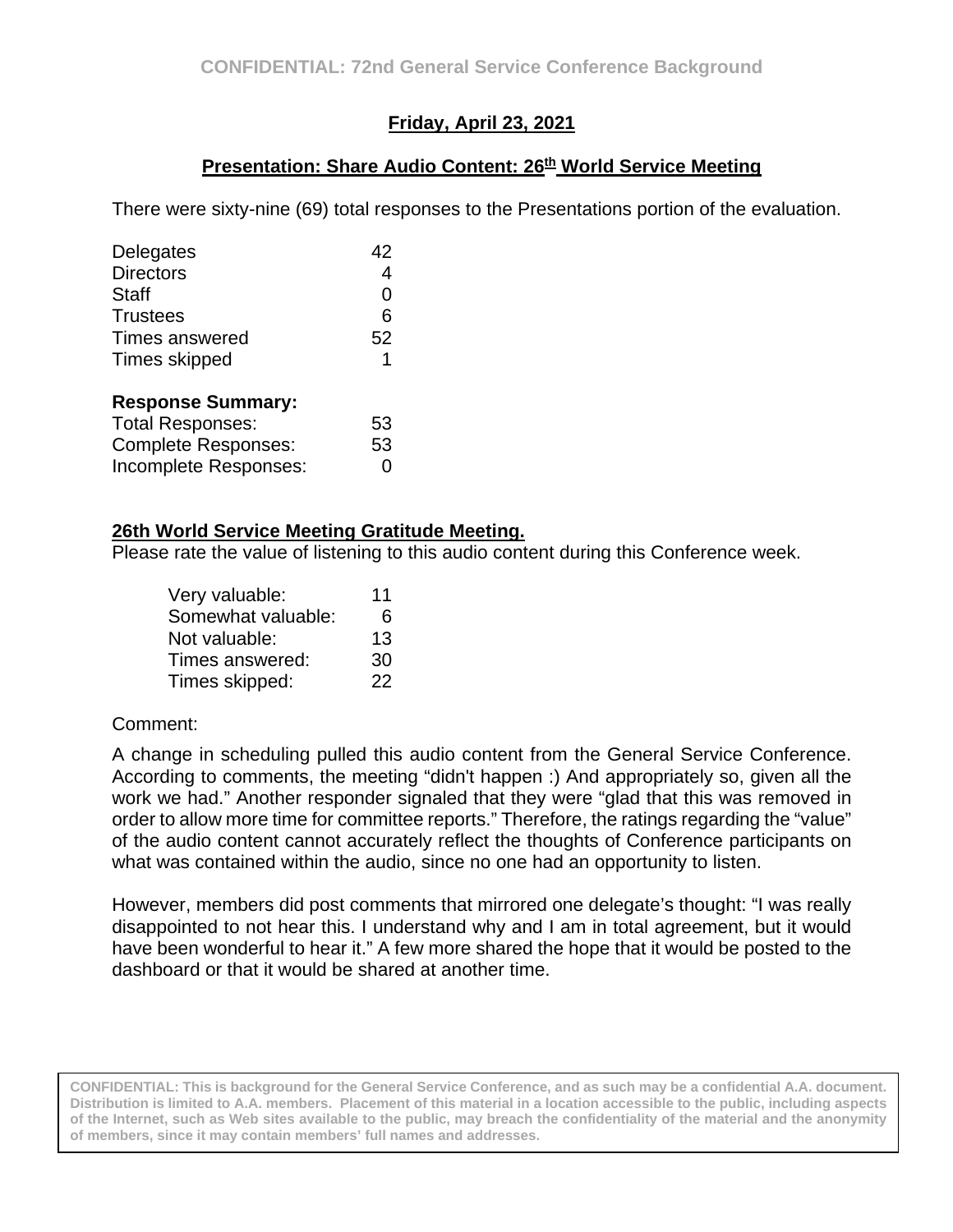## **Saturday, April 24, 2021**

### **Committee Reports and Discussion**

There were sixty-nine (69) total responses to the Presentations portion of the evaluation.

| Delegates                  | 45             |
|----------------------------|----------------|
| <b>Directors</b>           | $\overline{2}$ |
| <b>Staff</b>               | 1              |
| <b>Trustees</b>            | $\overline{7}$ |
| Times answered             | 55             |
| Times skipped              | 1              |
| <b>Response Summary:</b>   |                |
| <b>Total Responses:</b>    | 56             |
| <b>Complete Responses:</b> | 56             |

Incomplete Responses: 0

### **Committee Reports and Discussion**

Was there enough time for discussion of Conference Committee reports?

| Not enough:     | 26 |
|-----------------|----|
| Just right:     | 24 |
| Too much:       | 6  |
| Times answered: | 56 |
| Times skipped:  | O  |

#### Comments:

Many Conference members took the time to clearly and thoughtfully give their full assessment on whether or not there was enough time for discussion of Conference Committee reports. But one member briefly and humorously answered the question this way: "There was lots of time once we went into overtime." Another answered: "Obviously not. Some delegate sharing sessions and meetings, as well as time to [for] questions and answers were eliminated as the Conference went into the final days. Saying that, we did get to finish..."

Many seemed to imply that there wasn't enough time, but that it was used as well as possible given present circumstances. For instance, as a French-speaking delegate wrote: "Well… there was the fact that there were many items from the 70th Conference we didn't treat because of lack of time, on top of the items from this year, so considering the amount of work for this year, I think we did very well." Similarly, many others noted that time was short in supply, and attributed this to having "2 years of agenda items crammed in. Our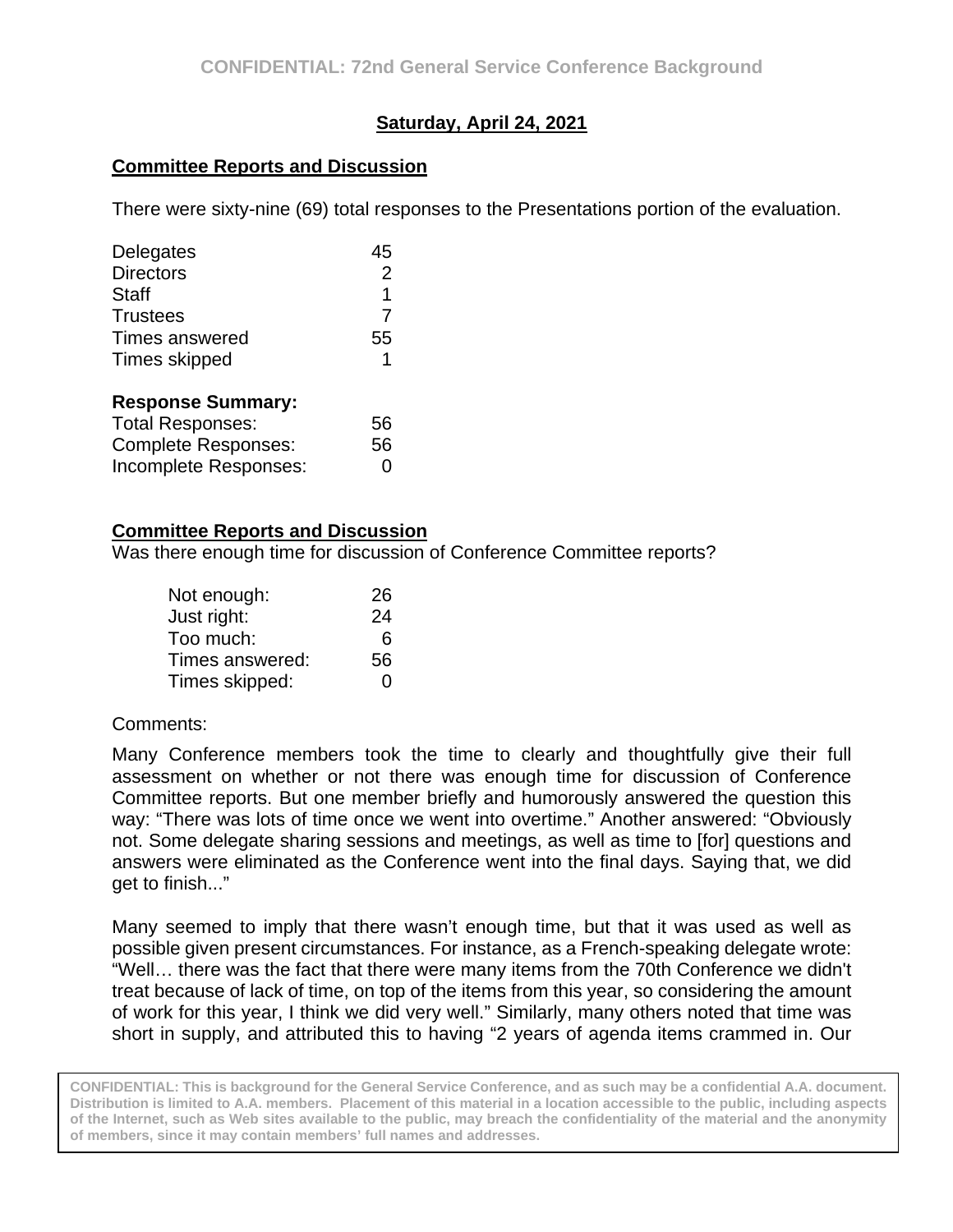planning mistake. We needed more time, and the Conference took it— which was their right, in my view. The GSC did huge and courageous work."

Many delegates voiced concern against time-restrictions on discussion. On Saturday night, discussions went on until past 2 a.m., and this was not because there was not enough time, but because time was not used effectively:

"…The issue, I believe, was not extending the sessions earlier. The first evening, I don't believe we got through one entire recommendation. It is my understanding that last year's Conference spoke against 'hard stops,' but we still seemed to have them until the last two days. I don't believe that telling us we had progressively less time for each recommendation had what seemed to be the intended effect -- shortening the discussion time -- and it's good that it didn't.

Our job was to thoroughly discuss each recommendation and arrive at the best course of action for, first, A.A. as a whole, and then for our areas. I experienced myself and witnessed in others the change of heart when some new perspective opened our eyes. I shared the side conversation that went like this: 'How am I ever going to explain this vote to my area?' But 'this vote' was the right thing for A.A. So many times, had we had cursory discussion and stuck to the marching orders from our respective areas, the best for A.A. may not have prevailed. We would have been reduced to box checkers, not trusted servant leaders.

So, my biggest beef is that I'd have rather stayed up until midnight Wednesday through Saturday than to muscle through until 2:14 am. Ultimately, though, if that's the way it had to be, I wouldn't have changed a thing."

Another delegate agreed with this assessment: "Saturday was a very hard day, there wasn't enough time for the very controversial agenda items. We took the time which was the right thing to do. Everyone was very passionate about the items which took a very long time to discuss. The chairperson towards the end of the evening started asking if you had been to the mic to wait till new people could speak first, that helped. I feel if there wouldn't have been presentations once we started the Committee reports and discussion on Wednesday the timeframe would have been earlier on Saturday."

A final prevailing thought was shared in many ways within the comments, and it expressed satisfaction and pride: "Unbelievable how much we got done!"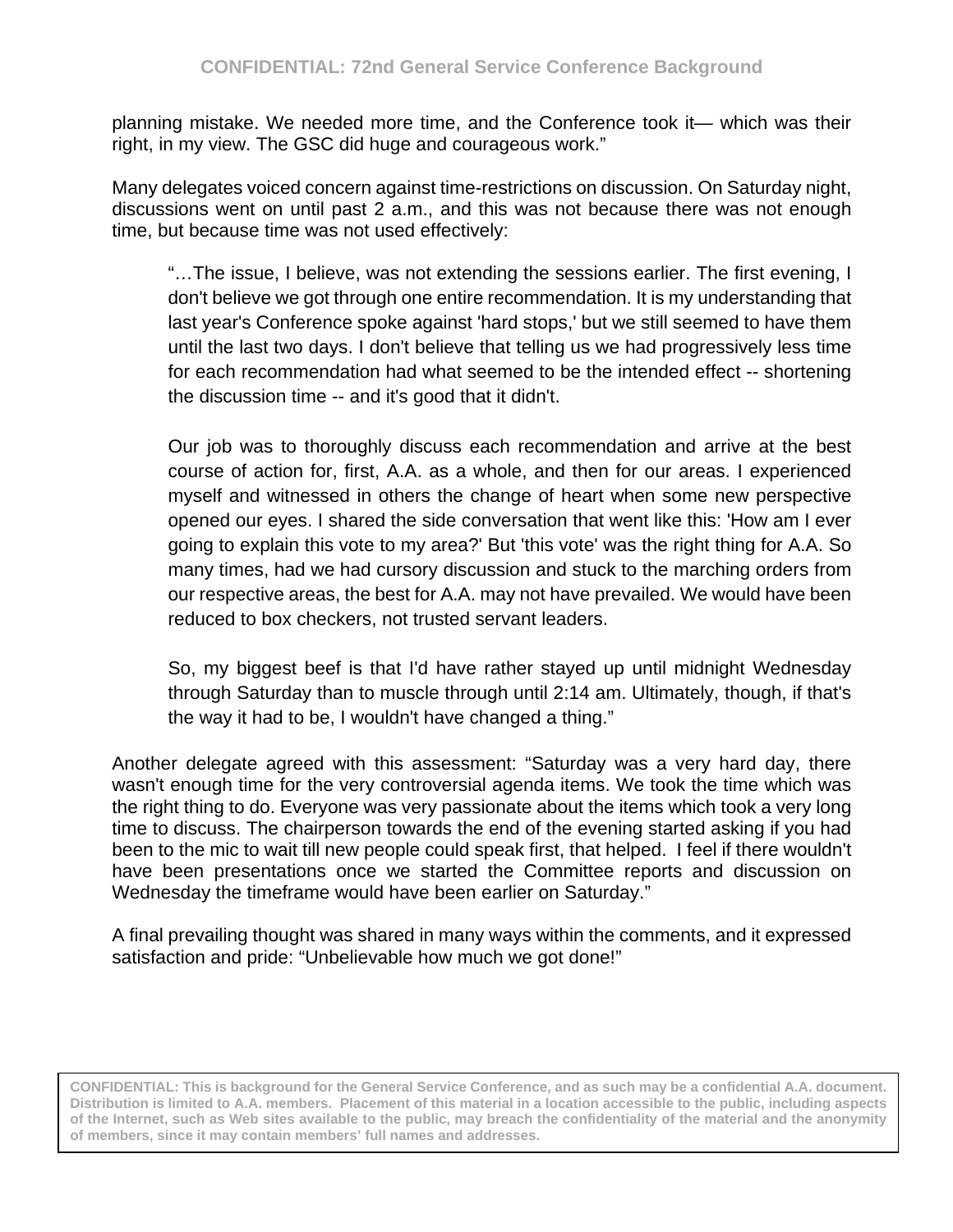#### **Presentation/Discussion Sessions**

Please rate the overall value of holding presentation/discussion sessions in the course of the Conference week:

| Very valuable:     | n/a |
|--------------------|-----|
| Somewhat valuable: | n/a |
| Not valuable:      | n/a |
| Times answered:    | n/a |
| Times skipped:     | n/a |

#### Comments:

No comments or overall data input into the Aventri System for Presentation/Discussion Sessions. However, within the section "Overall Experience Comments," one Conference member shared regarding presentation/discussion sessions, and that thought is transposed here:

An amazing VIRTUAL experience – can't imagine how wonderful IN-Person would have been. There is no substitute for hugs, handshakes, looking into the eye of the other person and the physical in-person experience. … Build in much extra time for Presentations – it was unacceptable to have a Finance presentation that ended with ZERO time for questions. There were lots of questions and a lot of stuff that need clarification and as it played out almost all our time for questions was consumed with business.

Communication and transparency are big problems – just because the boards and/or office thinks they have informed, doesn't make it true. 'We told you' or 'made information available' (generally) are not good responses to communications that were not fully received or understood."

#### **Conference Participation**

How was the participation of Delegates, Directors, Staff and Trustees?

| <b>Conference</b><br><b>Participation</b> | <b>Delegates</b> | <b>Directors</b> | <b>Staff</b> | <b>Trustees</b> | Count |
|-------------------------------------------|------------------|------------------|--------------|-----------------|-------|
| Not enough:                               |                  |                  |              |                 | 20    |
| Just right:                               | 30               | 24               | ◠            | 25              | 99    |
| Too much:                                 |                  |                  |              |                 | Ծ     |
| Times answered:                           |                  |                  |              |                 | 32    |
| Times skipped:                            |                  |                  |              |                 | 23    |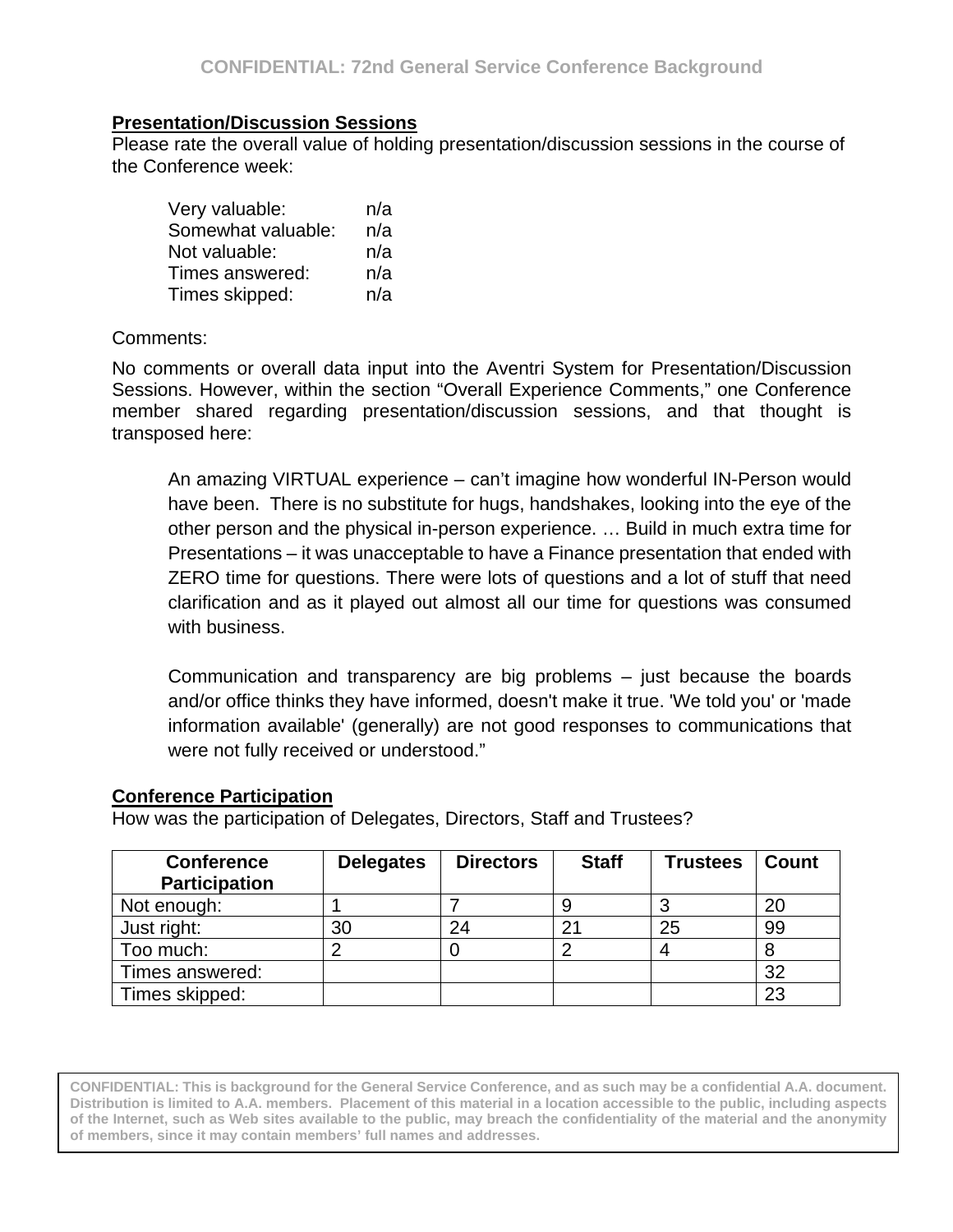## Comments: **There is no comment section available for this portion of the evaluation.**

# **Electronic Device Usage**

How easy was it to use the virtual Conference platform technology? How could we improve the experience if this type of technology is used in the future?

# Comments:

The short and very popular consensus regarding the first question is "very easy to use" and was repeated by members throughout. Many Conference members expressed admiration and gratitude for the Conference coordinator's "exceptional dedication" and offered "kudos!" for technical team's knowledge and assistance. Both members who were technically knowledgeable and those who were not "tech savvy" were equally impressed. One delegate wrote: "Once I got the hang of it, it was awesome. Getting ready and set up for the Conference, as well as all the way through. The whole experience was overwhelming for me, and I learned a lot. The computer is a new device for me, so I grew big time from this experience." Another wrote: "I loved all the improvements and I found it easy to use. I am not techy, so I do not have any suggestions except to say thank you! Well done to all."

Going forward, if this type of technology is used in the future, some members had concerns, cautions, and thoughts: "Zoom worked well for the Conference. However, I wouldn't want the Conference to be moved virtual. Virtual pre-Conference meetings worked out well. Especially committee general sharing. I hope we keep these meetings. It was nice to get to know the rest of the committee and share our thoughts with each other. It made committee work at the Conference flow smoothly." Another delegate voiced concerns with possible misuse of technology during a virtual Conference: "I am not sure how someone got all the delegates' and alternate delegates' emails to send an email on their thoughts on the Plain Language Big Book. I was very frustrated that someone was able to get those emails to push their own agenda. … that is not the Conference process. If we didn't have to use electronic devices those types of things couldn't happen."

Repeated frequently was Conference members love of the poll. "There are pieces of the platform that could be used when live, such as poll everywhere for voting." Similarly positive assessments were shared throughout: "… the voting was smooth and accurate. I would encourage the G.S.B. and all staff and Directors to continue to use the platform even after the pandemic to reach and poll delegates."

Another concern was the amount of time participants sat in front of the computer: "Even though you made a thoughtful schedule understanding the difficulties in sitting by ourselves in front of a computer, when the Conference committee reports were published, we should have adjusted our days so that we don't ever sit in front of a computer for 16 hours."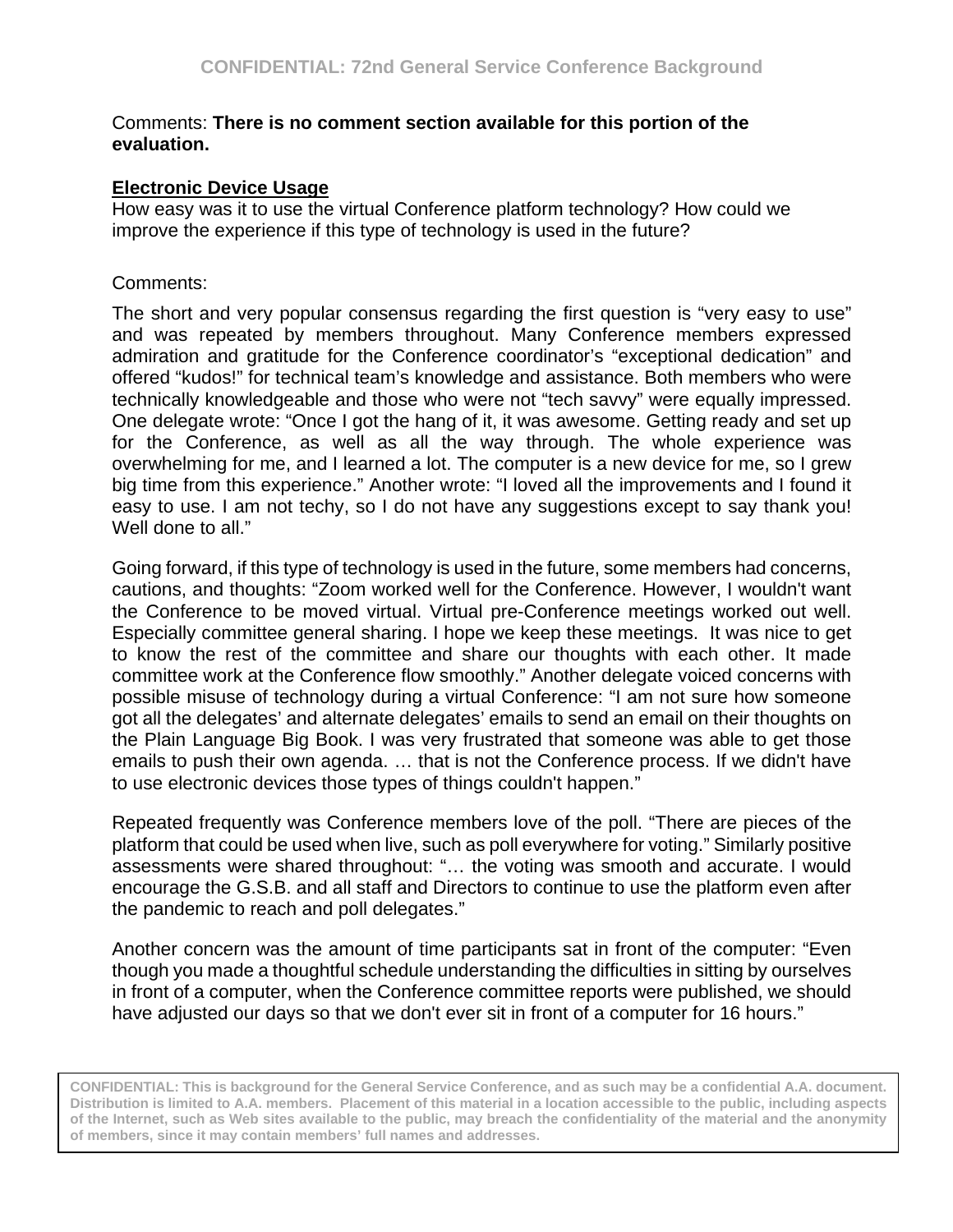A few members encountered issues with having enough devices or internet capability to adequately keep up with business: "It worked fine. But it was difficult asking people to go to their dashboard when all their devices were in use" and "Easy to navigate but difficult due to technology and not being able to have two computers hooked to WIFI at the same time without dropping one. So having to print was important for me. … I wish I didn't have to but being in rural area the need to is great."

While many praised Tech 12 and cited a few ways to improve the experience of the technology in the future, not wanting the Conference to be virtual was also very clearly stated: "I don't know that it could be better, based on what we know now and the technology available today. It is a valuable tool to use when needed and for improving communication and transparency for the YEAR LONG process. BUT it is not an alternative to the IN-PERSON Conference. If money ever becomes the driving force for us, we can find many other places to cut but the yearly inspection of the offices by the FELLOWSHIP is a high priority."

# **Conference Evaluation Form and Process**

Please rate the overall value of the evaluation form and process:

| Very valuable:     | 30 |
|--------------------|----|
| Somewhat valuable: | 23 |
| Not valuable:      | 1  |
| Times answered:    | 54 |
| Times skipped:     | 2  |

## Comments:

Participants were very definitely positive about the value of the evaluation form: "So many awesome improvements from last year. So, these are super important. You listened to us, and it was much appreciated." And "Being able to provide input is great and that the Conference planners listen and implement many of the ideas show that they see what is being shared. Provides a great place to bring our concerns and observations." Another comment, shaded with humor, was "I hate doing these, but until we get a clairvoyant Conference coordinator, they're important."

Members had numerous recommendations:

• "Much better to use this survey form rather than anything that is more cumbersome. Now if we can post these comments to an internal thread accessible to the Trustees Committee on GSC that would be phenomenal.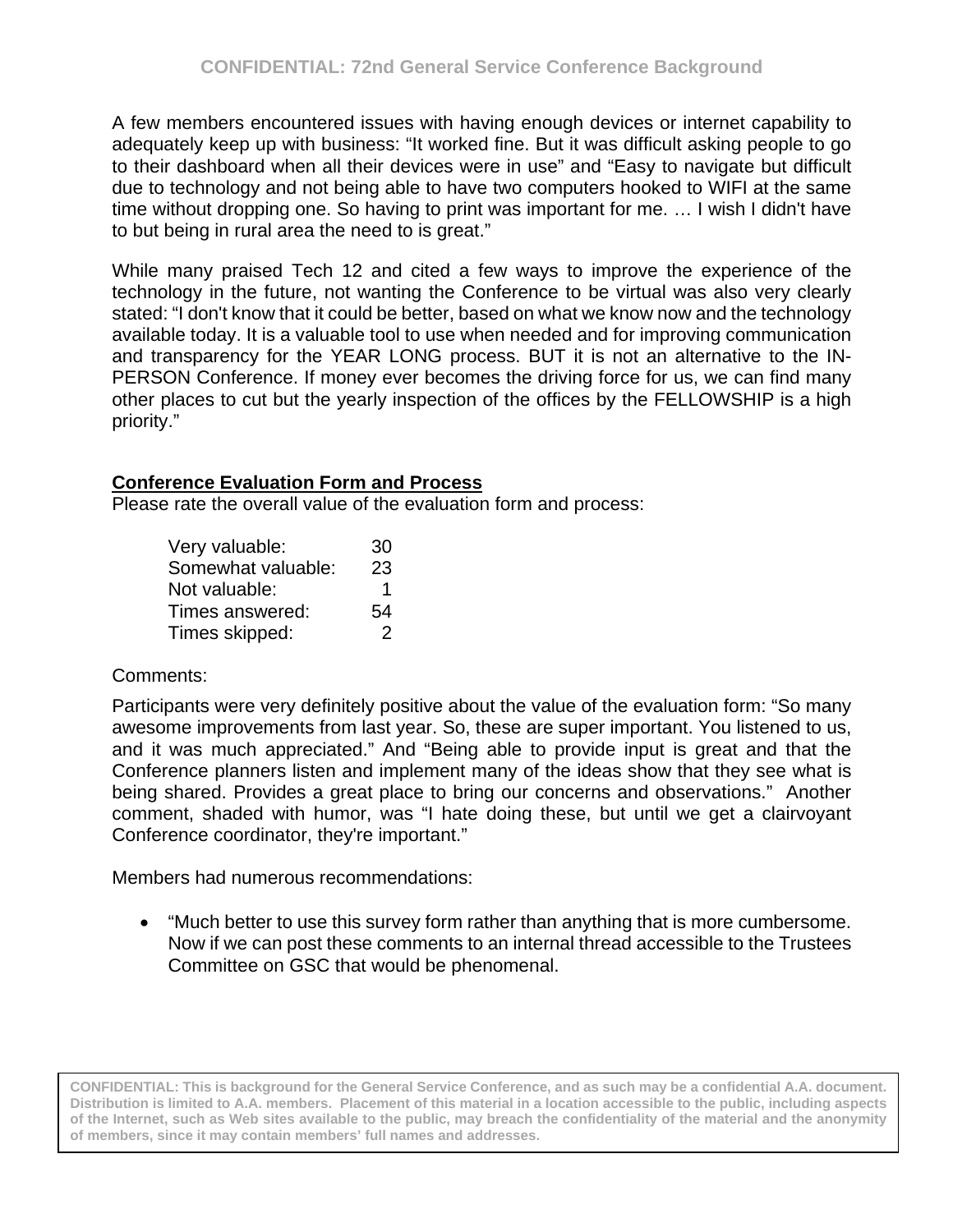- "I found myself in at least three places where no space was provided for comment; rather there were the three qualitative questions. I also noted that there were specific questions about certain aspects, which is fine, but it did not accommodate comments on other aspects of the Conference where I had input; hence inputting extraneous information into unrelated answer spaces."
- "The question about participation by attendee categories without a comment box is unfortunate."
- "Maybe a little too simple."
- "More room for general comment on daily forms. Adequate room on specific items — room for what went well, what didn't go well, and how could it have been better."

# **Suggestions for the 72nd General Service Conference**

If you have suggestions for improving the Conference (e.g., schedule of Conference activities, virtual experience), please list them here:

Some suggestions were brief and focused on additions or improvements:

- "Digital with hyperlinks is a great addition, but I want a binder with a printed Conference week manual, please."
- "Would prefer focused discussions on workshops and presentations, I felt this year's were pretty much a waste of time."
- "More committee report time."
- "More short presentations give the opportunity for more to share."
- "Better agenda selection to allow time for discussion."
- "Less agenda items."
- "…options for focus group or roundtable discussions during the General Service Conference or to hear the results of discussions during the Conference."
- "Fewer 'what's on your mind' sessions and more time for committee reports/discussion."
- "Go later sooner if necessary. Improve the meals :)"
- "Better ways to navigate through floor action items."
- "Trustees need to listen to the committee and take careful consideration not to sway."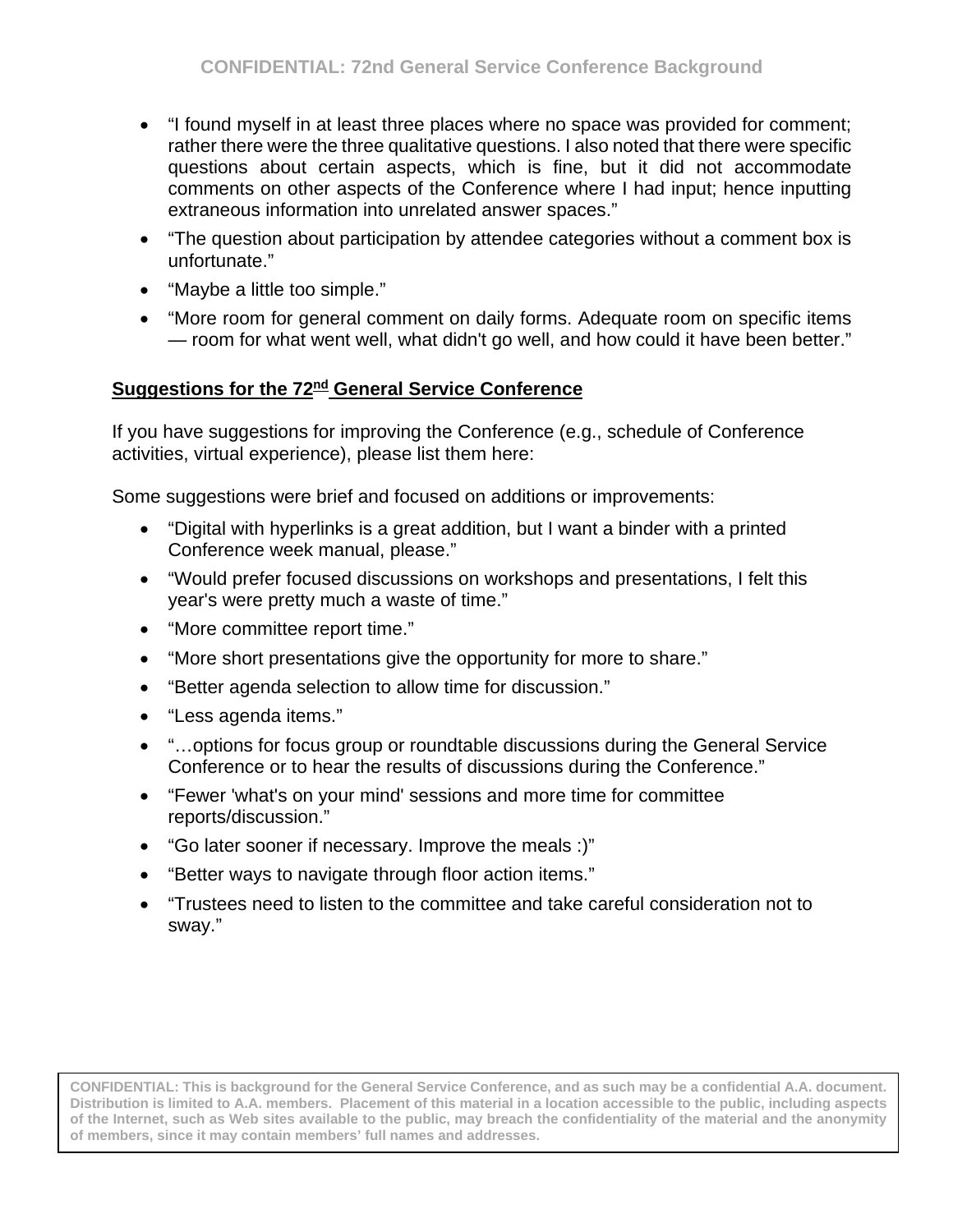One of the briefest and most popular suggestions, however, echoed this one: "In person if possible." Many, however, also included suggestions to keep *some* items virtual, such as "Orientation on Conference process prior to Conference (as in 2021), initial committee joint meeting to help to prepare committee in advance (as in 2021) followed by a short in-person follow up meeting (if meeting in-person)."

Another delegate asked for more information and transparency:

"That the 72nd General Service Conference should look at and evaluate the G.S.O., G.S.B., Grapevine & La Viña, and A.A.W.S. should look at and document their breakout sessions and meetings behind the scenes and be much more open and forthcoming on what was discussed, and any plans or direction they have decided during those meetings, as the Conference is in session."

Echoing this, a board member expressed a hope that:

"… we engage in a robust conversation about what can continue to exist in the virtual space and perhaps give enough time to the physical Conference week to allow the delegates full opportunity to 'examine from cellar to garret.'

If we as boards do everything we can to respond to the need for more accessible information (and more detailed information) rather than reporting on the quarter, it will drastically improve the tone and tenor of the annual meeting."

Finally, one Conference member listed a few digital methods they would like to see utilized in-person: "The Conference Committee Sessions, especially the Conference Committee on Agenda, benefitted from using Google Forms as the way to narrow down and discuss Themes, Presentations/Discussion and Workshop Topics. [This was] much more effective than the easels and paper in a Conference room."

In addition, the member advised, "Keep the [new to this Conference] Delegate Sharing Session. Simply come up with another impactful and visionary topic that the area Delegates can share about. This should be added in-person. The Wheel of Fun random selection was a great idea."

A few members listed points that Conference planners may want to consider:

- "Early background for all, especially translated material. Our Spanish and French speakers were not treated fairly in this regard. My large Spanish community felt left out and shunned."
- "People need to let others talk… the same dozen people up at the mic…"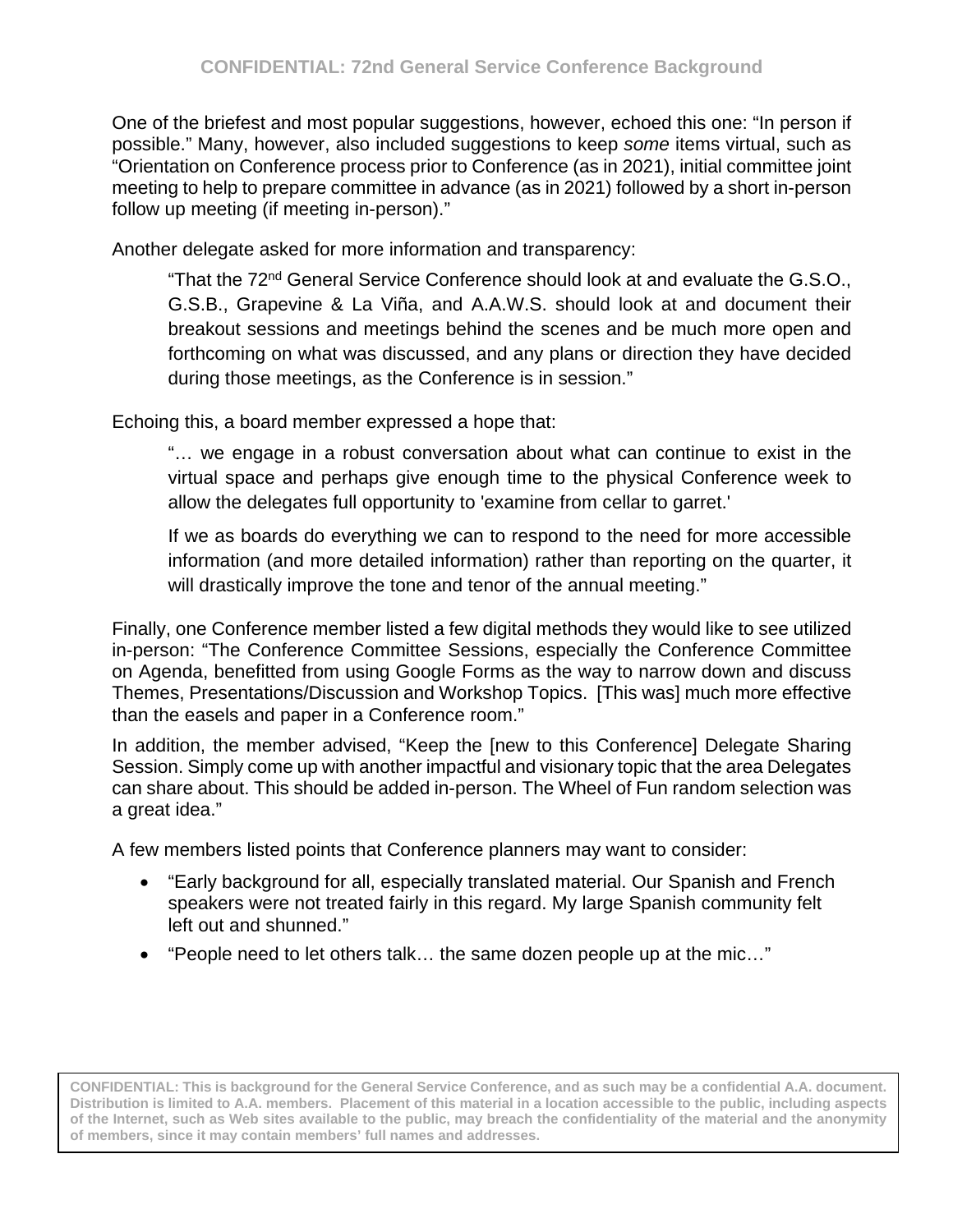- "Allow Panel 70s to attend as observers"
- An additional suggestion was made for having areas' Panel 70s attend as companions to an area's Panel 72s — perhaps as "quiet observers."

Lastly, while attendees were generous in providing suggestions for improvement, they never lost sight of what was truly important: "Keep up the fantastic work to adapt to anything" and "Thanks for a great experience!"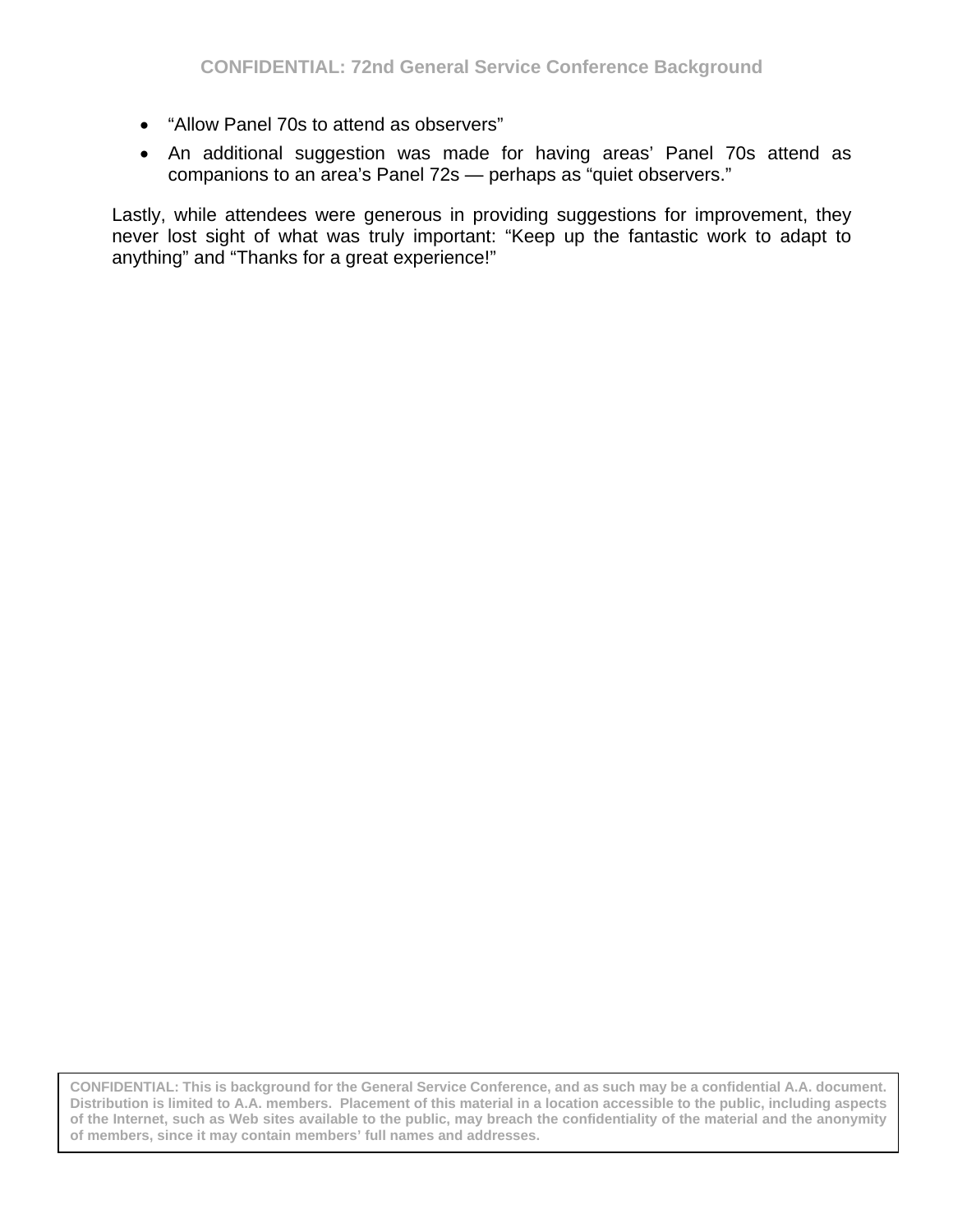**Agenda Item D Doc. 4**

# **71st GENERAL SERVICE CONFERENCE EVALUATION SUMMARY – OBSERVERS**

This year the Conference Coordinator thought it would be helpful, once again, to collect information from the many Conference Observers who participated in supporting or viewing this second Virtual General Service Conference experience. Ten persons responded to this survey. They were ushers (2), GSO/GV staff (7) and (1) one undefined observer.

# **Conference Manual**

# **Please rate the value of the Conference Manual in providing you information about the schedule of Conference week's events:**

1 – Not valuable 2 – Somewhat valuable 3 – Very valuable

Comments:

Nine (9) non-voting observers found the Conference Manual was "very valuable" in providing information of the Conference week's events. One observer thought that it was "somewhat valuable." Another observer called it "Very helpful" but wondered if "the actual schedule could also be incorporated into the manual? I have a separate spreadsheet of schedule and then the manual with Zoom links. I might have missed it, but maybe schedule would also be in manual."

## **Please rate the value of having an electronic version of the Conference Manual available for your use:**

1 – Not valuable 2 – Somewhat valuable 3 – Very valuable

Comments:

All respondents found the value of having an electronic version of the Conference Manual available for use as "very valuable." Observers said, "Hyperlinks were fantastic!" and "Very helpful to have electronic with the links and zoom information embedded" and "Electronic version is much more easily searchable."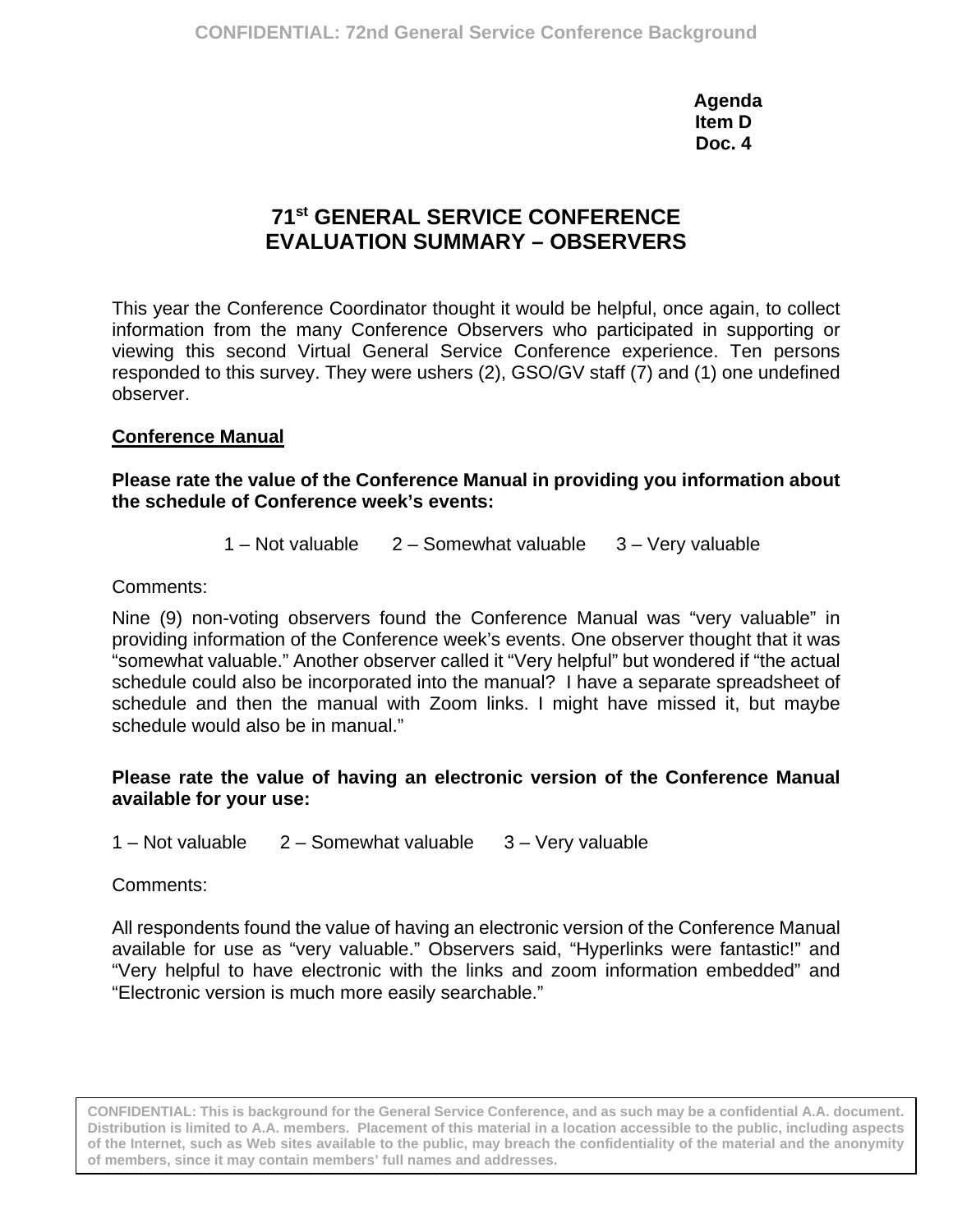# **Electronic Device Usage**

# **How easy was it to use the virtual Conference platform technology? How could we improve the experience if this type of technology is used in the future?**

Most respondents agreed that the Conference platform was easy to use. Comments ranged from the glowing "very easy!" to the grateful "The technology really allowed for us to maximize what we can do during these uncertain times" to the more neutral "It's fine." One commentor suggested that "It is easiest having Committee background attached to an email, if possible."

# **Did you have any technical issues logging into the virtual platform? Describe:**

Out of eight written comments, all said "no" and mentioned no bugs or malfunctions.

# **Did you feel trained and prepared for your role in this year's Conference?**

There were nine (9) written responses and all answered this question in the affirmative "yes." One noted that "the trainings leading up to Conference were extremely helpful and allowed for me to carry out my role successfully." Another observer qualified their "yes" with "I feel like the Zoom Usher meeting was too close to the actual start of the Conference. Maybe next year it should be about a week before?"

# **Virtual Conference Week Overall Experience**

# **What was your overall experience at the 71st General Service Conference?**

# **Comments:**

- "Wonderful to be a part of the Conference this year!"
- "What I dislike, and find unnecessary, is not being able to observe or take notes during the voting polls. When we re-enter the room, we miss the beginning of the discussion. I'd ask for a reconsideration should we move to a virtual platform in 2022."
- "Overall experience was good. I think the idea of video of Roberts Rules of Order for not only members but chairs also."
- "Thank you so much Patrick, Attallah, Maria and all who worked together to put on the virtual Conference. I know it has been many late nights and hours of hard work, and how nerve-wracking it must be. Your service is noted and so greatly appreciated!"
- "The innovation of having Observers put into a break-out room so y'all can tally everything easier is fine. Will you be doing this for Floor voting on Committee Recommendations and Floor Actions? If so, may we ask you to repeat the results of voting for us, when we return?"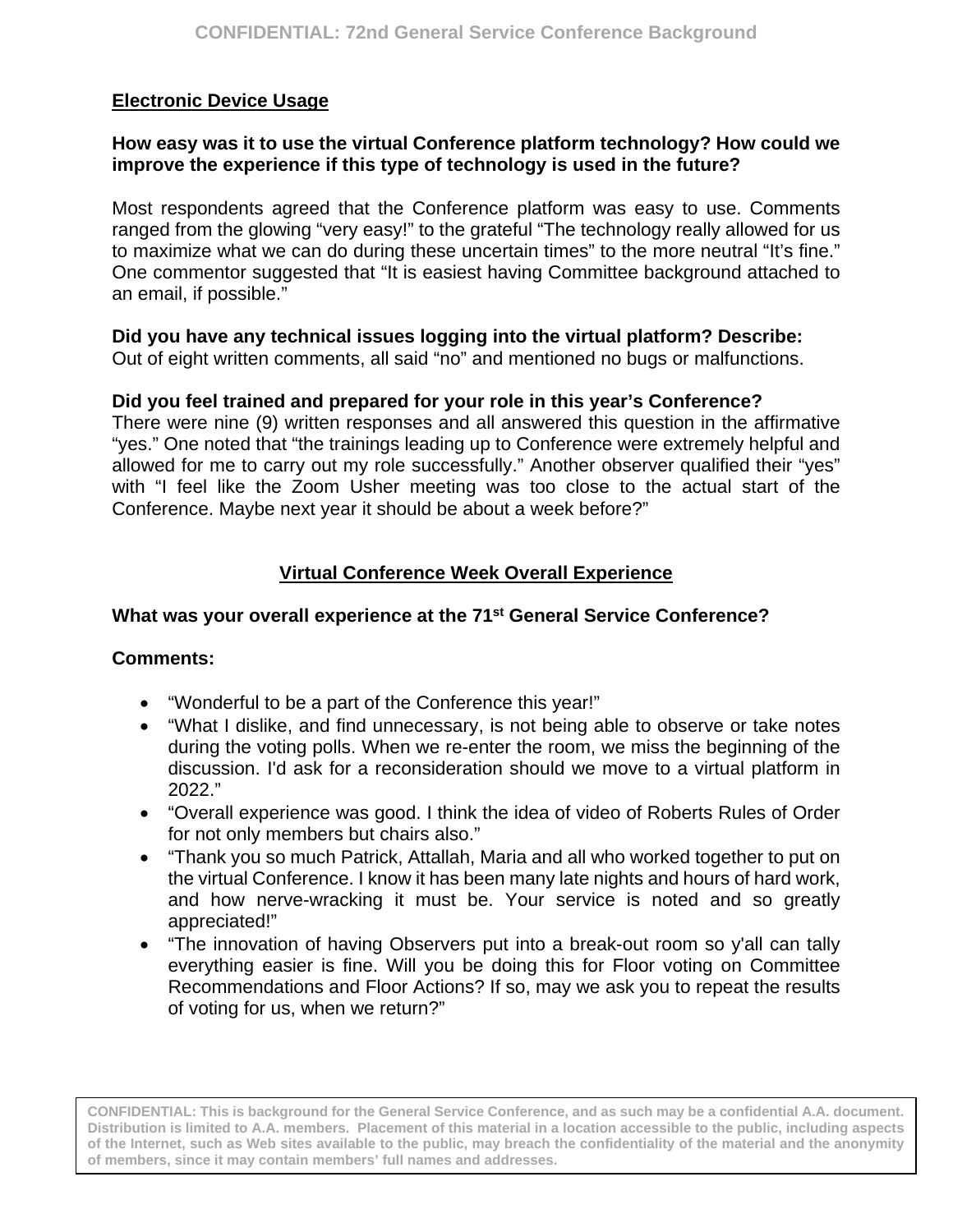- "Great experience."
- "My overall experience for this year's conference was great. I look forward to next year's conference – hopefully in person."

# **Suggestions for the 71st General Service Conference**

#### **If you have suggestions for improving the Conference (e.g. schedule of Conference activities, virtual experience), please list them here:**

- "For the worker bees, shortening breaks is just not ideal."
- "Being moved back and forth between the main room and a breakout room during voting is very disorienting. I felt like a ping pong ball. Also, it was annoying to have to turn on interpretation again after each vote. I suggest that for the 72nd GSC you investigate whether the voting buttons of observers can be disabled as an alternative to moving to a breakout room during votes."
- "Have presentation has prerecorded and up to member to watch. Conference week for short reports or updated information and rest of week doing business."

## **[Back to Main Agenda](#page-1-0)**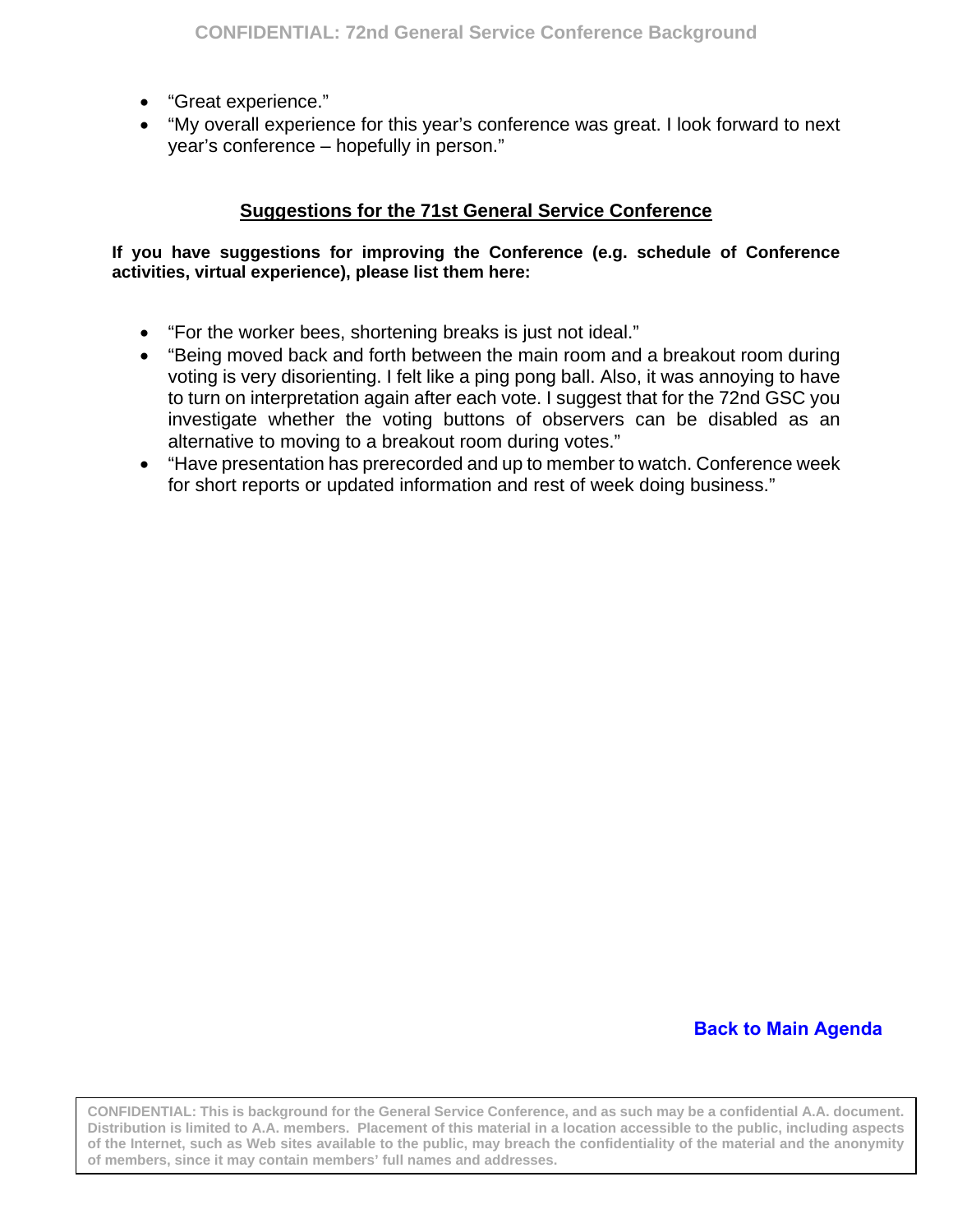**Agenda Item D Doc. 5**

# *M E M O R A N D U M*

- **To:** Linda C., Chair of the General Service Board; Jimmy D., Chair of A.A.W.S.; and Josh E., Chair of AA Grapevine
- **From:** Kathi F., Chair of the trustees' Committee on the General Service **Conference**
- **Cc:** Bob W., G.S.O. General Manager; Sandra W., Director of Staff Services; and Steve S., G.S.O. Staff on the Conference assignment
- **Re:** Board Communications with the Fellowship
- **Date**: November 22, 2021

\*\*\*\*\*\*\*\*\*\*\*\*\*\*\*\*\*\*\*\*\*\*\*\*\*\*\*\*\*\*\*\*\*\*\*\*\*\*\*\*\*\*\*\*\*\*\*\*\*\*\*\*\*\*\*\*\*\*\*\*\*\*\*\*\*\*\*\*\*\*\*\*\*\*\*\*\*\*\*\*\*\*\*\*\*\*\*\*\*\*\*\*\*\*\*\*\*\*\*\*

This memo is a follow up to the trustees' Committee on the General Service Conference, as noted in the committee's third quarter report, to request Board chairs consider exploring communication options with the Fellowship between Conferences.

The committee took no action on the Conference committee on Agenda's suggestion of creating snapshot, anonymity-protected videos after each quarterly Board weekend. The committee noted that by the time production on the videos is done the information contained is old news. Also, the approach could be very expensive and there are current, regular communication mechanisms in place in between Board meetings.

While taking no action on this specific suggestion, the committee agreed that improved communication between Board meetings could be helpful and that perhaps existing report items could be leveraged using various formats, mediums and methods for presentations are considered. The committee suggested that the Board explore mediums and methods of communication, including, but not limited to, audio interviews and podcasts, to share more often between Conferences.

It may be helpful to also note that at their fourth quarter meeting the committee accepted the report from the subcommittee on conference improvement. The report included the suggestion to review the effectiveness of the pre-Conference Board chair videos because the information contained proved to be dated in 2021 and the Conference is scheduled to be in-person for 2022.

#### **[Back to Cover](#page-24-0)**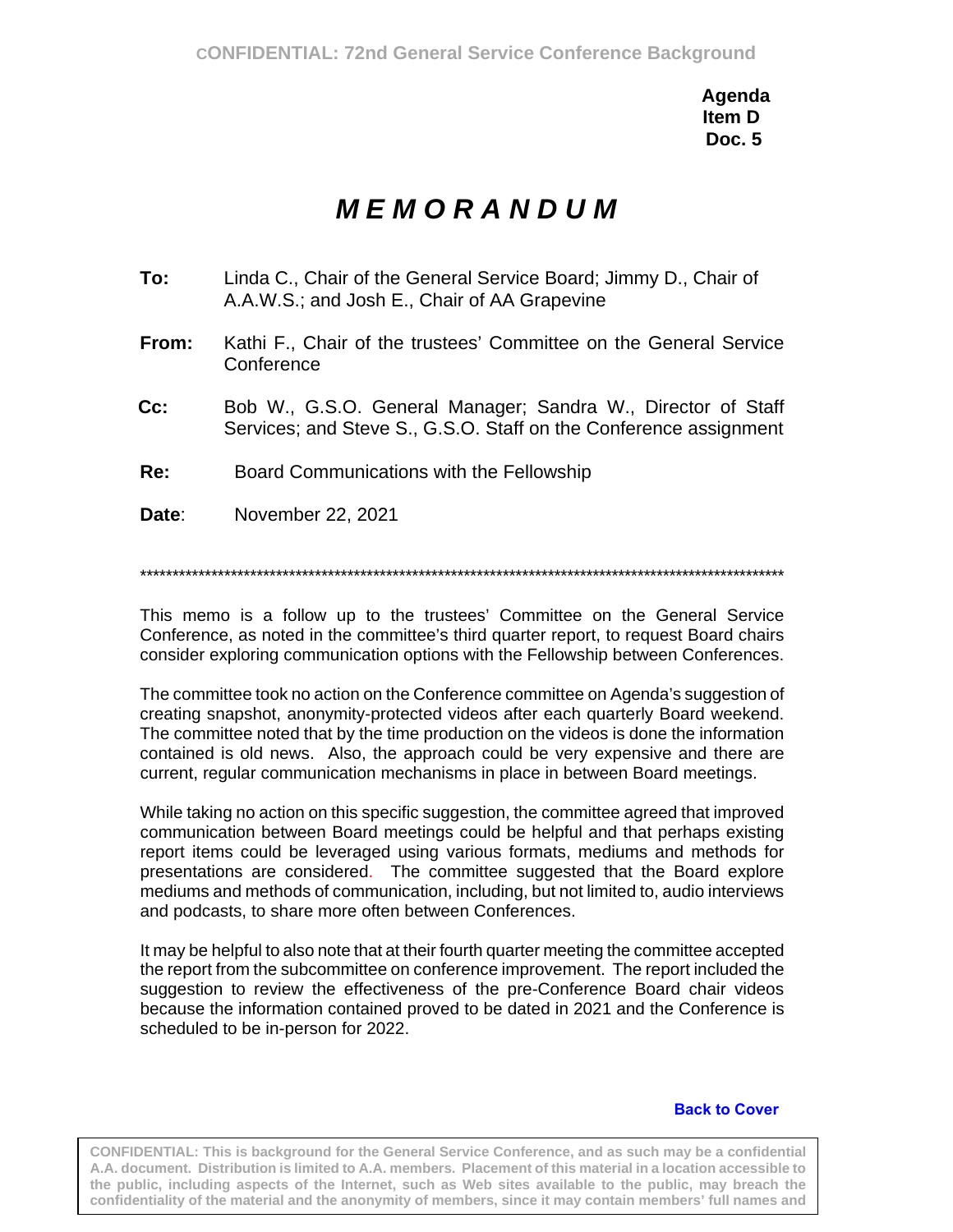# **2022 Conference Committee on Agenda**

<span id="page-81-0"></span>**ITEM E:** Discuss progress report on Conference improvement.

#### **Background notes:**

*Excerpts from the January 2022 meeting of the trustees' General Service Conference committee meeting:* 

The trustees' General Service Conference committee reviewed the progress report of the 2021-22 Subcommittee on Conference Improvements (SCI) and **agreed to forward** the report to the 2022 Conference Committee on Agenda.

*Excerpts from the October 2021 trustees' Committee on the General Service Conference:*

The committee reviewed the progress report of the 2021 Subcommittee on Conference Improvements. The committee expressed appreciation for the subcommittee's work and noted that numerous items are included and reported on later in the agenda. The committee looks forward to the SCI progress report to be provided at the January 2022 meeting.

The committee reviewed the request to consider alternating the General Service Conference between a virtual and face-to-face format and took no action.

The committee noted the importance of cost-saving approaches and supports ongoing ways to do so by using virtual technology wherever effective in the context of in-person Conferences which are topics being considered by the subcommittee on Conference Improvement.

*Excerpt from the July/August 2021 trustees' Committee on the General Service Conference:*

The committee discussed a proposed agenda item to "consider the request to alternate the G.S.C. between virtual and face-to-face formats." The chair appointed a subcommittee on Conference Improvements to include Irma V., chair; Christine C. and Carolyn W.

The committee requested that the staff secretary forward this proposed agenda item for consideration by the subcommittee as part of its scope. The committee requested that the subcommittee provide a progress report at the October 2021 meeting.

#### **Background:**

**1.** 2021-22 Subcommittee on Conference Improvements progress report January 2022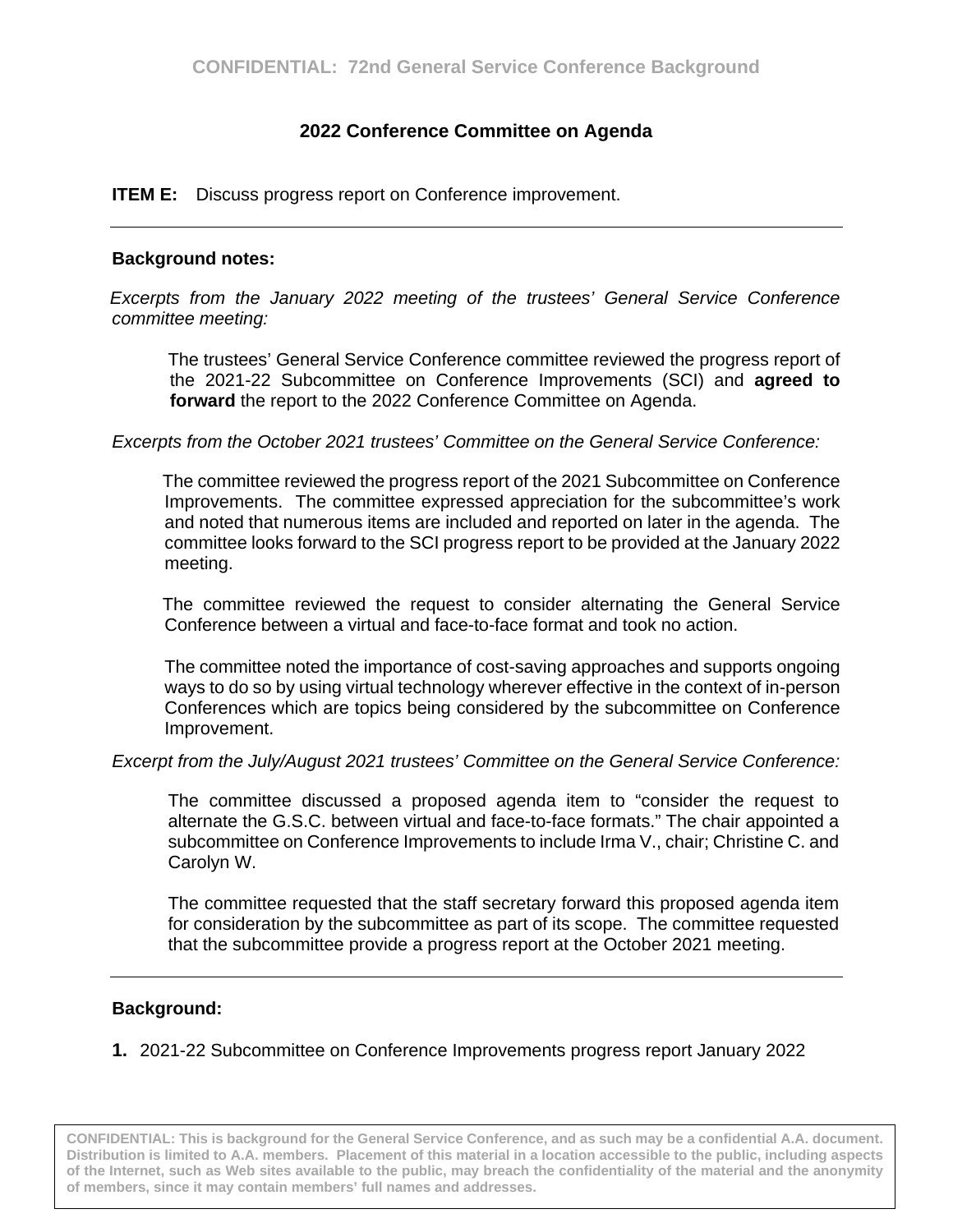**Agenda Item E Doc. 1**

# **Report from the 2021-2022 Trustees' Committee on the General Service Conference (TCGSC) Subcommittee on Conference Improvements (SCI)**

#### **Subcommittee:**

Irma V., Chair; Carolyn W., Christine C. and Steve S., Secretary

Scope: The scope of the committee is:

Provide progress reports and recommendations from 2021-22 Subcommittee on Conference Improvements (SCI) including on the following TCGSC agenda items:

- Review 71st G.S.C. Evaluations and Post Conference Sharing Session notes *(See Background Items 2, 3 and 4)*
- Review Draft 2022 Conference Week Schedule *(See Background Items 6a and 6b)*
- Consider a year-over-year statistical and comparative analysis of each evaluation category *(See Background Items 2 and 3)*
- Consider gathering sharing from the Fellowship related to the "Report on Translation and Interpretation of the General Service Conference Material" *(See Background Items 1 and 7)*
- Consider providing "background" material in our three official languages at the same time *(See Background Items 1 and 7a)*
- Consider alternating G.S.C. between a virtual and face-to-face format *(See Background Items 1 and 7b)*
- Consider an annual survey on Conference improvements with goal of obtaining delegate input to the Conference week schedule and the sessions planned *(See Background Items 2, 3, 4 and 5)*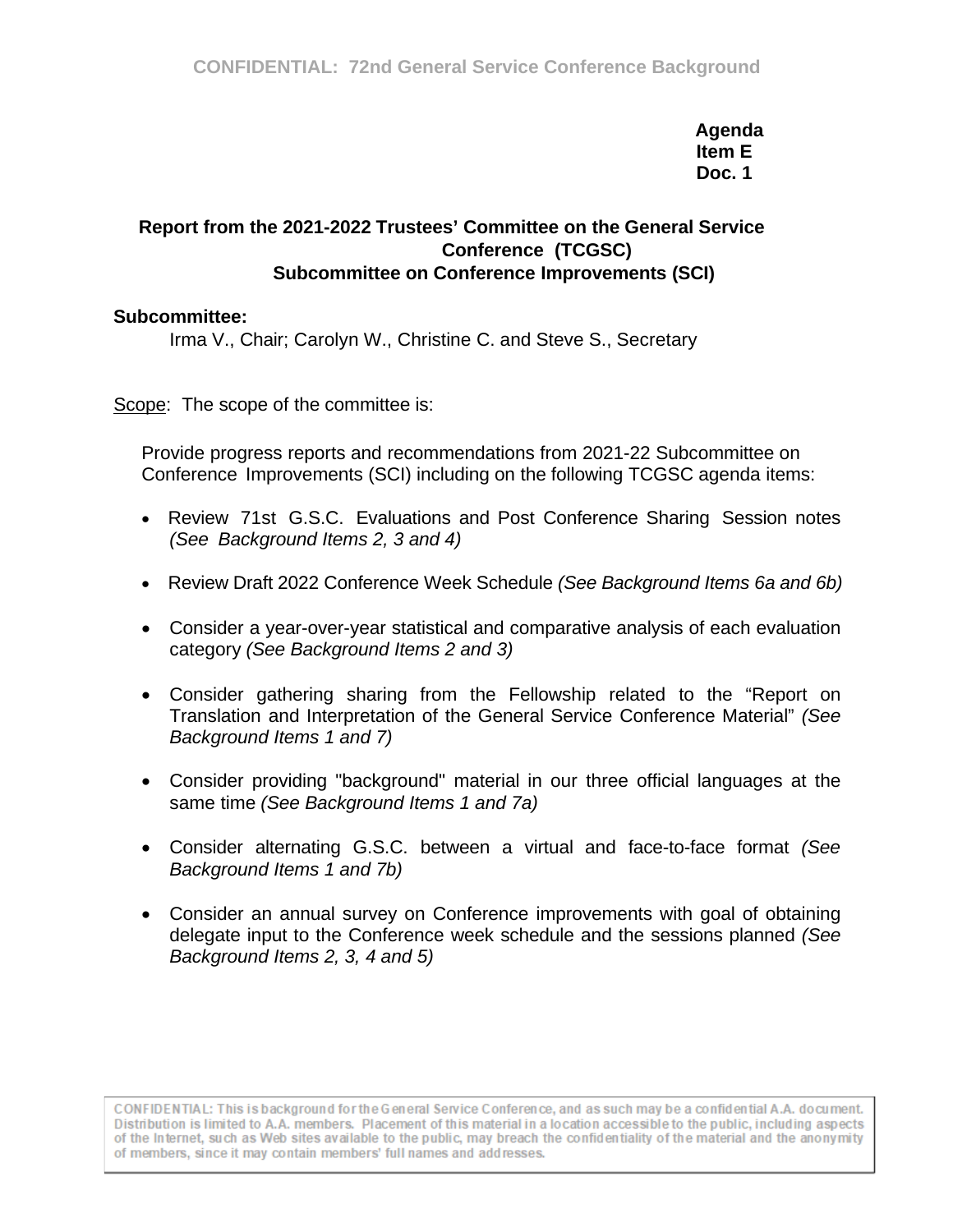At the August meeting of the trustees' General Service Conference Committee (TGSCC), the chair appointed a subcommittee, Irma V., with Carolyn W. and Christine C. to perform this evaluation and planning work. The subcommittee met three times and reviewed the 71st G.S.C. Evaluation Summary and Post Conference Sharing Session notes to inform the discussion on Conference improvements.

A decision was made to plan for an in person Conference and develop a "Conference Week Schedule", defined as a schedule that included all the standard sessions that would occur during our in-person Conferences of the past, while being cognizant of what we have learned in the past two Conferences.

A final subcommittee meeting was held January 4, 2021. The following agenda items were covered:

## Discuss 2022 Draft Conference Week Schedule

The subcommittee reviewed the 2022 Draft Conference Week schedule and requested the following updates to the Draft schedule provided:

- Open the 72nd General Service Conference Sunday, April 24, 2022 at 10 a.m.
- Schedule the three Board Report Summary with Questions and Sharing on Monday, April 25, 2022 extending the time to an hour and fifteen minutes for the presentations and time for questions and sharing within the allotted time.
- A Special Board Presentation: Online Participation in the Service Structure was added to Tuesday, April 26, 2022.
- Workshops are scheduled Tuesday afternoon with two hours allotted. A reminder was given that the Workshops need to be more fitting, focused and relevant to the level of the Conference.
- Farewells by Rotating Delegates was added to Friday evening just before closing remarks if time warrants.
- A proposed, additional presentation on the purpose of the Conference was not added to the Sunday schedule.
- Various time adjustments were made to support additional time for committee reports and discussions, question and answer time for Board reports and breaks.
- Requested that the secretary, in reference to The A.A. Service Manual, update the schedule's cover page to list appropriate chairpersons and vice chairperson names and roles.